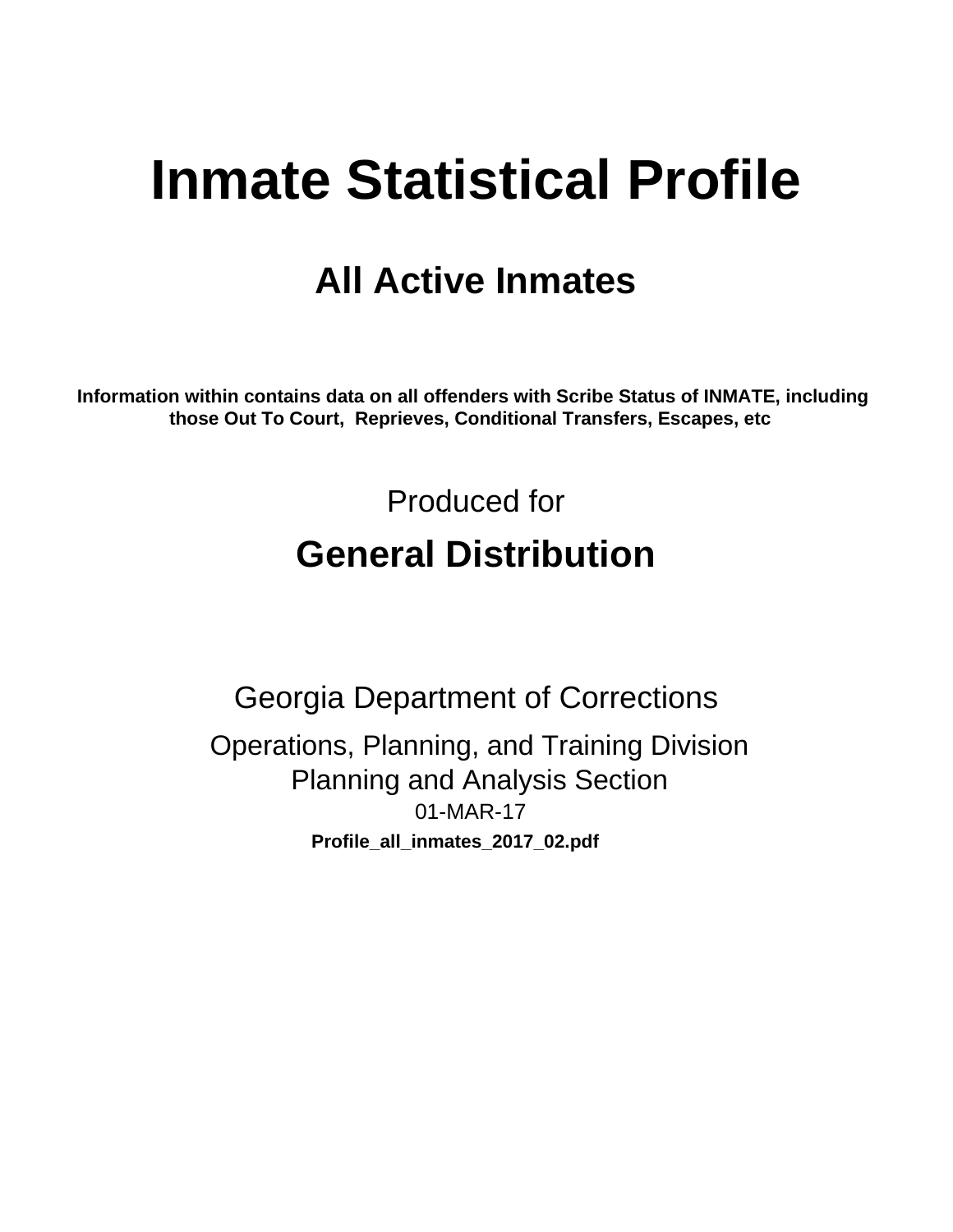#### **Inmate Statistical Profile 01-MAR-17** Contents

**All Active Inmates** 

Produced for General Distribution

# **Table of Contents**

| <b>Demographic information</b>                                        |
|-----------------------------------------------------------------------|
| 4 Current age, broken out in ten year age groups                      |
| 5 Race group                                                          |
| 6 Marital status, self-reported at entry to prison                    |
| 7 Number of Inmates with Dependents, self-reported at entry to prison |
| 8 Religious affiliation, self-reported at entry to prison             |
| 9 Home county - self-reported at entry to prison                      |
| 14 Employment status before prison, self-reported at entry to prison  |
| 15 Age at admission                                                   |
| 17 Age at admission                                                   |
| 20 Height, measured at entry to prison                                |
| 22 Weight, measured at entry to prison                                |
| 23 Military service                                                   |
| <b>Correctional information</b>                                       |
| 24 Type of admission to prison                                        |
| 25 Current / last supervision level                                   |
| 26 Current / last institution type                                    |
| 27 Institution type - transitional centers                            |
| 28 Institution type - county prisons                                  |
| 30 Institution type - state prisons                                   |
| 32 Institution type - private prisons                                 |
| 33 Institution type - inmate boot camp                                |
| 34 Number of disciplinary reports                                     |
| 35 Number of transfers                                                |
| 36 Number of escapes                                                  |
| 37 Split sentence - Probation to follow                               |
| 38 Probable future release type of still active inmates               |
| 39 Time served in current (or last) institution                       |
| Educational, psychological and physical information                   |
| 40 Highest grade level attained                                       |
| 41 Culture fair IQ scores                                             |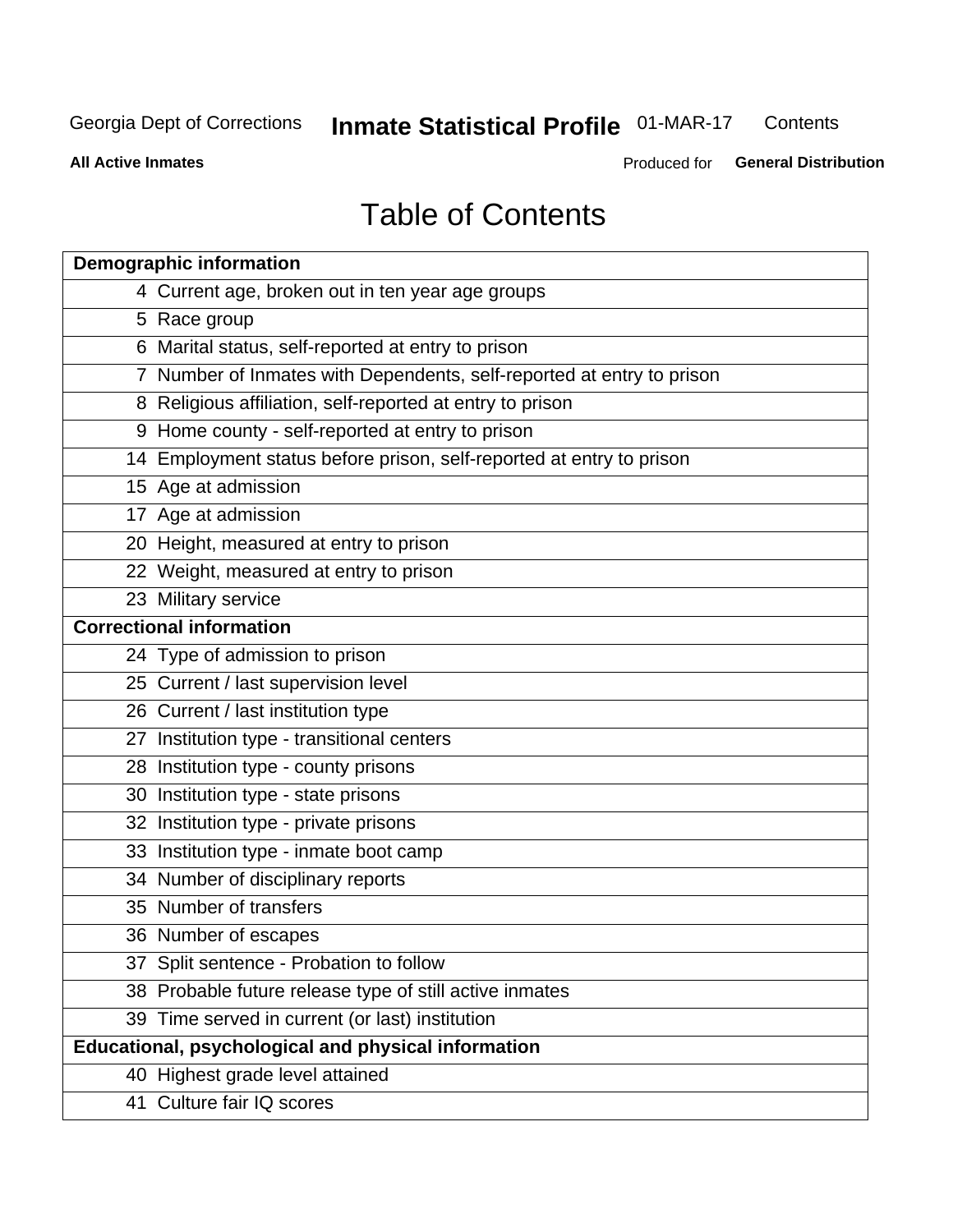# **Inmate Statistical Profile 01-MAR-17**

Contents

**All Active Inmates** 

Produced for General Distribution

# **Table of Contents**

| Educational, psychological and physical information              |
|------------------------------------------------------------------|
| 42 Wide Range Achievement Test (WRAT) reading score              |
| 43 Wide Range Achievement Test (WRAT) math score                 |
| 44 Wide Range Achievement Test (WRAT) spelling score             |
| 45 Current / last mental health treatment level                  |
| 46 PULHESDWIT medical scale - 'P' overall condition ('P'hysical) |
| 47 PULHESDWIT medical scale - 'U' upper body                     |
| 48 PULHESDWIT medical scale - 'L' lower body                     |
| 49 PULHESDWIT medical scale - 'H' hearing                        |
| 50 PULHESDWIT medical scale - 'E' vision                         |
| 51 PULHESDWIT medical scale -'S' psychiatric                     |
| 52 PULHESDWIT medical scale - 'D' dental                         |
| 53 PULHESDWIT medical scale - 'W' work ability                   |
| 54 PULHESDWIT medical scale - 'I' impairment                     |
| 55 PULHESDWIT medical scale - 'T' transportability               |
| <b>Crimes and criminal history information</b>                   |
| 56 Number of prior Georgia incarcerations                        |
| 57 Prison sentence in years                                      |
| 58 Primary offense, broken out into felonies vs misdemeanors     |
| 59 Primary offense, broken out into six broad crime categories   |
| 60 Primary offense, detailed offense code                        |
| 68 County of conviction of primary offense                       |
| 73 Circuit of conviction of primary offense                      |
| 75 Years served (jail + prison) in this incarceration            |
| <b>Medical information</b>                                       |
| 76 Results of most recent HIV test                               |
| 77 Results of most recent tuberculosis test                      |
| 78 Results of most recent syphilis test                          |
| 79 Results of most recent Hepatitis-C test                       |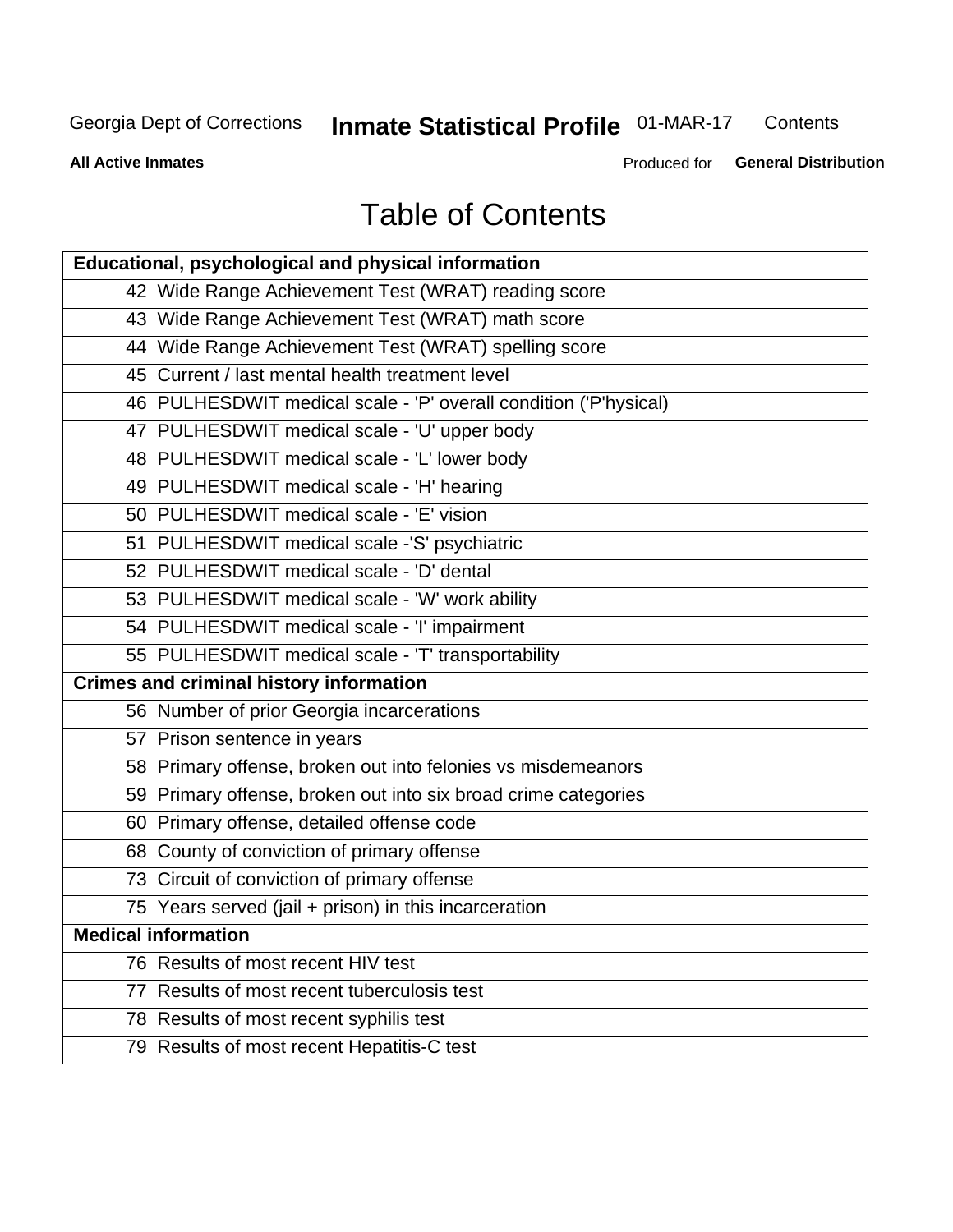### Inmate Statistical Profile 01-MAR-17 Page 4

#### **All Active Inmates**

### Produced for General Distribution

### Current age, broken out in ten-year age groups

COL % - percent each COUNT is of its particular column

|                          |              | <b>Male</b> |        |                 | <b>Female</b> |          |              | <b>Total</b> |  |
|--------------------------|--------------|-------------|--------|-----------------|---------------|----------|--------------|--------------|--|
| <b>Current Age</b>       | <b>Count</b> | Col %       | Row %  | <b>Count</b>    | Col %         | Row %    | <b>Total</b> | Col %        |  |
| <b>Teens (1-19)</b>      | 741          | 1.47%       | 95.98% | 31              | 0.82%         | 4.02%    | 772          | 1.43%        |  |
| <b>Twenties (20-29)</b>  | 14,467       | 28.79%      | 93.60% | 990             | 26.27%        | $6.40\%$ | 15,457       | 28.61%       |  |
| <b>Thirties (30-39)</b>  | 15,143       | 30.13%      | 91.95% | 1,326           | 35.19%        | 8.05%    | 16,469       | 30.49%       |  |
| <b>Forties (40-49)</b>   | 10,274       | 20.45%      | 92.14% | 877             | 23.27%        | 7.86%    | 11,151       | 20.64%       |  |
| <b>Fifties (50-59)</b>   | 6,754        | 13.44%      | 94.08% | 425             | 11.28%        | 5.92%    | 7,179        | 13.29%       |  |
| <b>Sixties (60-69)</b>   | 2,281        | 4.54%       | 95.80% | 100             | 2.65%         | 4.20%    | 2,381        | 4.41%        |  |
| Seventy + (70 and above) | 591          | 1.18%       | 96.89% | 19 <sup>1</sup> | 0.50%         | 3.11%    | 610          | 1.13%        |  |
| <b>Total Reported</b>    | 50,251       | 100%        | 93.02% | 3,768           | 100%          | 6.98%    | 54,019       | 100%         |  |

| <b>Not</b><br><b>Anorted</b> | 407<br>107  |            | 187    |
|------------------------------|-------------|------------|--------|
| Total                        | ,438<br>50. | 2700<br>uu | 54,206 |

| <b>Mean</b><br>(average)       | 37.97 | 37.35 | 37.92         |
|--------------------------------|-------|-------|---------------|
| Median (middle)                | 36    | 36    | 36            |
| <b>Mode</b><br>(most frequent) |       |       | $\sim$<br>. . |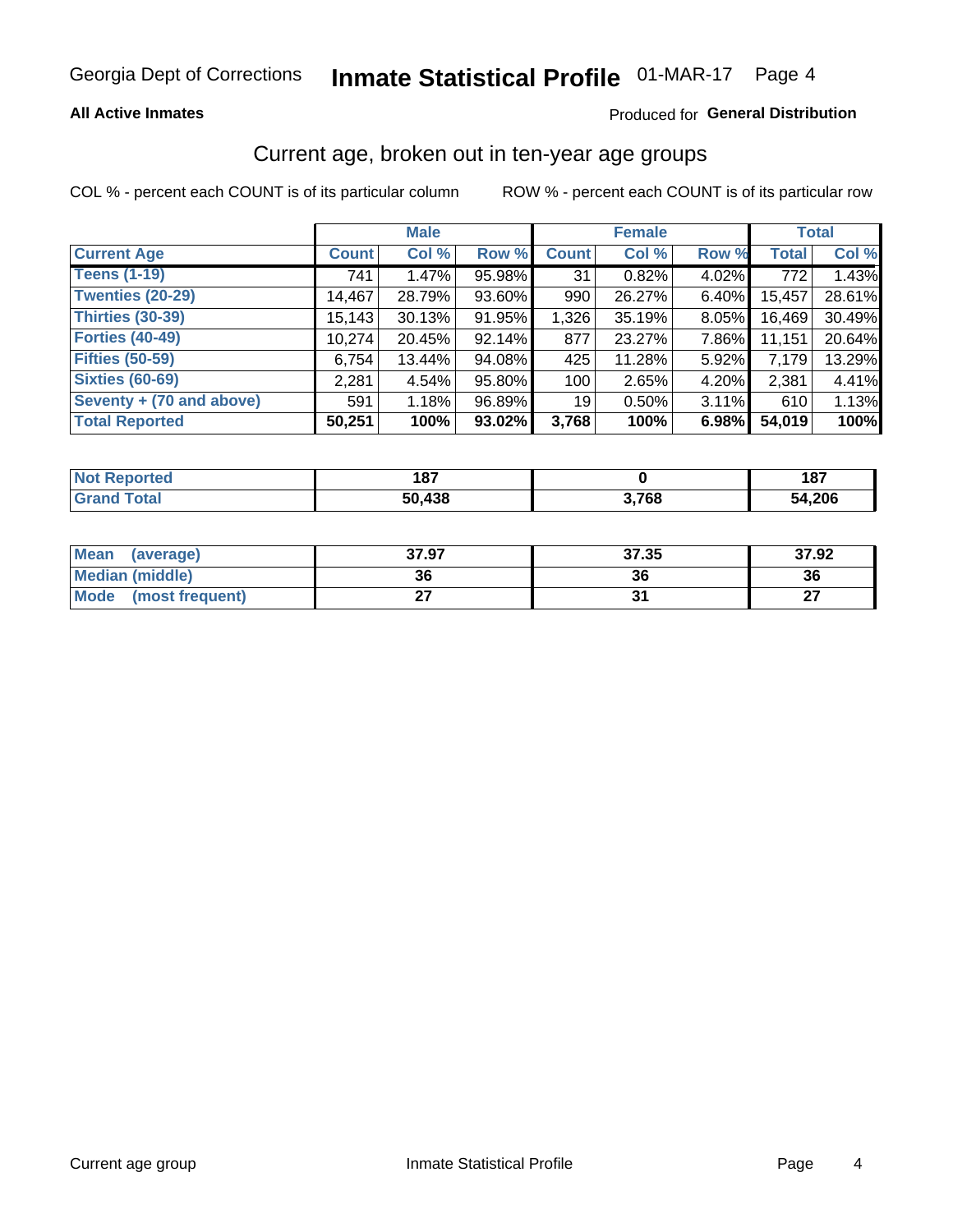# Inmate Statistical Profile 01-MAR-17 Page 5

#### **All Active Inmates**

### **Produced for General Distribution**

### Race group

COL % - percent each COUNT is of its particular column

|                   |                        |              | <b>Male</b> |         |             | <b>Female</b> |           |              | <b>Total</b> |  |
|-------------------|------------------------|--------------|-------------|---------|-------------|---------------|-----------|--------------|--------------|--|
|                   | <b>Race Group</b>      | <b>Count</b> | Col %       |         | Row % Count | Col %         | Row %     | <b>Total</b> | Col %        |  |
|                   | <b>White</b>           | 16,896       | 33.50%      | 88.60%  | 2,175       | 57.72%        | 11.40%    | 19,071       | 35.18%       |  |
| 2                 | <b>Black</b>           | 31,336       | 62.13%      | 95.36%  | 1,526       | 40.50%        | 4.64%     | 32,862       | 60.62%       |  |
| 5                 | <b>Other</b>           | 57           | .11%        | 87.69%  | 8           | .21%          | $12.31\%$ | 65           | .12%         |  |
| 6                 | <b>Asian</b>           | 173          | .34%        | 95.58%  | 8           | .21%          | 4.42%     | 181          | .33%         |  |
| 9                 | <b>Unknown</b>         | 8            | $.02\%$     | 88.89%  |             | .03%          | 11.11%    | 9            | .02%         |  |
| 10                | <b>Hispanic</b>        | 1,940        | 3.85%       | 97.59%  | 48          | 1.27%         | 2.41%     | 1,988        | 3.67%        |  |
| $12 \overline{ }$ | <b>Native American</b> | 27           | $.05\%$     | 93.10%  | 2           | .05%          | 6.90%     | 29           | .05%         |  |
| 13                | <b>Native Hawaiian</b> |              | $.01\%$     | 100.00% |             |               |           |              | .01%         |  |
|                   | <b>Total Reported</b>  | 50,438       | 100%        | 93.05%  | 3,768       | 100%          | 6.95%     | 54,206       | 100%         |  |

| <b>Not Reported</b> |        |       |        |
|---------------------|--------|-------|--------|
| <b>Grand Total</b>  | 50,438 | 3,768 | 54,206 |

| <b>Mode</b><br>---<br>most frequent) | Black | White | <b>Black</b> |
|--------------------------------------|-------|-------|--------------|
|                                      |       |       |              |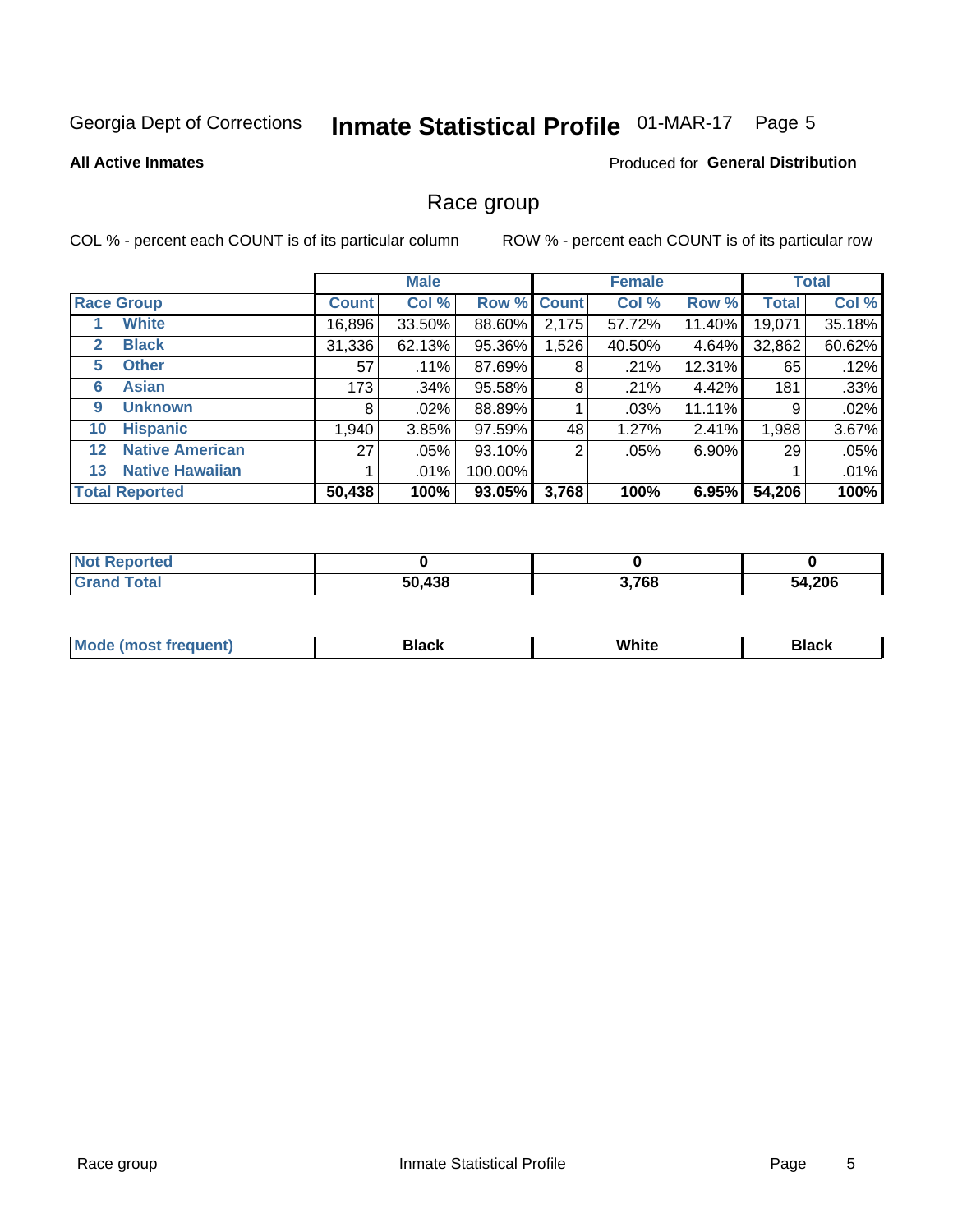# Inmate Statistical Profile 01-MAR-17 Page 6

**All Active Inmates** 

### Produced for General Distribution

### Marital status, self-reported at entry to prison

COL % - percent each COUNT is of its particular column

|                            | <b>Male</b>  |        |        |              | <b>Female</b> | <b>Total</b> |              |        |
|----------------------------|--------------|--------|--------|--------------|---------------|--------------|--------------|--------|
| <b>Marital Status</b>      | <b>Count</b> | Col %  | Row %  | <b>Count</b> | Col %         | Row %        | <b>Total</b> | Col %  |
| <b>Unknown</b><br>$\bf{0}$ | 719          | 1.43%  | 93.26% | 52           | 1.38%         | 6.74%        | 771          | 1.42%  |
| <b>Divorced</b><br>D       | 4,809        | 9.53%  | 89.12% | 587          | 15.58%        | 10.88%       | 5,396        | 9.95%  |
| <b>Married</b><br>М        | 6,600        | 13.09% | 91.19% | 638          | 16.93%        | 8.81%        | 7,238        | 13.35% |
| <b>Separated</b><br>S.     | 1,849        | 3.67%  | 85.09% | 324          | 8.60%         | 14.91%       | 2,173        | 4.01%  |
| <b>Unmarried</b><br>U      | 35,921       | 71.22% | 94.66% | 2,025        | 53.74%        | 5.34%        | 37,946       | 70.00% |
| <b>Widow</b><br>W          | 540          | 1.07%  | 79.18% | 142          | 3.77%         | 20.82%       | 682          | 1.26%  |
| <b>Total Reported</b>      | 50,438       | 100%   | 93.05% | 3,768        | 100%          | 6.95%        | 54,206       | 100%   |

| <b>Not Reported</b> |            |                     |        |
|---------------------|------------|---------------------|--------|
| <b>Total</b>        | 120<br>490 | 700<br><b>J.IDO</b> | 54,206 |

|--|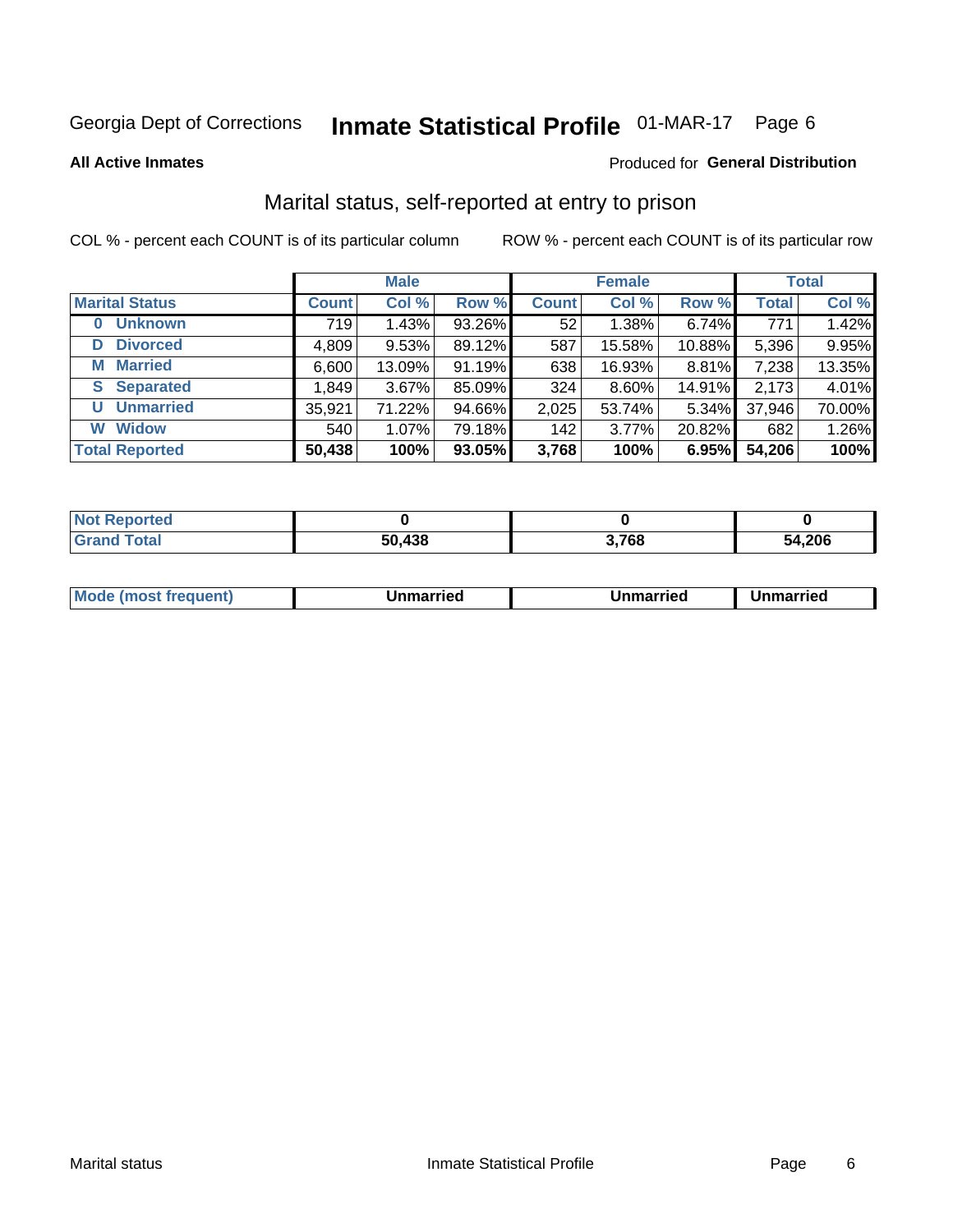#### Inmate Statistical Profile 01-MAR-17 Page 7

#### **All Active Inmates**

### Produced for General Distribution

### Number of Inmates with Dependents, Self-Reported at Entry to Prison

COL % - percent each COUNT is of its particular column

|                             |              | <b>Male</b> |         |              | <b>Female</b> |        |              | <b>Total</b> |
|-----------------------------|--------------|-------------|---------|--------------|---------------|--------|--------------|--------------|
| <b>Number of dependents</b> | <b>Count</b> | Col %       | Row %   | <b>Count</b> | Col %         | Row %  | <b>Total</b> | Col %        |
| $\overline{0}$              | 15,554       | 37.81%      | 93.43%  | 1,094        | 33.68%        | 6.57%  | 16,648       | 37.51%       |
|                             | 9,666        | 23.50%      | 93.80%  | 639          | 19.67%        | 6.20%  | 10,305       | 23.22%       |
| $\overline{2}$              | 7,068        | 17.18%      | 91.42%  | 663          | 20.41%        | 8.58%  | 7,731        | 17.42%       |
| $\overline{\mathbf{3}}$     | 4,260        | 10.36%      | 89.68%  | 490          | 15.09%        | 10.32% | 4,750        | 10.70%       |
| 4                           | 2,190        | 5.32%       | 91.67%  | 199          | 6.13%         | 8.33%  | 2,389        | 5.38%        |
| 5                           | 1,113        | 2.71%       | 92.29%  | 93           | 2.86%         | 7.71%  | 1,206        | 2.72%        |
| 6                           | 575          | 1.40%       | 93.65%  | 39           | 1.20%         | 6.35%  | 614          | 1.38%        |
| 7                           | 299          | 0.73%       | 94.92%  | 16           | 0.49%         | 5.08%  | 315          | 0.71%        |
| 8                           | 149          | 0.36%       | 96.13%  | 6            | 0.18%         | 3.87%  | 155          | 0.35%        |
| 9                           | 91           | 0.22%       | 96.81%  | 3            | 0.09%         | 3.19%  | 94           | 0.21%        |
| 10                          | 84           | 0.20%       | 93.33%  | 6            | 0.18%         | 6.67%  | 90           | 0.20%        |
| Over 10                     | 88           | 0.21%       | 100.00% |              |               |        | 88           | 0.20%        |
| <b>Total Reported</b>       | 41,137       | 100%        | 92.68%  | 3,248        | 100%          | 7.32%  | 44,385       | 100%         |

| w. | 9.301  | 520         | n ond<br>1.OZ I |
|----|--------|-------------|-----------------|
|    | 50.438 | 700<br>' OO | 54,206          |

| Mean (average)       | 1.59 | 1.48 |
|----------------------|------|------|
| Median (middle)      |      |      |
| Mode (most frequent) |      |      |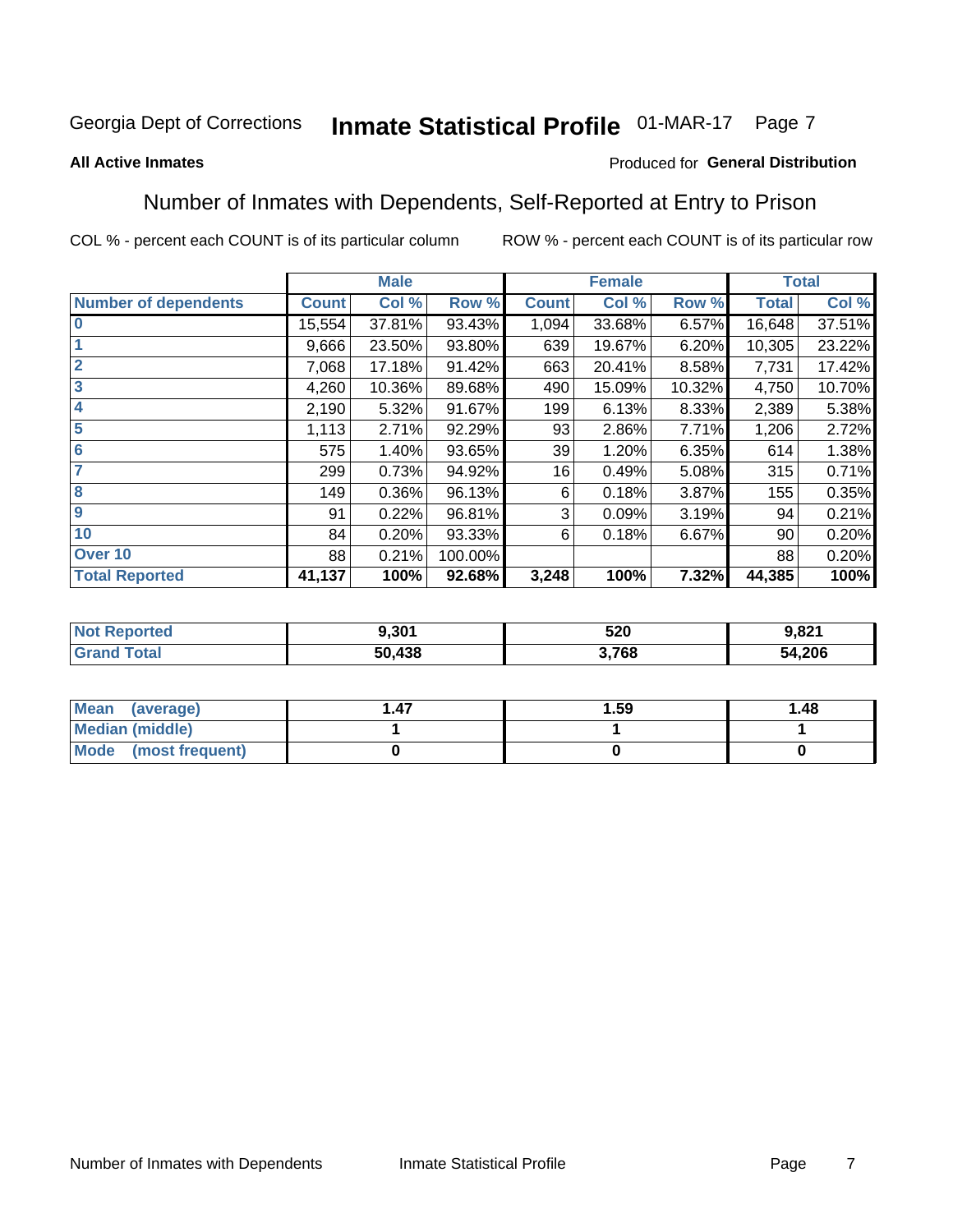# Inmate Statistical Profile 01-MAR-17 Page 8

#### **All Active Inmates**

### Produced for General Distribution

### Religious affiliation, self-reported at entry to prison

COL % - percent each COUNT is of its particular column

|                         |                              |                | <b>Male</b> |         |                | <b>Female</b> |        |                | <b>Total</b> |
|-------------------------|------------------------------|----------------|-------------|---------|----------------|---------------|--------|----------------|--------------|
|                         | <b>Religious Affiliation</b> | <b>Count</b>   | Col %       | Row %   | <b>Count</b>   | Col %         | Row %  | <b>Total</b>   | Col %        |
| 1                       | <b>Islam</b>                 | 1,213          | 5.50%       | 97.20%  | 35             | 1.31%         | 2.80%  | 1,248          | 5.05%        |
| $\mathbf{2}$            | <b>Catholic</b>              | 1,120          | 5.08%       | 87.98%  | 153            | 5.74%         | 12.02% | 1,273          | 5.15%        |
| $\overline{\mathbf{3}}$ | <b>Baptist</b>               | 13,584         | 61.64%      | 87.28%  | 1,980          | 74.30%        | 12.72% | 15,564         | 63.00%       |
| $\overline{\mathbf{4}}$ | <b>Methodist</b>             | 420            | 1.91%       | 86.42%  | 66             | 2.48%         | 13.58% | 486            | 1.97%        |
| $\overline{5}$          | <b>EpiscopIn</b>             | 46             | .21%        | 88.46%  | 6              | .23%          | 11.54% | 52             | .21%         |
| $6\overline{6}$         | <b>Presbytrn</b>             | 60             | .27%        | 86.96%  | 9              | .34%          | 13.04% | 69             | .28%         |
| 7                       | <b>Chc Of God</b>            | 352            | 1.60%       | 84.62%  | 64             | 2.40%         | 15.38% | 416            | 1.68%        |
| 8                       | <b>Holiness</b>              | 591            | 2.68%       | 82.08%  | 129            | 4.84%         | 17.92% | 720            | 2.91%        |
| $\boldsymbol{9}$        | <b>Jewish</b>                | 51             | .23%        | 83.61%  | 10             | .38%          | 16.39% | 61             | .25%         |
| 10                      | <b>Anglican</b>              | 25             | .11%        | 92.59%  | 2              | .08%          | 7.41%  | 27             | .11%         |
| 11                      | <b>Grk Orthdx</b>            | 5              | .02%        | 71.43%  | $\overline{2}$ | .08%          | 28.57% | 7              | .03%         |
| 12                      | <b>Hindu</b>                 | 9              | .04%        | 100.00% |                |               |        | 9              | .04%         |
| 13                      | <b>Buddhist</b>              | 48             | .22%        | 82.76%  | 10             | .38%          | 17.24% | 58             | .23%         |
| 14                      | <b>Taoist</b>                | 5              | .02%        | 100.00% |                |               |        | 5              | .02%         |
| 15                      | <b>Shintoist</b>             | 4              | .02%        | 100.00% |                |               |        | 4              | .02%         |
| 16                      | <b>Seven D Ad</b>            | 69             | .31%        | 83.13%  | 14             | .53%          | 16.87% | 83             | .34%         |
| 17                      | <b>Jehovah Wt</b>            | 260            | 1.18%       | 86.38%  | 41             | 1.54%         | 13.62% | 301            | 1.22%        |
| 18                      | <b>Latr Day S</b>            | 22             | .10%        | 81.48%  | 5              | .19%          | 18.52% | 27             | .11%         |
| 19                      | Quaker                       | $\overline{2}$ | .01%        | 100.00% |                |               |        | $\overline{2}$ | .01%         |
| 20                      | <b>Other Prot</b>            | 2,216          | 10.05%      | 94.78%  | 122            | 4.58%         | 5.22%  | 2,338          | 9.46%        |
| 96                      | <b>None</b>                  | 1,937          | 8.79%       | 99.13%  | 17             | .64%          | .87%   | 1,954          | 7.91%        |
|                         | <b>Total Reported</b>        | 22,039         | 100%        | 89.21%  | 2,665          | 100%          | 10.79% | 24,704         | 100%         |

| 28,399     | ,103  | 29,502 |
|------------|-------|--------|
| .438<br>50 | 3,768 | 54,206 |

|  | <b>Mode (most frequent)</b> | ıntist<br>ິ | <b>'a</b> ptist | aptist |
|--|-----------------------------|-------------|-----------------|--------|
|--|-----------------------------|-------------|-----------------|--------|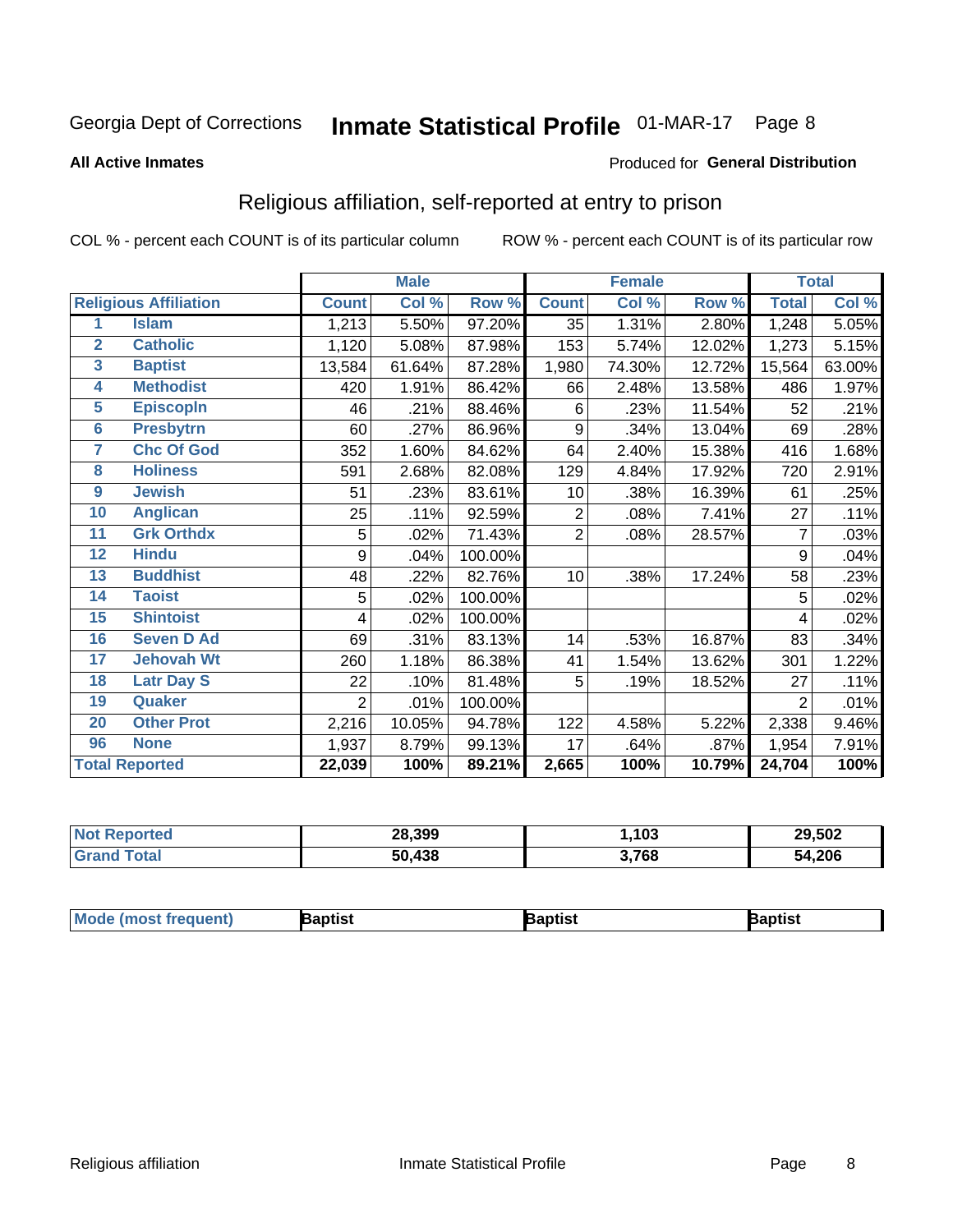# Inmate Statistical Profile 01-MAR-17 Page 9

#### **All Active Inmates**

#### Produced for General Distribution

### Home county, self-reported at entry to prison

COL % - percent each COUNT is of its particular column

|     |                             |              | <b>Male</b> |                  |                | <b>Female</b> |        | <b>Total</b> |        |
|-----|-----------------------------|--------------|-------------|------------------|----------------|---------------|--------|--------------|--------|
|     | <b>Home County</b>          | <b>Count</b> | Col %       | Row <sup>%</sup> | <b>Count</b>   | Col %         | Row %  | <b>Total</b> | Col %  |
| 000 | <b>Unknown</b>              | 5,755        | 11.41%      | 92.60%           | 460            | 12.21%        | 7.40%  | 6,215        | 11.47% |
| 001 | <b>Appling County</b>       | 133          | .26%        | 95.68%           | 6              | .16%          | 4.32%  | 139          | .26%   |
| 002 | <b>Atkinson County</b>      | 37           | .07%        | 92.50%           | 3              | .08%          | 7.50%  | 40           | .07%   |
| 003 | <b>Bacon County</b>         | 62           | .12%        | 88.57%           | 8              | .21%          | 11.43% | 70           | .13%   |
| 004 | <b>Baker County</b>         | 22           | .04%        | 95.65%           | $\mathbf 1$    | .03%          | 4.35%  | 23           | .04%   |
| 005 | <b>Baldwin County</b>       | 233          | .46%        | 91.37%           | 22             | .58%          | 8.63%  | 255          | .47%   |
| 006 | <b>Banks County</b>         | 55           | .11%        | 91.67%           | 5              | .13%          | 8.33%  | 60           | .11%   |
| 007 | <b>Barrow County</b>        | 275          | .55%        | 88.14%           | 37             | .98%          | 11.86% | 312          | .58%   |
| 008 | <b>Bartow County</b>        | 579          | 1.15%       | 86.55%           | 90             | 2.39%         | 13.45% | 669          | 1.23%  |
| 009 | <b>Ben Hill County</b>      | 211          | .42%        | 94.62%           | 12             | .32%          | 5.38%  | 223          | .41%   |
| 010 | <b>Berrien County</b>       | 74           | .15%        | 94.87%           | 4              | .11%          | 5.13%  | 78           | .14%   |
| 011 | <b>Bibb County</b>          | 1,155        | 2.29%       | 94.36%           | 69             | 1.83%         | 5.64%  | 1,224        | 2.26%  |
| 012 | <b>Bleckley County</b>      | 67           | .13%        | 91.78%           | 6              | .16%          | 8.22%  | 73           | .13%   |
| 013 | <b>Brantley County</b>      | 52           | .10%        | 82.54%           | 11             | .29%          | 17.46% | 63           | .12%   |
| 014 | <b>Brooks County</b>        | 234          | .46%        | 99.57%           | $\mathbf{1}$   | .03%          | .43%   | 235          | .43%   |
| 015 | <b>Bryan County</b>         | 89           | .18%        | 89.00%           | 11             | .29%          | 11.00% | 100          | .18%   |
| 016 | <b>Bulloch County</b>       | 365          | .72%        | 94.32%           | 22             | .58%          | 5.68%  | 387          | .71%   |
| 017 | <b>Burke County</b>         | 222          | .44%        | 96.94%           | 7              | .19%          | 3.06%  | 229          | .42%   |
| 018 | <b>Butts County</b>         | 118          | .23%        | 92.19%           | 10             | .27%          | 7.81%  | 128          | .24%   |
| 019 | <b>Calhoun County</b>       | 62           | .12%        | 93.94%           | 4              | .11%          | 6.06%  | 66           | .12%   |
| 020 | <b>Camden County</b>        | 124          | .25%        | 92.54%           | 10             | .27%          | 7.46%  | 134          | .25%   |
| 021 | <b>Candler County</b>       | 100          | .20%        | 88.50%           | 13             | .35%          | 11.50% | 113          | .21%   |
| 022 | <b>Carroll County</b>       | 543          | 1.08%       | 92.66%           | 43             | 1.14%         | 7.34%  | 586          | 1.08%  |
| 023 | <b>Catoosa County</b>       | 219          | .43%        | 89.39%           | 26             | .69%          | 10.61% | 245          | .45%   |
| 024 | <b>Charlton County</b>      | 46           | .09%        | 93.88%           | 3              | .08%          | 6.12%  | 49           | .09%   |
| 025 | <b>Chatham County</b>       | 1,753        | 3.48%       | 95.95%           | 74             | 1.96%         | 4.05%  | 1,827        | 3.37%  |
| 026 | <b>Chattahoochee County</b> | 25           | .05%        | 92.59%           | $\overline{2}$ | .05%          | 7.41%  | 27           | .05%   |
| 027 | <b>Chattooga County</b>     | 246          | .49%        | 89.78%           | 28             | .74%          | 10.22% | 274          | .51%   |
| 028 | <b>Cherokee County</b>      | 387          | .77%        | 89.79%           | 44             | 1.17%         | 10.21% | 431          | .80%   |
| 029 | <b>Clarke County</b>        | 513          | 1.02%       | 92.60%           | 41             | 1.09%         | 7.40%  | 554          | 1.02%  |
| 030 | <b>Clay County</b>          | 33           | .07%        | 91.67%           | 3              | .08%          | 8.33%  | 36           | .07%   |
| 031 | <b>Clayton County</b>       | 1,530        | 3.03%       | 93.87%           | 100            | 2.65%         | 6.13%  | 1,630        | 3.01%  |
| 032 | <b>Clinch County</b>        | 42           | .08%        | 89.36%           | 5              | .13%          | 10.64% | 47           | .09%   |
| 033 | <b>Cobb County</b>          | 1,851        | 3.67%       | 91.23%           | 178            | 4.72%         | 8.77%  | 2,029        | 3.74%  |
| 034 | <b>Coffee County</b>        | 258          | .51%        | 92.14%           | 22             | .58%          | 7.86%  | 280          | .52%   |
| 035 | <b>Colquitt County</b>      | 200          | .40%        | $96.15\%$        | 8              | .21%          | 3.85%  | 208          | .38%   |
| 036 | <b>Columbia County</b>      | 298          | .59%        | 92.55%           | 24             | .64%          | 7.45%  | 322          | .59%   |
| 037 | <b>Cook County</b>          | 129          | .26%        | 95.56%           | $\,6$          | .16%          | 4.44%  | 135          | .25%   |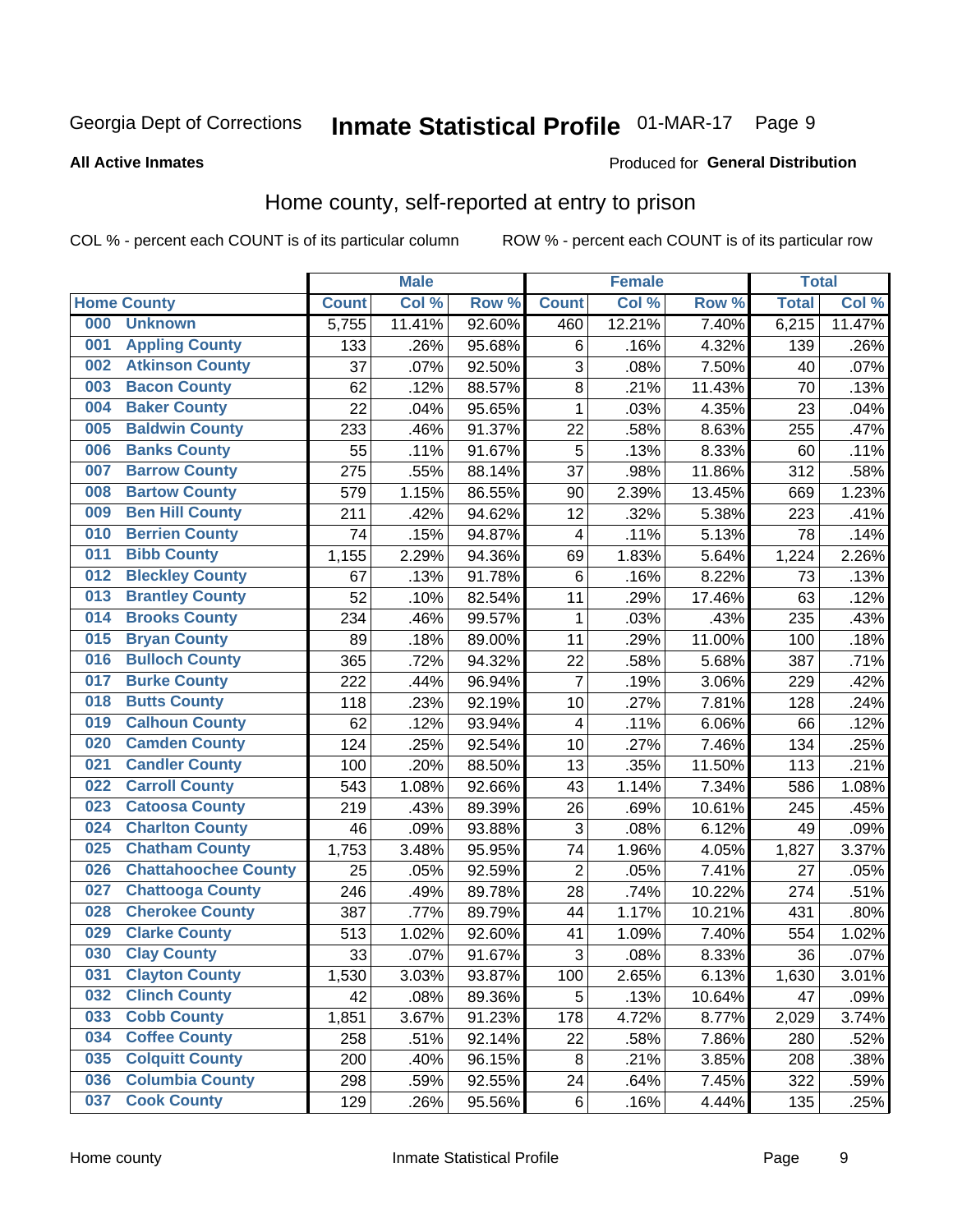# Inmate Statistical Profile 01-MAR-17 Page 10

**All Active Inmates** 

#### Produced for General Distribution

### Home county, self-reported at entry to prison

COL % - percent each COUNT is of its particular column

|     |                         |                | <b>Male</b> |        |                  | <b>Female</b> |        | <b>Total</b> |       |
|-----|-------------------------|----------------|-------------|--------|------------------|---------------|--------|--------------|-------|
|     | <b>Home County</b>      | <b>Count</b>   | Col %       | Row %  | <b>Count</b>     | Col %         | Row %  | <b>Total</b> | Col%  |
| 038 | <b>Coweta County</b>    | 495            | .98%        | 93.57% | $\overline{34}$  | .90%          | 6.43%  | 529          | .98%  |
| 039 | <b>Crawford County</b>  | 40             | .08%        | 90.91% | 4                | .11%          | 9.09%  | 44           | .08%  |
| 040 | <b>Crisp County</b>     | 211            | .42%        | 93.36% | 15               | .40%          | 6.64%  | 226          | .42%  |
| 041 | <b>Dade County</b>      | 72             | .14%        | 91.14% | $\overline{7}$   | .19%          | 8.86%  | 79           | .15%  |
| 042 | <b>Dawson County</b>    | 86             | .17%        | 86.87% | 13               | .35%          | 13.13% | 99           | .18%  |
| 043 | <b>Decatur County</b>   | 227            | .45%        | 95.38% | 11               | .29%          | 4.62%  | 238          | .44%  |
| 044 | <b>Dekalb County</b>    | 2,963          | 5.87%       | 94.76% | 164              | 4.35%         | 5.24%  | 3,127        | 5.77% |
| 045 | <b>Dodge County</b>     | 135            | .27%        | 93.75% | 9                | .24%          | 6.25%  | 144          | .27%  |
| 046 | <b>Dooly County</b>     | 94             | .19%        | 94.00% | 6                | .16%          | 6.00%  | 100          | .18%  |
| 047 | <b>Dougherty County</b> | 809            | 1.60%       | 94.62% | 46               | 1.22%         | 5.38%  | 855          | 1.58% |
| 048 | <b>Douglas County</b>   | 574            | 1.14%       | 92.28% | 48               | 1.27%         | 7.72%  | 622          | 1.15% |
| 049 | <b>Early County</b>     | 82             | .16%        | 89.13% | 10               | .27%          | 10.87% | 92           | .17%  |
| 050 | <b>Echols County</b>    | $\overline{7}$ | .01%        | 87.50% | 1                | .03%          | 12.50% | 8            | .01%  |
| 051 | <b>Effingham County</b> | 219            | .43%        | 93.19% | 16               | .42%          | 6.81%  | 235          | .43%  |
| 052 | <b>Elbert County</b>    | 113            | .22%        | 88.98% | 14               | .37%          | 11.02% | 127          | .23%  |
| 053 | <b>Emanuel County</b>   | 150            | .30%        | 92.02% | 13               | .35%          | 7.98%  | 163          | .30%  |
| 054 | <b>Evans County</b>     | 64             | .13%        | 90.14% | 7                | .19%          | 9.86%  | 71           | .13%  |
| 055 | <b>Fannin County</b>    | 86             | .17%        | 88.66% | 11               | .29%          | 11.34% | 97           | .18%  |
| 056 | <b>Fayette County</b>   | 190            | .38%        | 92.23% | 16               | .42%          | 7.77%  | 206          | .38%  |
| 057 | <b>Floyd County</b>     | 744            | 1.48%       | 90.51% | 78               | 2.07%         | 9.49%  | 822          | 1.52% |
| 058 | <b>Forsyth County</b>   | 249            | .49%        | 93.26% | 18               | .48%          | 6.74%  | 267          | .49%  |
| 059 | <b>Franklin County</b>  | 133            | .26%        | 89.86% | 15               | .40%          | 10.14% | 148          | .27%  |
| 060 | <b>Fulton County</b>    | 5,053          | 10.02%      | 95.88% | 217              | 5.76%         | 4.12%  | 5,270        | 9.72% |
| 061 | <b>Gilmer County</b>    | 87             | .17%        | 87.00% | 13               | .35%          | 13.00% | 100          | .18%  |
| 062 | <b>Glascock County</b>  | 14             | .03%        | 87.50% | $\overline{2}$   | .05%          | 12.50% | 16           | .03%  |
| 063 | <b>Glynn County</b>     | 422            | .84%        | 93.78% | 28               | .74%          | 6.22%  | 450          | .83%  |
| 064 | <b>Gordon County</b>    | 302            | .60%        | 89.09% | $\overline{37}$  | .98%          | 10.91% | 339          | .63%  |
| 065 | <b>Grady County</b>     | 115            | .23%        | 96.64% | 4                | .11%          | 3.36%  | 119          | .22%  |
| 066 | <b>Greene County</b>    | 108            | .21%        | 95.58% | 5                | .13%          | 4.42%  | 113          | .21%  |
| 067 | <b>Gwinnett County</b>  | 1,797          | 3.56%       | 93.06% | 134              | 3.56%         | 6.94%  | 1,931        | 3.56% |
| 068 | <b>Habersham County</b> | 97             | .19%        | 88.99% | 12               | .32%          | 11.01% | 109          | .20%  |
| 069 | <b>Hall County</b>      | 620            | 1.23%       | 90.38% | 66               | 1.75%         | 9.62%  | 686          | 1.27% |
| 070 | <b>Hancock County</b>   | 55             | .11%        | 93.22% | 4                | .11%          | 6.78%  | 59           | .11%  |
| 071 | <b>Haralson County</b>  | 143            | .28%        | 94.08% | $\boldsymbol{9}$ | .24%          | 5.92%  | 152          | .28%  |
| 072 | <b>Harris County</b>    | 110            | .22%        | 93.22% | 8                | .21%          | 6.78%  | 118          | .22%  |
| 073 | <b>Hart County</b>      | 137            | .27%        | 94.48% | 8                | .21%          | 5.52%  | 145          | .27%  |
| 074 | <b>Heard County</b>     | 56             | .11%        | 91.80% | 5                | .13%          | 8.20%  | 61           | .11%  |
| 075 | <b>Henry County</b>     | 561            | 1.11%       | 91.67% | 51               | 1.35%         | 8.33%  | 612          | 1.13% |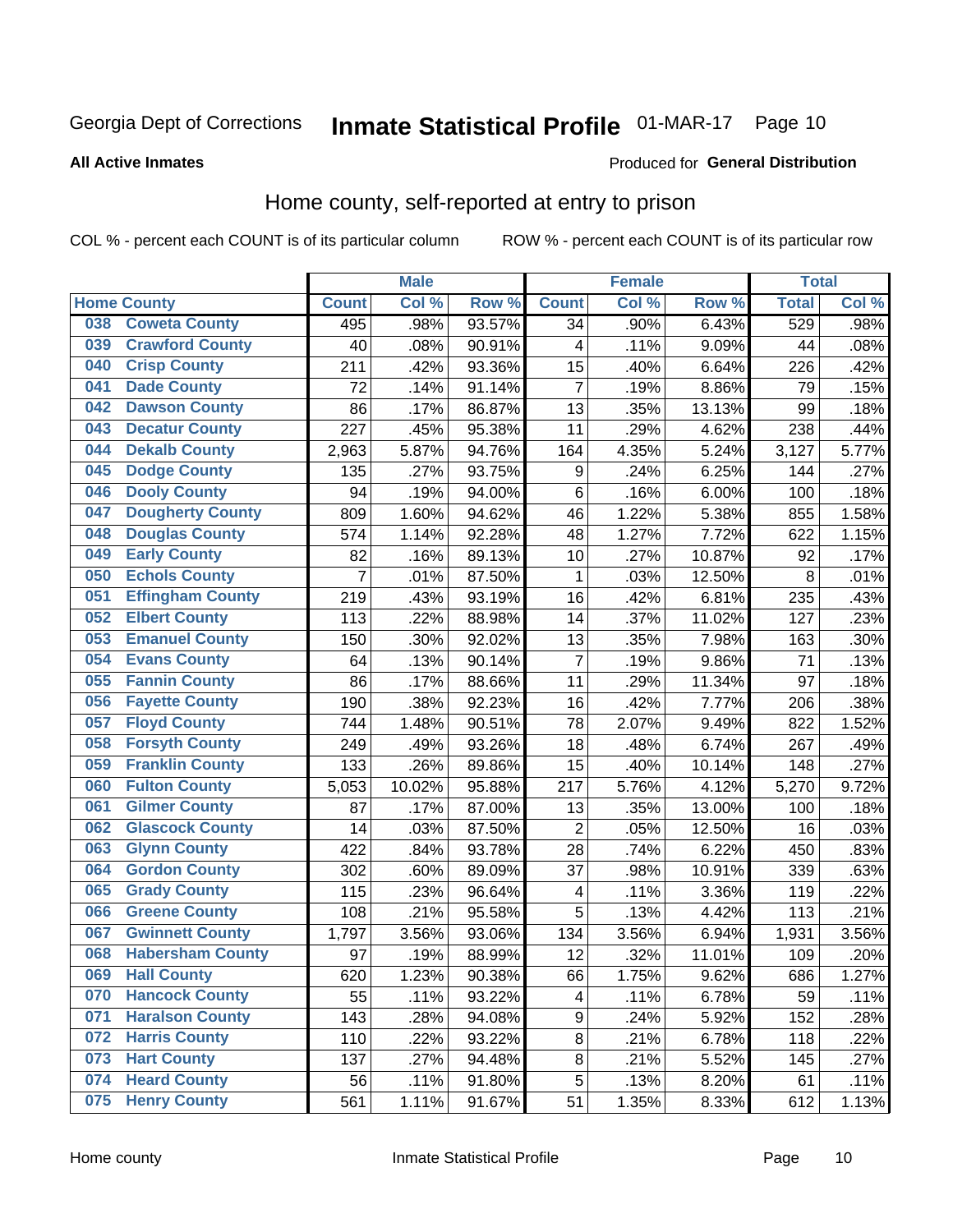#### **Inmate Statistical Profile 01-MAR-17** Page 11

#### **All Active Inmates**

#### Produced for General Distribution

### Home county, self-reported at entry to prison

COL % - percent each COUNT is of its particular column

|                  |                          |              | <b>Male</b> |                  |                         | <b>Female</b> |        | <b>Total</b> |       |
|------------------|--------------------------|--------------|-------------|------------------|-------------------------|---------------|--------|--------------|-------|
|                  | <b>Home County</b>       | <b>Count</b> | Col %       | Row <sup>%</sup> | <b>Count</b>            | Col %         | Row %  | <b>Total</b> | Col % |
| 076              | <b>Houston County</b>    | 511          | 1.01%       | 90.76%           | 52                      | 1.38%         | 9.24%  | 563          | 1.04% |
| 077              | <b>Irwin County</b>      | 63           | .12%        | 91.30%           | 6                       | .16%          | 8.70%  | 69           | .13%  |
| 078              | <b>Jackson County</b>    | 242          | .48%        | 92.02%           | 21                      | .56%          | 7.98%  | 263          | .49%  |
| 079              | <b>Jasper County</b>     | 81           | .16%        | 94.19%           | 5                       | .13%          | 5.81%  | 86           | .16%  |
| 080              | <b>Jeff Davis County</b> | 76           | .15%        | 96.20%           | 3                       | .08%          | 3.80%  | 79           | .15%  |
| 081              | <b>Jefferson County</b>  | 177          | .35%        | 96.20%           | 7                       | .19%          | 3.80%  | 184          | .34%  |
| 082              | <b>Jenkins County</b>    | 71           | .14%        | 94.67%           | $\overline{\mathbf{4}}$ | .11%          | 5.33%  | 75           | .14%  |
| 083              | <b>Johnson County</b>    | 37           | .07%        | 90.24%           | $\overline{\mathbf{4}}$ | .11%          | 9.76%  | 41           | .08%  |
| 084              | <b>Jones County</b>      | 111          | .22%        | 90.98%           | 11                      | .29%          | 9.02%  | 122          | .23%  |
| 085              | <b>Lamar County</b>      | 58           | .11%        | 95.08%           | 3                       | .08%          | 4.92%  | 61           | .11%  |
| 086              | <b>Lanier County</b>     | 39           | .08%        | 97.50%           | 1                       | .03%          | 2.50%  | 40           | .07%  |
| 087              | <b>Laurens County</b>    | 253          | .50%        | 91.01%           | 25                      | .66%          | 8.99%  | 278          | .51%  |
| 088              | <b>Lee County</b>        | 101          | .20%        | 96.19%           | 4                       | .11%          | 3.81%  | 105          | .19%  |
| 089              | <b>Liberty County</b>    | 237          | .47%        | 96.34%           | 9                       | .24%          | 3.66%  | 246          | .45%  |
| 090              | <b>Lincoln County</b>    | 30           | .06%        | 96.77%           | 1                       | .03%          | 3.23%  | 31           | .06%  |
| 091              | <b>Long County</b>       | 42           | .08%        | 89.36%           | 5                       | .13%          | 10.64% | 47           | .09%  |
| 092              | <b>Lowndes County</b>    | 464          | .92%        | 97.68%           | 11                      | .29%          | 2.32%  | 475          | .88%  |
| 093              | <b>Lumpkin County</b>    | 93           | .18%        | 90.29%           | 10                      | .27%          | 9.71%  | 103          | .19%  |
| 094              | <b>Macon County</b>      | 75           | .15%        | 92.59%           | $\,6$                   | .16%          | 7.41%  | 81           | .15%  |
| 095              | <b>Madison County</b>    | 161          | .32%        | 92.53%           | 13                      | .35%          | 7.47%  | 174          | .32%  |
| 096              | <b>Marion County</b>     | 52           | .10%        | 89.66%           | 6                       | .16%          | 10.34% | 58           | .11%  |
| 097              | <b>Mcduffie County</b>   | 158          | .31%        | 92.94%           | 12                      | .32%          | 7.06%  | 170          | .31%  |
| 098              | <b>Mcintosh County</b>   | 53           | .11%        | 94.64%           | 3                       | .08%          | 5.36%  | 56           | .10%  |
| 099              | <b>Meriwether County</b> | 169          | .34%        | 90.86%           | 17                      | .45%          | 9.14%  | 186          | .34%  |
| 100              | <b>Miller County</b>     | 29           | .06%        | 87.88%           | 4                       | .11%          | 12.12% | 33           | .06%  |
| 101              | <b>Mitchell County</b>   | 150          | .30%        | 93.75%           | 10                      | .27%          | 6.25%  | 160          | .30%  |
| 102              | <b>Monroe County</b>     | 113          | .22%        | 94.96%           | $\,6$                   | .16%          | 5.04%  | 119          | .22%  |
| 103              | <b>Montgomery County</b> | 77           | .15%        | 88.51%           | 10                      | .27%          | 11.49% | 87           | .16%  |
| 104              | <b>Morgan County</b>     | 102          | .20%        | 95.33%           | 5                       | .13%          | 4.67%  | 107          | .20%  |
| 105              | <b>Murray County</b>     | 184          | .36%        | 90.64%           | 19                      | .50%          | 9.36%  | 203          | .37%  |
| 106              | <b>Muscogee County</b>   | 1,017        | 2.02%       | 94.43%           | 60                      | 1.59%         | 5.57%  | 1,077        | 1.99% |
| 107              | <b>Newton County</b>     | 589          | 1.17%       | 93.05%           | 44                      | 1.17%         | 6.95%  | 633          | 1.17% |
| 108              | <b>Oconee County</b>     | 53           | .11%        | 82.81%           | 11                      | .29%          | 17.19% | 64           | .12%  |
| 109              | <b>Oglethorpe County</b> | 65           | .13%        | 89.04%           | 8                       | .21%          | 10.96% | 73           | .13%  |
| 110              | <b>Paulding County</b>   | 311          | .62%        | 89.63%           | 36                      | .96%          | 10.37% | 347          | .64%  |
| 111              | <b>Peach County</b>      | 125          | .25%        | 95.42%           | 6                       | .16%          | 4.58%  | 131          | .24%  |
| $\overline{112}$ | <b>Pickens County</b>    | 106          | .21%        | 87.60%           | 15                      | .40%          | 12.40% | 121          | .22%  |
| 113              | <b>Pierce County</b>     | 107          | .21%        | 89.92%           | 12                      | .32%          | 10.08% | 119          | .22%  |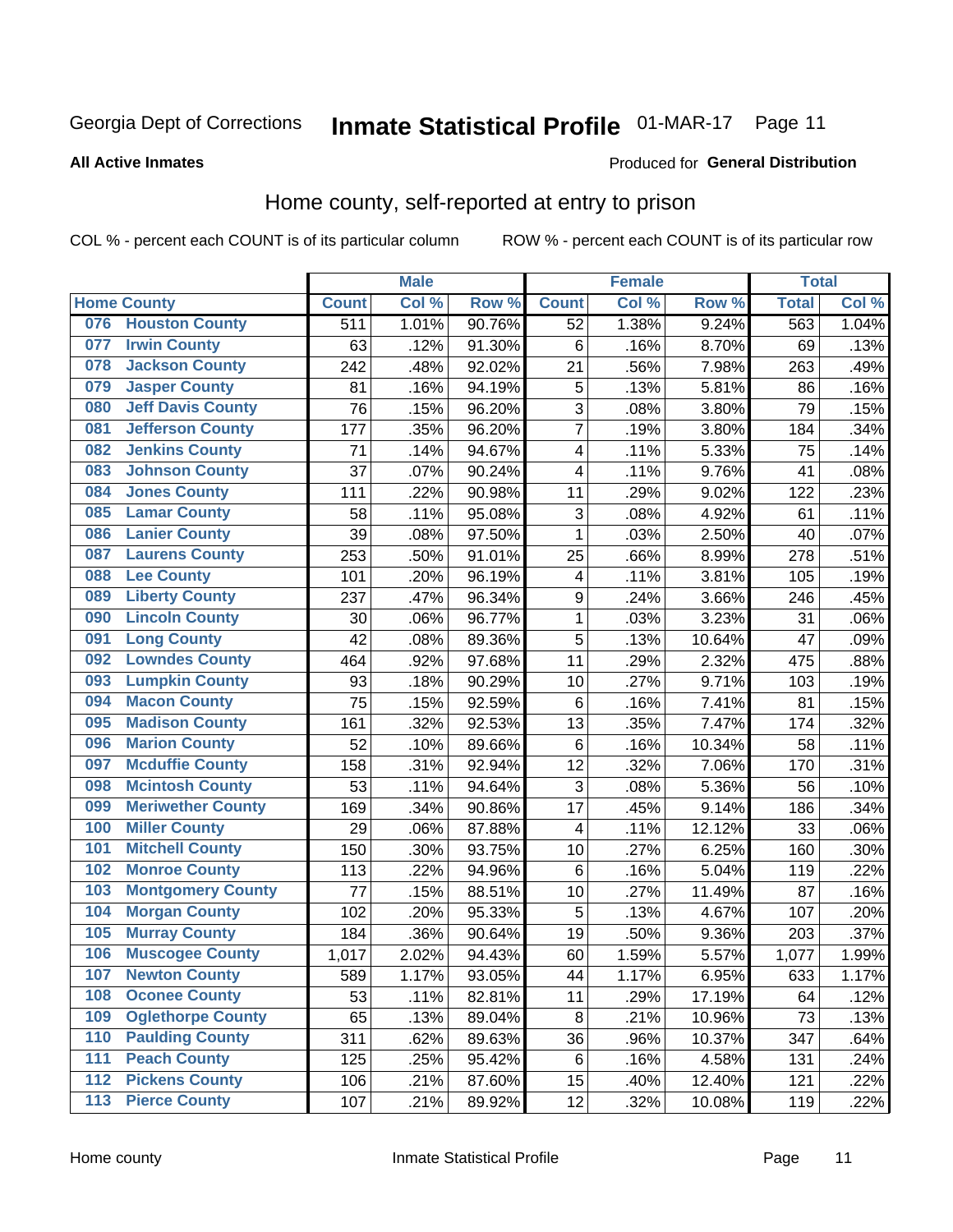# Inmate Statistical Profile 01-MAR-17 Page 12

#### **All Active Inmates**

#### Produced for General Distribution

### Home county, self-reported at entry to prison

COL % - percent each COUNT is of its particular column

|                  |                          |              | <b>Male</b> |                  |                  | <b>Female</b> |        | <b>Total</b> |       |
|------------------|--------------------------|--------------|-------------|------------------|------------------|---------------|--------|--------------|-------|
|                  | <b>Home County</b>       | <b>Count</b> | Col %       | Row <sup>%</sup> | <b>Count</b>     | Col %         | Row %  | <b>Total</b> | Col % |
| 114              | <b>Pike County</b>       | 42           | .08%        | 95.45%           | 2                | .05%          | 4.55%  | 44           | .08%  |
| 115              | <b>Polk County</b>       | 241          | .48%        | 90.60%           | 25               | .66%          | 9.40%  | 266          | .49%  |
| 116              | <b>Pulaski County</b>    | 59           | .12%        | 92.19%           | 5                | .13%          | 7.81%  | 64           | .12%  |
| 117              | <b>Putnam County</b>     | 140          | .28%        | 93.33%           | 10               | .27%          | 6.67%  | 150          | .28%  |
| 118              | <b>Quitman County</b>    | 13           | .03%        | 100.00%          |                  |               |        | 13           | .02%  |
| 119              | <b>Rabun County</b>      | 50           | .10%        | 86.21%           | $\bf 8$          | .21%          | 13.79% | 58           | .11%  |
| 120              | <b>Randolph County</b>   | 73           | .14%        | 92.41%           | $\,6$            | .16%          | 7.59%  | 79           | .15%  |
| 121              | <b>Richmond County</b>   | 1,792        | 3.55%       | 93.58%           | 123              | 3.26%         | 6.42%  | 1,915        | 3.53% |
| 122              | <b>Rockdale County</b>   | 343          | .68%        | 91.22%           | 33               | .88%          | 8.78%  | 376          | .69%  |
| 123              | <b>Schley County</b>     | 19           | .04%        | 95.00%           | 1                | .03%          | 5.00%  | 20           | .04%  |
| 124              | <b>Screven County</b>    | 131          | .26%        | 96.32%           | 5                | .13%          | 3.68%  | 136          | .25%  |
| 125              | <b>Seminole County</b>   | 73           | .14%        | 91.25%           | $\overline{7}$   | .19%          | 8.75%  | 80           | .15%  |
| 126              | <b>Spalding County</b>   | 442          | .88%        | 93.64%           | 30               | .80%          | 6.36%  | 472          | .87%  |
| 127              | <b>Stephens County</b>   | 129          | .26%        | 87.76%           | 18               | .48%          | 12.24% | 147          | .27%  |
| 128              | <b>Stewart County</b>    | 35           | .07%        | 100.00%          |                  |               |        | 35           | .06%  |
| 129              | <b>Sumter County</b>     | 168          | .33%        | 96.00%           | 7                | .19%          | 4.00%  | 175          | .32%  |
| 130              | <b>Talbot County</b>     | 38           | .08%        | 90.48%           | 4                | .11%          | 9.52%  | 42           | .08%  |
| 131              | <b>Taliaferro County</b> | 9            | .02%        | 100.00%          |                  |               |        | 9            | .02%  |
| 132              | <b>Tattnall County</b>   | 157          | .31%        | 94.01%           | 10               | .27%          | 5.99%  | 167          | .31%  |
| 133              | <b>Taylor County</b>     | 61           | .12%        | 93.85%           | 4                | .11%          | 6.15%  | 65           | .12%  |
| 134              | <b>Telfair County</b>    | 101          | .20%        | 89.38%           | 12               | .32%          | 10.62% | 113          | .21%  |
| $\overline{135}$ | <b>Terrell County</b>    | 86           | .17%        | 90.53%           | $\boldsymbol{9}$ | .24%          | 9.47%  | 95           | .18%  |
| 136              | <b>Thomas County</b>     | 195          | .39%        | 92.86%           | 15               | .40%          | 7.14%  | 210          | .39%  |
| 137              | <b>Tift County</b>       | 310          | .61%        | 97.18%           | 9                | .24%          | 2.82%  | 319          | .59%  |
| 138              | <b>Toombs County</b>     | 291          | .58%        | 90.94%           | 29               | .77%          | 9.06%  | 320          | .59%  |
| 139              | <b>Towns County</b>      | 19           | .04%        | 70.37%           | $\bf 8$          | .21%          | 29.63% | 27           | .05%  |
| 140              | <b>Treutlen County</b>   | 58           | .11%        | 92.06%           | 5                | .13%          | 7.94%  | 63           | .12%  |
| 141              | <b>Troup County</b>      | 508          | 1.01%       | 93.73%           | 34               | .90%          | 6.27%  | 542          | 1.00% |
| $\overline{142}$ | <b>Turner County</b>     | 71           | .14%        | 95.95%           | 3                | .08%          | 4.05%  | 74           | .14%  |
| 143              | <b>Twiggs County</b>     | 50           | .10%        | 90.91%           | 5                | .13%          | 9.09%  | 55           | .10%  |
| 144              | <b>Union County</b>      | 61           | .12%        | 87.14%           | $\overline{9}$   | .24%          | 12.86% | 70           | .13%  |
| 145              | <b>Upson County</b>      | 153          | .30%        | 92.73%           | 12               | .32%          | 7.27%  | 165          | .30%  |
| 146              | <b>Walker County</b>     | 379          | .75%        | 87.13%           | 56               | 1.49%         | 12.87% | 435          | .80%  |
| 147              | <b>Walton County</b>     | 436          | .86%        | 92.77%           | 34               | .90%          | 7.23%  | 470          | .87%  |
| 148              | <b>Ware County</b>       | 320          | .63%        | 91.69%           | 29               | .77%          | 8.31%  | 349          | .64%  |
| 149              | <b>Warren County</b>     | 32           | .06%        | 96.97%           | 1                | .03%          | 3.03%  | 33           | .06%  |
| 150              | <b>Washington County</b> | 185          | .37%        | 93.91%           | 12               | .32%          | 6.09%  | 197          | .36%  |
| 151              | <b>Wayne County</b>      | 165          | .33%        | 93.75%           | 11               | .29%          | 6.25%  | 176          | .32%  |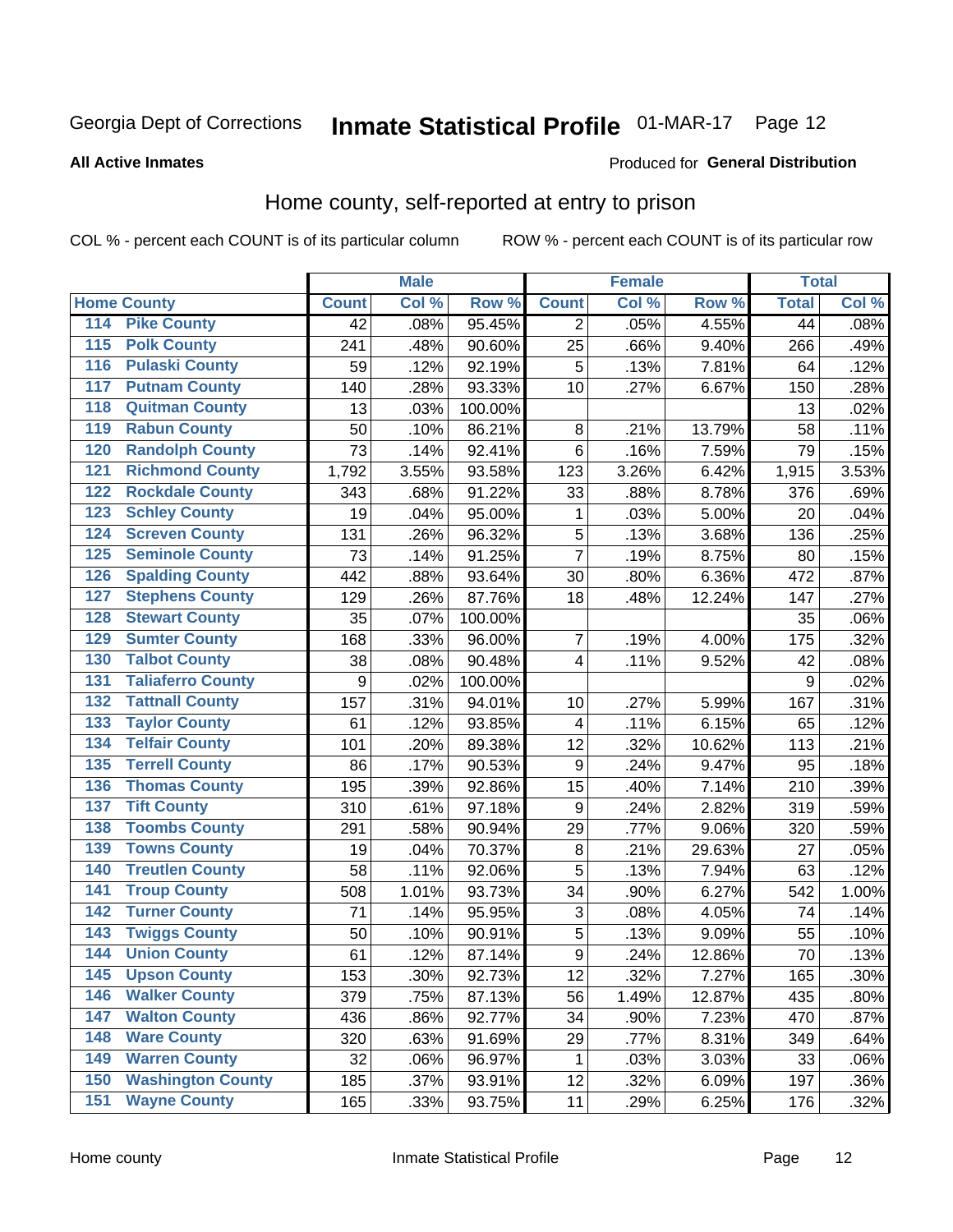# Inmate Statistical Profile 01-MAR-17 Page 13

**All Active Inmates** 

#### Produced for General Distribution

### Home county, self-reported at entry to prison

COL % - percent each COUNT is of its particular column

|                      |                             |              | <b>Male</b> |         |              | <b>Female</b> |          | <b>Total</b> |       |
|----------------------|-----------------------------|--------------|-------------|---------|--------------|---------------|----------|--------------|-------|
| <b>Home County</b>   |                             | <b>Count</b> | Col %       | Row %   | <b>Count</b> | Col %         | Row %    | <b>Total</b> | Col % |
| 152                  | <b>Webster County</b>       | 10           | .02%        | 100.00% |              |               |          | 10           | .02%  |
| 153                  | <b>Wheeler County</b>       | 39           | .08%        | 97.50%  |              | .03%          | 2.50%    | 40           | .07%  |
| 154                  | <b>White County</b>         | 83           | .16%        | 84.69%  | 15           | .40%          | 15.31%   | 98           | .18%  |
| 155                  | <b>Whitfield County</b>     | 539          | 1.07%       | 88.65%  | 69           | 1.83%         | 11.35%   | 608          | 1.12% |
| 156                  | <b>Wilcox County</b>        | 54           | .11%        | 93.10%  | 4            | .11%          | $6.90\%$ | 58           | .11%  |
| 157                  | <b>Wilkes County</b>        | 65           | .13%        | 91.55%  | 6            | .16%          | 8.45%    | 71           | .13%  |
| 158                  | <b>Wilkinson County</b>     | 56           | .11%        | 98.25%  |              | .03%          | 1.75%    | 57           | .11%  |
| 159                  | <b>Worth County</b>         | 117          | .23%        | 91.41%  | 11           | .29%          | 8.59%    | 128          | .24%  |
| 999                  | <b>Other Custody/Out Of</b> | 141          | .28%        | 95.27%  |              | .19%          | 4.73%    | 148          | .27%  |
| <b>State</b>         |                             |              |             |         |              |               |          |              |       |
| <b>Total Rported</b> |                             | 50,438       | 100%        | 93.05%  | 3,768        | 100%          | 6.95%    | 54,206       | 100%  |

| 'Not<br>Reported |        |       |        |
|------------------|--------|-------|--------|
| <b>Total</b>     | 50,438 | 3,768 | 54,206 |

|  | Mode (most frequent) | <b>Fulton County</b> | <b>Fulton County</b> | <b>Fulton County</b> |
|--|----------------------|----------------------|----------------------|----------------------|
|--|----------------------|----------------------|----------------------|----------------------|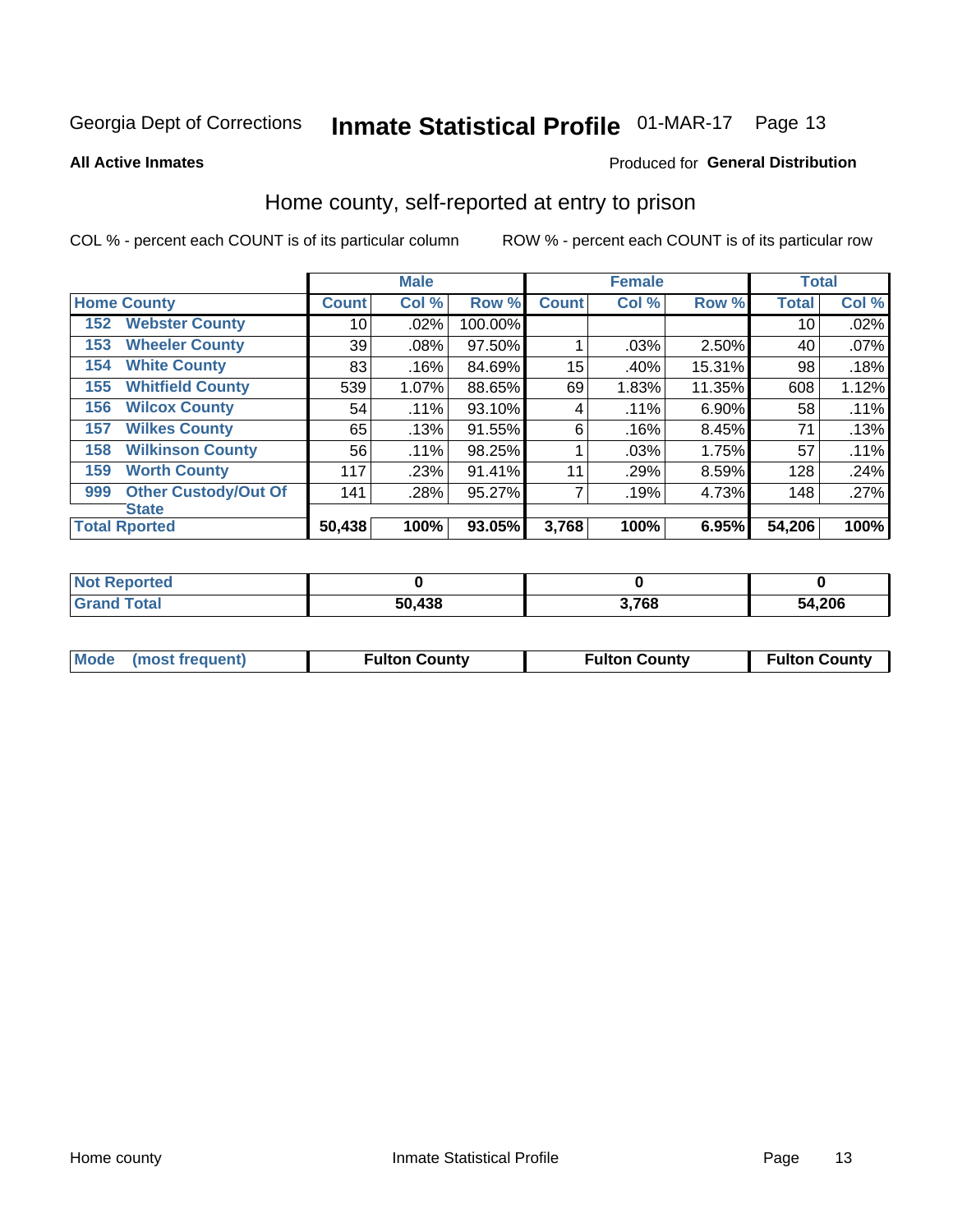# Inmate Statistical Profile 01-MAR-17 Page 14

#### **All Active Inmates**

#### Produced for General Distribution

### Employment status before prison, self-reported at entry to prison

COL % - percent each COUNT is of its particular column

|                             |              | <b>Male</b> |         |              | <b>Female</b> |          |        | <b>Total</b> |  |
|-----------------------------|--------------|-------------|---------|--------------|---------------|----------|--------|--------------|--|
| <b>Employment Status</b>    | <b>Count</b> | Col %       | Row %   | <b>Count</b> | Col %         | Row %    | Total  | Col %        |  |
| <b>Full Time</b><br>01      | 18,580       | 46.11%      | 93.72%  | 1,246        | 36.51%        | 6.28%    | 19,826 | 45.36%       |  |
| <b>Part Time</b><br>02      | 2,789        | 6.92%       | 91.05%  | 274          | 8.03%         | 8.95%    | 3,063  | 7.01%        |  |
| Unempl $<$ 6M<br>03         | 2,368        | 5.88%       | 98.14%  | 45           | 1.32%         | $1.86\%$ | 2,413  | 5.52%        |  |
| Unempl > 6M<br>04           | 9,426        | 23.39%      | 89.30%  | 1,130        | 33.11%        | 10.70%   | 10,556 | 24.15%       |  |
| <b>Never Worked</b><br>05   | 4,063        | 10.08%      | 94.33%  | 244          | 7.15%         | 5.67%    | 4,307  | 9.85%        |  |
| <b>Student</b><br>06        | 1,160        | 2.88%       | 96.83%  | 38           | 1.11%         | 3.17%    | 1,198  | 2.74%        |  |
| 07<br><b>Incapable</b>      | 1,904        | 4.73%       | 81.37%  | 436          | 12.77%        | 18.63%   | 2,340  | 5.35%        |  |
| <b>UNKNOWN</b><br><b>20</b> | 2            | $.01\%$     | 100.00% |              |               |          | 2      | .01%         |  |
| <b>Total Reported</b>       | 40,292       | 100%        | 92.19%  | 3,413        | 100%          | 7.81%    | 43,705 | 100%         |  |

| <b>Not Reported</b> | 10,148 | 355   | 10,503 |
|---------------------|--------|-------|--------|
| <b>Grand Total</b>  | 50,440 | 3,768 | 54,208 |

| <b>Mode (most frequent)</b> | $^{\prime\prime}$ Time | <b>Time</b><br>rull i |
|-----------------------------|------------------------|-----------------------|
|                             |                        |                       |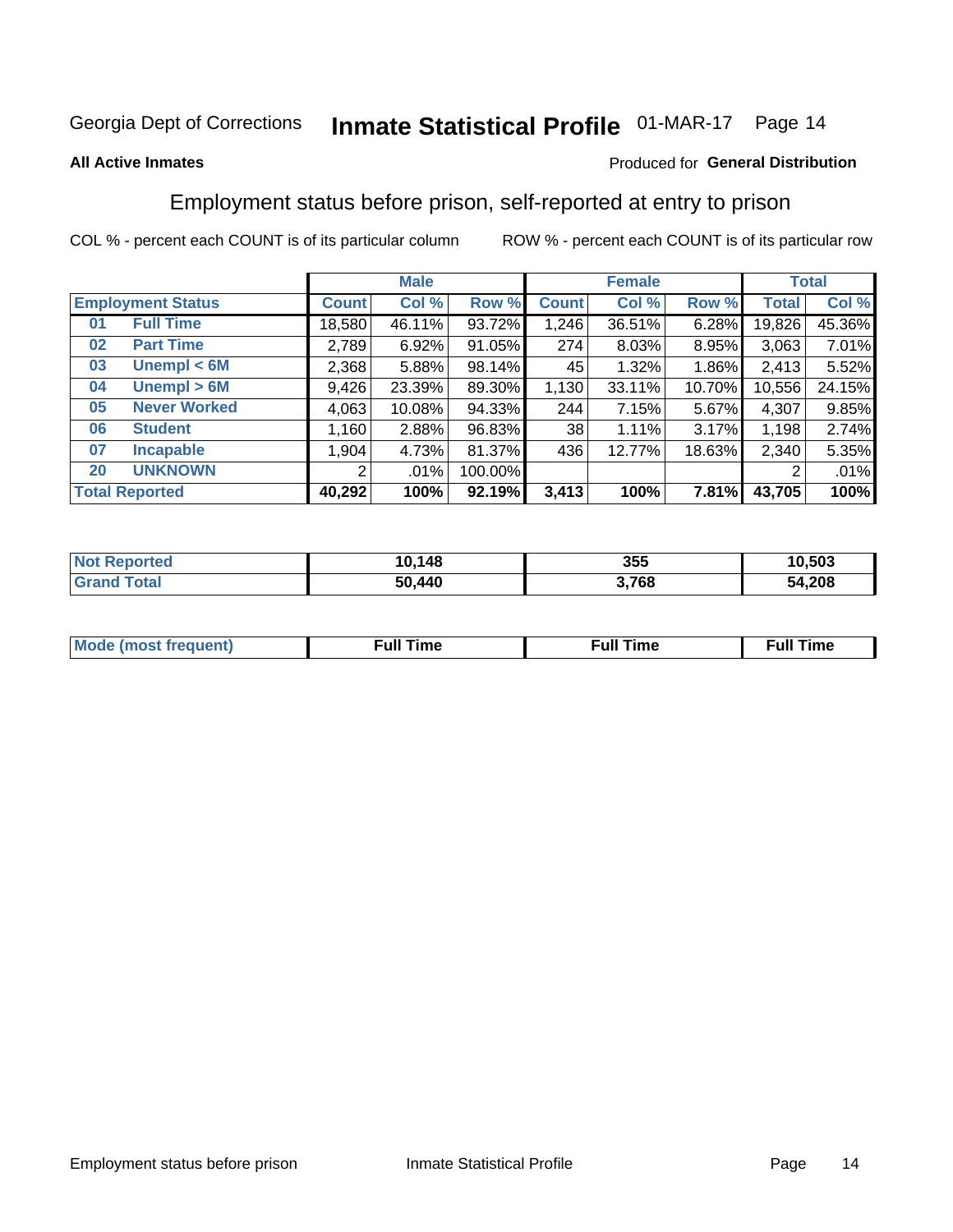# Inmate Statistical Profile 01-MAR-17 Page 15

### **All Active Inmates**

Produced for General Distribution

### Age at admission

COL % - percent each COUNT is of its particular column

|                         |              | <b>Male</b> |         |                           | <b>Female</b> |        |              | <b>Total</b> |
|-------------------------|--------------|-------------|---------|---------------------------|---------------|--------|--------------|--------------|
| <b>Age At Admission</b> | <b>Count</b> | Col %       | Row %   | <b>Count</b>              | Col %         | Row %  | <b>Total</b> | Col %        |
| 14                      | 16           | 0.03%       | 88.89%  | $\overline{2}$            | 0.05%         | 11.11% | 18           | 0.03%        |
| 15                      | 61           | 0.12%       | 100.00% |                           |               |        | 61           | $0.11\%$     |
| 16                      | 162          | 0.32%       | 98.18%  | $\ensuremath{\mathsf{3}}$ | 0.08%         | 1.82%  | 165          | 0.30%        |
| $\overline{17}$         | 711          | 1.41%       | 96.08%  | 29                        | 0.77%         | 3.92%  | 740          | 1.37%        |
| $\overline{18}$         | 1,323        | 2.62%       | 97.28%  | 37                        | 0.98%         | 2.72%  | 1,360        | 2.51%        |
| 19                      | 1,895        | 3.76%       | 96.54%  | 68                        | 1.80%         | 3.46%  | 1,963        | 3.62%        |
| 20                      | 2,097        | 4.16%       | 95.71%  | 94                        | 2.49%         | 4.29%  | 2,191        | 4.04%        |
| $\overline{21}$         | 2,139        | 4.24%       | 95.92%  | 91                        | 2.42%         | 4.08%  | 2,230        | 4.11%        |
| $\overline{22}$         | 2,270        | 4.50%       | 95.42%  | 109                       | 2.89%         | 4.58%  | 2,379        | 4.39%        |
| 23                      | 2,044        | 4.05%       | 93.98%  | 131                       | 3.48%         | 6.02%  | 2,175        | 4.01%        |
| $\overline{24}$         | 2,070        | 4.10%       | 93.03%  | 155                       | 4.11%         | 6.97%  | 2,225        | 4.10%        |
| $\overline{25}$         | 2,012        | 3.99%       | 93.67%  | 136                       | 3.61%         | 6.33%  | 2,148        | 3.96%        |
| 26                      | 1,916        | 3.80%       | 92.96%  | 145                       | 3.85%         | 7.04%  | 2,061        | 3.80%        |
| $\overline{27}$         | 1,828        | 3.62%       | 92.79%  | 142                       | 3.77%         | 7.21%  | 1,970        | 3.63%        |
| 28                      | 1,748        | 3.47%       | 92.73%  | 137                       | 3.64%         | 7.27%  | 1,885        | 3.48%        |
| 29                      | 1,702        | 3.37%       | 92.10%  | 146                       | 3.87%         | 7.90%  | 1,848        | 3.41%        |
| 30                      | 1,708        | 3.39%       | 92.03%  | 148                       | 3.93%         | 7.97%  | 1,856        | 3.42%        |
| 31                      | 1,530        | 3.03%       | 91.84%  | 136                       | 3.61%         | 8.16%  | 1,666        | 3.07%        |
| 32                      | 1,404        | 2.78%       | 91.70%  | 127                       | 3.37%         | 8.30%  | 1,531        | 2.82%        |
| 33                      | 1,476        | 2.93%       | 90.83%  | 149                       | 3.95%         | 9.17%  | 1,625        | 3.00%        |
| 34                      | 1,383        | 2.74%       | 90.27%  | 149                       | 3.95%         | 9.73%  | 1,532        | 2.83%        |
| 35                      | 1,403        | 2.78%       | 92.12%  | 120                       | 3.18%         | 7.88%  | 1,523        | 2.81%        |
| 36                      | 1,356        | 2.69%       | 92.69%  | 107                       | 2.84%         | 7.31%  | 1,463        | 2.70%        |
| $\overline{37}$         | 1,276        | 2.53%       | 92.60%  | 102                       | 2.71%         | 7.40%  | 1,378        | 2.54%        |
| 38                      | 1,126        | 2.23%       | 92.22%  | 95                        | 2.52%         | 7.78%  | 1,221        | 2.25%        |
| 39                      | 1,083        | 2.15%       | 90.86%  | 109                       | 2.89%         | 9.14%  | 1,192        | 2.20%        |
| 40                      | 978          | 1.94%       | 91.92%  | 86                        | 2.28%         | 8.08%  | 1,064        | 1.96%        |
| 41                      | 942          | 1.87%       | 92.17%  | 80                        | 2.12%         | 7.83%  | 1,022        | 1.89%        |
| 42                      | 946          | 1.88%       | 93.66%  | 64                        | 1.70%         | 6.34%  | 1,010        | 1.86%        |
| 43                      | 888          | 1.76%       | 91.93%  | 78                        | 2.07%         | 8.07%  | 966          | 1.78%        |
| 44                      | 796          | 1.58%       | 90.05%  | 88                        | 2.34%         | 9.95%  | 884          | 1.63%        |
| 45                      | 748          | 1.48%       | 91.11%  | 73                        | 1.94%         | 8.89%  | 821          | 1.51%        |
| 46                      | 742          | 1.47%       | 90.38%  | 79                        | 2.10%         | 9.62%  | 821          | 1.51%        |
| 47                      | 697          | 1.38%       | 90.64%  | 72                        | 1.91%         | 9.36%  | 769          | 1.42%        |
| 48                      | 652          | 1.29%       | 88.95%  | 81                        | 2.15%         | 11.05% | 733          | 1.35%        |
| 49                      | 662          | 1.31%       | 91.94%  | 58                        | 1.54%         | 8.06%  | 720          | 1.33%        |
| 50                      | 555          | 1.10%       | 91.74%  | 50                        | 1.33%         | 8.26%  | 605          | 1.12%        |
| 51                      | 459          | 0.91%       | 89.82%  | 52                        | 1.38%         | 10.18% | 511          | 0.94%        |
| 52                      | 486          | 0.96%       | 91.87%  | 43                        | 1.14%         | 8.13%  | 529          | 0.98%        |
| 53                      | 459          | 0.91%       | 92.17%  | 39                        | 1.04%         | 7.83%  | 498          | 0.92%        |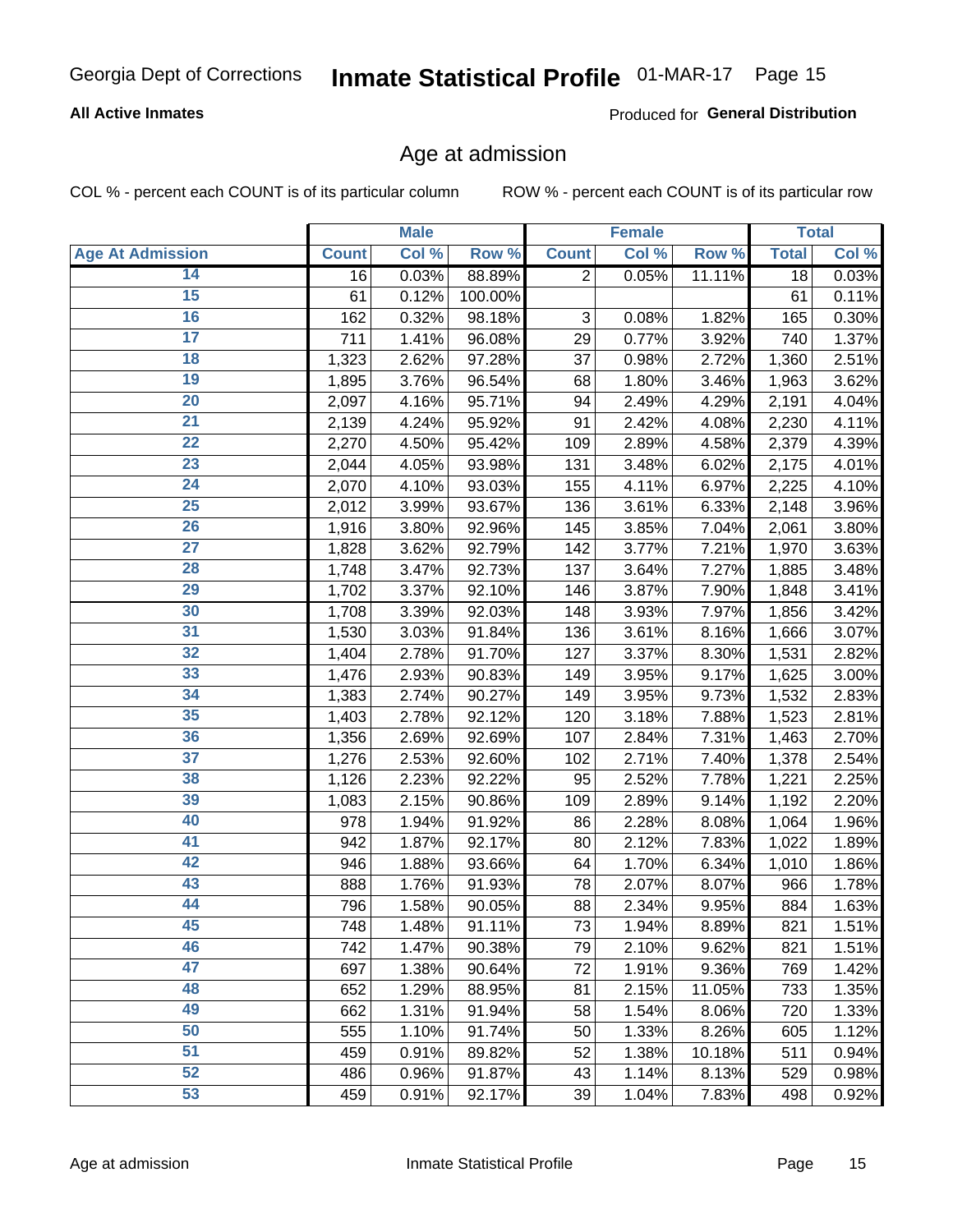# Inmate Statistical Profile 01-MAR-17 Page 16

### **All Active Inmates**

Produced for General Distribution

### Age at admission

COL % - percent each COUNT is of its particular column

|                         |                  | <b>Male</b> |                  |                 | <b>Female</b> |        |                 | <b>Total</b>        |
|-------------------------|------------------|-------------|------------------|-----------------|---------------|--------|-----------------|---------------------|
| <b>Age At Admission</b> | <b>Count</b>     | Col %       | Row <sup>%</sup> | <b>Count</b>    | Col %         | Row %  | <b>Total</b>    | Col %               |
| 54                      | 426              | 0.84%       | 92.81%           | $\overline{33}$ | 0.88%         | 7.19%  | 459             | 0.85%               |
| 55                      | 340              | 0.67%       | 95.24%           | 17              | 0.45%         | 4.76%  | 357             | 0.66%               |
| 56                      | 334              | 0.66%       | 93.56%           | 23              | 0.61%         | 6.44%  | 357             | 0.66%               |
| $\overline{57}$         | 243              | 0.48%       | 94.92%           | 13              | 0.35%         | 5.08%  | 256             | 0.47%               |
| 58                      | 219              | 0.43%       | 96.48%           | 8               | 0.21%         | 3.52%  | 227             | 0.42%               |
| 59                      | 193              | 0.38%       | 91.90%           | $\overline{17}$ | 0.45%         | 8.10%  | 210             | 0.39%               |
| 60                      | 146              | 0.29%       | 93.59%           | 10              | 0.27%         | 6.41%  | 156             | 0.29%               |
| 61                      | 131              | 0.26%       | 97.04%           | 4               | 0.11%         | 2.96%  | 135             | 0.25%               |
| 62                      | 119              | 0.24%       | 92.25%           | 10              | 0.27%         | 7.75%  | 129             | 0.24%               |
| 63                      | 87               | 0.17%       | 95.60%           | 4               | 0.11%         | 4.40%  | 91              | 0.17%               |
| 64                      | 91               | 0.18%       | 94.79%           | 5               | 0.13%         | 5.21%  | 96              | 0.18%               |
| 65                      | 62               | 0.12%       | 96.88%           | $\overline{2}$  | 0.05%         | 3.13%  | 64              | 0.12%               |
| 66                      | 47               | 0.09%       | 95.92%           | $\overline{2}$  | 0.05%         | 4.08%  | 49              | 0.09%               |
| 67                      | 49               | 0.10%       | 98.00%           | $\mathbf{1}$    | 0.03%         | 2.00%  | 50              | 0.09%               |
| 68                      | 42               | 0.08%       | 97.67%           | 1               | 0.03%         | 2.33%  | 43              | 0.08%               |
| 69                      | 33               | 0.07%       | 97.06%           | 1               | 0.03%         | 2.94%  | 34              | 0.06%               |
| 70                      | 27               | 0.05%       | 96.43%           | $\mathbf{1}$    | 0.03%         | 3.57%  | 28              | 0.05%               |
| $\overline{71}$         | 14               | 0.03%       | 100.00%          |                 |               |        | 14              | 0.03%               |
| $\overline{72}$         | 18               | 0.04%       | 90.00%           | $\overline{2}$  | 0.05%         | 10.00% | 20              | 0.04%               |
| $\overline{73}$         | 13               | 0.03%       | 100.00%          |                 |               |        | 13              | 0.02%               |
| 74                      | $\boldsymbol{9}$ | 0.02%       | 75.00%           | 3               | 0.08%         | 25.00% | $\overline{12}$ | 0.02%               |
| $\overline{75}$         | 8                | 0.02%       | 100.00%          |                 |               |        | 8               | 0.01%               |
| 76                      | 11               | 0.02%       | 100.00%          |                 |               |        | 11              | 0.02%               |
| $\overline{77}$         | $\,6\,$          | 0.01%       | 100.00%          |                 |               |        | 6               | 0.01%               |
| 78                      | $\overline{3}$   | 0.01%       | 100.00%          |                 |               |        | $\overline{3}$  | 0.01%               |
| 79                      | 3                | 0.01%       | 100.00%          |                 |               |        | $\overline{3}$  | 0.01%               |
| 80                      | $\mathbf{1}$     | 0.01%       | 50.00%           | $\mathbf{1}$    | 0.03%         | 50.00% | $\overline{2}$  | 0.01%               |
| 81                      | $\overline{3}$   | 0.01%       | 100.00%          |                 |               |        | $\overline{3}$  | 0.01%               |
| $\overline{82}$         | $\overline{5}$   | 0.01%       | 100.00%          |                 |               |        | $\overline{5}$  | 0.01%               |
| 83                      | $\mathbf 1$      | 0.01%       | 100.00%          |                 |               |        | $\mathbf{1}$    | 0.01%               |
| 84                      | 3                | 0.01%       | 100.00%          |                 |               |        | 3               | 0.01%               |
| 85                      | $\mathbf{1}$     | 0.01%       | 100.00%          |                 |               |        | 1               | $\overline{0.01\%}$ |
| <b>Total Reported</b>   | 50,437           | 100%        | 93.05%           | 3,768           | 100%          | 6.95%  | 54,205          | 100%                |

| <b>Not Reported</b>     |                             |       |        |
|-------------------------|-----------------------------|-------|--------|
| $T$ otol $\blacksquare$ | $\overline{A}$<br>50.<br>эc | 3,768 | 54,206 |

| <b>Mean</b>     | 00F          | າ 4 ຕ.4  | 00. QP |
|-----------------|--------------|----------|--------|
| erage,          | <b>JZ.JJ</b> | 34.3     | 32.65  |
| iddle,<br>' Me. | 30           | ~<br>ึงง | 30     |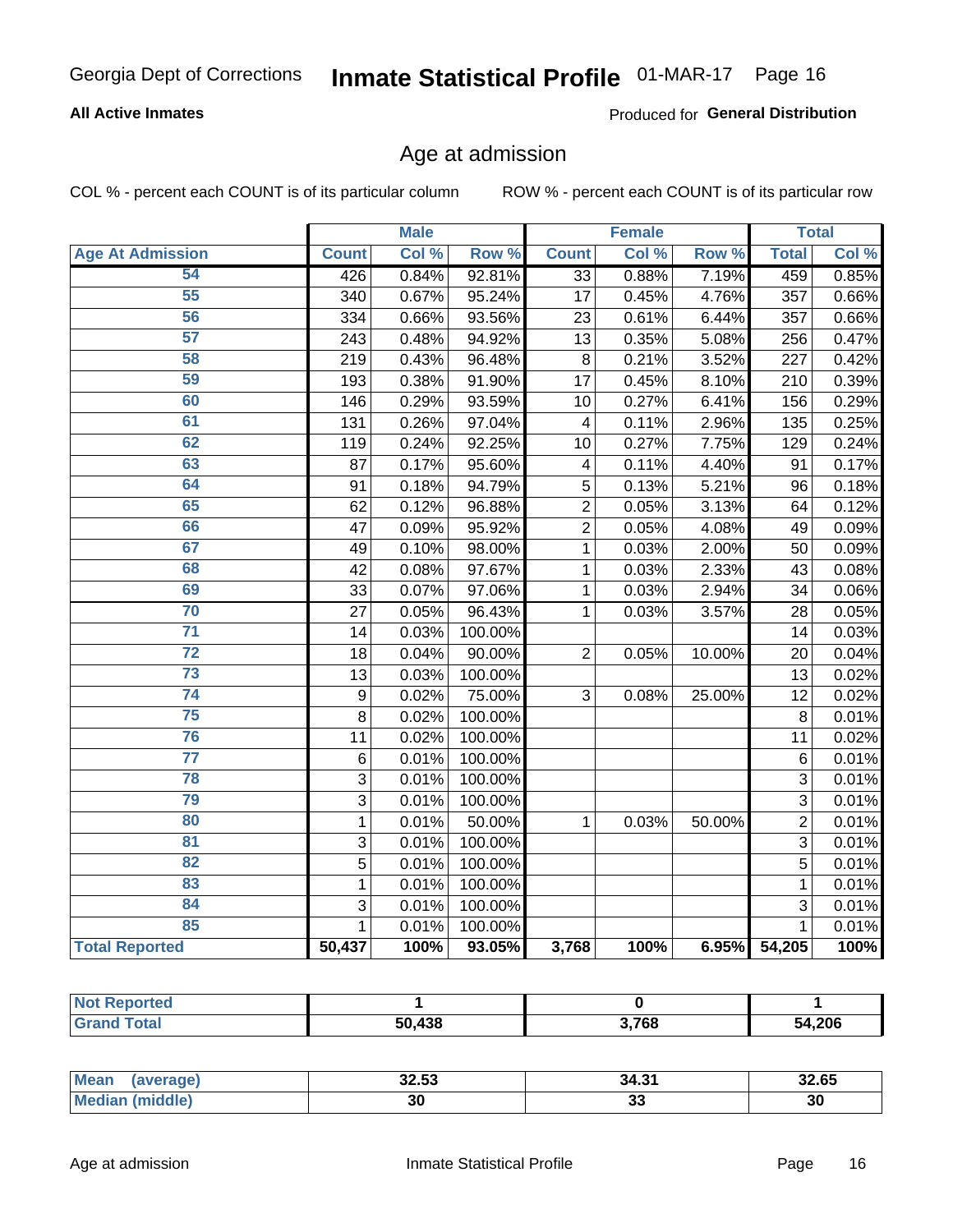**Male**  $\overline{22}$ Modiae 22 viest24e)quent) **Grand Total** 

# **All Active Inmates**

## Age at admission

COL % - percent each COUNT is of its particular column

ROW % - percent each COUNT is of its particular row

**Female** 

| Georgia Dept of Corrections Inmate Statistical Profile 01-MAR-17 Page 17 |  |  |
|--------------------------------------------------------------------------|--|--|
|                                                                          |  |  |

Produced for General Distribution

**Total**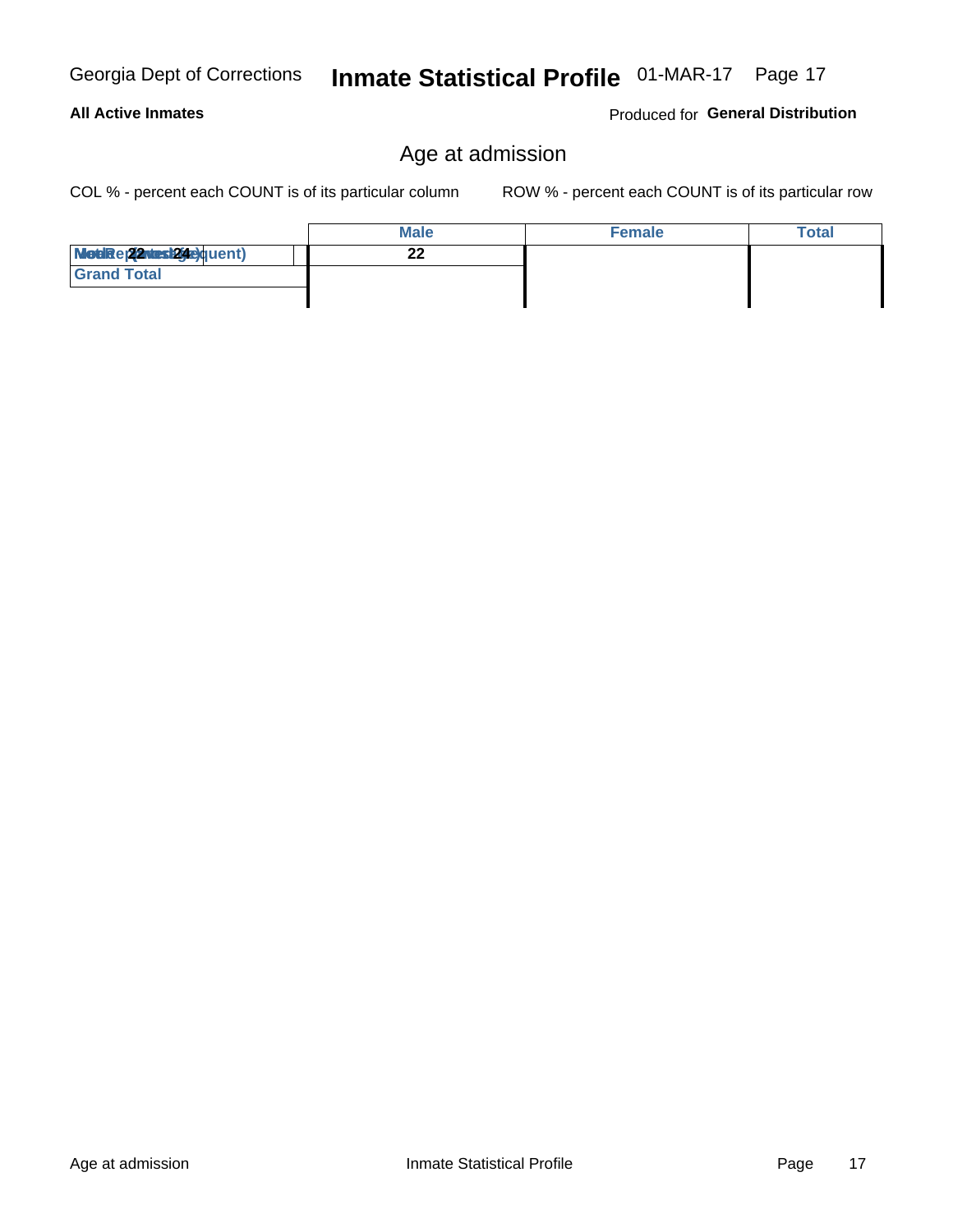# Inmate Statistical Profile 01-MAR-17 Page 20

### **All Active Inmates**

### Produced for General Distribution

### Height, measured at entry to prison

COL % - percent each COUNT is of its particular column

|                         |                | <b>Male</b> |         |              | <b>Female</b> |         |                           | <b>Total</b> |
|-------------------------|----------------|-------------|---------|--------------|---------------|---------|---------------------------|--------------|
| <b>Height</b>           | <b>Count</b>   | Col %       | Row %   | <b>Count</b> | Col %         | Row %   | <b>Total</b>              | Col %        |
| $\overline{\mathbf{0}}$ | 598            | 1.19%       | 97.39%  | 16           | 0.42%         | 2.61%   | 614                       | 1.13%        |
| 4'00"                   | 3              | 0.01%       | 100.00% |              |               |         | $\ensuremath{\mathsf{3}}$ | 0.01%        |
| 4'02''                  | 1              | 0.01%       | 100.00% |              |               |         | 1                         | 0.01%        |
| 4'03''                  | $\overline{c}$ | 0.01%       | 100.00% |              |               |         | $\overline{c}$            | 0.01%        |
| 4'04"                   | $\mathbf{1}$   | 0.01%       | 100.00% |              |               |         | 1                         | 0.01%        |
| 4'05"                   |                |             |         | $\mathbf{1}$ | 0.03%         | 100.00% | 1                         | 0.01%        |
| 4'06"                   | 1              | 0.01%       | 50.00%  | $\mathbf{1}$ | 0.03%         | 50.00%  | 2                         | 0.01%        |
| 4'07"                   | 1              | 0.01%       | 25.00%  | 3            | 0.08%         | 75.00%  | 4                         | 0.01%        |
| 4'08"                   | 8              | 0.02%       | 61.54%  | 5            | 0.13%         | 38.46%  | 13                        | 0.02%        |
| 4'09"                   | 3              | 0.01%       | 21.43%  | 11           | 0.29%         | 78.57%  | 14                        | 0.03%        |
| 4'10''                  | 5              | 0.01%       | 20.83%  | 19           | 0.50%         | 79.17%  | 24                        | 0.04%        |
| 4'11''                  | 12             | 0.02%       | 13.95%  | 74           | 1.96%         | 86.05%  | 86                        | 0.16%        |
| 5'00''                  | 100            | 0.20%       | 39.68%  | 152          | 4.03%         | 60.32%  | 252                       | 0.46%        |
| 5'01"                   | 99             | 0.20%       | 32.46%  | 206          | 5.47%         | 67.54%  | 305                       | 0.56%        |
| 5'02"                   | 273            | 0.54%       | 40.93%  | 394          | 10.46%        | 59.07%  | 667                       | 1.23%        |
| 5'03''                  | 388            | 0.77%       | 46.92%  | 439          | 11.65%        | 53.08%  | 827                       | 1.53%        |
| 5'04"                   | 995            | 1.97%       | 63.50%  | 572          | 15.18%        | 36.50%  | 1,567                     | 2.89%        |
| 5'05"                   | 1,695          | 3.36%       | 79.35%  | 441          | 11.70%        | 20.65%  | 2,136                     | 3.94%        |
| 5'06''                  | 3,437          | 6.81%       | 88.11%  | 464          | 12.31%        | 11.89%  | 3,901                     | 7.20%        |
| 5'07''                  | 3,977          | 7.88%       | 90.51%  | 417          | 11.07%        | 9.49%   | 4,394                     | 8.11%        |
| 5'08''                  | 5,073          | 10.06%      | 96.02%  | 210          | 5.57%         | 3.98%   | 5,283                     | 9.75%        |
| 5'09''                  | 6,498          | 12.88%      | 97.61%  | 159          | 4.22%         | 2.39%   | 6,657                     | 12.28%       |
| 5'10''                  | 5,374          | 10.65%      | 98.26%  | 95           | 2.52%         | 1.74%   | 5,469                     | 10.09%       |
| 5'11''                  | 6,082          | 12.06%      | 99.23%  | 47           | 1.25%         | 0.77%   | 6,129                     | 11.31%       |
| 6'00''                  | 5,465          | 10.84%      | 99.65%  | 19           | 0.50%         | 0.35%   | 5,484                     | 10.12%       |
| 6'01''                  | 4,092          | 8.11%       | 99.63%  | 15           | 0.40%         | 0.37%   | 4,107                     | 7.58%        |
| 6'02"                   | 3,080          | 6.11%       | 99.87%  | 4            | 0.11%         | 0.13%   | 3,084                     | 5.69%        |
| 6'03''                  | 1,652          | 3.28%       | 99.82%  | 3            | 0.08%         | 0.18%   | 1,655                     | 3.05%        |
| 6'04"                   | 890            | 1.76%       | 100.00% |              |               |         | 890                       | 1.64%        |
| 6'05"                   | 342            | 0.68%       | 100.00% |              |               |         | 342                       | 0.63%        |
| 6'06''                  | 160            | 0.32%       | 100.00% |              |               |         | 160                       | 0.30%        |
| 6'07"                   | 51             | $0.10\%$    | 98.08%  | 1            | 0.03%         | 1.92%   | 52                        | 0.10%        |
| 6'08"                   | 30             | 0.06%       | 100.00% |              |               |         | 30                        | 0.06%        |
| 6'09''                  | 32             | 0.06%       | 100.00% |              |               |         | 32                        | 0.06%        |
| 6'10''                  | 5              | 0.01%       | 100.00% |              |               |         | 5                         | 0.01%        |
| 6'11''                  | 7              | 0.01%       | 100.00% |              |               |         | 7                         | 0.01%        |
| 7'00"                   | 4              | 0.01%       | 100.00% |              |               |         | 4                         | 0.01%        |
| 7'02"                   | 1              | 0.01%       | 100.00% |              |               |         | 1                         | 0.01%        |
| 7'05''                  | 1              | 0.01%       | 100.00% |              |               |         | 1                         | 0.01%        |
| <b>Total Reported</b>   | 50,438         | 100%        | 93.05%  | 3,768        | 100%          | 6.95%   | 54,206                    | 100%         |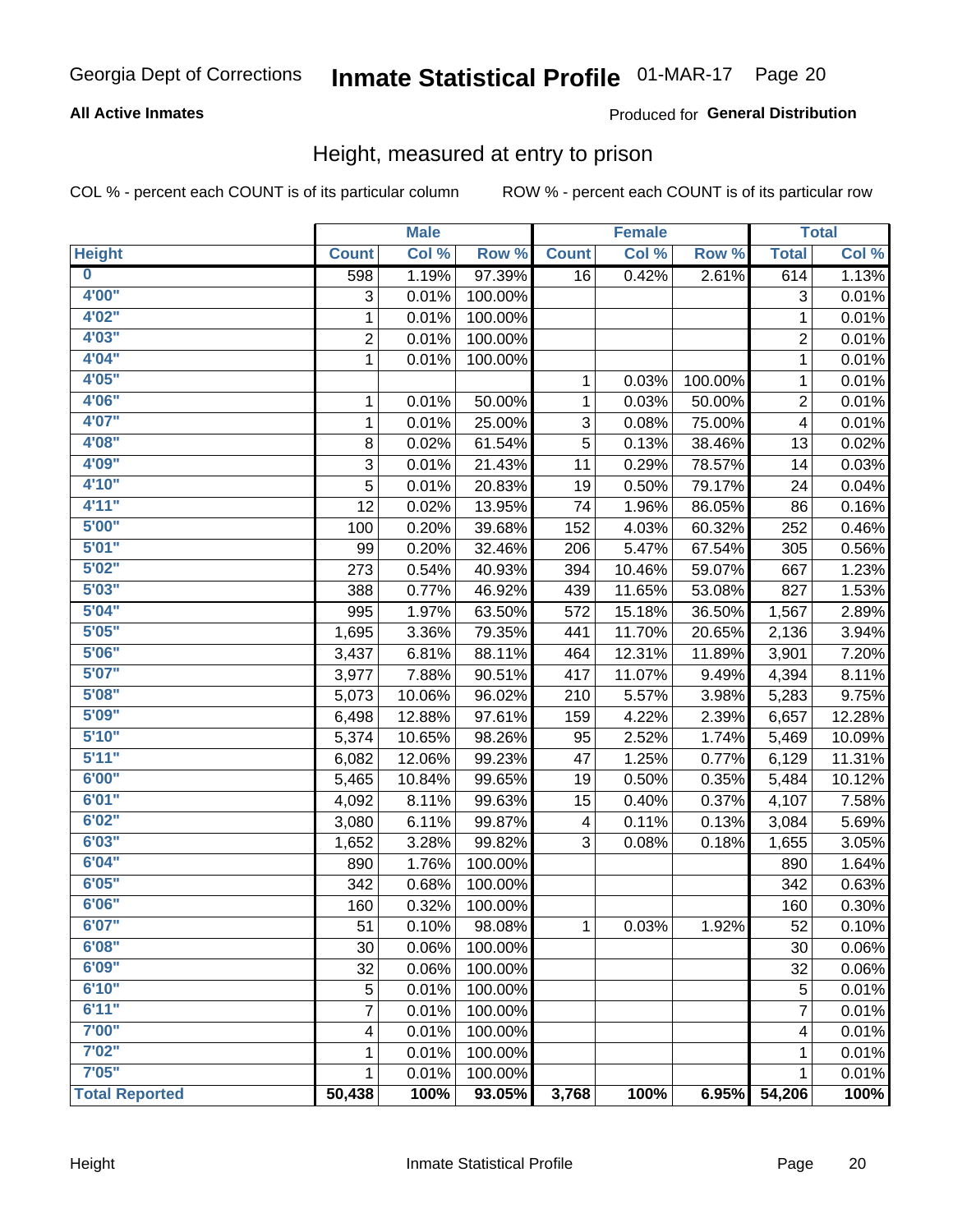# Inmate Statistical Profile 01-MAR-17 Page 21

### **All Active Inmates**

Produced for General Distribution

### Height, measured at entry to prison

COL % - percent each COUNT is of its particular column

|                     | <b>Male</b> | Female | <b>Total</b> |
|---------------------|-------------|--------|--------------|
| <b>Not Reported</b> |             |        |              |
| <b>Grand Total</b>  | 50,438      | 3,768  | 54,206       |

| <b>Mean</b> | erage) | 5'10" | 5'05" | <b>CIA AIL</b><br>. . |
|-------------|--------|-------|-------|-----------------------|
|             |        |       |       |                       |
| <b>Mode</b> |        | 5'09" | 5'04" | 5'09"                 |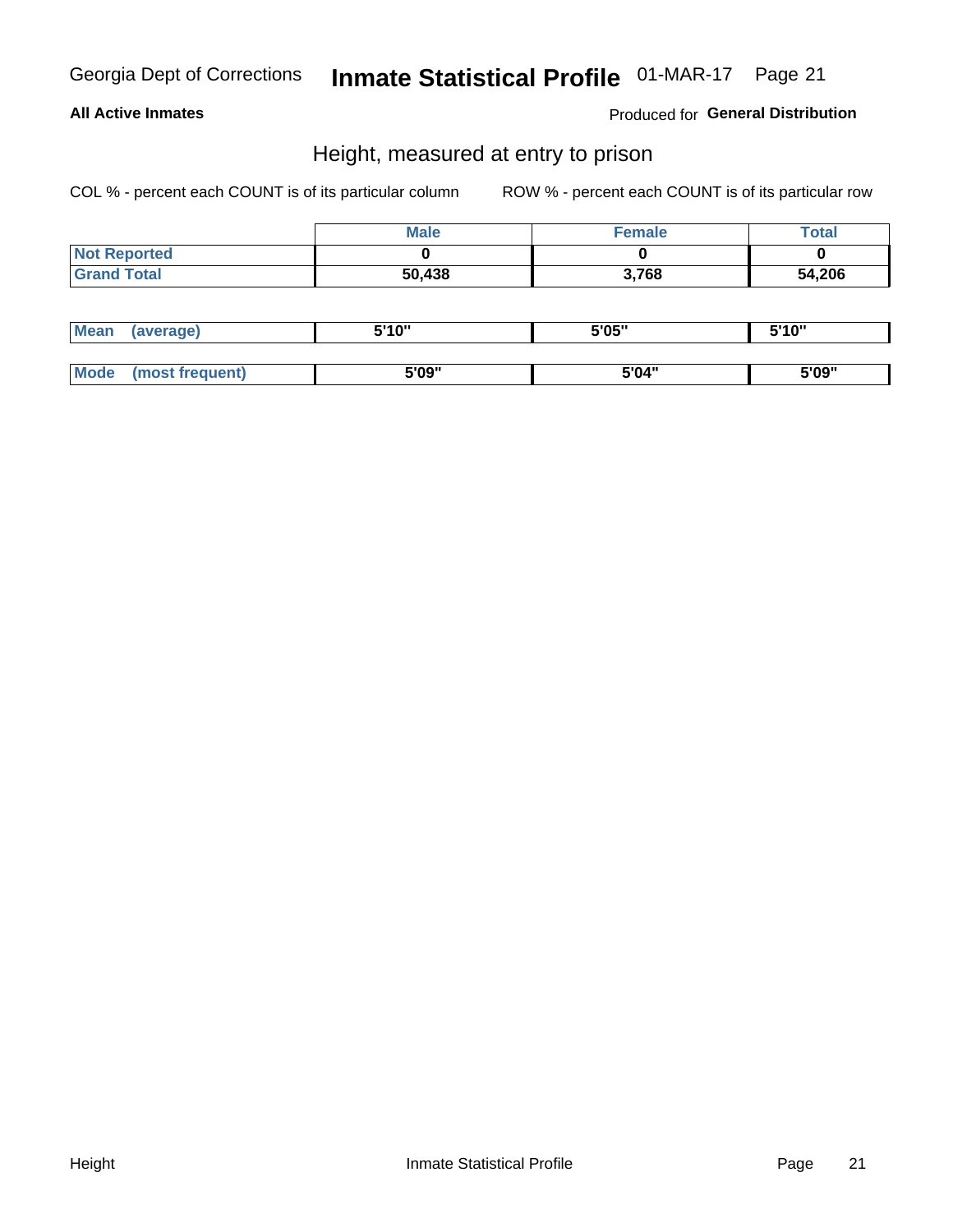#### **Inmate Statistical Profile 01-MAR-17** Page 22

**All Active Inmates** 

Produced for General Distribution

# Weight, measured at entry to prison

COL % - percent each COUNT is of its particular column

|                          |                | <b>Male</b> |         |                  | <b>Female</b>   |        |                  | <b>Total</b> |
|--------------------------|----------------|-------------|---------|------------------|-----------------|--------|------------------|--------------|
| Weight                   | <b>Count</b>   | Col %       | Row %   | <b>Count</b>     | Col %           | Row %  | <b>Total</b>     | Col %        |
| <b>Under 80 pounds</b>   | 7              | 0.01%       | 100.00% |                  |                 |        | $\overline{7}$   | 0.01%        |
| 80 - 89 pounds           | $\mathbf{1}$   | 0.01%       | 33.33%  | 2                | 0.05%           | 66.67% | 3                | 0.01%        |
| 90 - 99 pounds           | 5              | 0.01%       | 35.71%  | $\boldsymbol{9}$ | 0.24%           | 64.29% | 14               | 0.03%        |
| 100 - 109 pounds         | 28             | 0.06%       | 49.12%  | 29               | 0.77%           | 50.88% | 57               | 0.11%        |
| 110 - 119 pounds         | 130            | 0.26%       | 54.39%  | 109              | 2.90%           | 45.61% | 239              | 0.45%        |
| 120 - 129 pounds         | 544            | 1.09%       | 73.41%  | 197              | 5.24%           | 26.59% | 741              | 1.38%        |
| 130 - 139 pounds         | 1,678          | 3.36%       | 82.91%  | 346              | 9.21%           | 17.09% | 2,024            | 3.77%        |
| 140 - 149 pounds         | 3,516          | 7.05%       | 89.26%  | 423              | 11.26%          | 10.74% | 3,939            | 7.34%        |
| 150 - 159 pounds         | 5,272          | 10.57%      | 92.70%  | 415              | 11.05%          | 7.30%  | 5,687            | 10.60%       |
| 160 - 169 pounds         | 6,803          | 13.64%      | 94.34%  | 408              | 10.86%          | 5.66%  | 7,211            | 13.44%       |
| 170 - 179 pounds         | 6,190          | 12.41%      | 94.35%  | 371              | 9.88%           | 5.65%  | 6,561            | 12.23%       |
| 180 - 189 pounds         | 6,544          | 13.12%      | 94.87%  | 354              | 9.42%           | 5.13%  | 6,898            | 12.86%       |
| 190 - 199 pounds         | 4,438          | 8.90%       | 94.95%  | 236              | 6.28%           | 5.05%  | 4,674            | 8.71%        |
| 200 - 209 pounds         | 3,922          | 7.86%       | 94.51%  | 228              | 6.07%           | 5.49%  | 4,150            | 7.74%        |
| 210 - 219 pounds         | 2,941          | 5.90%       | 95.55%  | 137              | 3.65%           | 4.45%  | 3,078            | 5.74%        |
| 220 - 229 pounds         | 2,358          | 4.73%       | 94.77%  | 130              | 3.46%           | 5.23%  | 2,488            | 4.64%        |
| 230 - 239 pounds         | 1,536          | 3.08%       | 94.23%  | 94               | 2.50%           | 5.77%  | 1,630            | 3.04%        |
| 240 - 249 pounds         | 1,229          | 2.46%       | 94.98%  | 65               | 1.73%           | 5.02%  | 1,294            | 2.41%        |
| 250 - 259 pounds         | 877            | 1.76%       | 93.60%  | 60               | 1.60%           | 6.40%  | 937              | 1.75%        |
| 260 - 269 pounds         | 550            | 1.10%       | 93.22%  | 40               | 1.06%           | 6.78%  | 590              | 1.10%        |
| 270 - 279 pounds         | 391            | 0.78%       | 96.31%  | 15               | 0.40%           | 3.69%  | 406              | 0.76%        |
| 280 - 289 pounds         | 284            | 0.57%       | 91.61%  | 26               | 0.69%           | 8.39%  | 310              | 0.58%        |
| 290 - 299 pounds         | 160            | 0.32%       | 91.43%  | 15               | 0.40%           | 8.57%  | 175              | 0.33%        |
| 300 - 309 pounds         | 147            | 0.29%       | 88.02%  | 20               | 0.53%           | 11.98% | 167              | 0.31%        |
| 310 - 319 pounds         | 81             | 0.16%       | 95.29%  | 4                | 0.11%           | 4.71%  | 85               | 0.16%        |
| 320 - 329 pounds         | 80             | 0.16%       | 91.95%  | 7                | 0.19%           | 8.05%  | 87               | 0.16%        |
| 330 - 339 pounds         | 43             | 0.09%       | 97.73%  | 1                | 0.03%           | 2.27%  | 44               | 0.08%        |
| 340 - 349 pounds         | 27             | 0.05%       | 87.10%  | 4                | 0.11%           | 12.90% | 31               | 0.06%        |
| 350 - 359 pounds         | 33             | 0.07%       | 80.49%  | 8                | 0.21%           | 19.51% | 41               | 0.08%        |
| 360 - 369 pounds         | 17             | 0.03%       | 94.44%  | $\mathbf{1}$     | 0.03%           | 5.56%  | 18               | 0.03%        |
| 370 - 379 pounds         | 11             | 0.02%       | 100.00% |                  |                 |        | 11               | 0.02%        |
| 380 - 389 pounds         | 9              | 0.02%       | 100.00% |                  |                 |        | $\boldsymbol{9}$ | 0.02%        |
| 390 - 399 pounds         | $\overline{2}$ | 0.01%       | 66.67%  | 1                | 0.03%           | 33.33% | 3                | 0.01%        |
| 400 pounds and over      | 29             | 0.06%       | 96.67%  | 1                | 0.03%           | 3.33%  | 30               | 0.06%        |
| <b>Total Reported</b>    | 49,883         | 100%        | 93.00%  | 3,756            | 100%            | 7.00%  | 53,639           | 100.0%       |
|                          |                |             |         |                  |                 |        |                  |              |
| <b>Not Reported</b>      |                | 555         |         |                  | $\overline{12}$ |        |                  | 567          |
| <b>Grand Total</b>       |                | 50,438      |         |                  | 3,768           |        |                  | 54,206       |
|                          |                |             |         |                  |                 |        |                  |              |
| <b>Mean</b><br>(average) |                | 185         |         |                  | 173             |        |                  | 184          |
| <b>Median (middle)</b>   |                | 180         |         |                  | 165             |        |                  | 180          |
| Mode (most frequent)     |                | 180         |         |                  | 160             |        |                  | 180          |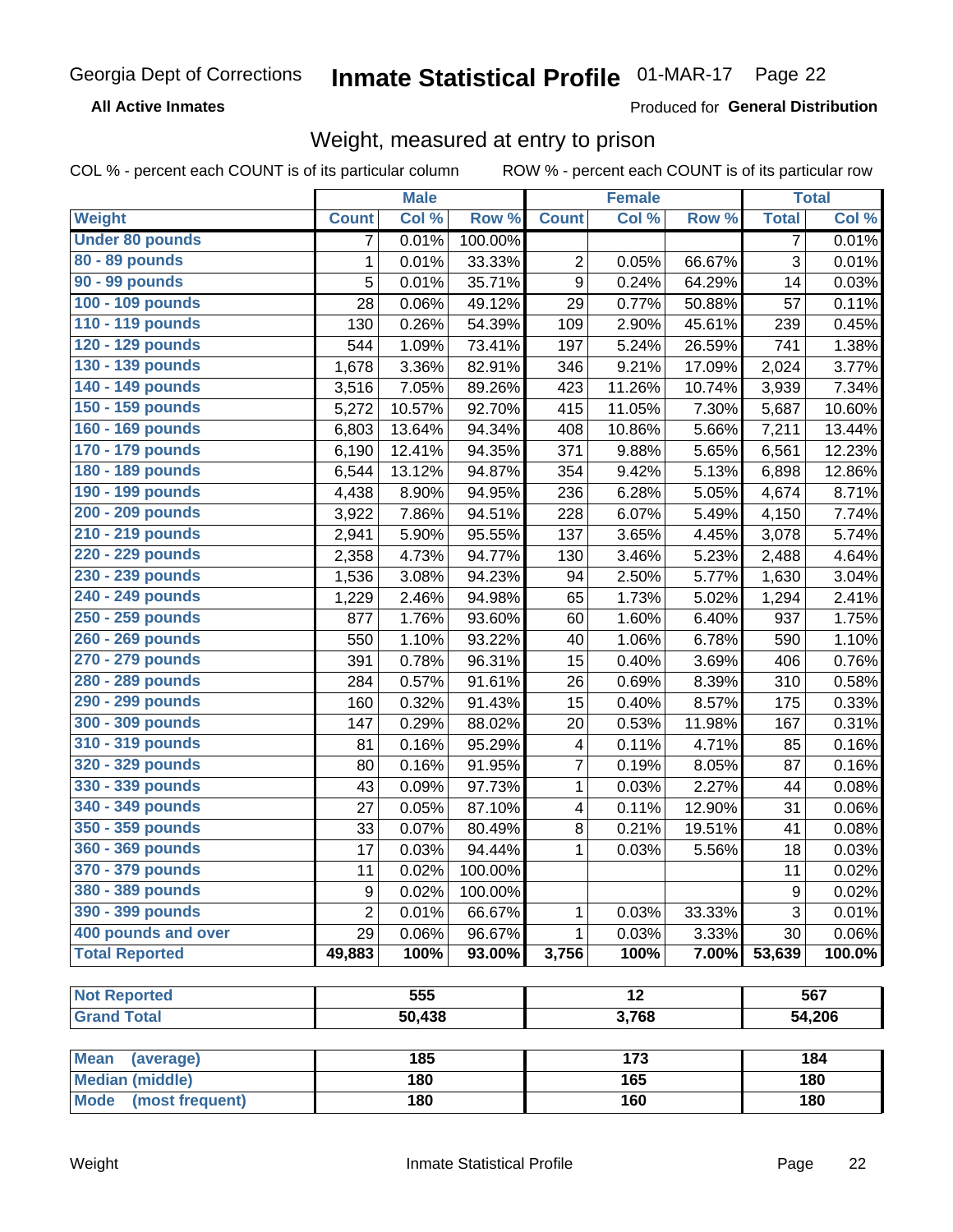# Inmate Statistical Profile 01-MAR-17 Page 23

**All Active Inmates** 

### Produced for General Distribution

### Veterans validated by Veteran's Administration

COL % - percent each COUNT is of its particular column

|                          |              | <b>Male</b> |         |                    | <b>Female</b> |       |              | <b>Total</b> |
|--------------------------|--------------|-------------|---------|--------------------|---------------|-------|--------------|--------------|
| <b>Military service</b>  | <b>Count</b> | Col %       |         | <b>Row % Count</b> | Col %         | Row % | <b>Total</b> | Col %        |
| <b>Others</b><br>0       | 946          | 32.48%      | 97.93%  | 20                 | 44.44%        | 2.07% | 966          | 32.66%       |
| <b>Air Force</b>         | 1,143        | 39.24%      | 98.36%  | 19                 | 42.22%        | 1.64% | 1,162        | 39.28%       |
| 2<br><b>Army</b>         | 167          | 5.73%       | 98.24%  | 3                  | 6.67%         | 1.76% | 170          | 5.75%        |
| <b>Navy</b><br>3         | 380          | 13.04%      | 99.48%  | 2                  | 4.44%         | .52%  | 382          | 12.91%       |
| <b>Marines</b><br>4      | 13           | .45%        | 100.00% |                    |               |       | 13           | .44%         |
| <b>Coast Guard</b><br>5. | 264          | 9.06%       | 99.62%  |                    | 2.22%         | .38%  | 265          | 8.96%        |
| <b>Total Reported</b>    | 2,913        | 100%        | 98.48%  | 45                 | 100%          | 1.52% | 2,958        | 100%         |

| rted | ,525<br>$\rightarrow$ | 2.702<br>J. I ZJ | 51,248 |
|------|-----------------------|------------------|--------|
|      | 50.438                | 3,768            | 54,206 |

| Mode (most frequent) | <b>Force</b><br>. | 0thers | orce |
|----------------------|-------------------|--------|------|
|                      |                   |        |      |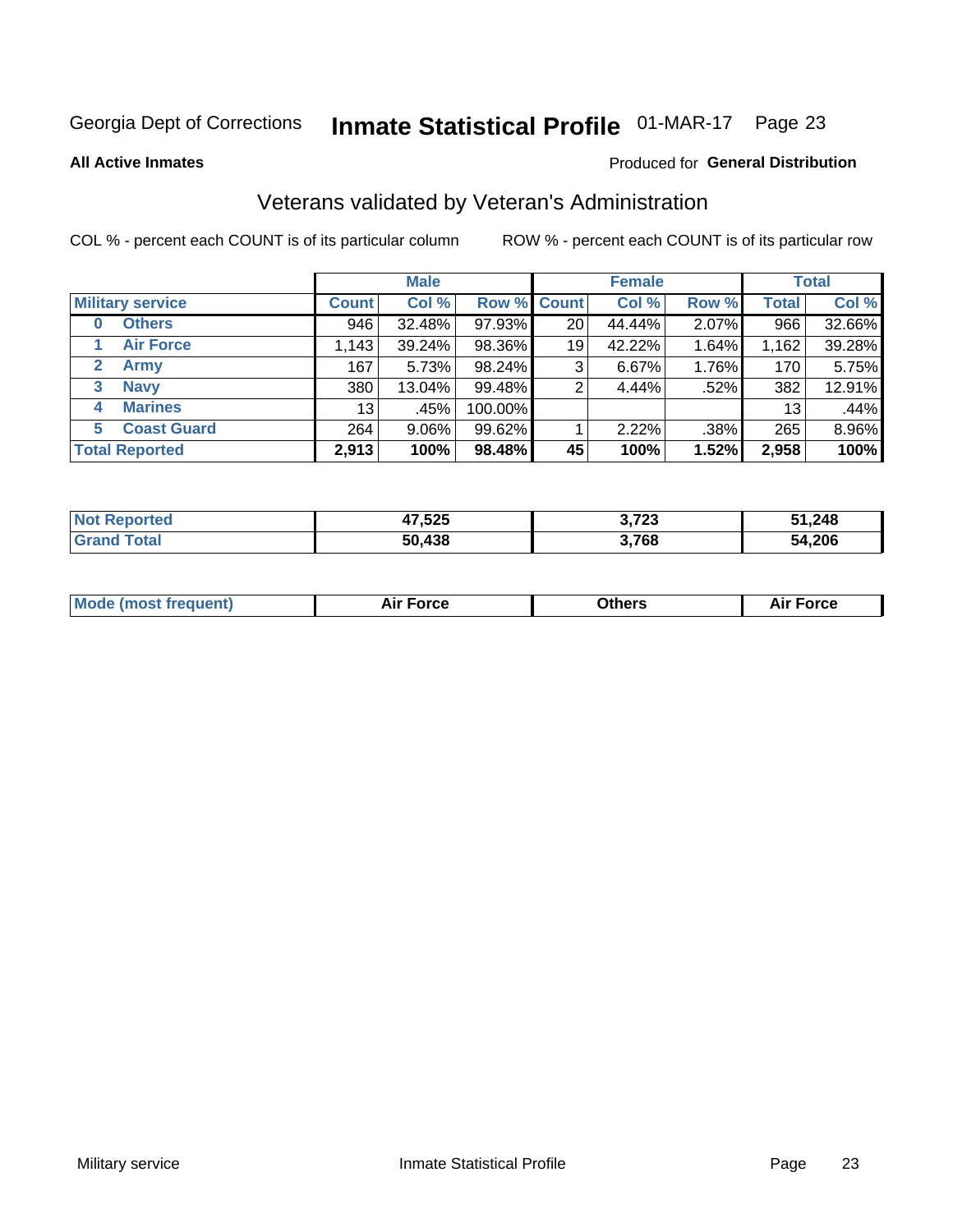# Inmate Statistical Profile 01-MAR-17 Page 24

**All Active Inmates** 

#### Produced for General Distribution

### Type of admission to prison

COL % - percent each COUNT is of its particular column

|    |                                  |              | <b>Male</b> |                    |     | <b>Female</b> |        |                | <b>Total</b> |
|----|----------------------------------|--------------|-------------|--------------------|-----|---------------|--------|----------------|--------------|
|    | <b>Type of Admission</b>         | <b>Count</b> | Col %       | <b>Row % Count</b> |     | Col %         | Row %  | <b>Total</b>   | Col %        |
| 16 | <b>Population Redistribution</b> | 8            | .02%        | 100.00%            |     |               |        | 8              | .01%         |
| 27 | <b>Boot Camp Plus</b>            |              | .01%        | 100.00%            |     |               |        |                | .01%         |
| 28 | <b>Initial Assignment</b>        | 14           | .03%        | 100.00%            |     |               |        | 14             | .03%         |
| 52 | <b>New Sentence</b>              | 40,975       | 81.26%      | 93.17% 3,004       |     | 79.72%        | 6.83%  | 43,979         | 81.16%       |
| 53 | <b>Probation Rev Partial</b>     | 1,988        | 3.94%       | 90.40%             | 211 | 5.60%         | 9.60%  | 2,199          | 4.06%        |
| 54 | <b>Probation Rev Remainder</b>   | 2,790        | 5.53%       | 89.83%             | 316 | 8.39%         | 10.17% | 3,106          | 5.73%        |
| 55 | <b>Parole Rev New Sentence</b>   | 2,627        | 5.21%       | 94.73%             | 146 | 3.87%         | 5.27%  | 2,773          | 5.12%        |
| 56 | <b>Parole Rev No New</b>         | 1,939        | 3.85%       | 95.52%             | 91  | 2.42%         | 4.48%  | 2,030          | 3.75%        |
|    | <b>Sentence</b>                  |              |             |                    |     |               |        |                |              |
| 57 | <b>Released In Error</b>         | 14           | .03%        | 100.00%            |     |               |        | 14             | .03%         |
| 65 | <b>Return Appeal/Bond</b>        | 2            | .01%        | 100.00%            |     |               |        | $\overline{2}$ | .01%         |
| 66 | <b>Prob Viol/Total Rev</b>       | 1            | .01%        | 100.00%            |     |               |        |                | .01%         |
| 67 | <b>Admit Fm Other Cust</b>       | 6            | .01%        | 100.00%            |     |               |        | 6              | .01%         |
| 69 | <b>New Sent/Par Rev Pnd</b>      | 4            | .01%        | 100.00%            |     |               |        | 4              | .01%         |
| 70 | <b>Life W/O Parole</b>           | 14           | .03%        | 100.00%            |     |               |        | 14             | .03%         |
| 72 | <b>Par Rev/Rsn Unknown</b>       | 28           | .06%        | 100.00%            |     |               |        | 28             | .05%         |
| 74 | <b>Pb Parole Rescinded</b>       |              | .01%        | 100.00%            |     |               |        |                | .01%         |
| 76 | <b>Par Rev/Revoc Center</b>      | 1            | .01%        | 100.00%            |     |               |        |                | .01%         |
| 82 | <b>Unknown</b>                   | 9            | .02%        | 100.00%            |     |               |        | 9              | .02%         |
|    | <b>Total Reported</b>            | 50,422       | 100%        | 93.05% 3,768       |     | 100%          | 6.95%  | 54,190         | 100%         |

| <b>Not Repo</b><br>าorted |        |       | л в<br>1 V |
|---------------------------|--------|-------|------------|
| <b>Total</b><br>C-r-      | 50.438 | 3,768 | 54,206     |

| Mode (most frequent) | <b>New Sentence</b> | <b>New Sentence</b> | <b>New Sentence</b> |
|----------------------|---------------------|---------------------|---------------------|
|                      |                     |                     |                     |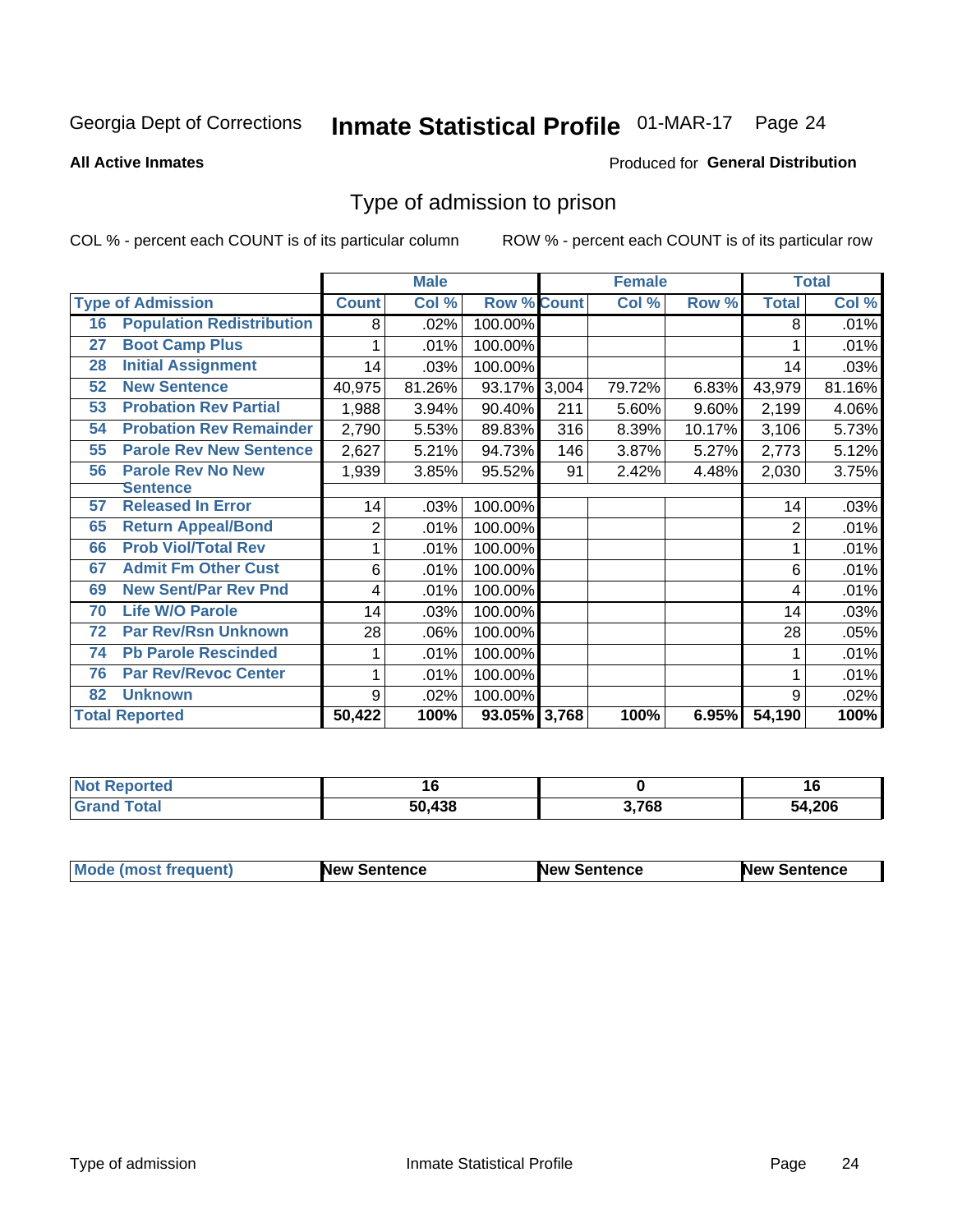# Inmate Statistical Profile 01-MAR-17 Page 25

**All Active Inmates** 

#### Produced for General Distribution

### Current / last supervision level

COL % - percent each COUNT is of its particular column

|                        |              | <b>Male</b> |                    |       | <b>Female</b> |          |        | <b>Total</b> |
|------------------------|--------------|-------------|--------------------|-------|---------------|----------|--------|--------------|
| <b>Security Status</b> | <b>Count</b> | Col %       | <b>Row % Count</b> |       | Col %         | Row %    | Total  | Col %        |
| 3 Minimum              | 4.343        | $8.61\%$    | 74.39%             | 1,495 | 39.69%        | 25.61%   | 5,838  | 10.77%       |
| 4 Medium               | 36.777       | 72.93%      | 94.67%             | 2,070 | 54.95%        | $5.33\%$ | 38,847 | 71.68%       |
| 5 Close                | 9.308        | 18.46%      | 97.88%             | 202   | 5.36%         | $2.12\%$ | 9,510  | 17.55%       |
| <b>Total Reported</b>  | 50,428       | 100%        | 93.05% 3,767       |       | 100%          | $6.95\%$ | 54,195 | 100%         |

| <b>Still being diagnosed</b> |        |       |        |
|------------------------------|--------|-------|--------|
| <b>Not Reported</b>          |        |       |        |
| <b>Grand Total</b>           | 50,438 | 3,768 | 54,206 |

| M | M | . . |
|---|---|-----|
|   |   |     |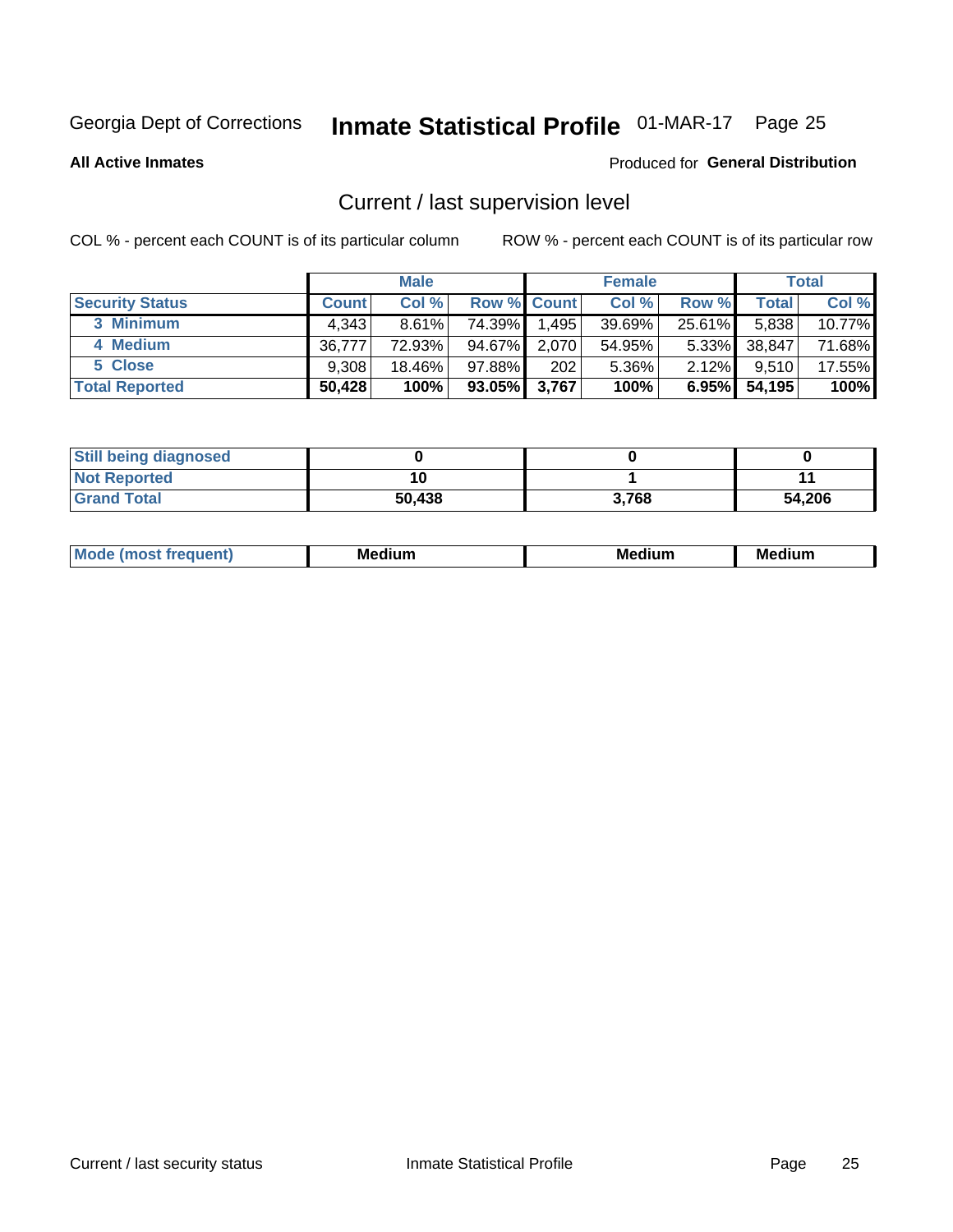# Inmate Statistical Profile 01-MAR-17 Page 26

**All Active Inmates** 

#### Produced for General Distribution

### Current / last type of institution

COL % - percent each COUNT is of its particular column

|                            |                | <b>Male</b> |             |       | <b>Female</b> |        |              | <b>Total</b> |
|----------------------------|----------------|-------------|-------------|-------|---------------|--------|--------------|--------------|
| <b>Type of Institution</b> | <b>Count</b>   | Col %       | Row % Count |       | Col %         | Row %  | <b>Total</b> | Col %        |
| <b>County Ci</b>           | 5,124          | 10.21%      | 99.98%      |       | $.03\%$       | .02%   | 5,125        | 9.50%        |
| <b>State Prison</b>        | 34,892         | 69.50%      | $90.80\%$   | 3,534 | 93.79%        | 9.20%  | 38,426       | 71.20%       |
| <b>Transitional Center</b> | 2,100          | 4.18%       | $90.05\%$   | 232   | 6.16%         | 9.95%  | 2,332        | 4.32%        |
| <b>Private Prison</b>      | 8,072          | 16.08%      | 100.00%     |       |               |        | 8,072        | 14.96%       |
| <b>County Jail</b>         | 9 <sub>1</sub> | $.02\%$     | 100.00%     |       |               |        | 9            | .02%         |
| <b>Rsat - Center</b>       |                | $.01\%$     | 100.00%     |       |               |        |              | .01%         |
| <b>State Hospital</b>      | 3 <sup>1</sup> | $.01\%$     | 75.00%      |       | .03%          | 25.00% | 4            | .01%         |
| <b>Total Reported</b>      | 50,201         | 100%        | 93.02%      | 3,768 | 100%          | 6.98%  | 53,969       | 100%         |

| oorted<br><b>NOT</b> |        |       |        |
|----------------------|--------|-------|--------|
| <b>otal</b>          | 50.201 | 3,768 | 53,969 |

| <b>Mode (most frequent)</b> | <b>State Prison</b> | <b>State Prison</b> | <b>State Prison</b> |
|-----------------------------|---------------------|---------------------|---------------------|
|                             |                     |                     |                     |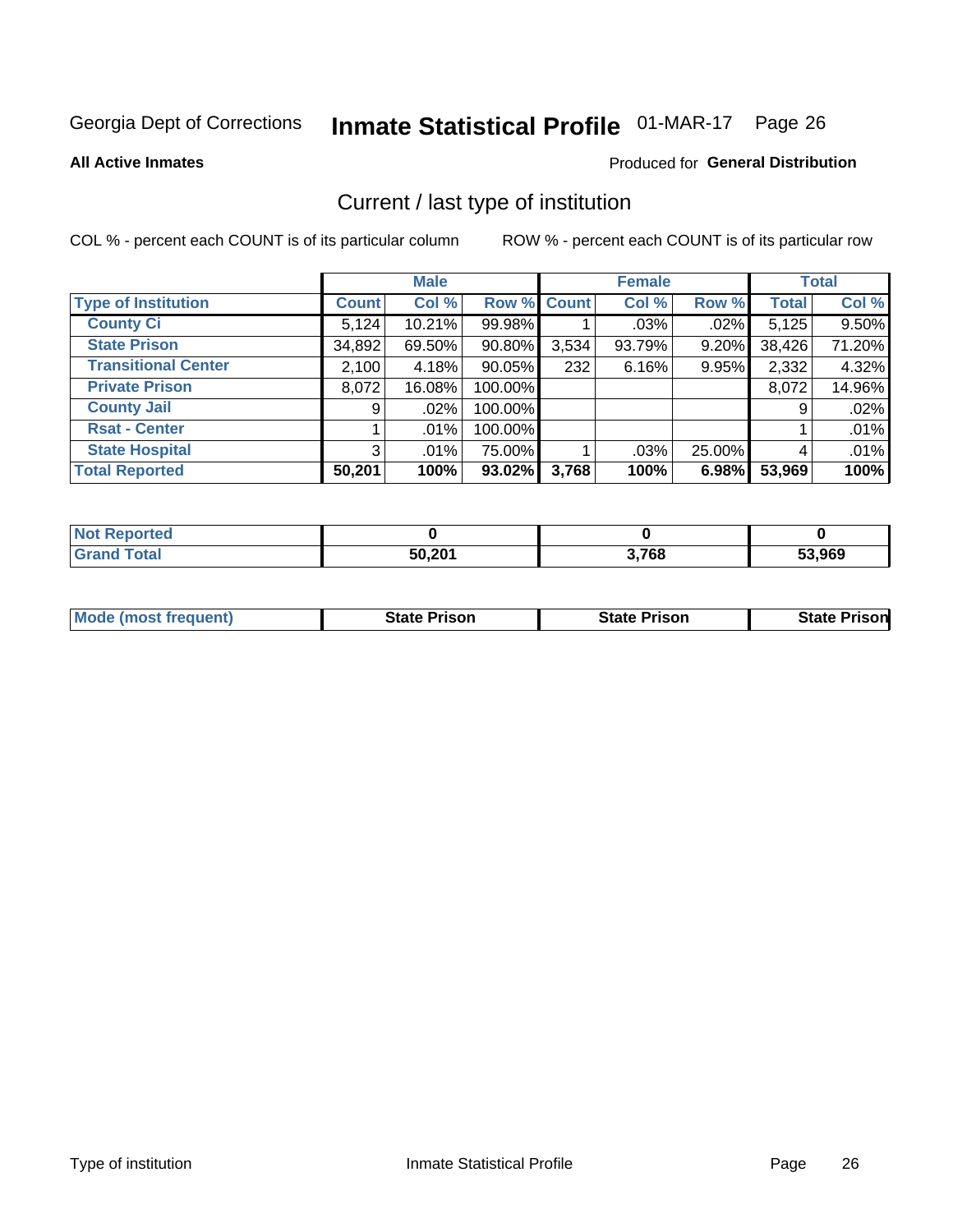# Inmate Statistical Profile 01-MAR-17 Page 27

#### **All Active Inmates**

#### Produced for General Distribution

### Institution type - transitional centers

COL % - percent each COUNT is of its particular column

|                                          |              | <b>Male</b> |         |              | <b>Female</b> |         |              | <b>Total</b> |
|------------------------------------------|--------------|-------------|---------|--------------|---------------|---------|--------------|--------------|
| <b>Institution Type - Trans. Centers</b> | <b>Count</b> | Col %       | Row %   | <b>Count</b> | Col %         | Row %   | <b>Total</b> | Col %        |
| <b>Albany Tc</b>                         | 152          | 6.63%       | 100.00% |              |               |         | 152          | 5.77%        |
| <b>Arrendale State Prison</b>            |              |             |         | 111          | 32.36%        | 100.00% | 111          | 4.21%        |
| <b>Atlanta Tc</b>                        | 272          | 11.87%      | 100.00% |              |               |         | 272          | 10.33%       |
| <b>Augusta Tc</b>                        | 228          | 9.95%       | 100.00% |              |               |         | 228          | 8.66%        |
| <b>Charles D. Hudson Tc</b>              | 155          | 6.77%       | 100.00% |              |               |         | 155          | 5.88%        |
| <b>Clayton Tc</b>                        | 380          | 16.59%      | 100.00% |              |               |         | 380          | 14.43%       |
| <b>Coastal Tc</b>                        | 259          | 11.31%      | 100.00% |              |               |         | 259          | 9.83%        |
| <b>Columbus Tc</b>                       | 135          | 5.89%       | 100.00% |              |               |         | 135          | 5.13%        |
| <b>Macon Tc</b>                          | 152          | 6.63%       | 100.00% |              |               |         | 152          | 5.77%        |
| <b>Macon Womens Tc</b>                   |              |             |         | 2            | .58%          | 100.00% | 2            | .08%         |
| <b>Metro Tc</b>                          |              |             |         | 230          | 67.06%        | 100.00% | 230          | 8.73%        |
| <b>Phillips State Prison</b>             | 191          | 8.34%       | 100.00% |              |               |         | 191          | 7.25%        |
| <b>Savannah Mens Tc</b>                  | 1            | .04%        | 100.00% |              |               |         |              | .04%         |
| <b>Smith Tc</b>                          | 203          | 8.86%       | 100.00% |              |               |         | 203          | 7.71%        |
| <b>Valdosta Tc</b>                       | 163          | 7.11%       | 100.00% |              |               |         | 163          | 6.19%        |
| <b>Total Reported</b>                    | 2,291        | 100%        | 86.98%  | 343          | 100%          | 13.02%  | 2,634        | 100%         |

| <b>NOT</b><br>portea |       |            |      |
|----------------------|-------|------------|------|
| ו טיינ               | 2,291 | $-$ 40 $-$ | ,634 |

| Mode (most frequent) | <b>Clayton Tc</b> | Metro Tc | <b>Clayton Tc</b> |
|----------------------|-------------------|----------|-------------------|
|                      |                   |          |                   |
|                      |                   |          |                   |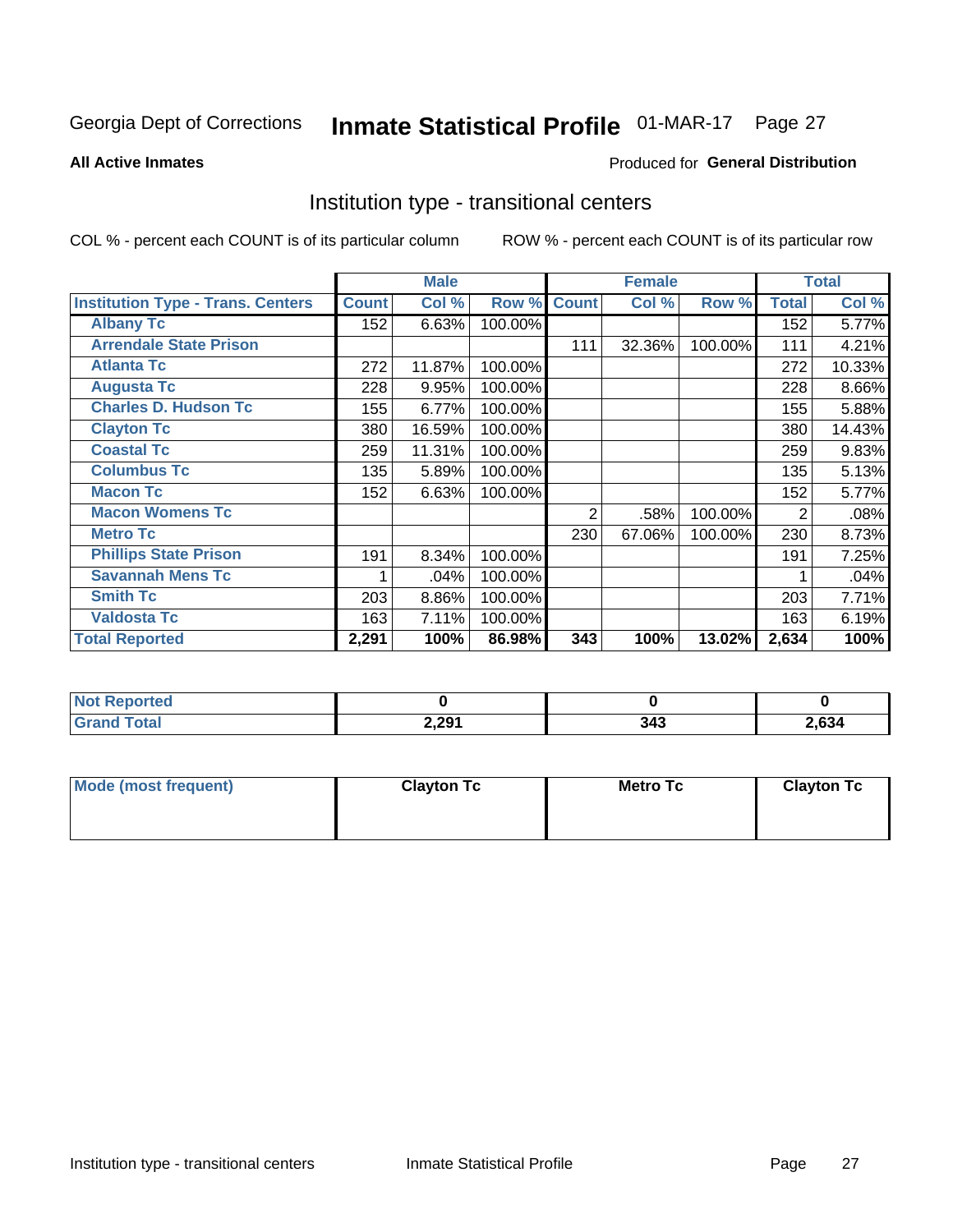# Inmate Statistical Profile 01-MAR-17 Page 28

#### **All Active Inmates**

### **Produced for General Distribution**

### Institution type - county prisons

COL % - percent each COUNT is of its particular column

|                                          |                | <b>Male</b> |         |              | <b>Female</b> |       |                | <b>Total</b> |
|------------------------------------------|----------------|-------------|---------|--------------|---------------|-------|----------------|--------------|
| <b>Institution Type - County Prisons</b> | <b>Count</b>   | Col %       | Row %   | <b>Count</b> | Col %         | Row % | <b>Total</b>   | Col %        |
| <b>Baldwin County Ci</b>                 | $\mathbf{1}$   | .02%        | 100.00% |              |               |       | $\mathbf 1$    | .02%         |
| <b>Bulloch County Ci</b>                 | 155            | 3.02%       | 100.00% |              |               |       | 155            | 3.02%        |
| <b>Carroll County Ci</b>                 | 245            | 4.78%       | 100.00% |              |               |       | 245            | 4.78%        |
| <b>Clarke County Ci</b>                  | 110            | 2.15%       | 100.00% |              |               |       | 110            | 2.15%        |
| <b>Clayton County Ci</b>                 | 230            | 4.49%       | 100.00% |              |               |       | 230            | 4.49%        |
| <b>Colquitt County Ci</b>                | 187            | 3.65%       | 100.00% |              |               |       | 187            | 3.65%        |
| <b>Coweta County Ci</b>                  | 216            | 4.22%       | 100.00% |              |               |       | 216            | 4.21%        |
| <b>Decatur County Ci</b>                 | 155            | 3.02%       | 100.00% |              |               |       | 155            | 3.02%        |
| <b>Dougherty County Ci</b>               | 1              | .02%        | 100.00% |              |               |       | 1              | .02%         |
| <b>Effingham County Ci</b>               | 200            | 3.90%       | 100.00% |              |               |       | 200            | 3.90%        |
| <b>Floyd County Ci</b>                   | 423            | 8.26%       | 100.00% |              |               |       | 423            | 8.25%        |
| <b>Fulton County Ci</b>                  | 8              | .16%        | 100.00% |              |               |       | 8              | .16%         |
| <b>Gilmer County Ci</b>                  | $\mathbf{3}$   | .06%        | 100.00% |              |               |       | 3              | .06%         |
| <b>Grady County Ci</b>                   | $\overline{2}$ | .04%        | 100.00% |              |               |       | $\overline{2}$ | .04%         |
| <b>Gwinnett County Ci</b>                | 154            | 3.01%       | 100.00% |              |               |       | 154            | 3.00%        |
| <b>Hall County Ci</b>                    | 196            | 3.83%       | 100.00% |              |               |       | 196            | 3.82%        |
| <b>Hancock County Ci</b>                 | 1              | .02%        | 100.00% |              |               |       | 1              | .02%         |
| <b>Harris County Ci</b>                  | 148            | 2.89%       | 100.00% |              |               |       | 148            | 2.89%        |
| <b>Hart County Ci</b>                    | 5              | .10%        | 100.00% |              |               |       | 5              | .10%         |
| <b>Jackson County Ci</b>                 | 148            | 2.89%       | 100.00% |              |               |       | 148            | 2.89%        |
| <b>Jefferson County Ci</b>               | 141            | 2.75%       | 100.00% |              |               |       | 141            | 2.75%        |
| <b>Meriwether County Ci</b>              | 3              | .06%        | 100.00% |              |               |       | 3              | .06%         |
| <b>Miller County Ci</b>                  | 1              | .02%        | 100.00% |              |               |       | 1              | .02%         |
| <b>Mitchell County Ci</b>                | 134            | 2.62%       | 100.00% |              |               |       | 134            | 2.61%        |
| <b>Morgan County Ci</b>                  | 1              | .02%        | 100.00% |              |               |       | 1              | .02%         |
| <b>Muscogee County Ci</b>                | 540            | 10.54%      | 100.00% |              |               |       | 540            | 10.54%       |
| <b>Richmond County Ci</b>                | 247            | 4.82%       | 100.00% |              |               |       | 247            | 4.82%        |
| <b>Screven County Ci</b>                 | 121            | 2.36%       | 100.00% |              |               |       | 121            | 2.36%        |
| <b>Spalding County Ci</b>                | 384            | 7.49%       | 100.00% |              |               |       | 384            | 7.49%        |
| <b>Stewart County Ci</b>                 | $\overline{2}$ | .04%        | 100.00% |              |               |       | $\overline{2}$ | .04%         |
| <b>Sumter County Ci</b>                  | 354            | 6.91%       | 100.00% |              |               |       | 354            | 6.91%        |
| <b>Terrell County Ci</b>                 | 142            | 2.77%       | 100.00% |              |               |       | 142            | 2.77%        |
| <b>Thomas County Ci</b>                  | 178            | 3.47%       | 100.00% |              |               |       | 178            | 3.47%        |
| <b>Tift County Ci</b>                    | 3              | .06%        | 100.00% |              |               |       | 3              | .06%         |
| <b>Troup County Ci</b>                   | 276            | 5.39%       | 100.00% |              |               |       | 276            | 5.39%        |
| <b>Upson County Ci</b>                   | 1              | .02%        | 100.00% |              |               |       | 1              | .02%         |
| <b>Walker County Ci</b>                  | $\mathbf{3}$   | .06%        | 100.00% |              |               |       | $\mathbf{3}$   | .06%         |
| <b>Walton County Ci</b>                  | 3              | .06%        | 100.00% |              |               |       | 3              | .06%         |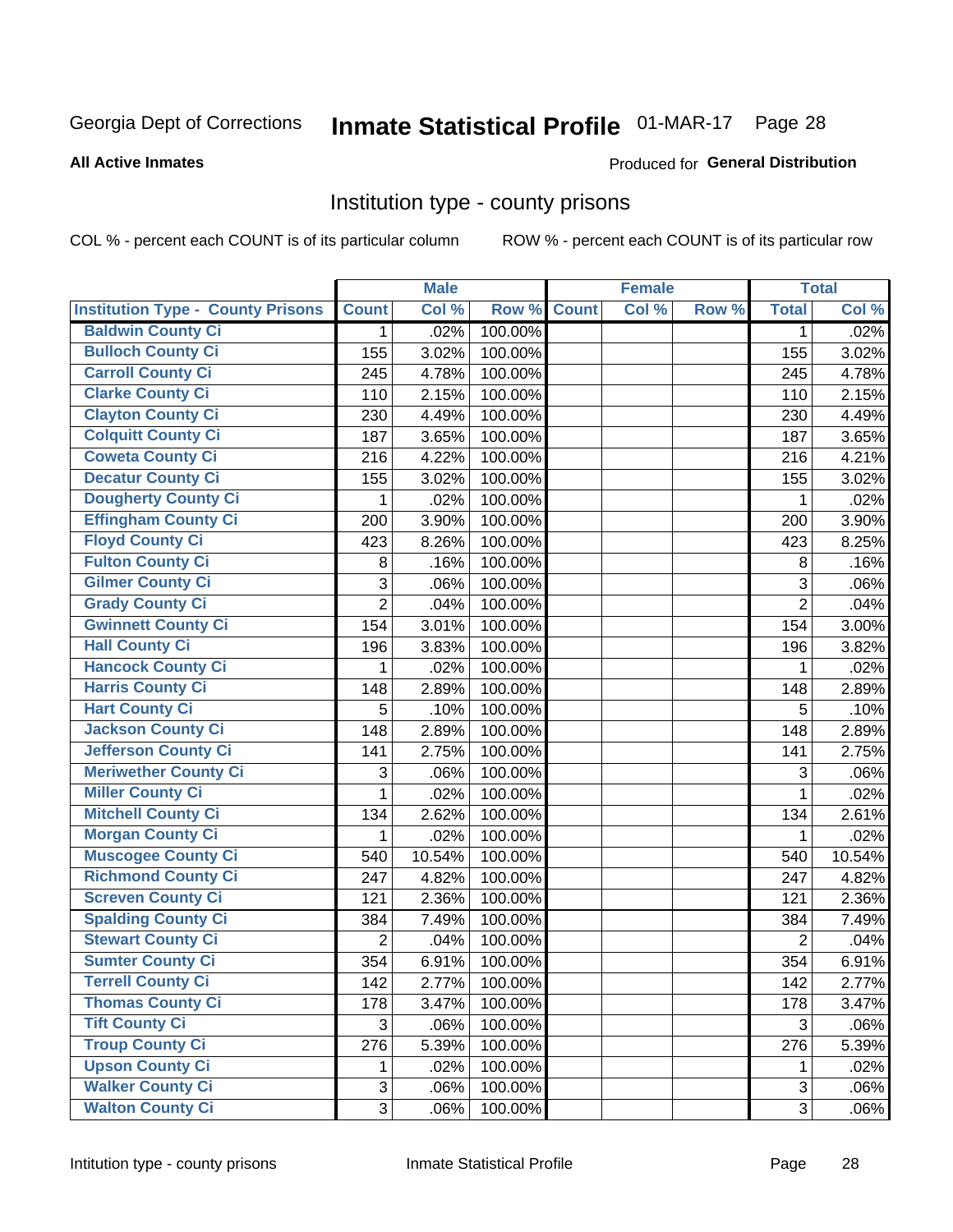# Inmate Statistical Profile 01-MAR-17 Page 29

**All Active Inmates** 

### **Produced for General Distribution**

### Institution type - county prisons

COL % - percent each COUNT is of its particular column

|                                          |              | <b>Male</b> |                    | <b>Female</b> |         |         | <b>Total</b> |
|------------------------------------------|--------------|-------------|--------------------|---------------|---------|---------|--------------|
| <b>Institution Type - County Prisons</b> | <b>Count</b> | Col%        | <b>Row % Count</b> | Col%          | Row %   | Total i | Col %        |
| <b>Wilkes County Ci</b>                  |              | .02%        | $100.00\%$         |               |         |         | $.02\%$      |
| <b>Womens Ci</b>                         |              |             |                    | 100.00%       | 100.00% |         | $.02\%$      |
| <b>Worth County Ci</b>                   |              | $.02\%$     | 100.00%            |               |         |         | $.02\%$      |
| <b>Total Reported</b>                    | 5,124        | 100%        | 99.98%             | 100%          | .02%    | 5,125   | 100%         |

| rtea   |      |              |
|--------|------|--------------|
| $\sim$ | 5124 | 5 195<br>נגו |

| Mode (most frequent) | <b>Muscogee County Ci</b> | <b>Womens CilMuscogee County</b> |
|----------------------|---------------------------|----------------------------------|
|                      |                           |                                  |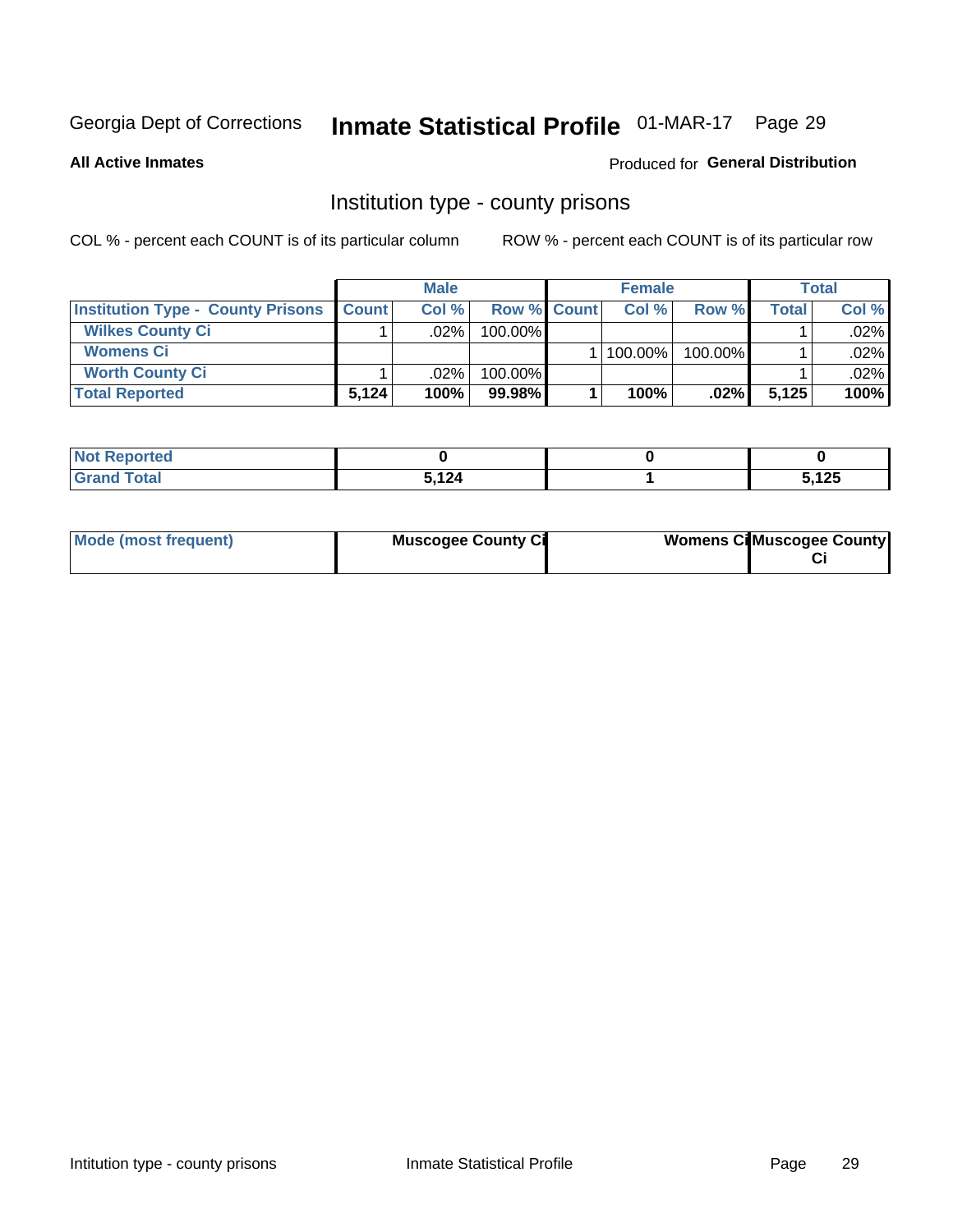# Inmate Statistical Profile 01-MAR-17 Page 30

#### **All Active Inmates**

#### Produced for General Distribution

### Institution type - state prisons

COL % - percent each COUNT is of its particular column

|                                         |              | <b>Male</b> |         |              | <b>Female</b> |         | <b>Total</b> |       |
|-----------------------------------------|--------------|-------------|---------|--------------|---------------|---------|--------------|-------|
| <b>Institution Type - State Prisons</b> | <b>Count</b> | Col %       | Row %   | <b>Count</b> | Col %         | Row %   | <b>Total</b> | Col % |
| <b>Arrendale State Prison</b>           |              |             |         | 1,519        | 42.98%        | 100.00% | 1,519        | 3.95% |
| <b>Augusta State Med. Prison</b>        | 1,205        | 3.45%       | 99.75%  | 3            | .08%          | .25%    | 1,208        | 3.14% |
| <b>Autry State Prison</b>               | 1,718        | 4.92%       | 100.00% |              |               |         | 1,718        | 4.47% |
| <b>Baldwin State Prison</b>             | 933          | 2.67%       | 100.00% |              |               |         | 933          | 2.43% |
| <b>Burruss Correctional Training</b>    | 761          | 2.18%       | 100.00% |              |               |         | 761          | 1.98% |
| <b>Ctr</b>                              |              |             |         |              |               |         |              |       |
| <b>Calhoun State Prison</b>             | 1,644        | 4.71%       | 100.00% |              |               |         | 1,644        | 4.28% |
| <b>Central State Prison</b>             | 1,114        | 3.19%       | 100.00% |              |               |         | 1,114        | 2.90% |
| <b>Chatham State Prison</b>             | 6            | .02%        | 100.00% |              |               |         | 6            | .02%  |
| <b>Coastal State Prison</b>             | 1,250        | 3.58%       | 100.00% |              |               |         | 1,250        | 3.25% |
| <b>Dodge State Prison</b>               | 1,228        | 3.52%       | 100.00% |              |               |         | 1,228        | 3.20% |
| <b>Dooly State Prison</b>               | 1,595        | 4.57%       | 100.00% |              |               |         | 1,595        | 4.15% |
| <b>Emanuel Women'S Facility</b>         |              |             |         | 394          | 11.15%        | 100.00% | 394          | 1.03% |
| <b>Ga Diag Class Prison</b>             | 3,061        | 8.77%       | 100.00% |              |               |         | 3,061        | 7.97% |
| <b>Ga State Prison</b>                  | 1,442        | 4.13%       | 100.00% |              |               |         | 1,442        | 3.75% |
| <b>Hancock State Prison</b>             | 1,183        | 3.39%       | 100.00% |              |               |         | 1,183        | 3.08% |
| <b>Hays State Prison</b>                | 1,084        | 3.11%       | 100.00% |              |               |         | 1,084        | 2.82% |
| <b>Helms Facility</b>                   | 10           | .03%        | 35.71%  | 18           | .51%          | 64.29%  | 28           | .07%  |
| <b>Johnson State Prison</b>             | 1,563        | 4.48%       | 100.00% |              |               |         | 1,563        | 4.07% |
| <b>Lee State Prison</b>                 | 740          | 2.12%       | 100.00% |              |               |         | 740          | 1.93% |
| <b>Long Unit</b>                        | 204          | .58%        | 100.00% |              |               |         | 204          | .53%  |
| <b>Lowndes Unit</b>                     | 5            | .01%        | 100.00% |              |               |         | 5            | .01%  |
| <b>Macon State Prison</b>               | 1,725        | 4.94%       | 100.00% |              |               |         | 1,725        | 4.49% |
| <b>Metro State Prison (W)</b>           |              |             |         | 1            | .03%          | 100.00% | 1            | .01%  |
| <b>Montgomery State Prison</b>          | 411          | 1.18%       | 100.00% |              |               |         | 411          | 1.07% |
| <b>Phillips State Prison</b>            | 1,050        | 3.01%       | 100.00% |              |               |         | 1,050        | 2.73% |
| <b>Pulaski State Prison</b>             |              |             |         | 1,158        | 32.77%        | 100.00% | 1,158        | 3.01% |
| <b>Putnam State Prison</b>              | 2            | .01%        | 100.00% |              |               |         | 2            | .01%  |
| <b>Rivers State Prison</b>              | $\mathbf{1}$ | .01%        | 100.00% |              |               |         | 1            | .01%  |
| <b>Rogers State Prison</b>              | 1,401        | 4.02%       | 100.00% |              |               |         | 1,401        | 3.65% |
| <b>Rutledge State Prison</b>            | 609          | 1.75%       | 100.00% |              |               |         | 609          | 1.58% |
| <b>Smith State Prison</b>               | 1,512        | 4.33%       | 100.00% |              |               |         | 1,512        | 3.93% |
| <b>Telfair State Prison</b>             | 1,367        | 3.92%       | 100.00% |              |               |         | 1,367        | 3.56% |
| <b>Valdosta State Prison</b>            | 1,026        | 2.94%       | 100.00% |              |               |         | 1,026        | 2.67% |
| <b>Walker State Prison</b>              | 413          | 1.18%       | 100.00% |              |               |         | 413          | 1.07% |
| <b>Ware State Prison</b>                | 1,537        | 4.41%       | 100.00% |              |               |         | 1,537        | 4.00% |
| <b>Washington State Prison</b>          | 1,244        | 3.57%       | 100.00% |              |               |         | 1,244        | 3.24% |
| <b>Wayne State Prison</b>               | 1            | .01%        | 100.00% |              |               |         | 1            | .01%  |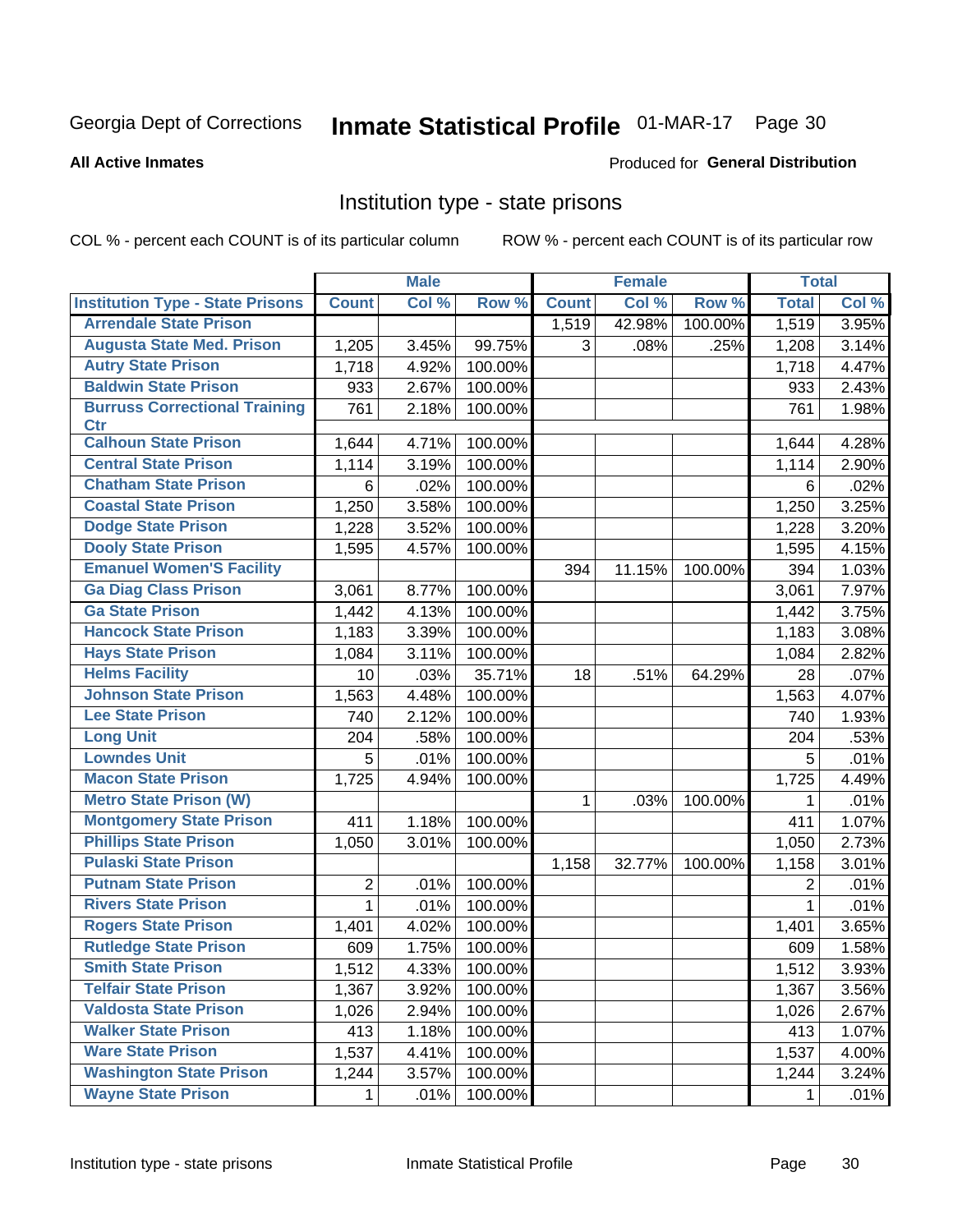# Inmate Statistical Profile 01-MAR-17 Page 31

**All Active Inmates** 

Produced for General Distribution

### Institution type - state prisons

COL % - percent each COUNT is of its particular column

|                                         |              | <b>Male</b>                 |         |              | <b>Female</b>                 |         | <b>Total</b>                          |        |
|-----------------------------------------|--------------|-----------------------------|---------|--------------|-------------------------------|---------|---------------------------------------|--------|
| <b>Institution Type - State Prisons</b> | <b>Count</b> | Col %                       | Row %   | <b>Count</b> | Col %                         | Row %   | <b>Total</b>                          | Col %  |
| <b>Whitworth Women'S Facility</b>       |              |                             |         | 441          | 12.48%                        | 100.00% | 441                                   | 1.15%  |
| <b>Wilcox State Prison</b>              | 1,847        | 5.29%                       | 100.00% |              |                               |         | 1.847                                 | 4.81%  |
| <b>Total Reported</b>                   | 34,892       | 100%                        | 90.8%   | 3,534        | 100%                          | 9.2%    | 38,426                                | 100%   |
|                                         |              |                             |         |              |                               |         |                                       |        |
| <b>Not Reported</b>                     |              | 0                           |         |              | 0                             |         | 0                                     |        |
| <b>Grand Total</b>                      |              | 34,892                      |         |              | 3,534                         |         |                                       | 38,426 |
| <b>Mode (most frequent)</b>             |              | <b>Ga Diag Class Prison</b> |         |              | <b>Arrendale State Prison</b> |         | <b>Ga Diag Class</b><br><b>Prison</b> |        |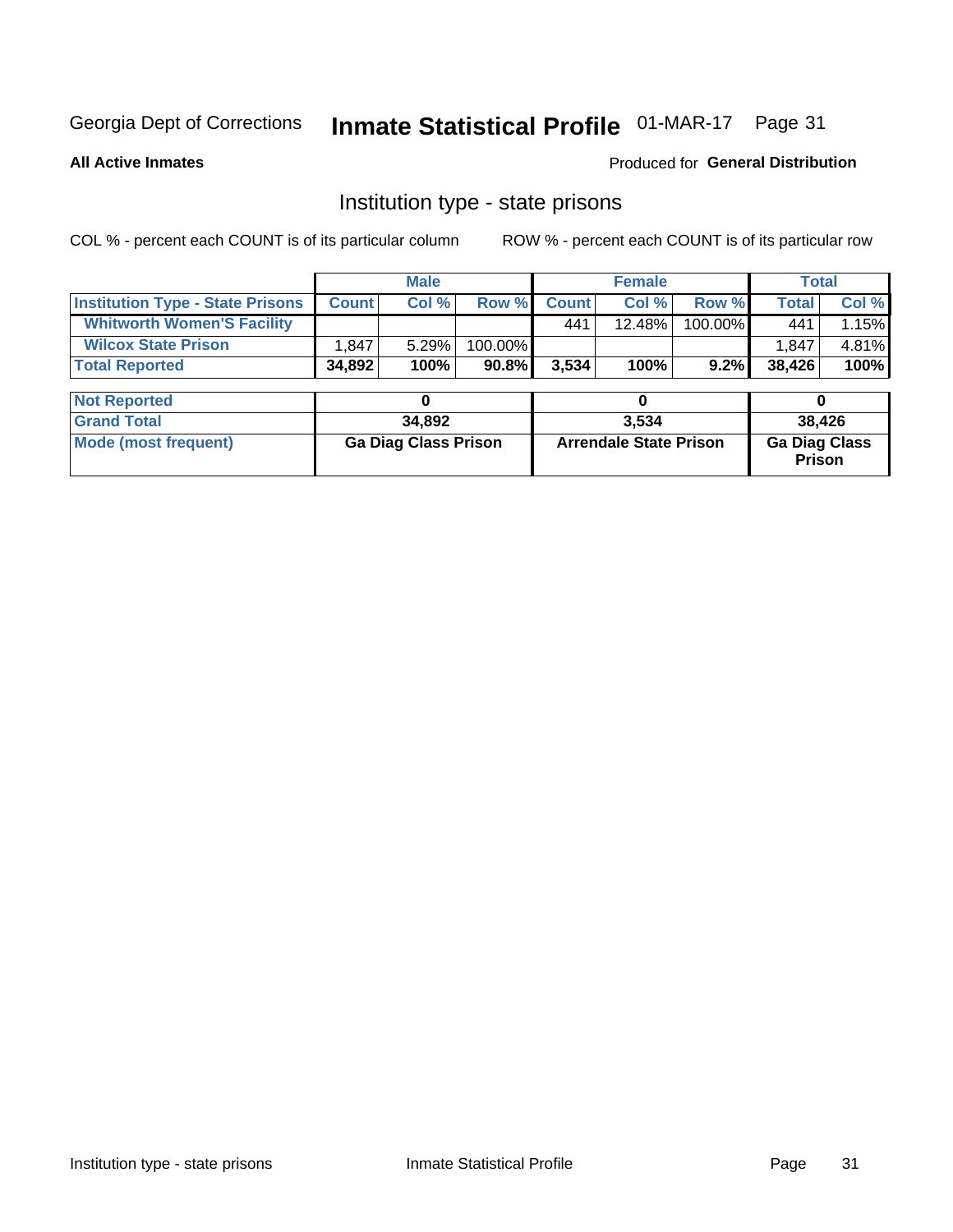# Inmate Statistical Profile 01-MAR-17 Page 32

**All Active Inmates** 

#### Produced for General Distribution

### Institution type - private prisons

COL % - percent each COUNT is of its particular column

|                                           |              | <b>Male</b> |                    | <b>Female</b> |       |                    | <b>Total</b> |
|-------------------------------------------|--------------|-------------|--------------------|---------------|-------|--------------------|--------------|
| <b>Institution Type - Private Prisons</b> | <b>Count</b> | Col %       | <b>Row % Count</b> | Col %         | Row % | Total <sub>1</sub> | Col %        |
| <b>Coffee Corr Facility</b>               | 2.664        | $33.00\%$   | 100.00%            |               |       | 2,664              | 33.00%       |
| <b>Jenkins Corr Facility</b>              | 1.161        | 14.38%      | $100.00\%$         |               |       | 1,161              | 14.38%       |
| <b>Riverbend Corr Facility</b>            | 1.519        | 18.82%      | 100.00%            |               |       | 1,519              | 18.82%       |
| <b>Wheeler Corr Facility</b>              | 2,728        | 33.80%      | 100.00%            |               |       | 2,728              | 33.80%       |
| <b>Total Reported</b>                     | 8,072        | 100%        | 100%               |               | %     | 8,072              | 100%         |

| <b>Not</b><br><b>Reported</b> |       |      |
|-------------------------------|-------|------|
| <b>Total</b>                  | 9.072 | ົດ72 |

| <b>Mode (most frequent)</b> | <b>Wheeler Corr Facility</b> | <b>Null</b> | <b>Wheeler Corr</b><br><b>Facility</b> |
|-----------------------------|------------------------------|-------------|----------------------------------------|
|-----------------------------|------------------------------|-------------|----------------------------------------|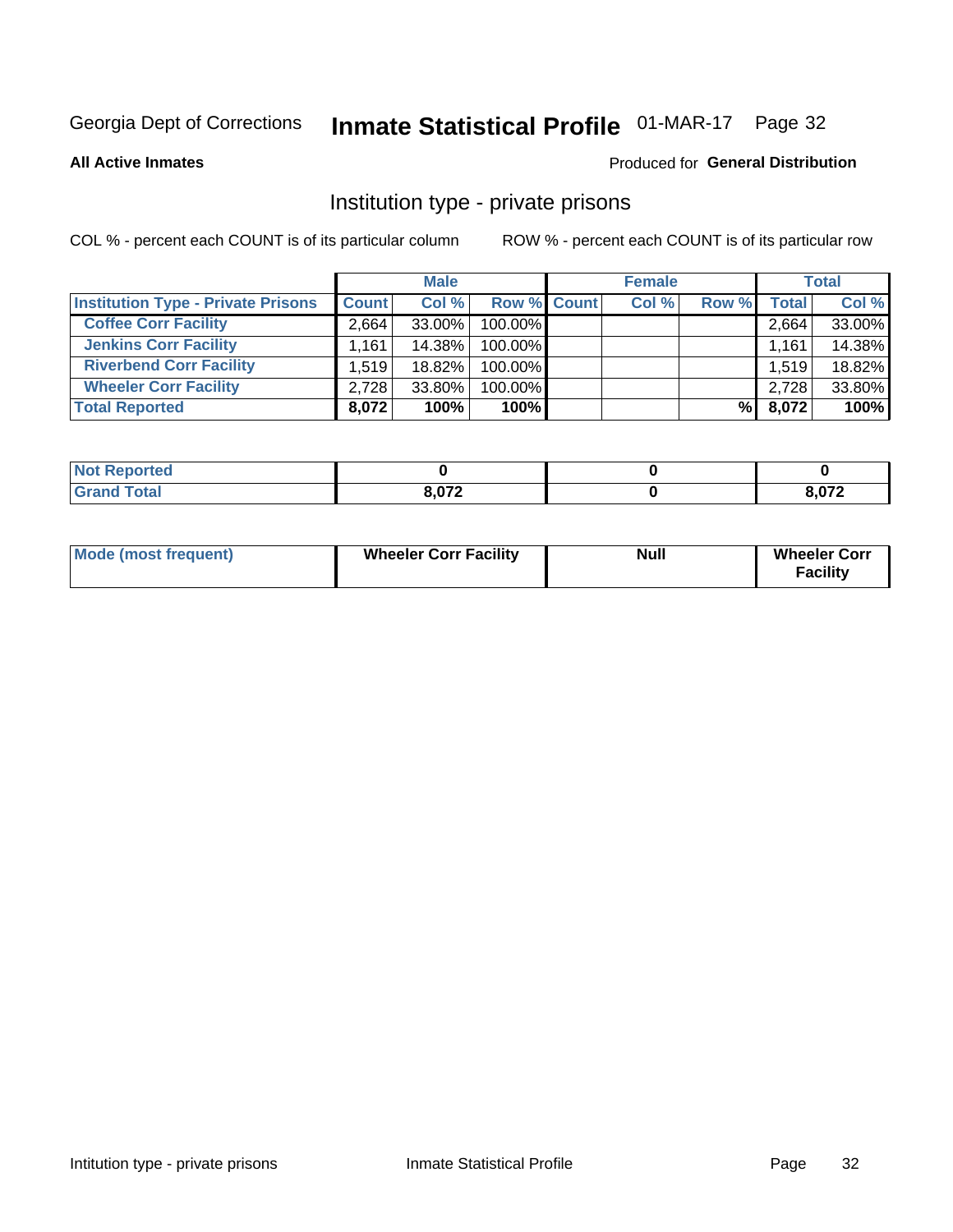# Inmate Statistical Profile 01-MAR-17 Page 33

**All Active Inmates** 

### Produced for General Distribution

### Institution type - inmate boot camp

COL % - percent each COUNT is of its particular column

|                                      |              | <b>Male</b> |               |              | <b>Female</b> |             | <b>Total</b> |
|--------------------------------------|--------------|-------------|---------------|--------------|---------------|-------------|--------------|
| <b>Institution Type - Boot Camps</b> | <b>Count</b> | Col %       | <b>Row %I</b> | <b>Count</b> | Col %         | Row % Total | Col %        |
| <b>Total Rported</b>                 |              |             |               |              |               |             |              |

| <b>Not Reported</b>            |  |  |
|--------------------------------|--|--|
| <b>Total</b><br>C <sub>r</sub> |  |  |

| Mod<br>uamo | Nul.<br>$- - - - - -$ | <b>Null</b> | . .<br>uu.<br>------ |
|-------------|-----------------------|-------------|----------------------|
|             |                       |             |                      |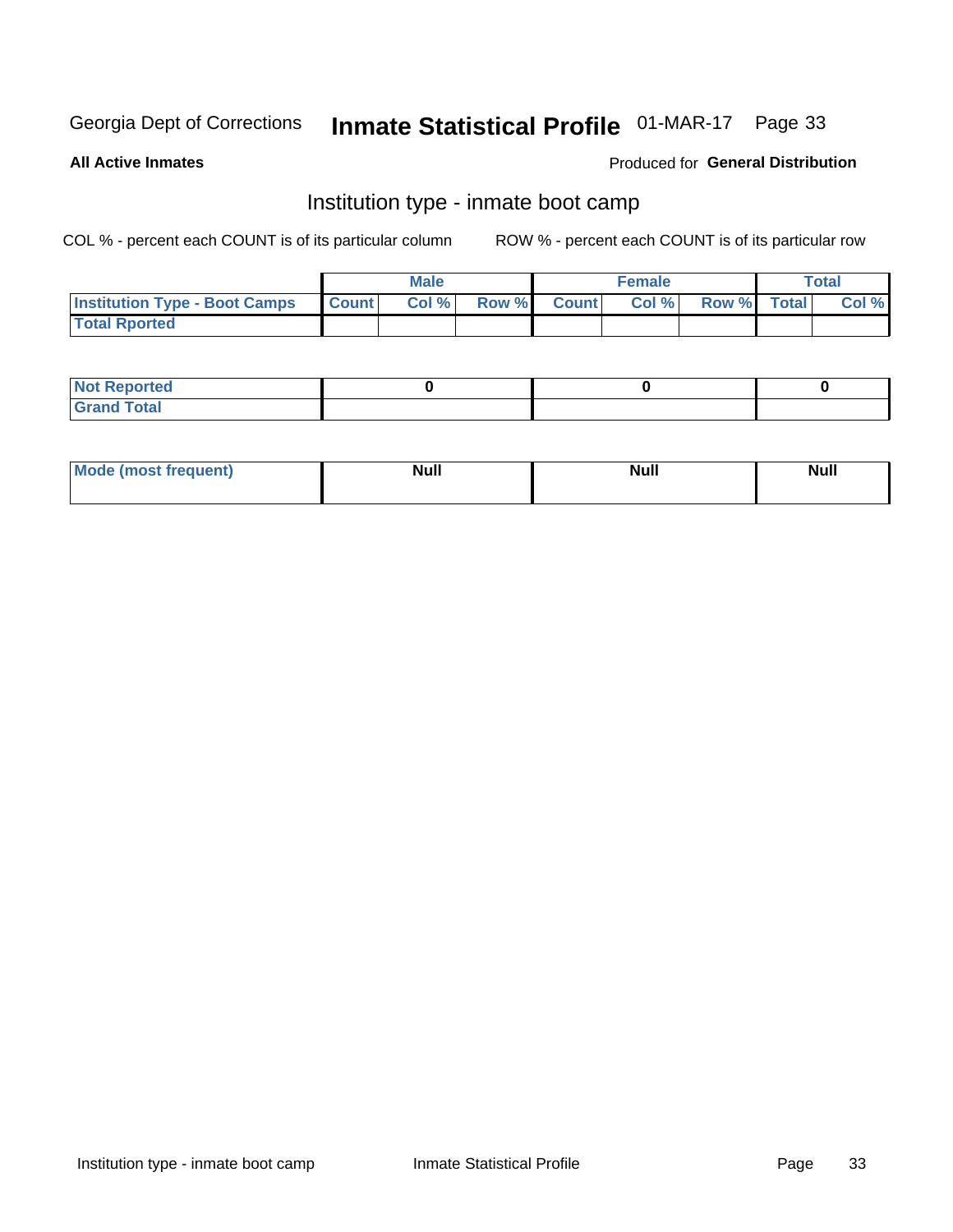# Inmate Statistical Profile 01-MAR-17 Page 34

#### **All Active Inmates**

#### Produced for General Distribution

### Number of disciplinary reports

COL % - percent each COUNT is of its particular column

|                                       |              | <b>Male</b> |             |                  | <b>Female</b> |          |              | <b>Total</b> |
|---------------------------------------|--------------|-------------|-------------|------------------|---------------|----------|--------------|--------------|
| <b>Number of Disciplinary Reports</b> | <b>Count</b> | Col %       | Row % Count |                  | Col %         | Row %    | <b>Total</b> | Col %        |
|                                       | 20,049       | 39.75%      | 90.00%      | 2,227            | 59.10%        | 10.00%   | 22,276       | 41.10%       |
|                                       | 6,728        | 13.34%      | 92.89%      | 515              | 13.67%        | 7.11%    | 7,243        | 13.36%       |
|                                       | 4,068        | $8.07\%$    | 94.80%      | 223              | 5.92%         | $5.20\%$ | 4,291        | 7.92%        |
| 3                                     | 2,975        | $5.90\%$    | 95.02%      | 156 <sub>1</sub> | 4.14%         | 4.98%    | 3,131        | 5.78%        |
| 4                                     | 2,196        | 4.35%       | 94.37%      | 131              | 3.48%         | 5.63%    | 2,327        | 4.29%        |
| 5                                     | 1,768        | 3.51%       | 95.88%      | 76               | 2.02%         | 4.12%    | 1,844        | 3.40%        |
| <b>More Than 5</b>                    | 12,654       | 25.09%      | 96.64%      | 440              | 11.68%        | $3.36\%$ | 13,094       | 24.16%       |
| <b>Total Reported</b>                 | 50,438       | 100%        | 93.05%      | 3,768            | 100.0%        | 6.95%    | 54,206       | 100.0%       |

| <b>Not Reported</b> |        |       |        |
|---------------------|--------|-------|--------|
| <b>Total</b>        | 50.438 | 3,768 | 54,206 |

| Mean (average)         | 5.48 | 27<br>. | 5.29 |
|------------------------|------|---------|------|
| <b>Median (middle)</b> |      |         |      |
| Mode (most frequent)   |      |         |      |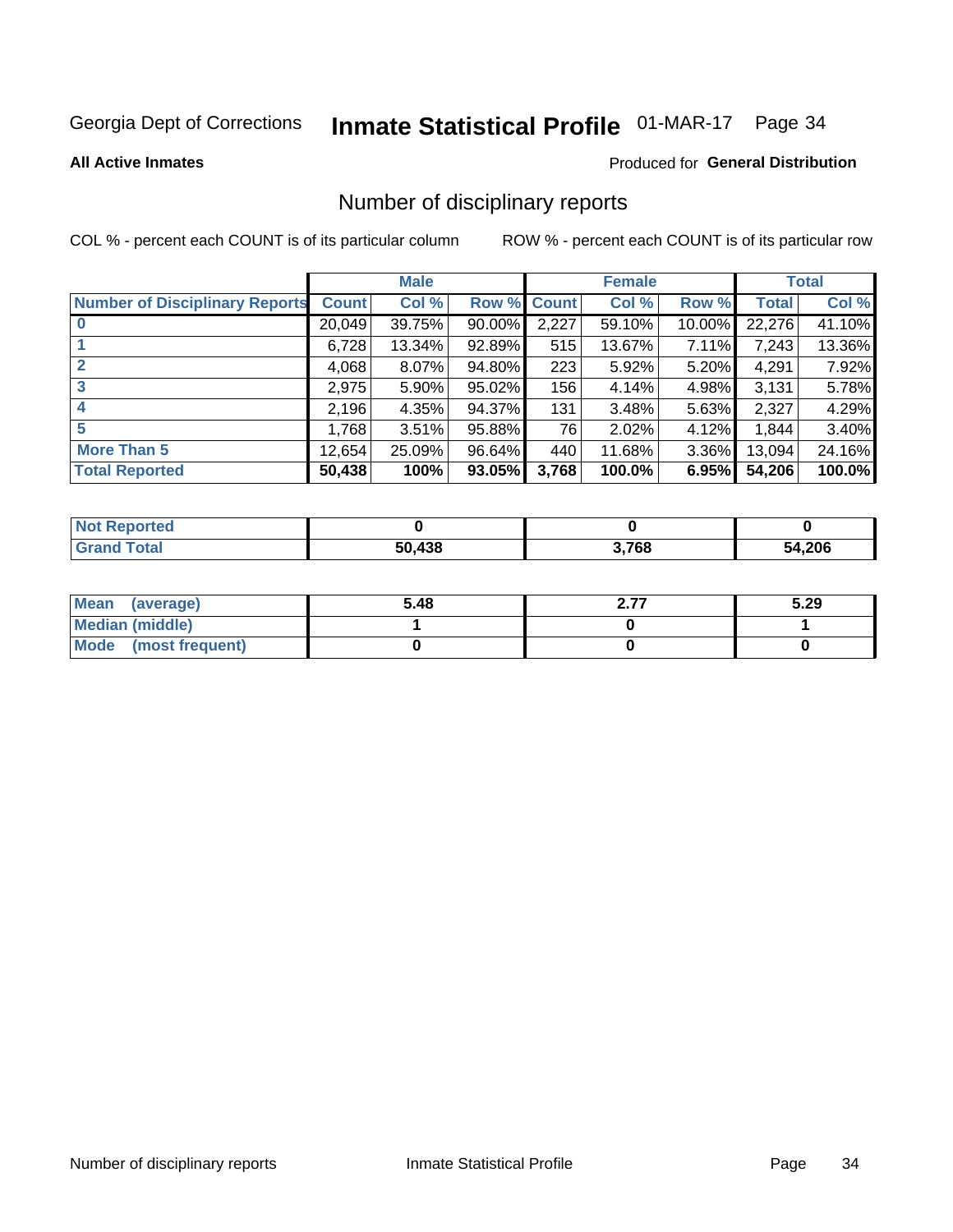# Inmate Statistical Profile 01-MAR-17 Page 35

#### **All Active Inmates**

# **Produced for General Distribution**

### Number of transfers

COL % - percent each COUNT is of its particular column

|                            |              | <b>Male</b> |             |       | <b>Female</b> |          |        | <b>Total</b> |
|----------------------------|--------------|-------------|-------------|-------|---------------|----------|--------|--------------|
| <b>Number of Transfers</b> | <b>Count</b> | Col %       | Row % Count |       | Col %         | Row %    | Total  | Col %        |
|                            | 3,547        | 7.03%       | 80.27%      | 872   | 23.14%        | 19.73%   | 4,419  | 8.15%        |
|                            | 15,681       | 31.09%      | 90.81%      | .586  | 42.09%        | 9.19%    | 17,267 | 31.85%       |
| $\mathbf{2}$               | 8,363        | 16.58%      | 93.21%      | 609   | 16.16%        | 6.79%    | 8,972  | 16.55%       |
| 3                          | 5,380        | 10.67%      | 95.32%      | 264   | 7.01%         | 4.68%    | 5,644  | 10.41%       |
| 4                          | 3,372        | 6.69%       | 95.74%      | 150   | 3.98%         | 4.26%    | 3,522  | 6.50%        |
| 5                          | 2,449        | 4.86%       | 96.30%      | 94    | 2.49%         | $3.70\%$ | 2,543  | 4.69%        |
| <b>More Than 5</b>         | 11,646       | 23.09%      | 98.37%      | 193   | 5.12%         | 1.63%    | 11,839 | 21.84%       |
| <b>Total Reported</b>      | 50,438       | 100%        | 93.05%      | 3,768 | 100%          | 6.95%    | 54,206 | 100%         |

| <b>Not Reported</b> |        |       |        |
|---------------------|--------|-------|--------|
| <b>Total</b>        | 50.438 | 3,768 | 54,206 |

| Mean (average)       | - 24 | l.69 | 4.04 |
|----------------------|------|------|------|
| Median (middle)      |      |      |      |
| Mode (most frequent) |      |      |      |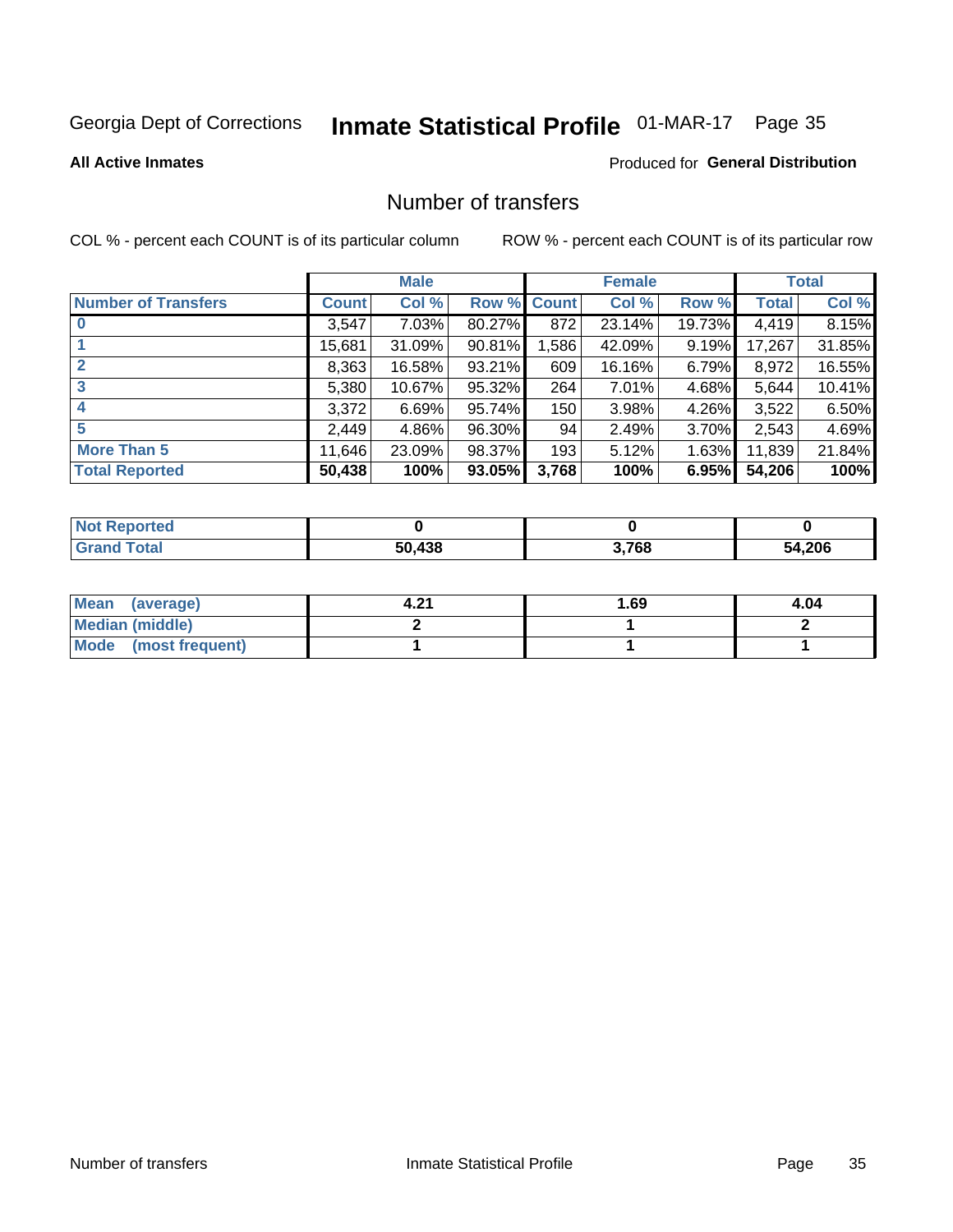# Inmate Statistical Profile 01-MAR-17 Page 36

**All Active Inmates** 

### **Produced for General Distribution**

### Number of escapes

COL % - percent each COUNT is of its particular column

|                          |              | <b>Male</b> |             |       | <b>Female</b> |       |        | <b>Total</b> |
|--------------------------|--------------|-------------|-------------|-------|---------------|-------|--------|--------------|
| <b>Number of Escapes</b> | <b>Count</b> | Col %       | Row % Count |       | Col %         | Row % | Total  | Col %        |
|                          | 49,895       | 98.92%      | 93.00%      | 3,758 | 99.73%        | 7.00% | 53,653 | 98.98%       |
|                          | 511          | 1.01%       | $98.08\%$   | 10    | 0.27%         | 1.92% | 521    | 0.96%        |
|                          | 27           | 0.05%       | 100.00%     |       |               |       | 27     | 0.05%        |
|                          |              | 0.01%       | 100.00%     |       |               |       |        | 0.01%        |
|                          |              | 0.01%       | $100.00\%$  |       |               |       |        | 0.01%        |
| <b>Total Reported</b>    | 50,438       | 100%        | $93.05\%$   | 3,768 | 100%          | 6.95% | 54,206 | 100.0%       |

| <b>rted</b> |        |       |        |
|-------------|--------|-------|--------|
|             | 50.438 | 3,768 | 54,206 |

| Mean (average)       |  | ו ש. |
|----------------------|--|------|
| Median (middle)      |  |      |
| Mode (most frequent) |  |      |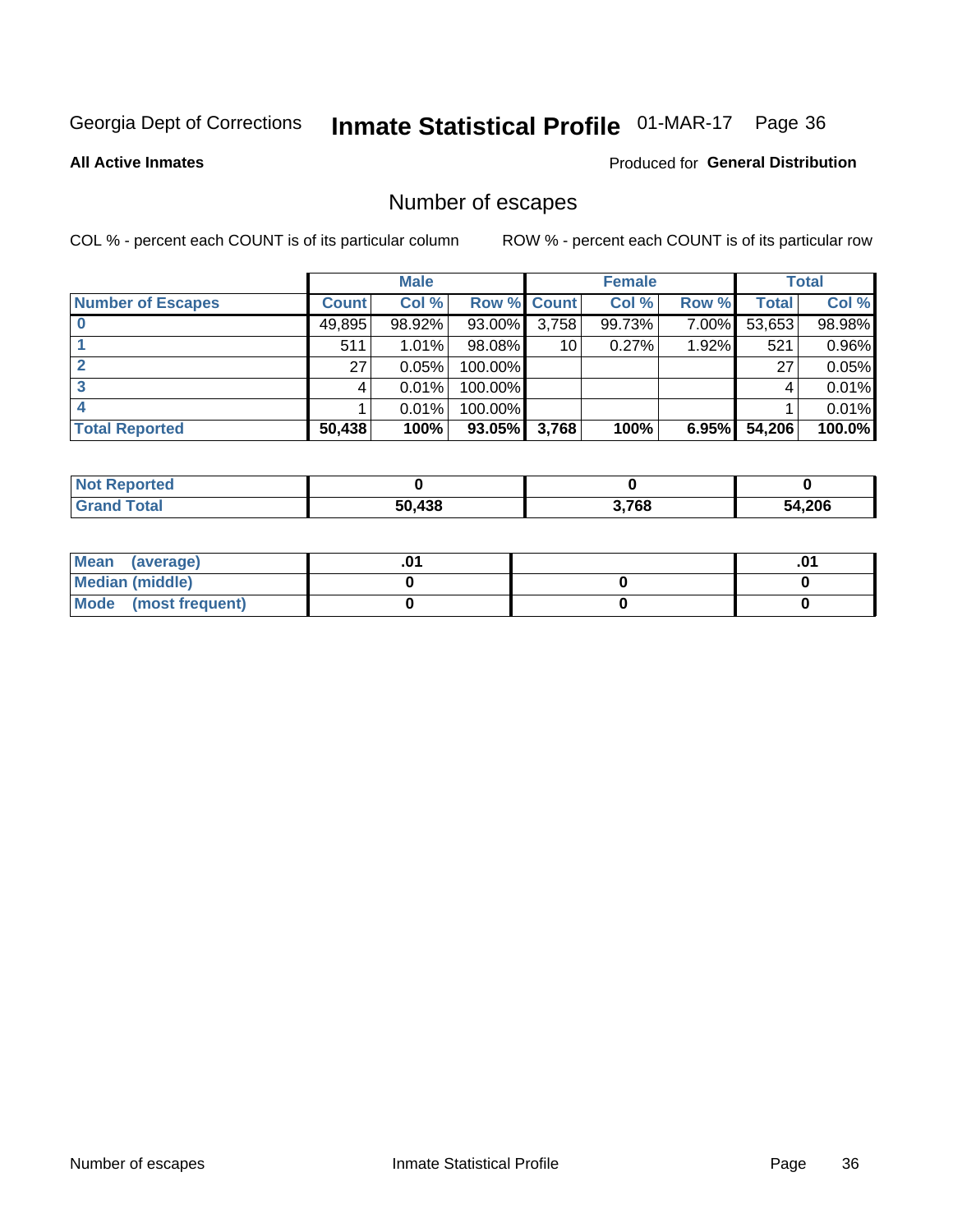# Inmate Statistical Profile 01-MAR-17 Page 37

**All Active Inmates** 

#### Produced for General Distribution

### Split sentences - Probation to follow

COL % - percent each COUNT is of its particular column

|                            |              | <b>Male</b> |                    |     | <b>Female</b> |          |                 | <b>Total</b> |
|----------------------------|--------------|-------------|--------------------|-----|---------------|----------|-----------------|--------------|
| <b>Probation to follow</b> | <b>Count</b> | Col%        | <b>Row % Count</b> |     | Col %         | Row %    | Total           | Col %        |
| <b>Yes</b>                 | 37.216       | 73.79%      | $92.75\%$ 2.911    |     | 77.26%        | $7.25\%$ | 40,127          | 74.03%       |
| <b>No</b>                  | 13,222       | 26.21%      | $93.91\%$          | 857 | 22.74%        | $6.09\%$ | 14.079          | 25.97%       |
| <b>Total Reported</b>      | 50,438       | 100%        | $93.05\%$ 3,768    |     | 100%          |          | $6.95\%$ 54,206 | 100%         |

|  |  | $.$ and<br>$ \sim$<br>50 A. | המד י<br>70, | 54,206 |
|--|--|-----------------------------|--------------|--------|
|--|--|-----------------------------|--------------|--------|

| M<br>reauent)<br>/٥<br>$\sim$<br>v.,<br>.<br>w<br>$\cdot$ - $\cdot$ |  |  |  |  |  |
|---------------------------------------------------------------------|--|--|--|--|--|
|---------------------------------------------------------------------|--|--|--|--|--|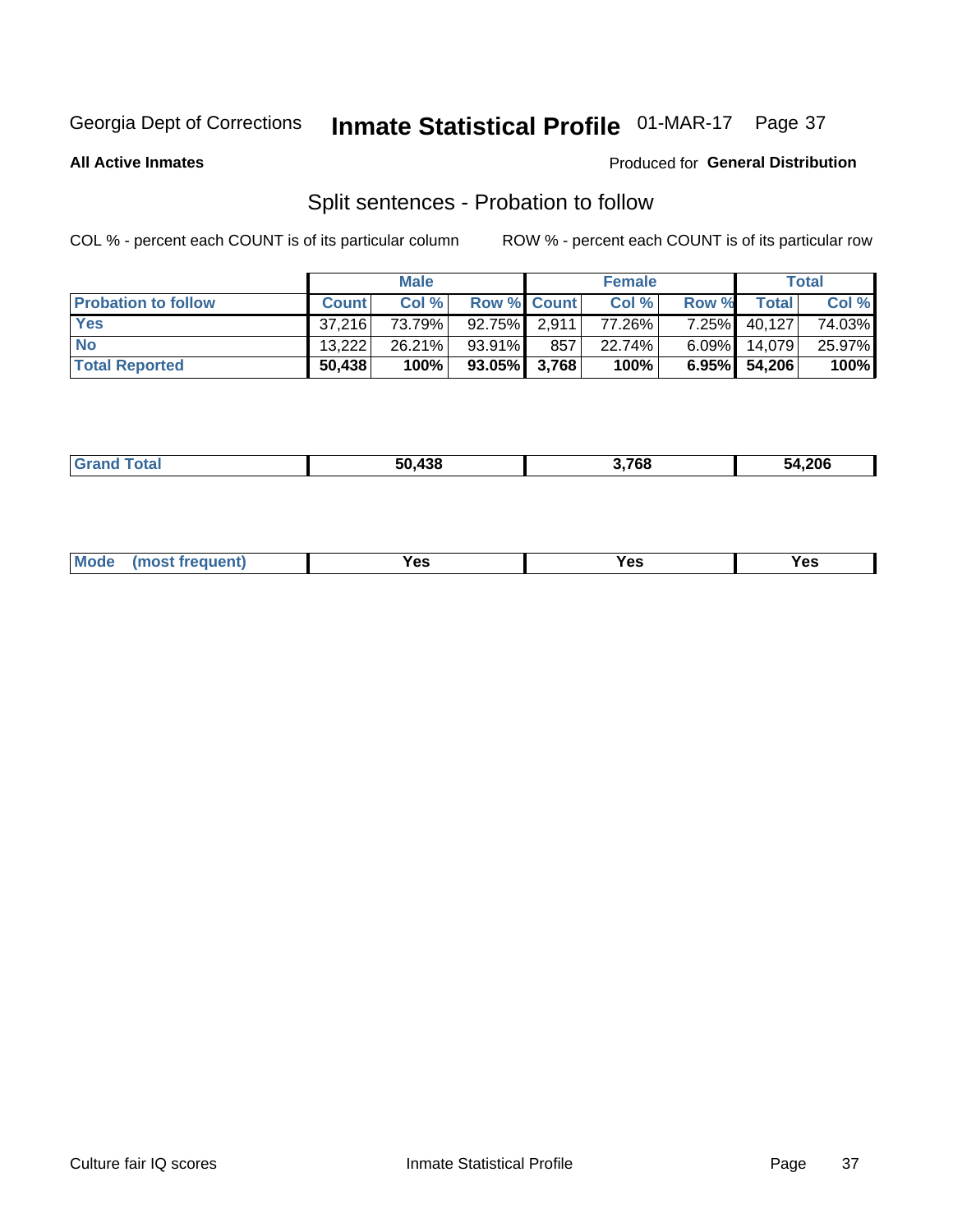# Inmate Statistical Profile 01-MAR-17 Page 38

**All Active Inmates** 

#### Produced for General Distribution

### Probable future release type of still active inmates

COL % - percent each COUNT is of its particular column

|                                         |              | <b>Male</b> |                    |              | <b>Female</b> |       | <b>Total</b> |        |
|-----------------------------------------|--------------|-------------|--------------------|--------------|---------------|-------|--------------|--------|
| <b>Probable Future Release Type</b>     | <b>Count</b> | Col %       | <b>Row % Count</b> |              | Col%          | Row % | <b>Total</b> | Col %  |
| <b>Paroled with probation to follow</b> | 19,076       | 39.00%      | 91.90% 1,682       |              | 45.67%        | 8.10% | 20,758       | 39.47% |
| Paroled w/o probation to follow         | 6,017        | 12.30%      | 92.48%             | 489          | 13.28%        | 7.52% | 6,506        | 12.37% |
| <b>Maxout with probation to follow</b>  | 15,730       | 32.16%      | 93.27% 1.135       |              | 30.82%        | 6.73% | 16,865       | 32.07% |
| <b>Maxout w/o probation to follow</b>   | 2,909        | 5.95%       | 94.14%             | 181          | 4.91%         | 5.86% | 3,090        | 5.88%  |
| Life, LWOP or death sentence            | 5,176        | 10.58%      | 96.35%             | 196          | 5.32%         | 3.65% | 5,372        | 10.21% |
| <b>Total Reported</b>                   | 48,908       | 100%        |                    | $93\%$ 3,683 | 100%          | 7%    | 52,591       | 100%   |

| 'eleased      |        |       |        |
|---------------|--------|-------|--------|
| <i>i</i> otal | 48,908 | 3,683 | 52,591 |

| <b>Mode (most frequent)</b> | <b>PAR with PROB follow</b> | <b>PAR with PROB follow</b> | <b>PAR with PROB</b> |
|-----------------------------|-----------------------------|-----------------------------|----------------------|
|                             |                             |                             | follow               |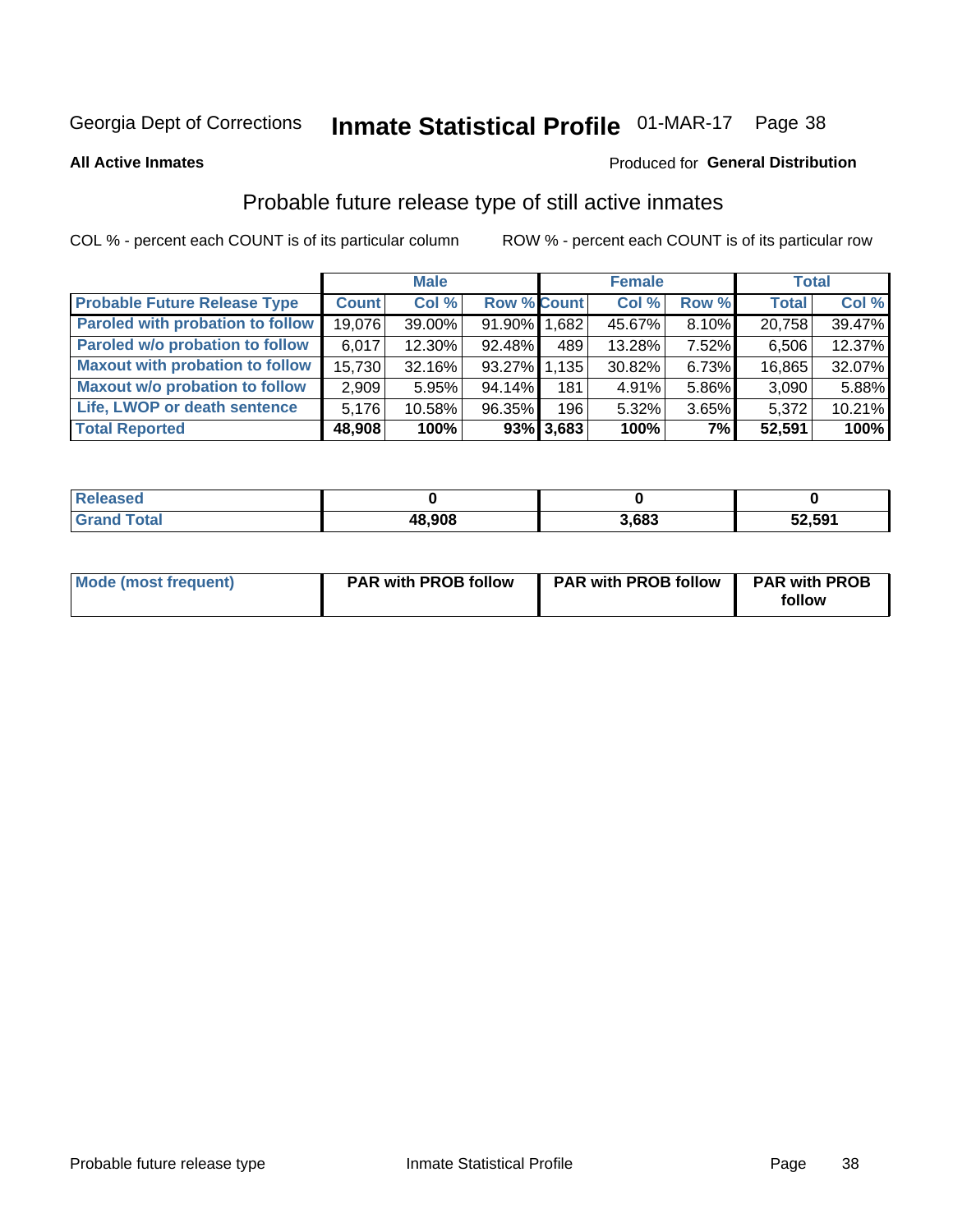## **All Active Inmates**

## **Produced for General Distribution**

# Time served in current (or last) institution

COL % - percent each COUNT is of its particular column

|                            |              | <b>Male</b> |        |              | <b>Female</b> |        |        | <b>Total</b> |
|----------------------------|--------------|-------------|--------|--------------|---------------|--------|--------|--------------|
| <b>Time In Institution</b> | <b>Count</b> | Col %       | Row %  | <b>Count</b> | Col %         | Row %  | Total  | Col %        |
| 0 to 3 months              | 11,228       | 22.26%      | 92.15% | 956          | 25.37%        | 7.85%  | 12,184 | 22.48%       |
| 3.01 to 6 months           | 7,418        | 14.71%      | 93.24% | 538          | 14.28%        | 6.76%  | 7,956  | 14.68%       |
| 6.01 to 9 months           | 5,662        | 11.23%      | 92.67% | 448          | 11.89%        | 7.33%  | 6,110  | 11.27%       |
| 9.01 to 12 months          | 4,198        | 8.32%       | 92.69% | 331          | 8.78%         | 7.31%  | 4,529  | 8.36%        |
| <b>12.01 to 18 months</b>  | 6,109        | 12.11%      | 94.09% | 384          | 10.19%        | 5.91%  | 6,493  | 11.98%       |
| <b>18.01 to 24 months</b>  | 3,809        | 7.55%       | 94.31% | 230          | 6.10%         | 5.69%  | 4,039  | 7.45%        |
| 2.01 to 3 years            | 4,832        | 9.58%       | 94.41% | 286          | 7.59%         | 5.59%  | 5,118  | 9.44%        |
| $3.01$ to 4 years          | 2,329        | 4.62%       | 93.80% | 154          | 4.09%         | 6.20%  | 2,483  | 4.58%        |
| 4.01 to 5 years            | 1,573        | 3.12%       | 93.30% | 113          | 3.00%         | 6.70%  | 1,686  | 3.11%        |
| 5.01 to 6 years            | 996          | 1.97%       | 87.68% | 140          | 3.72%         | 12.32% | 1,136  | 2.10%        |
| 6.01 to 7 years            | 648          | 1.28%       | 92.44% | 53           | 1.41%         | 7.56%  | 701    | 1.29%        |
| 7.01 to 8 years            | 388          | 0.77%       | 91.51% | 36           | 0.96%         | 8.49%  | 424    | 0.78%        |
| 8.01 to 9 years            | 321          | 0.64%       | 93.59% | 22           | 0.58%         | 6.41%  | 343    | 0.63%        |
| 9.01 to 10 years           | 144          | 0.29%       | 94.74% | 8            | 0.21%         | 5.26%  | 152    | 0.28%        |
| Over 10 years              | 783          | 1.55%       | 91.90% | 69           | 1.83%         | 8.10%  | 852    | 1.57%        |
| <b>Total Reported</b>      | 50,438       | 100%        | 93.05% | 3,768        | 100%          | 6.95%  | 54,206 | 100%         |

| <b>Not</b><br>Reported |        |       |        |
|------------------------|--------|-------|--------|
| .'otal                 | 50,438 | 3,768 | 54,206 |

| <b>Mean</b><br>(average) | 23 months | 20 months | 23 months |  |
|--------------------------|-----------|-----------|-----------|--|
| Median (middle)          | 10 months | 8 months  | 9 months  |  |
| Mode<br>(most frequent)  | 0 months  | months    | ∖ months  |  |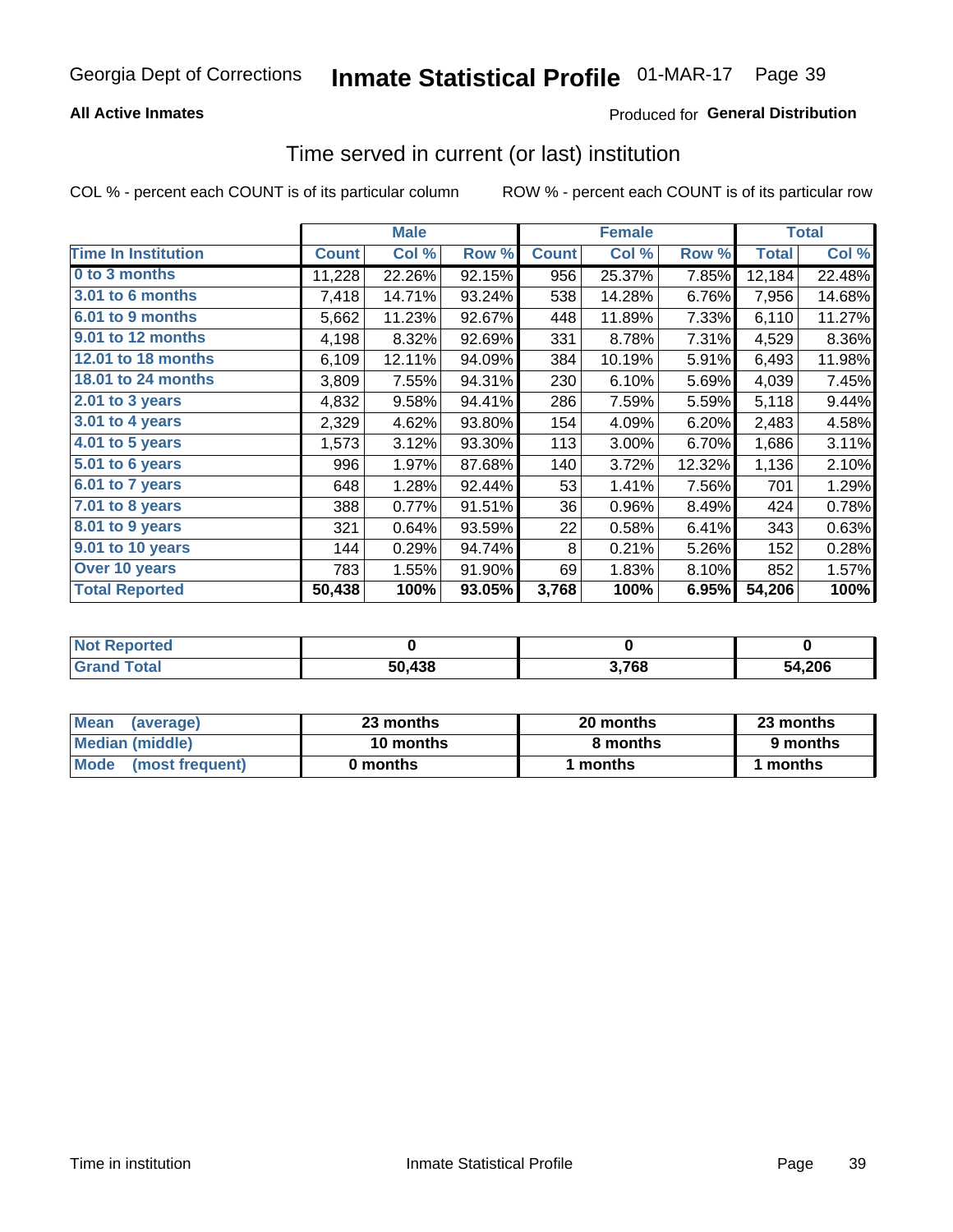#### Inmate Statistical Profile 01-MAR-17 Page 40

#### **All Active Inmates**

### Produced for General Distribution

# Highest grade level attained

COL % - percent each COUNT is of its particular column

|                              |                 | <b>Male</b> |         |                | <b>Female</b> |        |                 | <b>Total</b> |
|------------------------------|-----------------|-------------|---------|----------------|---------------|--------|-----------------|--------------|
| <b>Grade Level</b>           | <b>Count</b>    | Col %       | Row %   | <b>Count</b>   | Col %         | Row %  | <b>Total</b>    | Col %        |
| No school at all             | $\overline{17}$ | 0.04%       | 100.00% |                |               |        | $\overline{17}$ | 0.04%        |
| <b>Grade 1</b>               | 21              | 0.05%       | 100.00% |                |               |        | 21              | 0.05%        |
| <b>Grade 2</b>               | 33              | 0.08%       | 80.49%  | 8              | 0.30%         | 19.51% | 41              | 0.10%        |
| Grade 3                      | 86              | 0.22%       | 100.00% |                |               |        | 86              | 0.20%        |
| <b>Grade 4</b>               | 90              | 0.23%       | 96.77%  | 3              | 0.11%         | 3.23%  | 93              | 0.22%        |
| <b>Grade 5</b>               | 106             | 0.27%       | 96.36%  | 4              | 0.15%         | 3.64%  | 110             | 0.26%        |
| Grade 6                      | 397             | 1.00%       | 95.66%  | 18             | 0.67%         | 4.34%  | 415             | 0.98%        |
| <b>Grade 7</b>               | 732             | 1.85%       | 94.45%  | 43             | 1.60%         | 5.55%  | 775             | 1.83%        |
| <b>Grade 8</b>               | 2,684           | 6.78%       | 94.41%  | 159            | 5.91%         | 5.59%  | 2,843           | 6.73%        |
| Grade 9                      | 5,066           | 12.80%      | 95.37%  | 246            | 9.14%         | 4.63%  | 5,312           | 12.57%       |
| Grade 10                     | 7,039           | 17.79%      | 95.77%  | 311            | 11.56%        | 4.23%  | 7,350           | 17.39%       |
| Grade 11                     | 6,884           | 17.40%      | 94.73%  | 383            | 14.24%        | 5.27%  | 7,267           | 17.20%       |
| <b>Grade 12 or GED</b>       | 12,540          | 31.69%      | 92.77%  | 977            | 36.32%        | 7.23%  | 13,517          | 31.99%       |
| <b>Some tech school</b>      | 310             | 0.78%       | 85.64%  | 52             | 1.93%         | 14.36% | 362             | 0.86%        |
| <b>Completed tech school</b> | 304             | 0.77%       | 84.21%  | 57             | 2.12%         | 15.79% | 361             | 0.85%        |
| College, 1 year              | 1,050           | 2.65%       | 88.61%  | 135            | 5.02%         | 11.39% | 1,185           | 2.80%        |
| College, 2 year              | 1,319           | 3.33%       | 88.76%  | 167            | 6.21%         | 11.24% | 1,486           | 3.52%        |
| College, 3 year              | 325             | 0.82%       | 87.60%  | 46             | 1.71%         | 12.40% | 371             | 0.88%        |
| <b>Bachelor's degree</b>     | 448             | 1.13%       | 86.82%  | 68             | 2.53%         | 13.18% | 516             | 1.22%        |
| <b>Master's degree</b>       | 76              | 0.19%       | 88.37%  | 10             | 0.37%         | 11.63% | 86              | 0.20%        |
| Ph.D. degree                 | 14              | 0.04%       | 93.33%  | 1              | 0.04%         | 6.67%  | 15              | 0.04%        |
| Law degree                   | 17              | 0.04%       | 89.47%  | $\overline{2}$ | 0.07%         | 10.53% | 19              | 0.04%        |
| <b>Some medical school</b>   | $\overline{2}$  | 0.01%       | 100.00% |                |               |        | $\overline{2}$  | 0.01%        |
| <b>Medical degree</b>        | 9               | 0.02%       | 100.00% |                |               |        | 9               | 0.02%        |
|                              | 1               | 0.01%       | 100.00% |                |               |        | $\mathbf{1}$    | 0.01%        |
| <b>Total Reported</b>        | 39,570          | 100%        | 93.63%  | 2,690          | 100%          | 6.37%  | 42,260          | 100.0%       |

| 10.868           | 070   | ,946                        |
|------------------|-------|-----------------------------|
| 120<br>БΛ.<br>юc | 3,768 | <b>ODC</b><br>$\mathcal{L}$ |

| <b>Mean</b><br>(average) | 10.79           | 11.37           | 10.83             |
|--------------------------|-----------------|-----------------|-------------------|
| Median (middle)          | Grade 11        | Grade 12 or GED | Grade 11          |
| Mode<br>(most frequent)  | Grade 12 or GED | Grade 12 or GED | I Grade 12 or GED |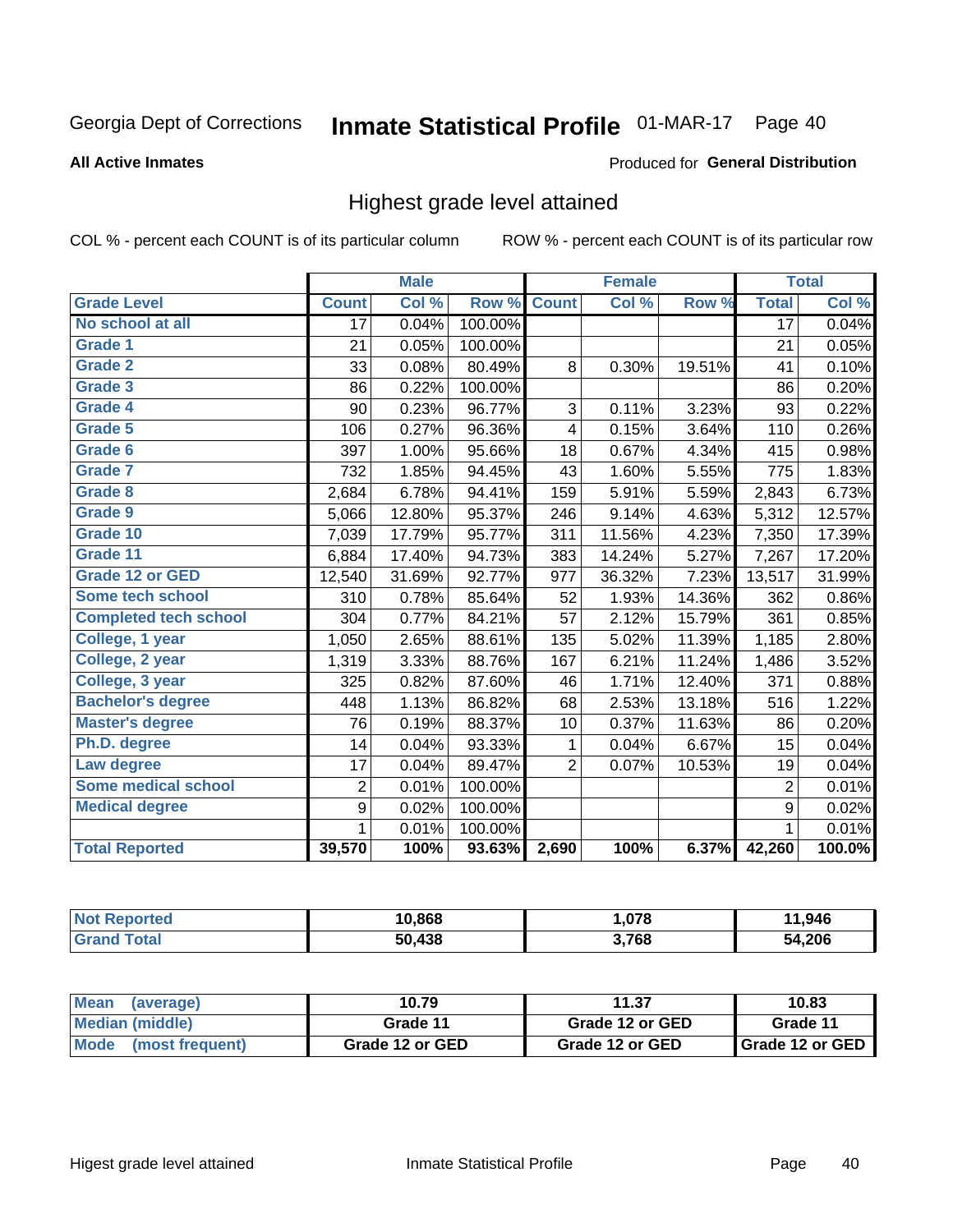# Inmate Statistical Profile 01-MAR-17 Page 41

#### **All Active Inmates**

### Produced for General Distribution

# Culture fair IQ scores

COL % - percent each COUNT is of its particular column

|                       |              | <b>Male</b> |             |       | <b>Female</b> |        |              | <b>Total</b> |
|-----------------------|--------------|-------------|-------------|-------|---------------|--------|--------------|--------------|
| <b>IQ Scores</b>      | <b>Count</b> | Col %       | Row % Count |       | Col %         | Row %  | <b>Total</b> | Col %        |
| $60 - 69$             | 948          | 2.18%       | 93.22%      | 69    | 2.19%         | 6.78%  | 1,017        | 2.18%        |
| $70 - 79$             | 2,896        | 6.66%       | 93.33%      | 207   | 6.57%         | 6.67%  | 3,103        | 6.65%        |
| $80 - 89$             | 6,531        | 15.02%      | 89.77%      | 744   | 23.63%        | 10.23% | 7,275        | 15.60%       |
| $90 - 99$             | 12,179       | 28.00%      | 91.28%      | 1,163 | 36.93%        | 8.72%  | 13,342       | 28.61%       |
| $100 - 109$           | 12,104       | 27.83%      | 95.76%      | 536   | 17.02%        | 4.24%  | 12,640       | 27.10%       |
| $110 - 119$           | 7,328        | 16.85%      | 96.88%      | 236   | 7.49%         | 3.12%  | 7,564        | 16.22%       |
| $120 - 129$           | 1,443        | 3.32%       | 92.50%      | 117   | 3.72%         | 7.50%  | 1,560        | 3.34%        |
| $130 - 139$           | 53           | 0.12%       | 50.00%      | 53    | 1.68%         | 50.00% | 106          | 0.23%        |
| 140 & Up              | 8            | 0.02%       | 25.00%      | 24    | 0.76%         | 75.00% | 32           | 0.07%        |
| <b>Total Reported</b> | 43,490       | 100%        | 93.25%      | 3,149 | 100%          | 6.75%  | 46,639       | 100%         |

| <b>Not Reported</b>         | 6.121  | 479   | 6,600  |
|-----------------------------|--------|-------|--------|
| <b>Not Valid (under 60)</b> | 827    | 140   | 967    |
| <b>Grand Total</b>          | 50,438 | 3,768 | 54,206 |

| Mean<br>(average)      | 98 | 96 | 98 |
|------------------------|----|----|----|
| <b>Median (middle)</b> | 99 | 94 | 99 |
| Mode (most frequent)   | 99 | 96 | 99 |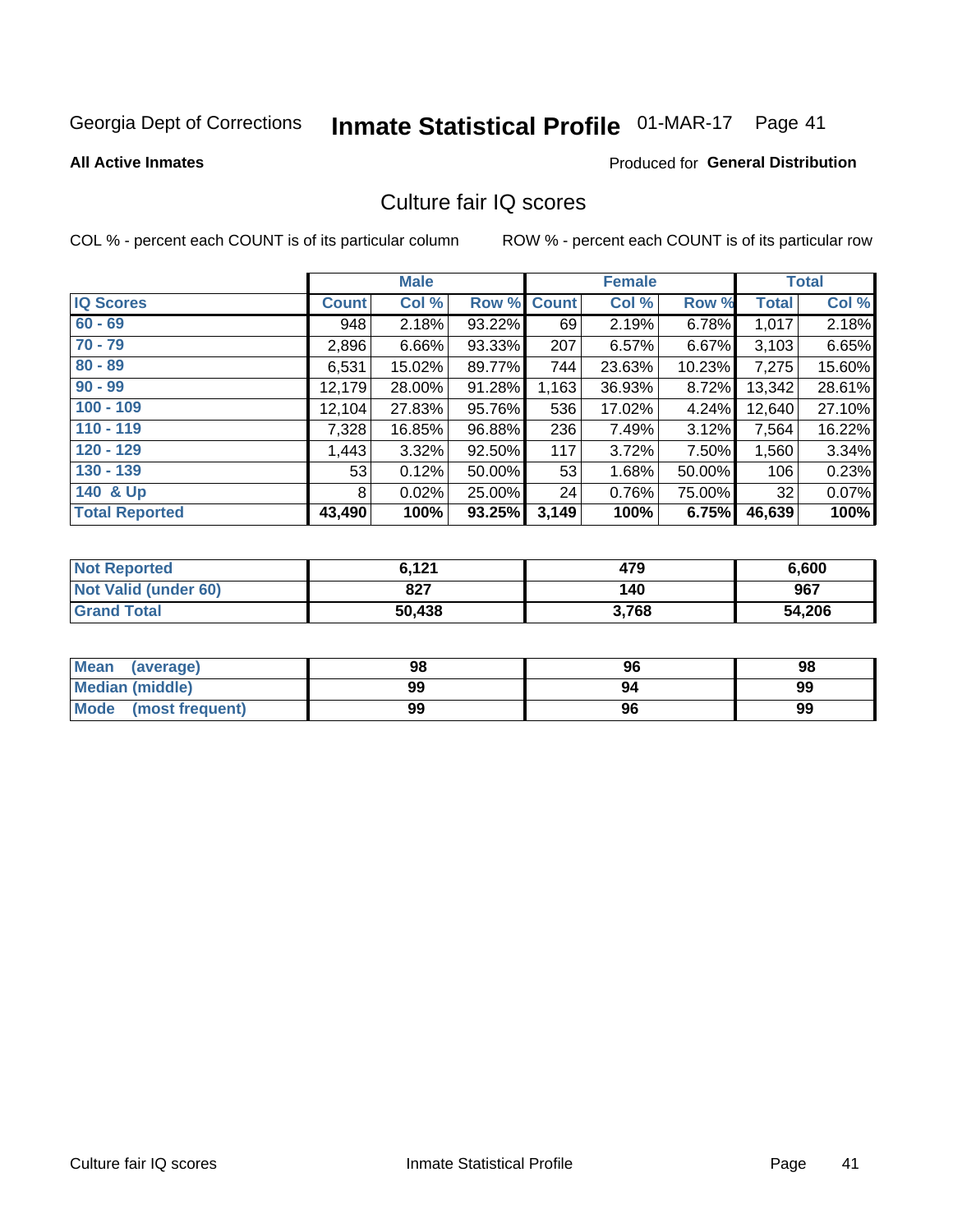# Inmate Statistical Profile 01-MAR-17 Page 42

**All Active Inmates** 

### Produced for General Distribution

# Wide Range Achievement Test (WRAT) reading score

COL % - percent each COUNT is of its particular column

|                           |              | <b>Male</b> |        |              | <b>Female</b> |        |              | <b>Total</b> |
|---------------------------|--------------|-------------|--------|--------------|---------------|--------|--------------|--------------|
| <b>WRAT Reading Score</b> | <b>Count</b> | Col %       | Row %  | <b>Count</b> | Col %         | Row %  | <b>Total</b> | Col %        |
| $0.1$ to $0.9$            | 902          | 1.98%       | 99.45% | 5            | 0.15%         | 0.55%  | 907          | 1.86%        |
| 1.0 to 1.9                | 832          | 1.83%       | 98.81% | 10           | 0.30%         | 1.19%  | 842          | 1.72%        |
| 2.0 to 2.9                | 1,607        | 3.52%       | 97.39% | 43           | 1.31%         | 2.61%  | 1,650        | 3.38%        |
| 3.0 to 3.9                | 3,652        | 8.01%       | 97.26% | 103          | 3.13%         | 2.74%  | 3,755        | 7.68%        |
| 4.0 to 4.9                | 4,186        | 9.18%       | 95.18% | 212          | 6.44%         | 4.82%  | 4,398        | $9.00\%$     |
| 5.0 to 5.9                | 3,656        | 8.02%       | 95.21% | 184          | 5.59%         | 4.79%  | 3,840        | 7.86%        |
| 6.0 to 6.9                | 4,330        | 9.50%       | 94.54% | 250          | 7.59%         | 5.46%  | 4,580        | 9.37%        |
| 7.0 to 7.9                | 1,678        | 3.68%       | 94.27% | 102          | 3.10%         | 5.73%  | 1,780        | 3.64%        |
| 8.0 to 8.9                | 3,248        | 7.12%       | 93.41% | 229          | 6.95%         | 6.59%  | 3,477        | 7.11%        |
| 9.0 to 9.9                | 2,061        | 4.52%       | 94.24% | 126          | 3.83%         | 5.76%  | 2,187        | 4.47%        |
| 10.0 to 10.9              | 2,891        | 6.34%       | 91.81% | 258          | 7.83%         | 8.19%  | 3,149        | 6.44%        |
| 11.0 to 11.9              | 4,295        | 9.42%       | 90.17% | 468          | 14.21%        | 9.83%  | 4,763        | 9.74%        |
| 12.0 to 12.9              | 11,570       | 25.38%      | 90.50% | 1,215        | 36.90%        | 9.50%  | 12,785       | 26.15%       |
| 13                        | 681          | 1.49%       | 88.56% | 88           | 2.67%         | 11.44% | 769          | 1.57%        |
| <b>Total Reported</b>     | 45,589       | 100%        | 93.26% | 3,293        | 100%          | 6.74%  | 48,882       | 100%         |

| rteo<br><b>NOT</b> | 1,849  | $\rightarrow$<br>475 | 5,324  |
|--------------------|--------|----------------------|--------|
| ,*^<br>.Gr         | 50.438 | 3,768                | 54,206 |

| <b>Mean</b><br>(average)       | 8.34 | 9.92        | 8.45 |
|--------------------------------|------|-------------|------|
| <b>Median (middle)</b>         | 8.8  | 11 つ<br>1.Z | 8.9  |
| <b>Mode</b><br>(most frequent) | 12.9 | 12.9        | 12.9 |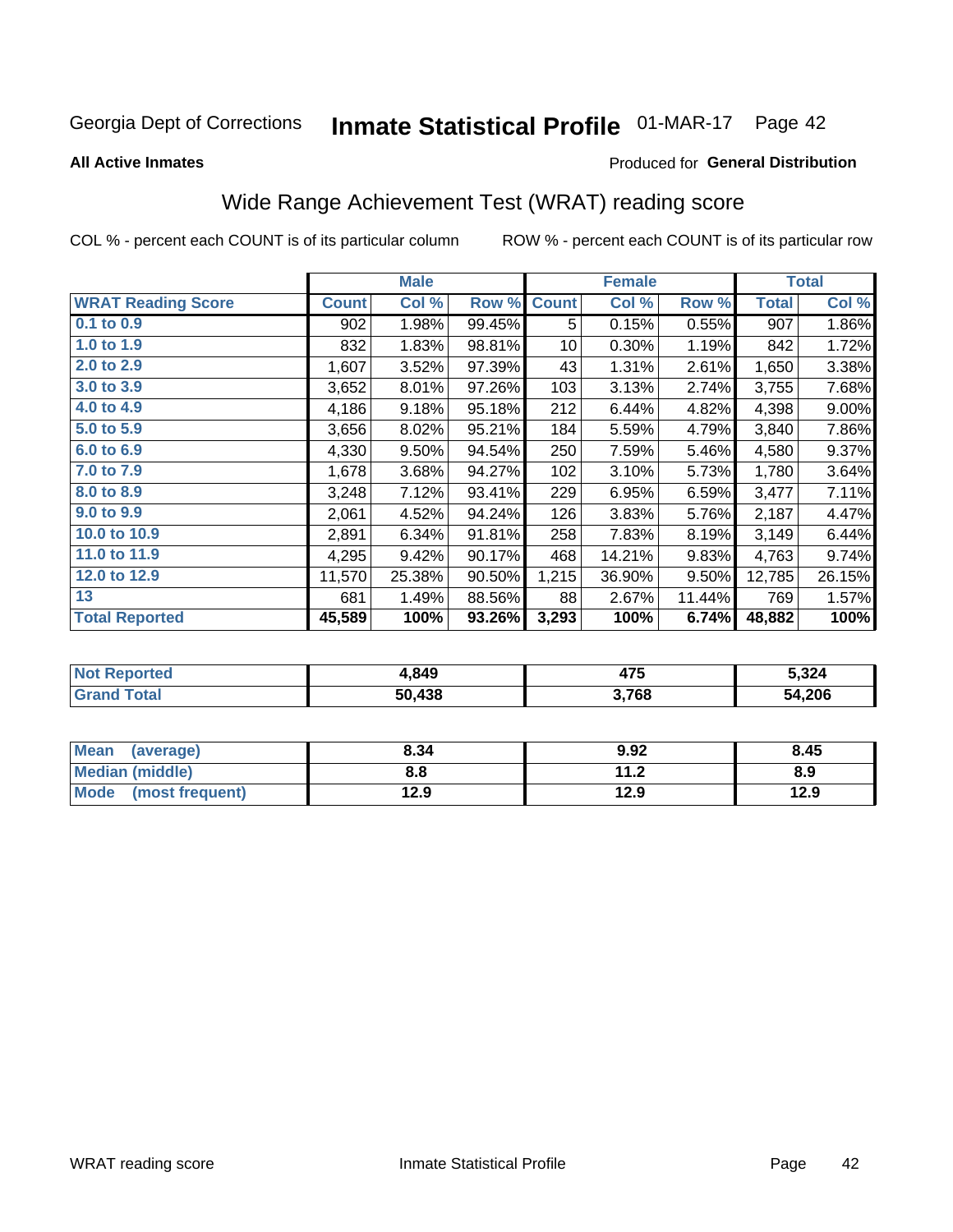# Inmate Statistical Profile 01-MAR-17 Page 43

**All Active Inmates** 

### Produced for General Distribution

# Wide Range Achievement Test (WRAT) math score

COL % - percent each COUNT is of its particular column

|                              |              | <b>Male</b> |        |              | <b>Female</b> |        |              | <b>Total</b> |
|------------------------------|--------------|-------------|--------|--------------|---------------|--------|--------------|--------------|
| <b>WRAT Mathematic Score</b> | <b>Count</b> | Col %       | Row %  | <b>Count</b> | Col %         | Row %  | <b>Total</b> | Col %        |
| 0.1 to 0.9                   | 91           | 0.20%       | 98.91% | 1            | 0.03%         | 1.09%  | 92           | 0.19%        |
| 1.0 to 1.9                   | 289          | 0.63%       | 97.97% | 6            | 0.18%         | 2.03%  | 295          | 0.60%        |
| 2.0 to 2.9                   | 914          | 2.00%       | 96.31% | 35           | 1.06%         | 3.69%  | 949          | 1.94%        |
| 3.0 to 3.9                   | 2,182        | 4.79%       | 96.29% | 84           | 2.55%         | 3.71%  | 2,266        | 4.64%        |
| 4.0 to 4.9                   | 5,529        | 12.13%      | 95.13% | 283          | 8.59%         | 4.87%  | 5,812        | 11.89%       |
| 5.0 to 5.9                   | 7,131        | 15.64%      | 94.35% | 427          | 12.96%        | 5.65%  | 7,558        | 15.46%       |
| 6.0 to 6.9                   | 9,404        | 20.63%      | 93.90% | 611          | 18.55%        | 6.10%  | 10,015       | 20.49%       |
| 7.0 to 7.9                   | 3,752        | 8.23%       | 93.89% | 244          | 7.41%         | 6.11%  | 3,996        | 8.17%        |
| 8.0 to 8.9                   | 4,946        | 10.85%      | 91.81% | 441          | 13.39%        | 8.19%  | 5,387        | 11.02%       |
| 9.0 to 9.9                   | 2,645        | 5.80%       | 92.29% | 221          | 6.71%         | 7.71%  | 2,866        | 5.86%        |
| 10.0 to 10.9                 | 506          | 1.11%       | 96.56% | 18           | 0.55%         | 3.44%  | 524          | 1.07%        |
| 11.0 to 11.9                 | 1,843        | 4.04%       | 91.42% | 173          | 5.25%         | 8.58%  | 2,016        | 4.12%        |
| 12.0 to 12.9                 | 6,273        | 13.76%      | 89.55% | 732          | 22.22%        | 10.45% | 7,005        | 14.33%       |
| 13                           | 85           | 0.19%       | 82.52% | 18           | 0.55%         | 17.48% | 103          | 0.21%        |
| <b>Total Reported</b>        | 45,590       | 100%        | 93.26% | 3,294        | 100%          | 6.74%  | 48,884       | 100%         |

| <b>Not Reported</b> | 1,848  | $\rightarrow$ | 5,322  |
|---------------------|--------|---------------|--------|
| Total<br>' Grand    | 50,438 | 3,768         | 54,206 |

| <b>Mean</b><br>(average) | 7.41 | 8.30 | 7.47 |
|--------------------------|------|------|------|
| Median (middle)          | 6.9  | ۰.,  | 6.9  |
| Mode<br>(most frequent)  | 12.9 | 12.9 | 12.9 |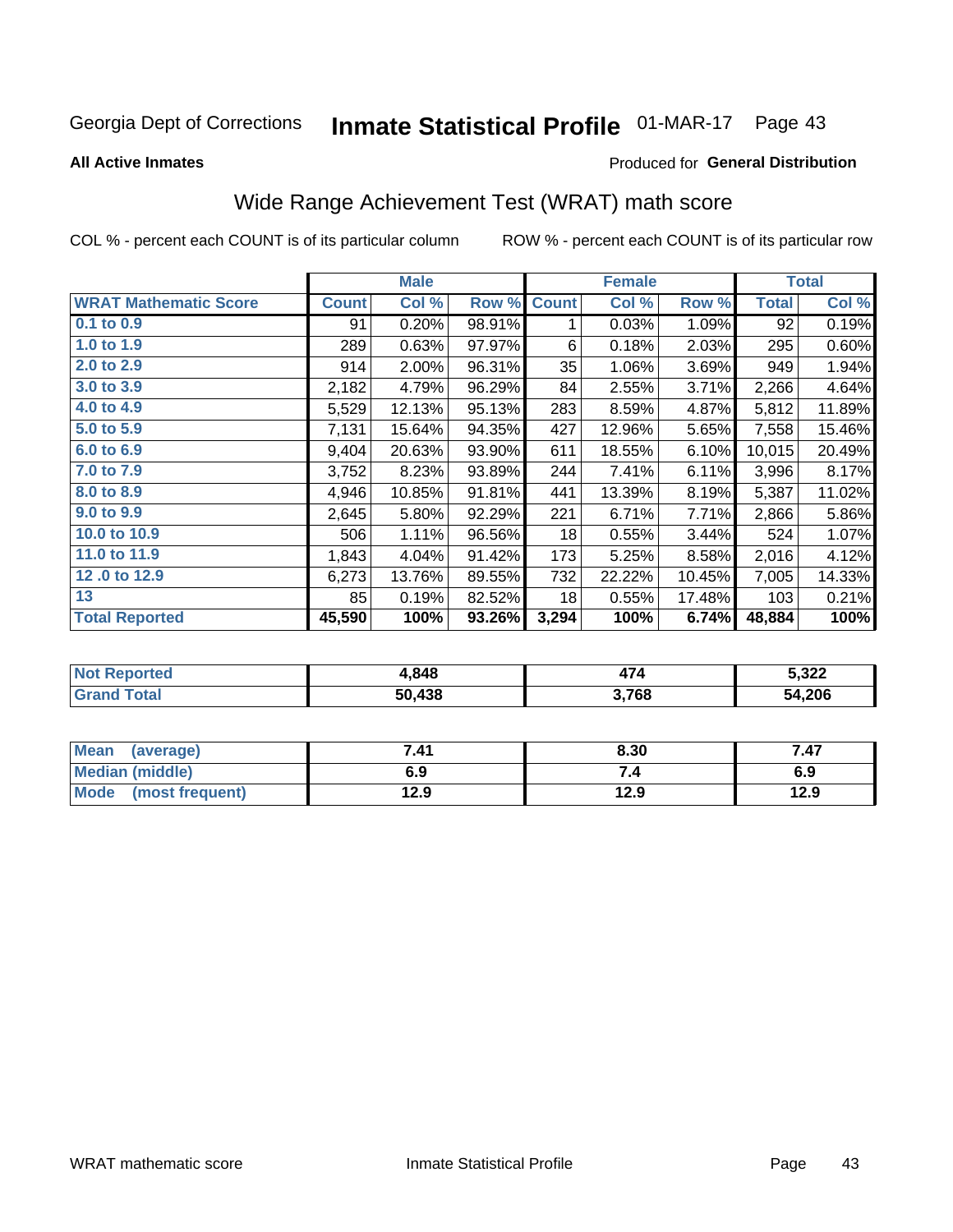#### **Inmate Statistical Profile 01-MAR-17** Page 44

#### **All Active Inmates**

### Produced for General Distribution

# Wide Range Achievement Test (WRAT) spelling score

COL % - percent each COUNT is of its particular column

|                            |              | <b>Male</b> |        |              | <b>Female</b> |        |              | <b>Total</b> |
|----------------------------|--------------|-------------|--------|--------------|---------------|--------|--------------|--------------|
| <b>WRAT Spelling Score</b> | <b>Count</b> | Col %       | Row %  | <b>Count</b> | Col %         | Row %  | <b>Total</b> | Col %        |
| $0.1$ to $0.9$             | 967          | 2.12%       | 99.59% | 4            | 0.12%         | 0.41%  | 971          | 1.99%        |
| 1.0 to 1.9                 | 1,198        | 2.63%       | 99.01% | 12           | 0.36%         | 0.99%  | 1,210        | 2.47%        |
| 2.0 to 2.9                 | 2,167        | 4.75%       | 98.23% | 39           | 1.18%         | 1.77%  | 2,206        | 4.51%        |
| 3.0 to 3.9                 | 3,276        | 7.18%       | 97.56% | 82           | 2.49%         | 2.44%  | 3,358        | 6.87%        |
| 4.0 to 4.9                 | 3,055        | 6.70%       | 96.68% | 105          | 3.19%         | 3.32%  | 3,160        | 6.46%        |
| 5.0 to 5.9                 | 5,204        | 11.41%      | 96.37% | 196          | 5.95%         | 3.63%  | 5,400        | 11.04%       |
| 6.0 to 6.9                 | 4,280        | 9.39%       | 95.56% | 199          | 6.04%         | 4.44%  | 4,479        | 9.16%        |
| 7.0 to 7.9                 | 4,003        | 8.78%       | 93.88% | 261          | 7.92%         | 6.12%  | 4,264        | 8.72%        |
| 8.0 to 8.9                 | 3,931        | 8.62%       | 93.86% | 257          | 7.80%         | 6.14%  | 4,188        | 8.57%        |
| 9.0 to 9.9                 | 2,229        | 4.89%       | 92.53% | 180          | 5.46%         | 7.47%  | 2,409        | 4.93%        |
| 10.0 to 10.9               | 2,132        | 4.68%       | 93.30% | 153          | 4.64%         | 6.70%  | 2,285        | 4.67%        |
| 11.0 to 11.9               | 3,390        | 7.43%       | 92.47% | 276          | 8.38%         | 7.53%  | 3,666        | 7.50%        |
| 12.0 to 12.9               | 9,446        | 20.72%      | 86.45% | 1,480        | 44.93%        | 13.55% | 10,926       | 22.35%       |
| 13                         | 319          | 0.70%       | 86.45% | 50           | 1.52%         | 13.55% | 369          | 0.75%        |
| <b>Total Reported</b>      | 45,597       | 100%        | 93.26% | 3,294        | 100%          | 6.74%  | 48,891       | 100%         |

| Reported<br><b>NOT</b> | . 841  | . .   | 5,315  |
|------------------------|--------|-------|--------|
| <b>cotal</b>           | 50.438 | 3,768 | 54,206 |

| Mean<br>(average)       | 7.87 | 10.15 | 8.02 |
|-------------------------|------|-------|------|
| Median (middle)         | . .  | 11.6  | .    |
| Mode<br>(most frequent) | 12.9 | 12.9  | 12.9 |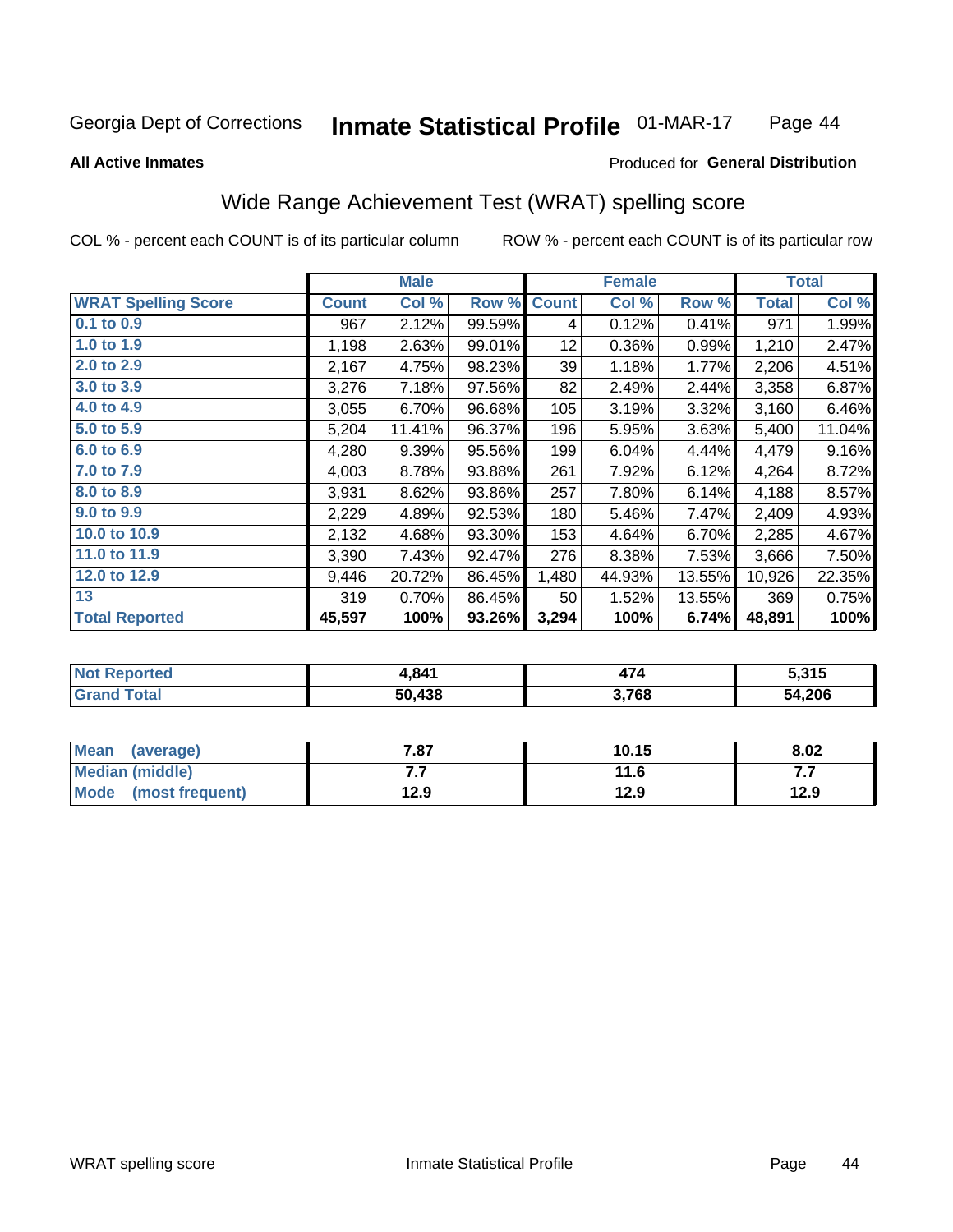# Inmate Statistical Profile 01-MAR-17 Page 45

**All Active Inmates** 

### Produced for General Distribution

# Current / last mental health treatment level

COL % - percent each COUNT is of its particular column

|                                    |              | <b>Male</b> |         |              | <b>Female</b> |        |              | <b>Total</b> |
|------------------------------------|--------------|-------------|---------|--------------|---------------|--------|--------------|--------------|
| <b>Mental Health Treatment Lev</b> | <b>Count</b> | Col %       | Row %   | <b>Count</b> | Col %         | Row %  | <b>Total</b> | Col %        |
| 1 No problem at current time       | 8,628        | 53.05%      | 92.79%  | 670          | 24.35%        | 7.21%  | 9,298        | 48.90%       |
| 2 Receiving outpatient             | 5,853        | 35.99%      | 74.30%  | 2,025        | 73.61%        | 25.70% | 7,878        | 41.43%       |
| <b>Treatment</b>                   |              |             |         |              |               |        |              |              |
| 3 Inpatient, moderate              | 1,450        | 8.92%       | 96.80%  | 48           | 1.74%         | 3.20%  | 1,498        | 7.88%        |
| <b>Treatment</b>                   |              |             |         |              |               |        |              |              |
| 4 Inpatient, intensive             | 307          | 1.89%       | 97.46%  | 8            | 0.29%         | 2.54%  | 315          | 1.66%        |
| Treatment                          |              |             |         |              |               |        |              |              |
| <b>5 Undergoing crisis</b>         | 24           | 0.15%       | 100.00% |              |               |        | 24           | 0.13%        |
| <b>Stabilization</b>               |              |             |         |              |               |        |              |              |
| <b>6 Hospital for criminally</b>   |              | 0.01%       | 100.00% |              |               |        |              | 0.01%        |
| <b>Tinsane</b>                     |              |             |         |              |               |        |              |              |
| <b>Total Evaluated</b>             | 16,263       | 100%        | 85.53%  | 2,751        | 100%          | 14.47% | 19,014       | 100.0%       |

| Never had MH evaluation | 34,175 | 017.ء | 35,192 |
|-------------------------|--------|-------|--------|
| <b>Grand Total</b>      | 50,438 | 3,768 | 54,206 |

| Median (middle) | No problem at current time | <b>Receiving outpatient</b><br>treatment | <b>Receiving</b><br>outpatient<br>treatment |
|-----------------|----------------------------|------------------------------------------|---------------------------------------------|
| <b>Mode</b>     | No problem at current time | <b>Receiving outpatient</b>              | No problem at                               |
| (most frequent) |                            | treatment                                | current time                                |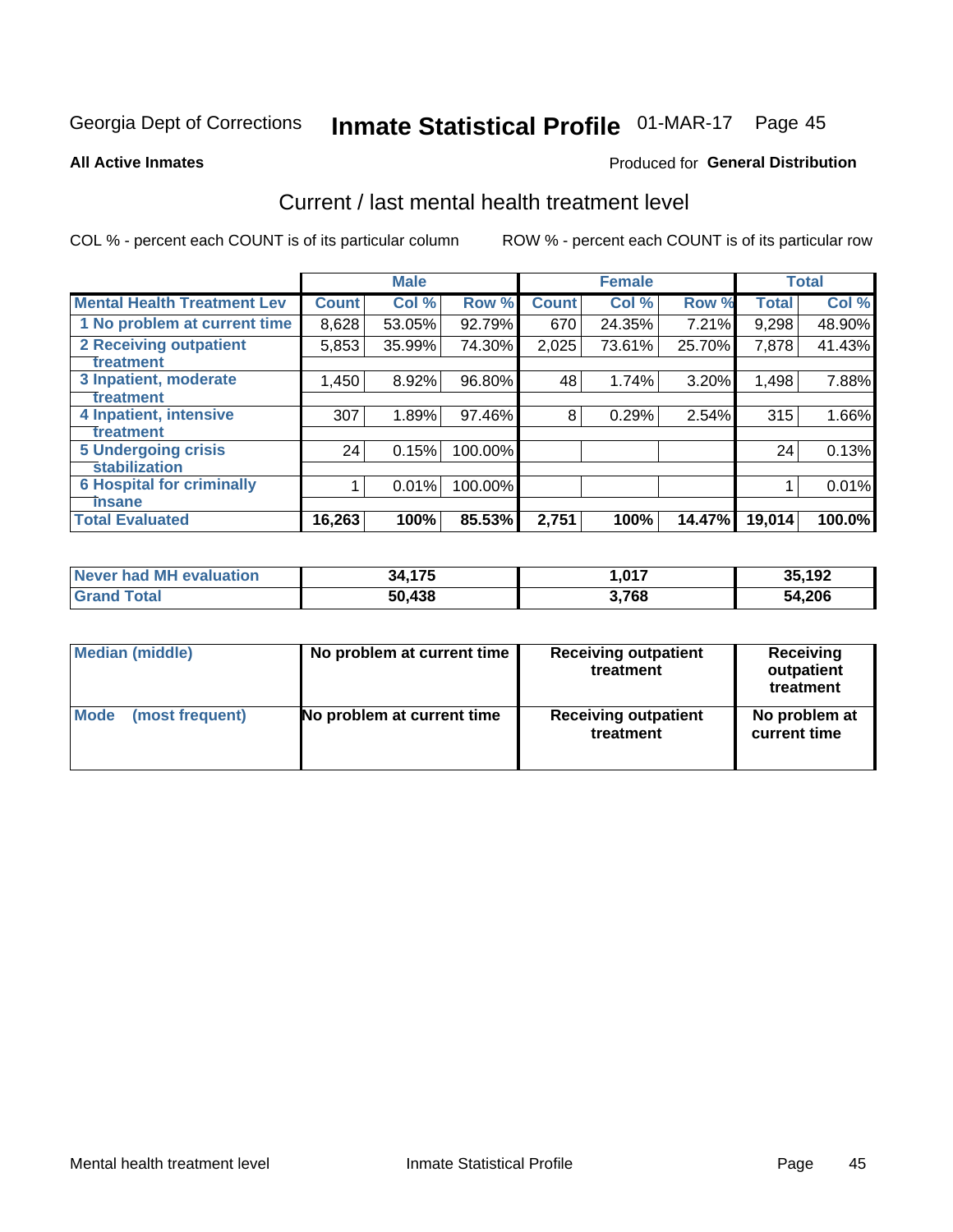### **All Active Inmates**

## Produced for General Distribution

# PULHESDWIT medical scale - 'P' overall condition ('P'hysical)

COL % - percent each COUNT is of its particular column

|                                  |              | <b>Male</b> |         |              | <b>Female</b> |         |                 | <b>Total</b> |
|----------------------------------|--------------|-------------|---------|--------------|---------------|---------|-----------------|--------------|
| <b>'P' Overall Condition</b>     | <b>Count</b> | Col %       | Row %   | <b>Count</b> | Col %         | Row %   | <b>Total</b>    | Col %        |
| 1 No medical illness             | 34,847       | 74.95%      | 94.11%  | 2,181        | 62.46%        | 5.89%   | 37,028          | 74.08%       |
| 2 Well-controlled chronic        | 10,822       | 23.28%      | 90.15%  | 1,182        | 33.85%        | 9.85%   | 12,004          | 24.01%       |
| <b>illness</b>                   |              |             |         |              |               |         |                 |              |
| 3 Poorly-controlled chronic      | 742          | $1.60\%$    | 91.15%  | 72           | $2.06\%$      | 8.85%   | 814             | 1.63%        |
| <b>illness</b>                   |              |             |         |              |               |         |                 |              |
| 4 Significant problems requiring | 77           | 0.17%       | 78.57%  | 21           | $0.60\%$      | 21.43%  | 98              | 0.20%        |
| special housing                  |              |             |         |              |               |         |                 |              |
| 5 Terminal illness, < 6 months   | 71           | 0.02%       | 100.00% |              |               |         | 7               | 0.01%        |
| to live                          |              |             |         |              |               |         |                 |              |
| 6 Inmate is pregnant             |              |             |         | 36           | 1.03%         | 100.00% | 36 <sub>1</sub> | $0.07\%$     |
| <b>Total Reported</b>            | 46,495       | 100%        | 93.01%  | 3,492        | 100%          | 6.99%   | 49,987          | 100%         |

| <b>rted</b> | 3,943       | $\sim$<br>$\angle 10$ | 4,219      |
|-------------|-------------|-----------------------|------------|
|             | 100<br>r Jo | 768                   | .206<br>54 |

| Mode | (most frequent) | 1 No medical illness | 1 No medical illness | 1 No medical<br>illness |
|------|-----------------|----------------------|----------------------|-------------------------|
|------|-----------------|----------------------|----------------------|-------------------------|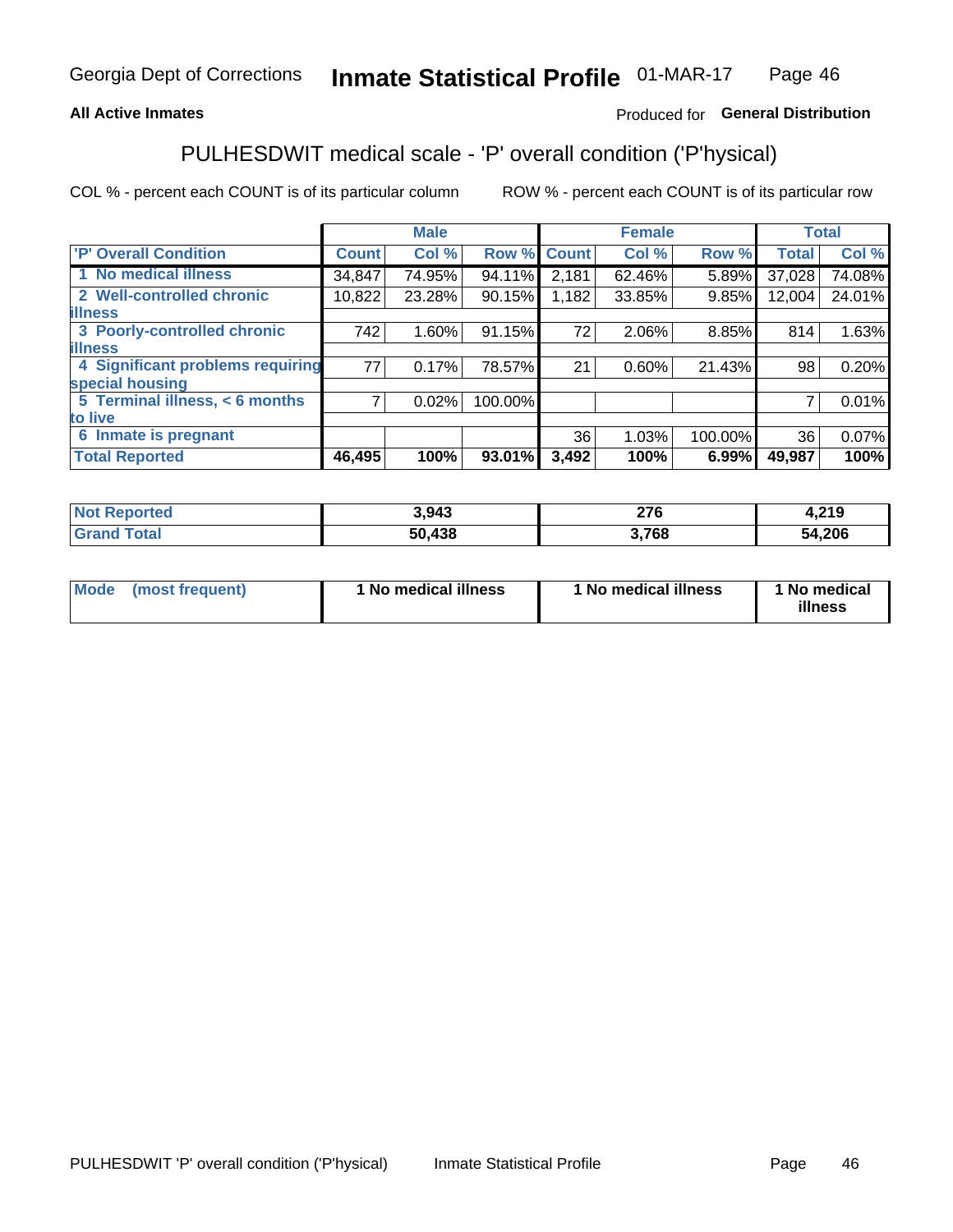### **All Active Inmates**

## Produced for General Distribution

# PULHESDWIT medical scale - 'U' upper body

COL % - percent each COUNT is of its particular column

|                                                  |                | <b>Male</b> |        |              | <b>Female</b> |        |              | <b>Total</b> |
|--------------------------------------------------|----------------|-------------|--------|--------------|---------------|--------|--------------|--------------|
| <b>U' Upper Body</b>                             | <b>Count</b>   | Col %       | Row %  | <b>Count</b> | Col %         | Row %  | <b>Total</b> | Col %        |
| 1 Upper bones, joints,<br>muscles all OK         | 44,433         | 95.73%      | 93.11% | 3,286        | 94.10%        | 6.89%  | 47,719       | 95.62%       |
| 2 One or both arms minimally<br>limited          | 1,692          | 3.65%       | 90.82% | 171          | 4.90%         | 9.18%  | 1,863        | 3.73%        |
| 3 One or both arms                               | 245            | 0.53%       | 89.74% | 28           | 0.80%         | 10.26% | 273          | 0.55%        |
| <b>moderately limited</b><br>4 One arm disabled, | 40             | 0.09%       | 86.96% | 6            | 0.17%         | 13.04% | 46           | 0.09%        |
| paralyzed, or amputated<br>5 Both arms disabled, | $\overline{4}$ | 0.01%       | 80.00% |              | 0.03%         | 20.00% | 5            | 0.01%        |
| paralyzed, or amputated                          |                |             |        |              |               |        |              |              |
| <b>Total Reported</b>                            | 46,414         | 100%        | 93.00% | 3,492        | 100%          | 7.00%  | 49,906       | 100%         |

| <b>Not Reported</b> | 4,024  | 276   | 4,300  |
|---------------------|--------|-------|--------|
| Total<br>Grand      | 50,438 | 3,768 | 54,206 |

| Mode<br>(most frequent) | 1 Upper bones, joints,<br>muscles all OK | 1 Upper bones, joints,<br>muscles all OK | 1 Upper bones,<br>joints, muscles all<br>ΟK |
|-------------------------|------------------------------------------|------------------------------------------|---------------------------------------------|
|-------------------------|------------------------------------------|------------------------------------------|---------------------------------------------|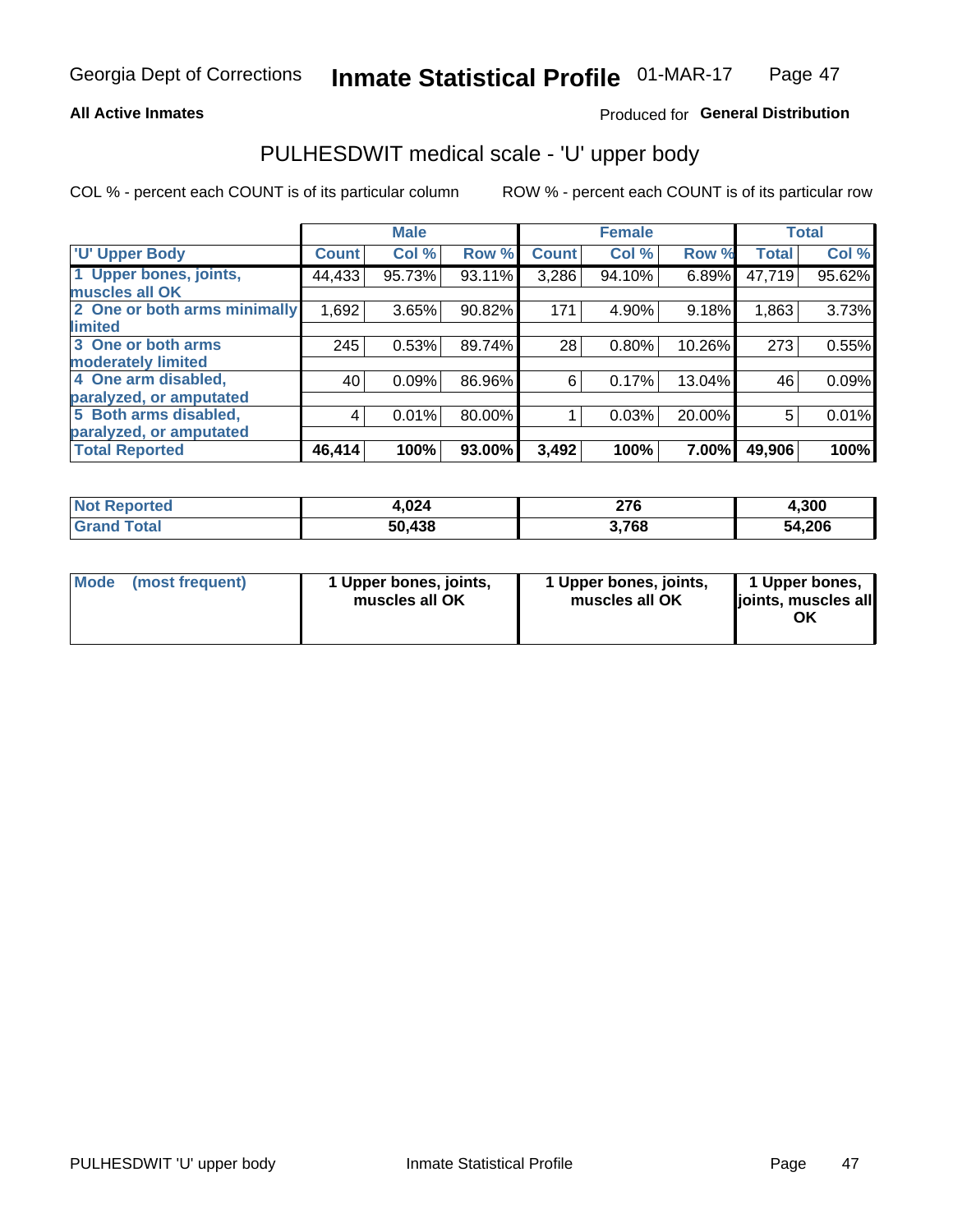### **All Active Inmates**

## Produced for General Distribution

# PULHESDWIT medical scale - 'L' lower body

COL % - percent each COUNT is of its particular column

|                                |              | <b>Male</b> |         |              | <b>Female</b> |       |              | <b>Total</b> |
|--------------------------------|--------------|-------------|---------|--------------|---------------|-------|--------------|--------------|
| 'L' Lower Body                 | <b>Count</b> | Col %       | Row %   | <b>Count</b> | Col %         | Row % | <b>Total</b> | Col %        |
| 1 Lower bones, joints,         | 41,822       | 90.12%      | 93.07%  | 3,116        | 89.23%        | 6.93% | 44,938       | 90.06%       |
| muscles all OK                 |              |             |         |              |               |       |              |              |
| 2 One or both legs minimally   | 3,894        | 8.39%       | 92.06%  | 336          | 9.62%         | 7.94% | 4,230        | 8.48%        |
| limited                        |              |             |         |              |               |       |              |              |
| 3 One or both legs             | 566          | 1.22%       | 94.65%  | 32           | 0.92%         | 5.35% | 598          | 1.20%        |
| moderately limited             |              |             |         |              |               |       |              |              |
| 4 One leg disabled, paralyzed, | 106          | 0.23%       | 92.98%  | 8            | 0.23%         | 7.02% | 114          | 0.23%        |
| or amputated                   |              |             |         |              |               |       |              |              |
| 5 Both legs disabled,          | 18           | 0.04%       | 100.00% |              |               |       | 18           | 0.04%        |
| paralyzed, or amputated        |              |             |         |              |               |       |              |              |
| <b>Total Reported</b>          | 46,406       | 100%        | 93.00%  | 3,492        | 100%          | 7.00% | 49,898       | 100.0%       |

| <b>Not Reported</b>   | 4,032  | 276   | 4,308  |
|-----------------------|--------|-------|--------|
| <b>Total</b><br>Grand | 50,438 | 3,768 | 54,206 |

|  | Mode (most frequent) | 1 Lower bones, joints,<br>muscles all OK | 1 Lower bones, joints,<br>muscles all OK | 1 Lower bones,<br>joints, muscles all<br>ΟK |
|--|----------------------|------------------------------------------|------------------------------------------|---------------------------------------------|
|--|----------------------|------------------------------------------|------------------------------------------|---------------------------------------------|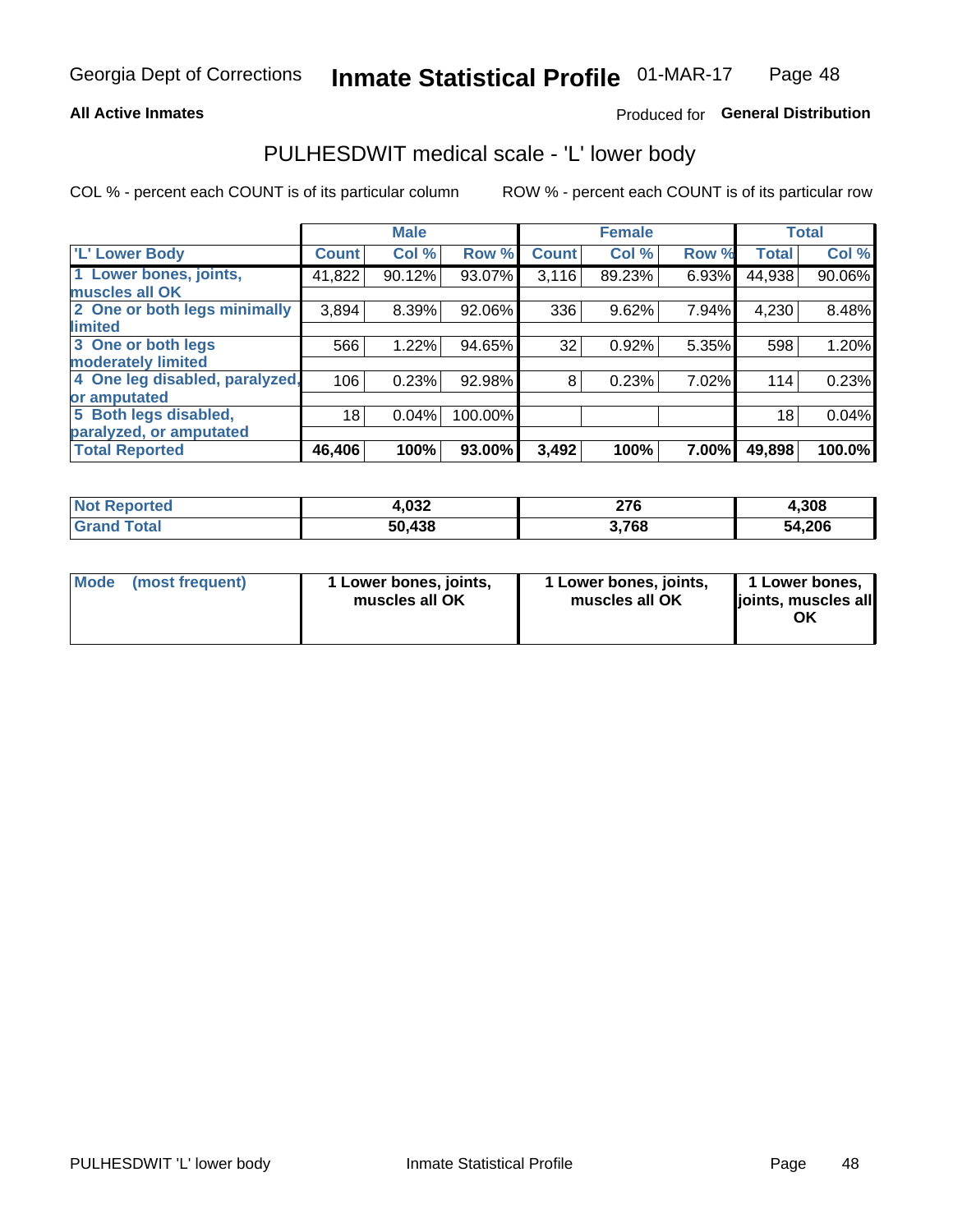### **All Active Inmates**

## Produced for General Distribution

# PULHESDWIT medical scale - 'H' hearing

COL % - percent each COUNT is of its particular column

|                                |                 | <b>Male</b> |             |       | <b>Female</b> |       | <b>Total</b> |        |
|--------------------------------|-----------------|-------------|-------------|-------|---------------|-------|--------------|--------|
| <b>'H' Hearing</b>             | <b>Count</b>    | Col %       | Row % Count |       | Col %         | Row % | <b>Total</b> | Col %  |
| 1 Normal hearing both ears     | 45,863          | 98.87%      | 92.99%      | 3,458 | 99.14%        | 7.01% | 49,321       | 98.89% |
| 2 Some loss in one ear with    | 404             | 0.87%       | 93.95%      | 26    | 0.75%         | 6.05% | 430          | 0.86%  |
| other OK, or mild loss in both |                 |             |             |       |               |       |              |        |
| 3 Total loss in one ear with   | 83              | 0.18%       | 97.65%      | 2     | $0.06\%$      | 2.35% | 85           | 0.17%  |
| mild loss in other             |                 |             |             |       |               |       |              |        |
| 4 Severe loss in both ears     | 25              | 0.05%       | 96.15%      |       | 0.03%         | 3.85% | 26           | 0.05%  |
| 5 Total loss in both ears,     | 12 <sub>1</sub> | 0.03%       | 92.31%      |       | 0.03%         | 7.69% | 13           | 0.03%  |
| requiring special housing      |                 |             |             |       |               |       |              |        |
| <b>Total Reported</b>          | 46,387          | 100%        | 93.01%      | 3,488 | 100%          | 6.99% | 49,875       | 100%   |

| <b>Not Repo</b><br>anorted and | OE4    | 280   | 1,331  |
|--------------------------------|--------|-------|--------|
| Total                          | 50,438 | 3,768 | 54,206 |

| Mode (most frequent) | 1 Normal hearing both ears 1 Normal hearing both ears 1 Normal hearing | both ears |
|----------------------|------------------------------------------------------------------------|-----------|
|                      |                                                                        |           |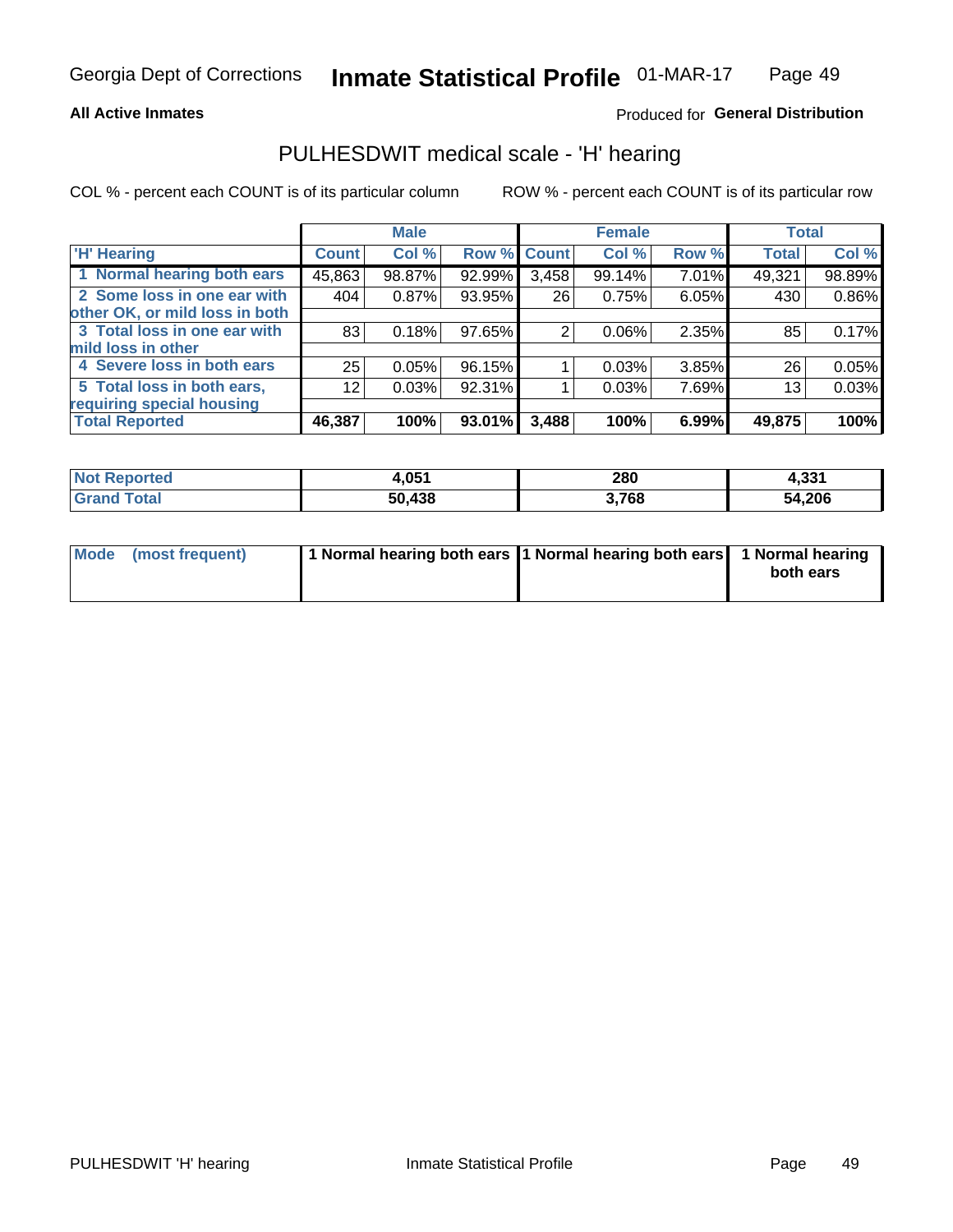### **All Active Inmates**

## Produced for General Distribution

# PULHESDWIT medical scale - 'E' vision

COL % - percent each COUNT is of its particular column

|                                 |              | <b>Male</b> |        |              | <b>Female</b> |        |              | <b>Total</b> |
|---------------------------------|--------------|-------------|--------|--------------|---------------|--------|--------------|--------------|
| <b>E' Vision</b>                | <b>Count</b> | Col %       | Row %  | <b>Count</b> | Col %         | Row %  | <b>Total</b> | Col %        |
| 1 Correctable to 20/40 in both  | 35,301       | 76.78%      | 95.23% | ا 768. ا     | 51.79%        | 4.77%  | 37,069       | 75.05%       |
| eyes                            |              |             |        |              |               |        |              |              |
| 2 Correctable to 20/70 in one   | 9,782        | 21.27%      | 86.93% | 1,471        | 43.09%        | 13.07% | 11,253       | 22.78%       |
| eye, may be blind in other      |              |             |        |              |               |        |              |              |
| 3 Correctable to 20/200 in one  | 731          | 1.59%       | 82.60% | 154          | 4.51%         | 17.40% | 885          | 1.79%        |
| eye, may be blind in other      |              |             |        |              |               |        |              |              |
| 4 One eye not correctable to    | 150          | 0.33%       | 88.24% | 20           | 0.59%         | 11.76% | 170          | 0.34%        |
| 20/200, other may be blind      |              |             |        |              |               |        |              |              |
| 5 Blind in both eyes, requiring | 15           | 0.03%       | 93.75% |              | 0.03%         | 6.25%  | 16           | 0.03%        |
| special housing                 |              |             |        |              |               |        |              |              |
| <b>Total Reported</b>           | 45,979       | 100%        | 93.09% | 3,414        | 100%          | 6.91%  | 49,393       | 100%         |

| <b>Not Reported</b> | ,459   | 354   | 4,813  |
|---------------------|--------|-------|--------|
| <b>Total</b>        | 50,438 | 3,768 | 54,206 |

| Mode (most frequent) | 1 Correctable to 20/40 in both<br>eves | 1 Correctable to 20/40 in   1 Correctable to  <br>both eves | 20/40 in both eyes |
|----------------------|----------------------------------------|-------------------------------------------------------------|--------------------|
|                      |                                        |                                                             |                    |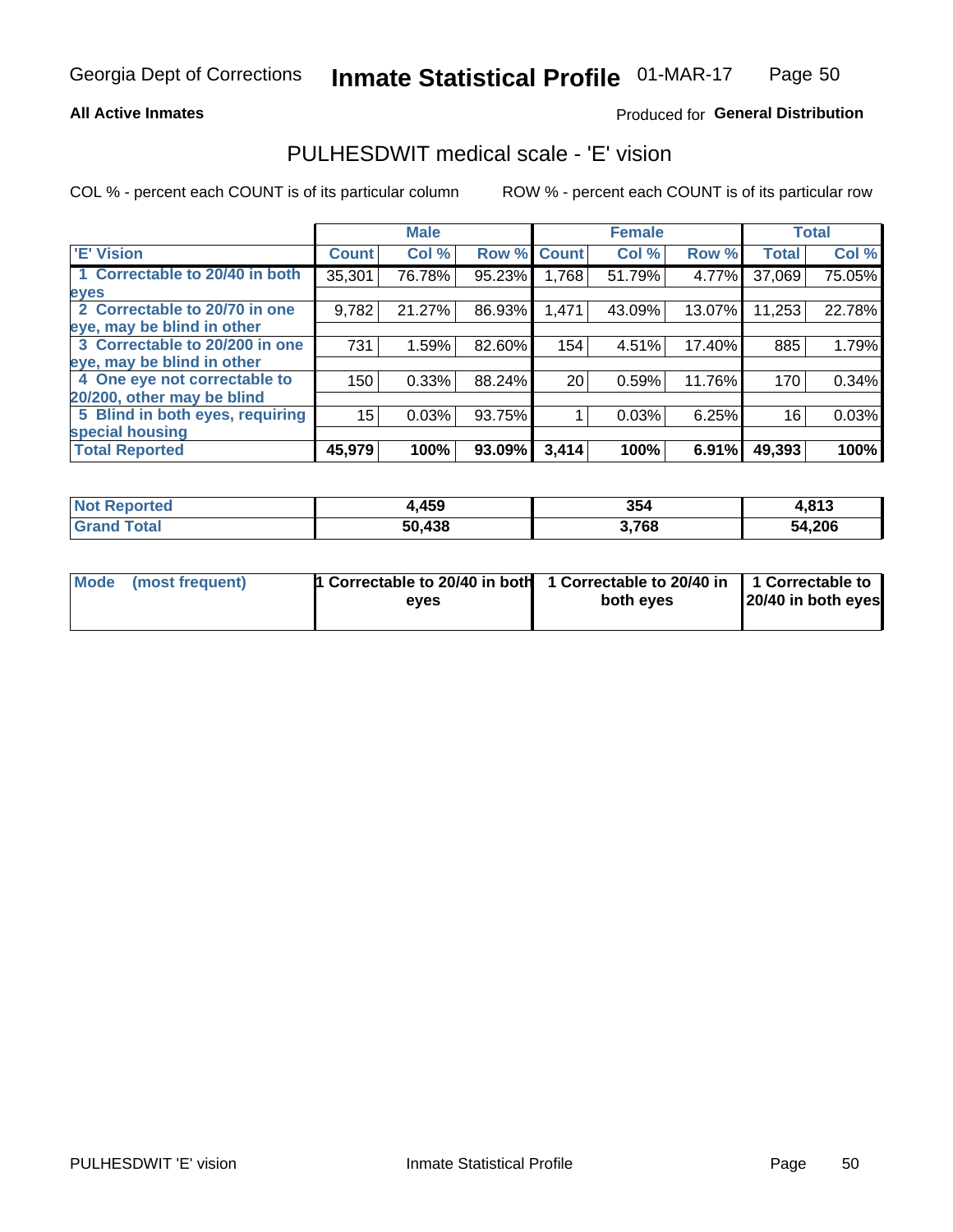### **All Active Inmates**

## Produced for General Distribution

# PULHESDWIT medical scale - 'S' pSychiatric

COL % - percent each COUNT is of its particular column

|                                        |              | <b>Male</b> |         |                    | <b>Female</b> |        |              | <b>Total</b> |
|----------------------------------------|--------------|-------------|---------|--------------------|---------------|--------|--------------|--------------|
| 'S' pSychiatric                        | <b>Count</b> | Col %       |         | <b>Row % Count</b> | Col %         | Row %  | <b>Total</b> | Col %        |
| 1 No impairment or disorders           | 40,272       | 87.73%      | 96.80%  | 1,331              | 41.93%        | 3.20%  | 41,603       | 84.77%       |
| 2 Stable, or in remission, or          | 4,459        | 9.71%       | 71.00%  | 1,821              | 57.37%        | 29.00% | 6,280        | 12.80%       |
| mild impairment or retardation         |              |             |         |                    |               |        |              |              |
| 3 Requires moderate inpatient          | 977          | 2.13%       | 98.09%  | 19                 | 0.60%         | 1.91%  | 996          | 2.03%        |
| treatment                              |              |             |         |                    |               |        |              |              |
| 4 Requires intensive inpatient         | 180          | 0.39%       | 98.36%  | 3                  | 0.09%         | 1.64%  | 183          | 0.37%        |
| treatment                              |              |             |         |                    |               |        |              |              |
| <b>5 Requires Crisis Stabilization</b> | 15           | 0.03%       | 100.00% |                    |               |        | 15           | 0.03%        |
| Unit (CSU) inpatient care              |              |             |         |                    |               |        |              |              |
| <b>Total Reported</b>                  | 45,903       | 100%        | 93.53%  | 3,174              | 100%          | 6.47%  | 49,077       | 100%         |

| <b>Not Reported</b>   | 4,535  | 594   | 5,129  |
|-----------------------|--------|-------|--------|
| Total<br><b>Grand</b> | 50,438 | 3,768 | 54,206 |

| Mode (most frequent) | <b>1 No impairment or disorders 2 Stable, or in remission, 1 No impairment or</b> |                       |           |
|----------------------|-----------------------------------------------------------------------------------|-----------------------|-----------|
|                      |                                                                                   | or mild impairment or | disorders |
|                      |                                                                                   | retardation           |           |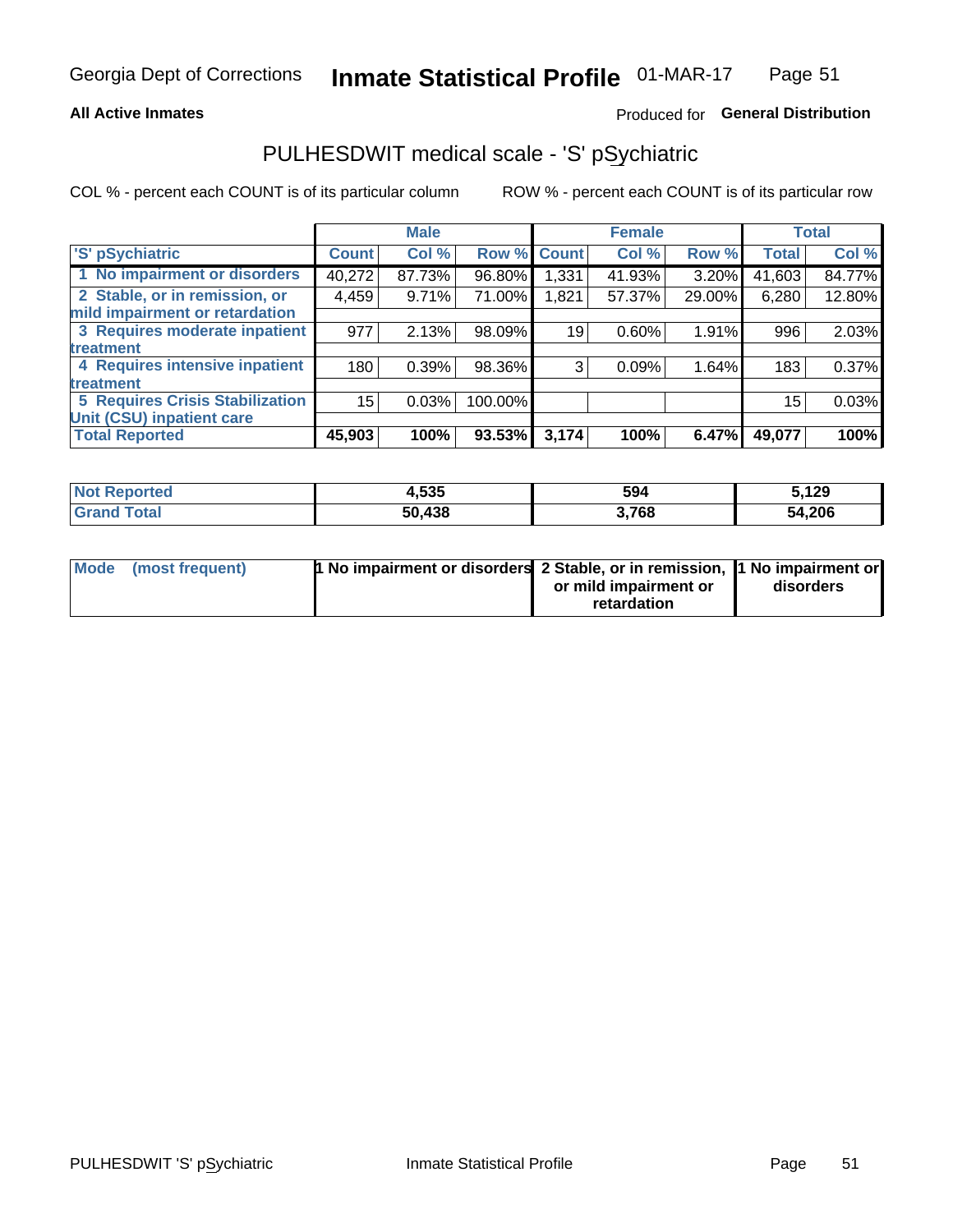### **All Active Inmates**

## Produced for General Distribution

# PULHESDWIT medical scale - 'D' dental

COL % - percent each COUNT is of its particular column

|                                 |              | <b>Male</b> |         |              | <b>Female</b> |       |              | <b>Total</b> |
|---------------------------------|--------------|-------------|---------|--------------|---------------|-------|--------------|--------------|
| 'D' Dental                      | <b>Count</b> | Col %       | Row %   | <b>Count</b> | Col %         | Row % | <b>Total</b> | Col %        |
| 1 Minimal routine dental health | 25,623       | 58.28%      | 92.21%  | 2,166        | 65.92%        | 7.79% | 27,789       | 58.81%       |
| <b>needs</b>                    |              |             |         |              |               |       |              |              |
| 2 Moderate cavities and/or gum  | 14,908       | 33.91%      | 94.93%  | 797          | 24.25%        | 5.07% | 15,705       | 33.24%       |
| disease                         |              |             |         |              |               |       |              |              |
| 3 Extensive gum disease         | 3,379        | 7.69%       | 91.30%  | 322          | 9.80%         | 8.70% | 3,701        | 7.83%        |
| and/or widespread decay         |              |             |         |              |               |       |              |              |
| 4 Urgent need for dental        | 53           | 0.12%       | 98.15%  |              | 0.03%         | 1.85% | 54           | 0.11%        |
| <b>services</b>                 |              |             |         |              |               |       |              |              |
| 5 Life-threatening disease or   |              | 0.01%       | 100.00% |              |               |       |              | 0.01%        |
| extreme pain or infection       |              |             |         |              |               |       |              |              |
| <b>Total Reported</b>           | 43,964       | 100%        | 93.05%  | 3,286        | 100%          | 6.95% | 47,250       | 100%         |

| <b>Not Reported</b> | 474    | 482   | 6,956  |
|---------------------|--------|-------|--------|
| <b>Grand Total</b>  | 50,438 | 3,768 | 54,206 |

| Mode<br><b>Minimal routine dental</b><br>(most frequent)<br>health needs | 1 Minimal routine dental<br>health needs | 1 Minimal routine<br>dental health<br>needs |
|--------------------------------------------------------------------------|------------------------------------------|---------------------------------------------|
|--------------------------------------------------------------------------|------------------------------------------|---------------------------------------------|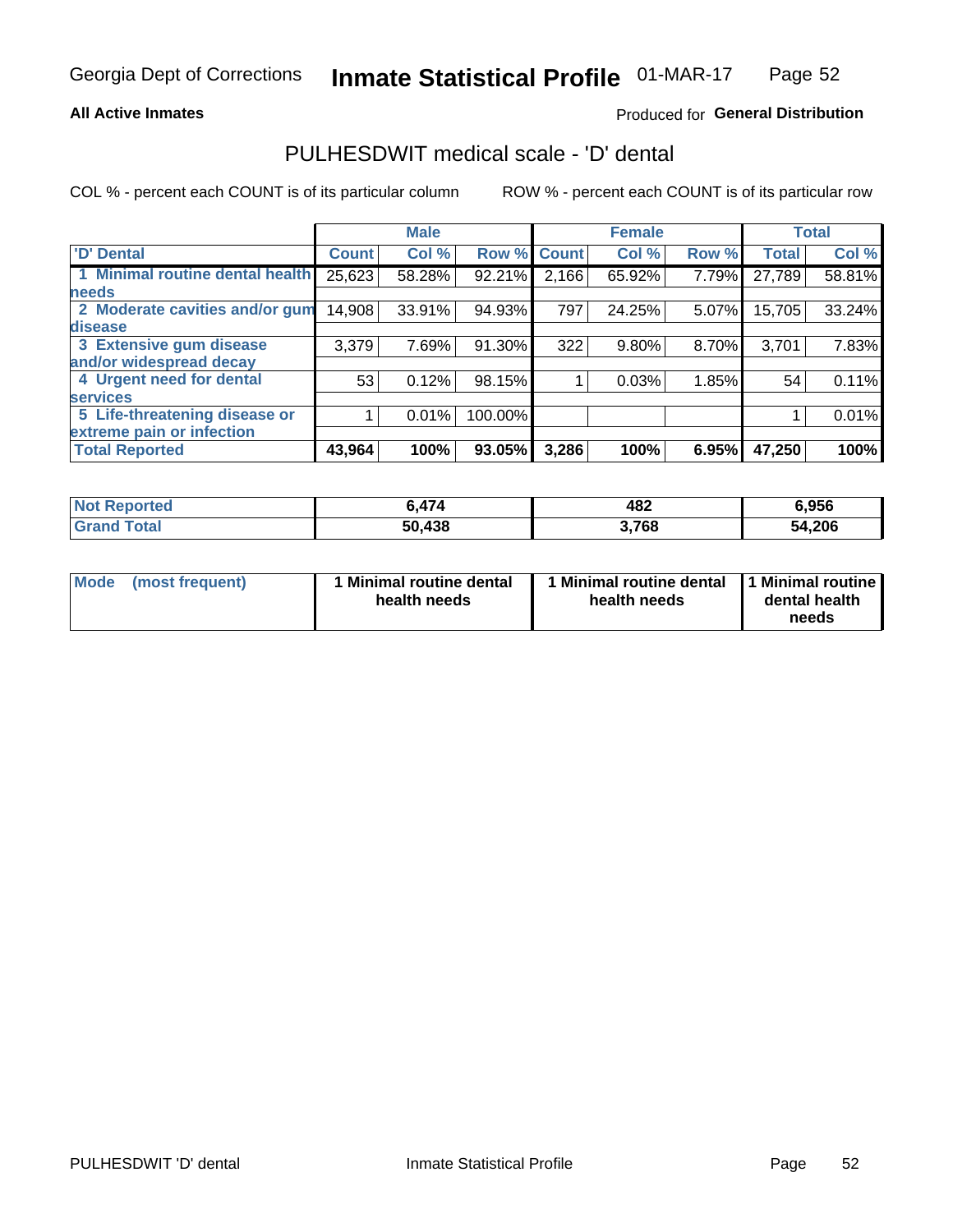### **All Active Inmates**

## Produced for General Distribution

# PULHESDWIT medical scale - 'W' work ability

COL % - percent each COUNT is of its particular column

|                                 |              | <b>Male</b> |        |             | <b>Female</b> |        |              | <b>Total</b> |
|---------------------------------|--------------|-------------|--------|-------------|---------------|--------|--------------|--------------|
| 'W' work ability                | <b>Count</b> | Col %       |        | Row % Count | Col %         | Row %  | <b>Total</b> | Col %        |
| 1 Unrestricted work or activity | 39,538       | 85.19%      | 93.63% | 2,690       | 77.03%        | 6.37%  | 42,228       | 84.62%       |
| 2 Minor restrictions on type of | 5,465        | 11.77%      | 89.17% | 664         | 19.01%        | 10.83% | 6,129        | 12.28%       |
| <b>work</b>                     |              |             |        |             |               |        |              |              |
| 3 Moderate restrictions on type | 933          | 2.01%       | 93.86% | 61          | 1.75%         | 6.14%  | 994          | 1.99%        |
| lof work                        |              |             |        |             |               |        |              |              |
| 4 Major restrictions on type of | 332          | 0.72%       | 88.06% | 45          | 1.29%         | 11.94% | 377          | 0.76%        |
| <b>work</b>                     |              |             |        |             |               |        |              |              |
| 5 Cannot work under any         | 144          | 0.31%       | 81.82% | 32          | 0.92%         | 18.18% | 176          | 0.35%        |
| <b>circumstances</b>            |              |             |        |             |               |        |              |              |
| <b>Total Reported</b>           | 46,412       | 100%        | 93.00% | 3,492       | 100%          | 7.00%  | 49,904       | 100%         |

| <b>Not Reported</b> | 4,026       | 27C<br>21 V | 4,302  |
|---------------------|-------------|-------------|--------|
| Total<br>Grand      | ,438<br>50. | 3,768       | 54,206 |

| Mode            | 1 Unrestricted work or | 1 Unrestricted work or | 1 Unrestricted   |
|-----------------|------------------------|------------------------|------------------|
| (most frequent) | activity               | activity               | work or activity |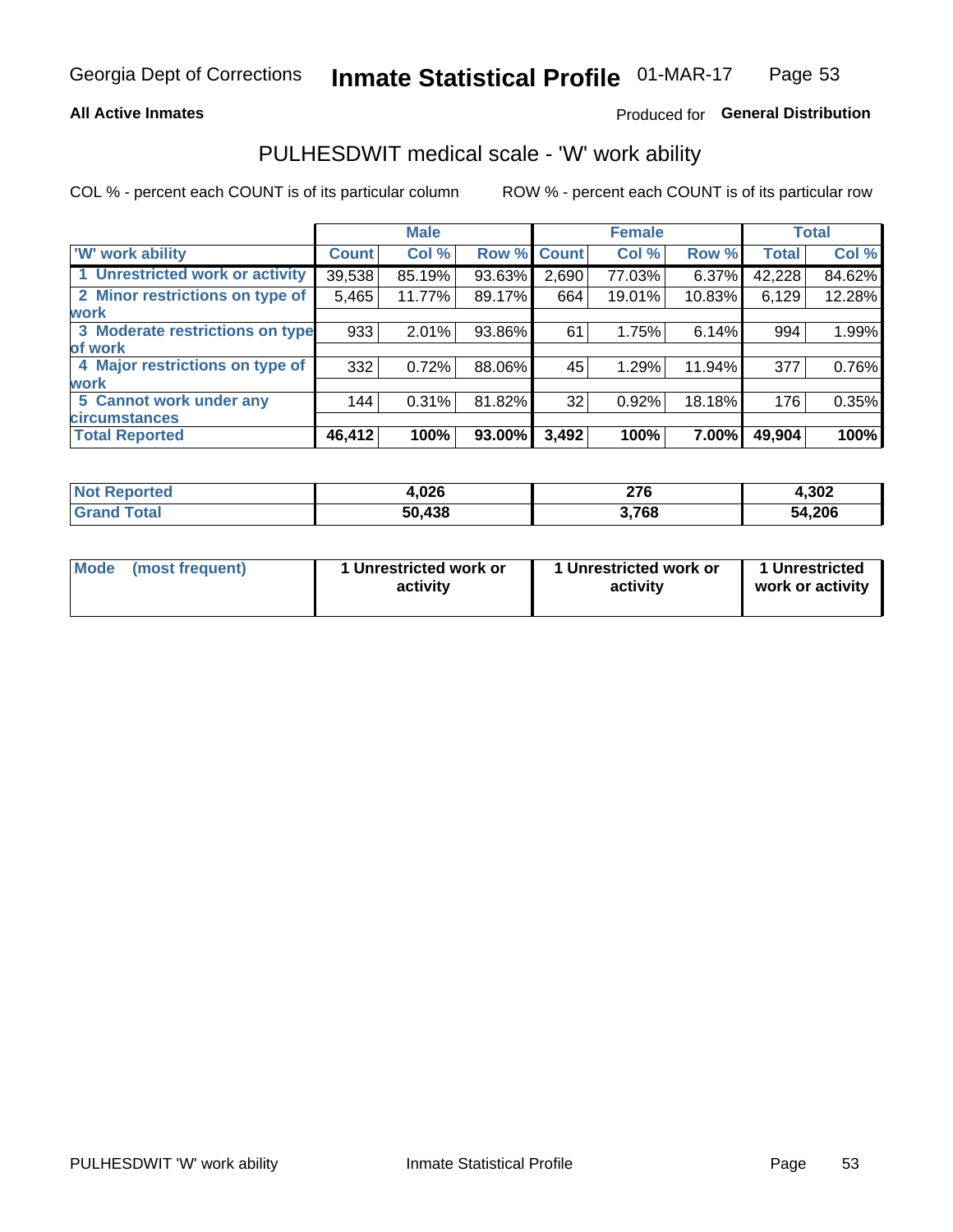### **All Active Inmates**

## Produced for General Distribution

# PULHESDWIT medical scale - 'I' impairment

COL % - percent each COUNT is of its particular column

|                                   |              | <b>Male</b> |        |             | <b>Female</b> |        |              | <b>Total</b> |
|-----------------------------------|--------------|-------------|--------|-------------|---------------|--------|--------------|--------------|
| <b>T' Impairment</b>              | <b>Count</b> | Col %       |        | Row % Count | Col %         | Row %  | <b>Total</b> | Col %        |
| 1 No impairments or               | 46,064       | 99.28%      | 92.99% | 3,470       | 99.28%        | 7.01%  | 49,534       | 99.28%       |
| disabilities                      |              |             |        |             |               |        |              |              |
| 2 Wheelchair-bound but            | 223          | 0.48%       | 93.31% | 16          | 0.46%         | 6.69%  | 239          | 0.48%        |
| otherwise OK                      |              |             |        |             |               |        |              |              |
| <b>3 Needs low-level Assisted</b> | 39           | 0.08%       | 86.67% | 6           | 0.17%         | 13.33% | 45           | 0.09%        |
| Living (level I)                  |              |             |        |             |               |        |              |              |
| 4 Needs moderate Assisted         | 13           | 0.03%       | 92.86% |             | 0.03%         | 7.14%  | 14           | 0.03%        |
| Living (level II)                 |              |             |        |             |               |        |              |              |
| <b>5 Needs maximal Assisted</b>   | 57           | 0.12%       | 96.61% | 2           | 0.06%         | 3.39%  | 59           | 0.12%        |
| Living (level III)                |              |             |        |             |               |        |              |              |
| <b>Total Reported</b>             | 46,396       | 100%        | 92.99% | 3,495       | 100%          | 7.01%  | 49,891       | 100%         |

| Not F<br>Reported            | 1,042  | ヘフヘ<br>− د ا<br>$\sim$ | 24E<br>4.JIJ |
|------------------------------|--------|------------------------|--------------|
| <b>Total</b><br><b>Grand</b> | 50,438 | ,768                   | 54,206       |

| Mode | (most frequent) | 1 No impairments or<br>disabilities | 1 No impairments or<br>disabilities | 1 No impairments<br>or disabilities |
|------|-----------------|-------------------------------------|-------------------------------------|-------------------------------------|
|------|-----------------|-------------------------------------|-------------------------------------|-------------------------------------|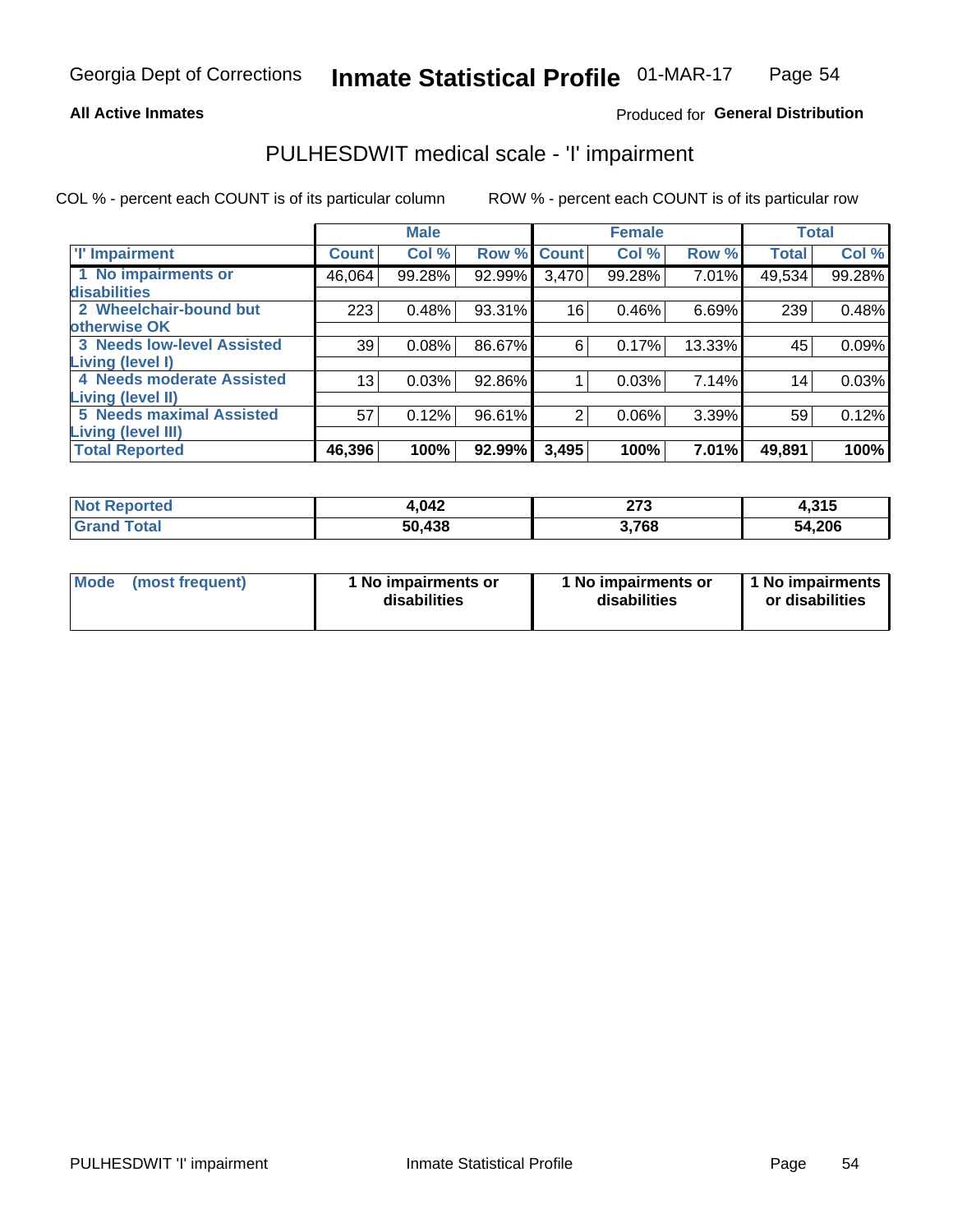### **All Active Inmates**

## Produced fo General Distribution

# PULHESDWIT medical scale - 'T' transportability

COL % - percent each COUNT is of its particular column

|                              |              | <b>Male</b> |         |              | <b>Female</b> |        |              | <b>Total</b> |
|------------------------------|--------------|-------------|---------|--------------|---------------|--------|--------------|--------------|
| <b>T' Transportability</b>   | <b>Count</b> | Col %       | Row %   | <b>Count</b> | Col %         | Row %  | <b>Total</b> | Col %        |
| 1 Can be transported in any  | 46,194       | 99.50%      | 93.03%  | 3,463        | 99.51%        | 6.97%  | 49,657       | 99.51%       |
| ordinary approved vehicle    |              |             |         |              |               |        |              |              |
| 2 Wheelchair-bound, not      | 41           | 0.09%       | 85.42%  | 7            | 0.20%         | 14.58% | 48           | 0.10%        |
| needing special vehicle      |              |             |         |              |               |        |              |              |
| 3 Wheelchair-bound, requires | 8            | 0.02%       | 100.00% |              |               |        | 8            | 0.02%        |
| special vehicle              |              |             |         |              |               |        |              |              |
| 4 Needs specially-equipped   | 5            | 0.01%       | 83.33%  |              | 0.03%         | 16.67% | 6            | 0.01%        |
| medical vehicle              |              |             |         |              |               |        |              |              |
| <b>5 Requires ambulance</b>  | 176          | 0.38%       | 95.14%  | 9            | 0.26%         | 4.86%  | 185          | 0.37%        |
| transport                    |              |             |         |              |               |        |              |              |
| <b>Total Reported</b>        | 46, 424      | 100%        | 93.03%  | 3,480        | 100%          | 6.97%  | 49,904       | 100.0%       |

| <b>Not</b><br><b>Reported</b> | .014   | 288  | 4,302  |
|-------------------------------|--------|------|--------|
| 'otal                         | 50.438 | ,768 | 54,206 |

|  | Mode (most frequent) | 1 Can be transported in any 1 Can be transported in any<br>ordinary approved vehicle   ordinary approved vehicle   transported in any |  | 1 Can be<br>  ordinary approved  <br>vehicle |
|--|----------------------|---------------------------------------------------------------------------------------------------------------------------------------|--|----------------------------------------------|
|--|----------------------|---------------------------------------------------------------------------------------------------------------------------------------|--|----------------------------------------------|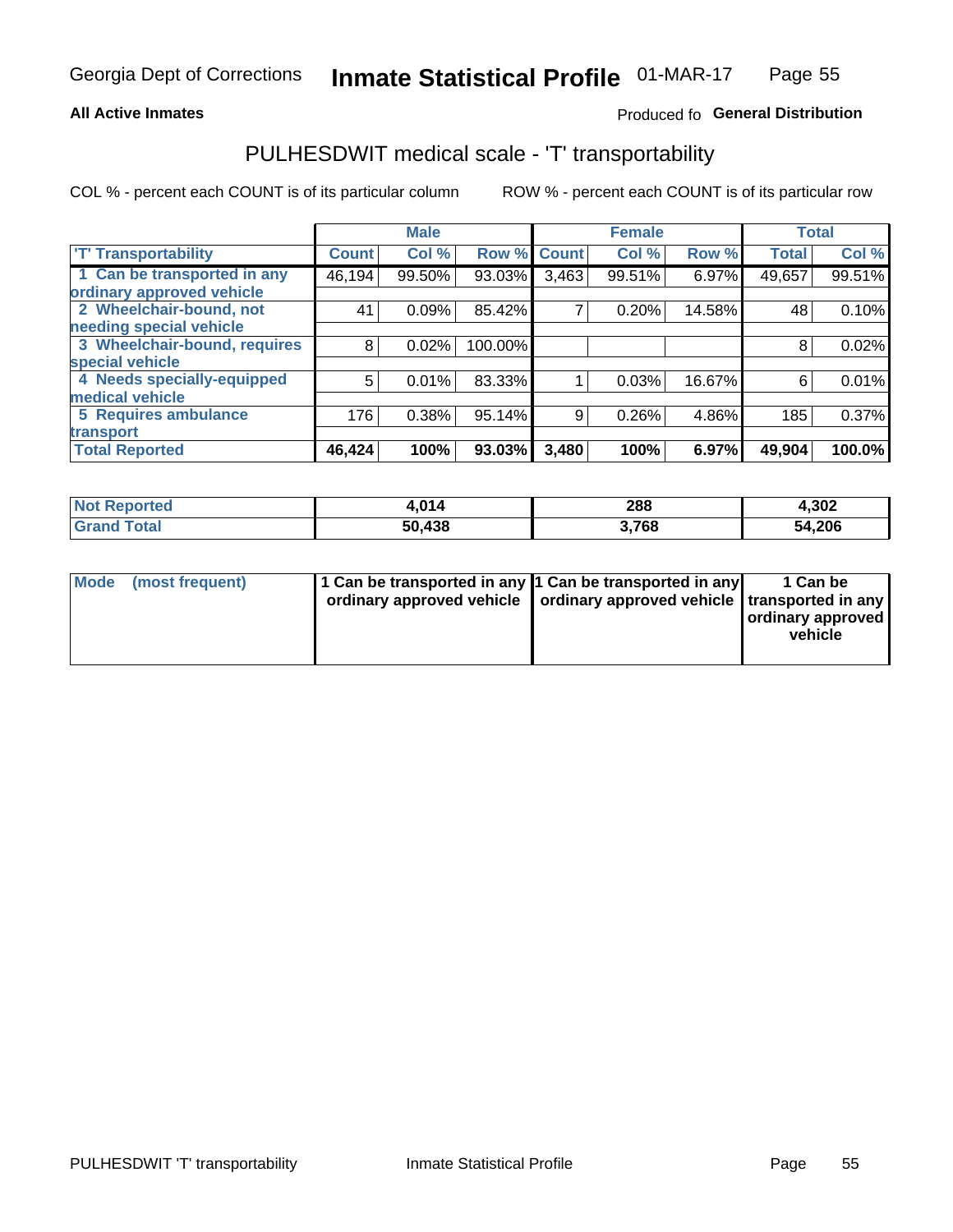# Inmate Statistical Profile 01-MAR-17 Page 56

**All Active Inmates** 

## **Produced for General Distribution**

# Number of prior Georgia incarcerations

COL % - percent each COUNT is of its particular column

|                                       |              | <b>Male</b> |                    |       | <b>Female</b> |       |        | <b>Total</b> |
|---------------------------------------|--------------|-------------|--------------------|-------|---------------|-------|--------|--------------|
| <b>Num of Prior GA Incarcerations</b> | <b>Count</b> | Col %       | <b>Row % Count</b> |       | Col %         | Row % | Total  | Col %        |
|                                       | 28,091       | 55.69%      | 91.21%             | 2,708 | 71.87%        | 8.79% | 30,799 | 56.82%       |
|                                       | 9,405        | 18.65%      | 94.42%             | 556   | 14.76%        | 5.58% | 9,961  | 18.38%       |
| $\overline{2}$                        | 5,283        | 10.47%      | $96.00\%$          | 220   | 5.84%         | 4.00% | 5,503  | 10.15%       |
| 3                                     | 3,207        | 6.36%       | 96.25%             | 125   | 3.32%         | 3.75% | 3,332  | 6.15%        |
| 4                                     | 1,809        | 3.59%       | 96.84%             | 59    | 1.57%         | 3.16% | 1,868  | 3.45%        |
| 5                                     | 1,080        | 2.14%       | 96.69%             | 37    | 0.98%         | 3.31% | 1,117  | 2.06%        |
| <b>More Than 5</b>                    | 1.563        | 3.10%       | 96.13%             | 63    | 1.67%         | 3.87% | 1,626  | 3.00%        |
| <b>Total Reported</b>                 | 50,438       | 100%        | 93.05%             | 3,768 | 100.0%        | 6.95% | 54,206 | 100.0%       |

| <b>Not</b><br>Reported |        |       |        |
|------------------------|--------|-------|--------|
| <b>Total</b><br>'Grand | 50,438 | 3,768 | 54,206 |

| Mean (average)       | 06.، | .60 | 1.03 |
|----------------------|------|-----|------|
| Median (middle)      |      |     |      |
| Mode (most frequent) |      |     |      |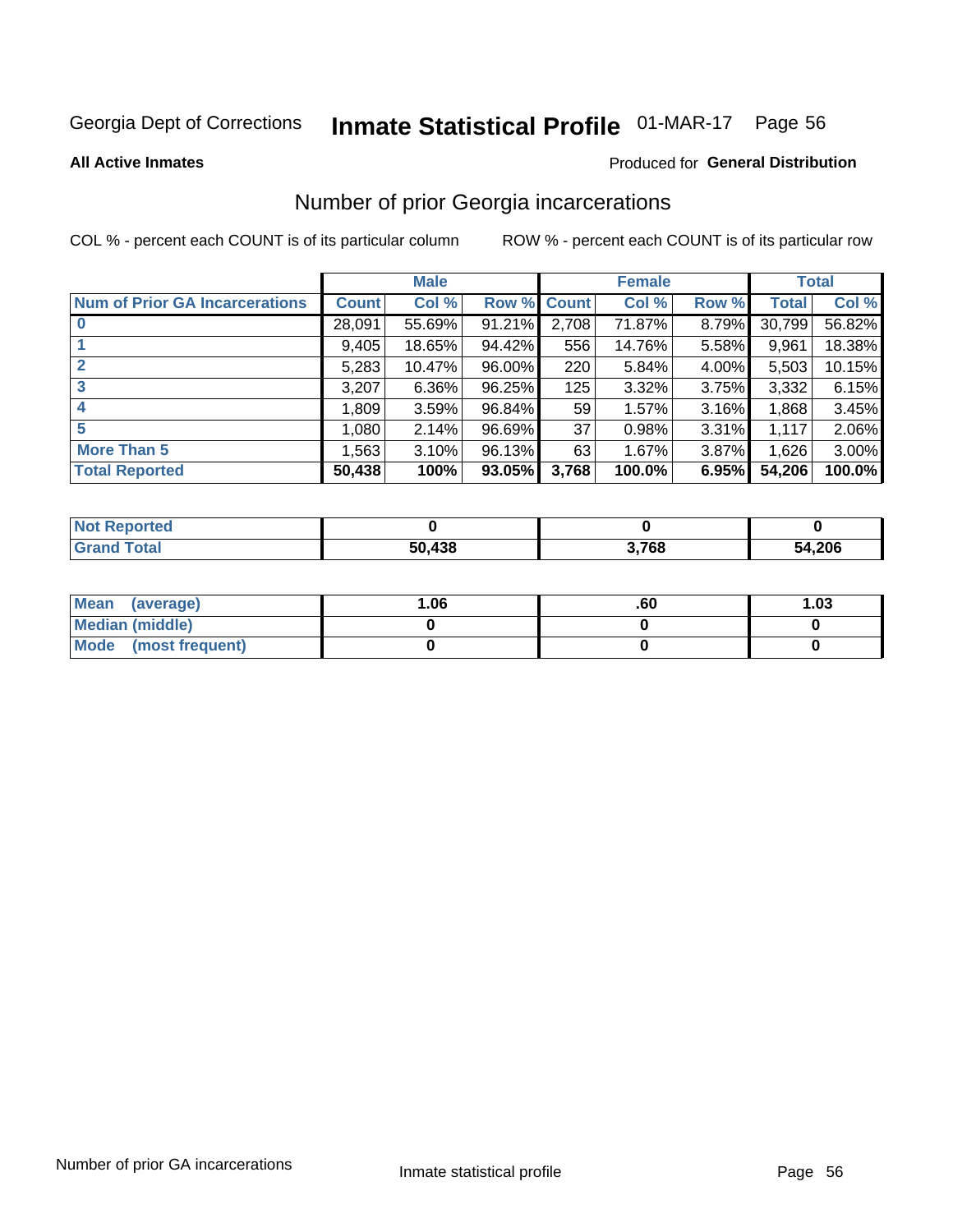#### **Inmate Statistical Profile 01-MAR-17** Page 57

#### **All Active Inmates**

## **Produced for General Distribution**

## Prison sentence in years

COL % - percent each COUNT is of its particular column

ROW % - percent each COUNT is of its particular row

|                                 |              | <b>Male</b> |         |              | <b>Female</b> |        |              | <b>Total</b> |
|---------------------------------|--------------|-------------|---------|--------------|---------------|--------|--------------|--------------|
| <b>Prison Sentence In Years</b> | <b>Count</b> | Col %       | Row %   | <b>Count</b> | Col %         | Row %  | <b>Total</b> | Col %        |
| $0 - 1$                         | 439          | 0.87%       | 92.42%  | 36           | 0.96%         | 7.58%  | 475          | 0.88%        |
| $1.1 - 2$                       | 674          | 1.34%       | 92.58%  | 54           | 1.43%         | 7.42%  | 728          | 1.34%        |
| $2.1 - 3$                       | 964          | 1.91%       | 87.64%  | 136          | 3.61%         | 12.36% | 1,100        | 2.03%        |
| $3.1 - 4$                       | 825          | 1.64%       | 89.19%  | 100          | 2.65%         | 10.81% | 925          | 1.71%        |
| $4.1 - 5$                       | 1,994        | 3.95%       | 89.14%  | 243          | 6.45%         | 10.86% | 2,237        | 4.13%        |
| $5.1 - 6$                       | 1,123        | 2.23%       | 89.91%  | 126          | 3.34%         | 10.09% | 1,249        | 2.30%        |
| $6.1 - 7$                       | 1,121        | 2.22%       | 92.26%  | 94           | 2.49%         | 7.74%  | 1,215        | 2.24%        |
| $7.1 - 8$                       | 1,182        | 2.34%       | 91.34%  | 112          | 2.97%         | 8.66%  | 1,294        | 2.39%        |
| $8.1 - 9$                       | 1,200        | 2.38%       | 93.53%  | 83           | 2.20%         | 6.47%  | 1,283        | 2.37%        |
| $9.1 - 10$                      | 4,191        | 8.31%       | 90.01%  | 465          | 12.34%        | 9.99%  | 4,656        | 8.59%        |
| $10.1 - 12$                     | 2,544        | 5.04%       | 92.11%  | 218          | 5.79%         | 7.89%  | 2,762        | 5.10%        |
| $12.1 - 15$                     | 5,310        | 10.53%      | 92.35%  | 440          | 11.68%        | 7.65%  | 5,750        | 10.61%       |
| $15.1 - 20$                     | 9,604        | 19.04%      | 93.68%  | 648          | 17.20%        | 6.32%  | 10,252       | 18.91%       |
| 20.1 - Over                     | 10,564       | 20.94%      | 94.61%  | 602          | 15.98%        | 5.39%  | 11,166       | 20.60%       |
| <b>Life</b>                     | 7,233        | 14.34%      | 95.22%  | 363          | 9.63%         | 4.78%  | 7,596        | 14.01%       |
| <b>Life Without Parole</b>      | 1,246        | 2.47%       | 96.51%  | 45           | 1.19%         | 3.49%  | 1,291        | 2.38%        |
| <b>Death</b>                    | 133          | 0.26%       | 100.00% |              |               |        | 133          | 0.25%        |
| <b>Youthful Offenders</b>       | 91           | 0.18%       | 96.81%  | 3            | 0.08%         | 3.19%  | 94           | 0.17%        |
| <b>Total Reported</b>           | 50,438       | 100%        | 93.05%  | 3,768        | 100%          | 6.95%  | 54,206       | 100.0%       |

| Reported<br>I NOT |                 |      |        |
|-------------------|-----------------|------|--------|
| intal             | 120<br>50<br>JО | ,768 | 54,206 |

#### **Determinate (numeric) sentences only**

| <b>Mean</b><br>$n \sim n$ | 22.29 | $\sim$ $-$<br>20.J | $\sim$ $\sim$ $\sim$<br>. . |
|---------------------------|-------|--------------------|-----------------------------|
|                           |       |                    |                             |

All sentences (including determinate), with life, life without parole, and death sentences figured at 45 years

| Me | 00 70<br>___ | 33 80 | 32 74 |
|----|--------------|-------|-------|
|    |              |       |       |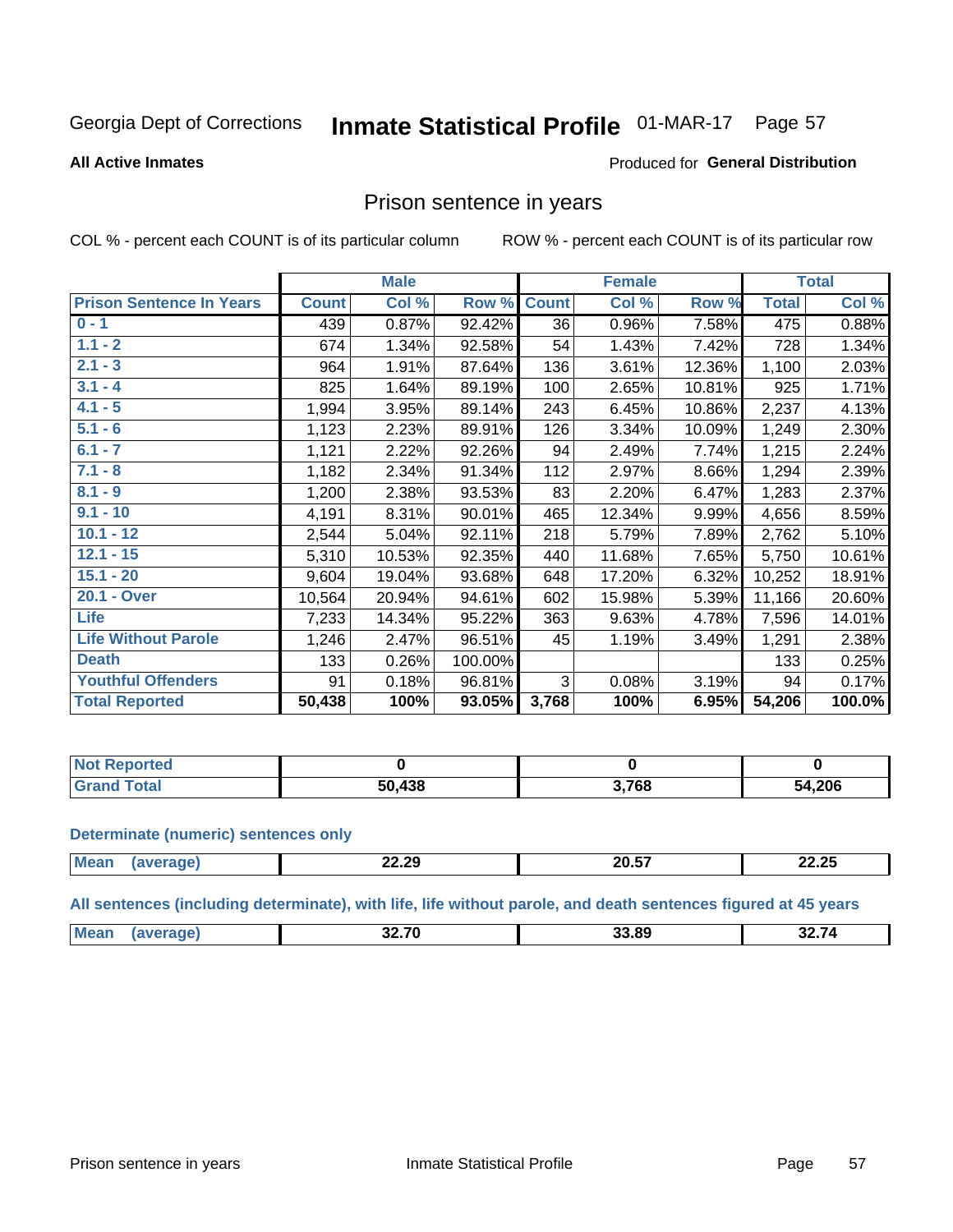# Inmate Statistical Profile 01-MAR-17 Page 58

### **All Active Inmates**

## **Produced for General Distribution**

# Primary offense, broken out into felonies vs misdemeanors

COL % - percent each COUNT is of its particular column

|                                  |              | <b>Male</b> |                    |       | <b>Female</b> |       | Total        |        |
|----------------------------------|--------------|-------------|--------------------|-------|---------------|-------|--------------|--------|
| <b>Felonies and Misdemeanors</b> | <b>Count</b> | Col %       | <b>Row % Count</b> |       | Col %         | Row % | <b>Total</b> | Col %  |
| <b>Felonies</b>                  | 50,225       | 99.82%      | 93.03%             | 3.761 | 99.95%        | 6.97% | 53,986       | 99.82% |
| <b>Misdemeanors</b>              | 93           | 18%         | 97.89%             |       | .05%          | 2.11% | 95           | 18%    |
| <b>Total Reported</b>            | 50,318       | 100%        | $93.04\%$ 3,763    |       | 100%          | 6.96% | 54,081       | 100%   |

| <b>Not</b><br>Reported | 120        |        | n E<br>LJ |
|------------------------|------------|--------|-----------|
| Grano<br>™otal         | 438<br>ווא | 50,323 | 54,206    |

| Mo | ___ | 11 C.S<br>. | onies<br>. |
|----|-----|-------------|------------|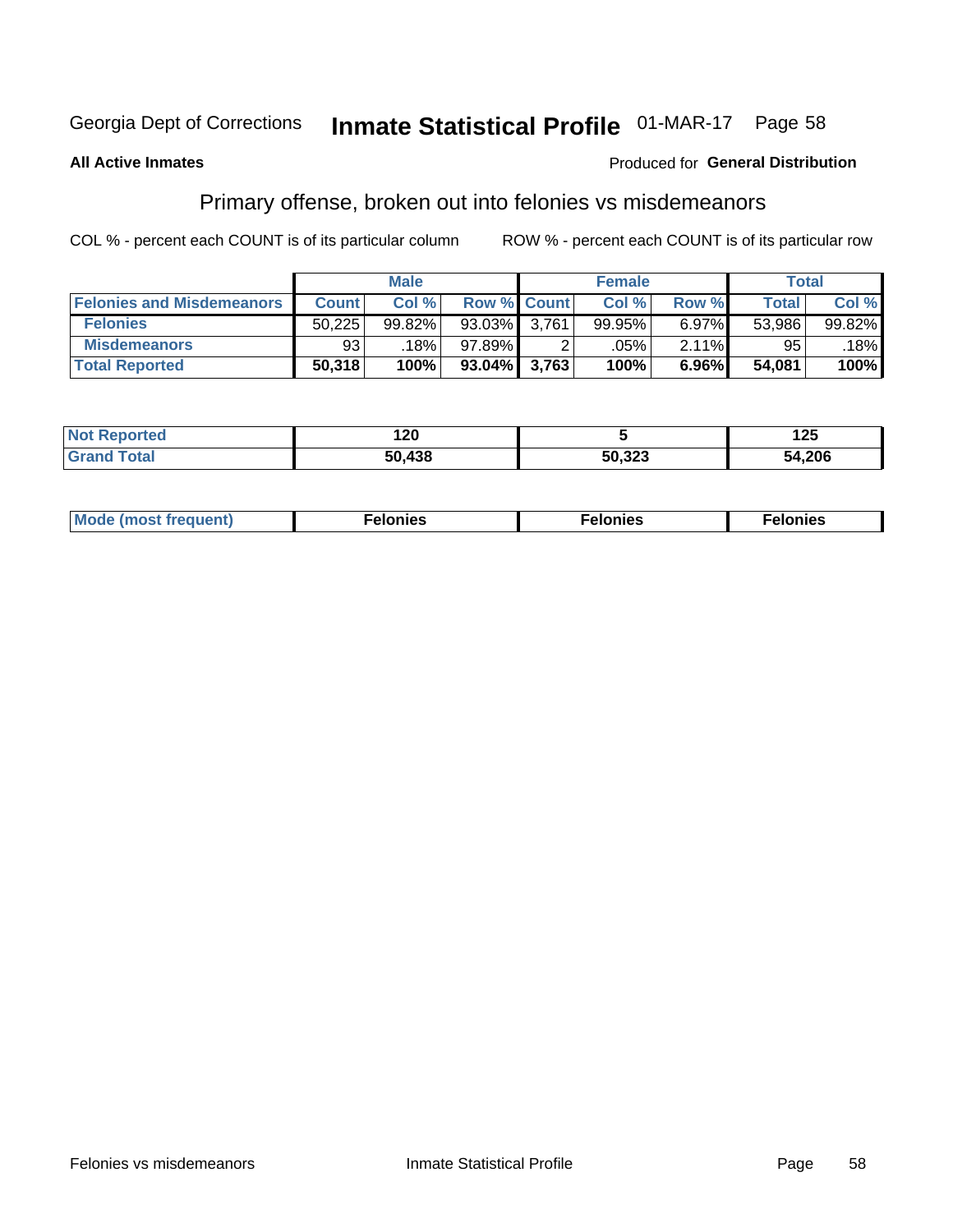# Inmate Statistical Profile 01-MAR-17 Page 59

#### **All Active Inmates**

### Produced for General Distribution

# Primary offense, broken out into six broad crime categories

COL % - percent each COUNT is of its particular column

|                                  | <b>Male</b>  |        |           |                 | <b>Female</b> |        | <b>Total</b> |        |  |
|----------------------------------|--------------|--------|-----------|-----------------|---------------|--------|--------------|--------|--|
| <b>Crime Categories</b>          | <b>Count</b> | Col %  |           | Row % Count     | Col %         | Row %  | <b>Total</b> | Col %  |  |
| <b>Violent</b>                   | 26,114       | 51.85% | 94.10%    | 1,637           | 43.44%        | 5.90%  | 27,751       | 51.27% |  |
| <b>Sex Crime</b><br>$\mathbf{2}$ | 8,218        | 16.32% | 98.43%    | 131             | 3.48%         | 1.57%  | 8,349        | 15.42% |  |
| $\mathbf{3}$<br><b>Property</b>  | 8,150        | 16.18% | 88.73%    | 1,035           | 27.47%        | 11.27% | 9,185        | 16.97% |  |
| <b>Drug</b><br>4                 | 5,395        | 10.71% | 87.58%    | 765             | 20.30%        | 12.42% | 6,160        | 11.38% |  |
| <b>Habit/DUI</b><br>5            | 91           | .18%   | 90.10%    | 10 <sup>1</sup> | .27%          | 9.90%  | 101          | .19%   |  |
| <b>Other</b><br>6                | 2,393        | 4.75%  | 92.64%    | 190             | 5.04%         | 7.36%  | 2,583        | 4.77%  |  |
| <b>Total Reported</b>            | 50,361       | 100%   | $93.04\%$ | 3,768           | 100%          | 6.96%  | 54,129       | 100%   |  |

| <b>rortea</b><br><b>NOT</b> |        |          |        |
|-----------------------------|--------|----------|--------|
| Eata                        | 50,438 | 700<br>v | 54,206 |

| Mo<br>uent)<br>nos | .<br>/iolent | <br>Violent | - --<br><b>Tiolent</b> |
|--------------------|--------------|-------------|------------------------|
|                    |              |             |                        |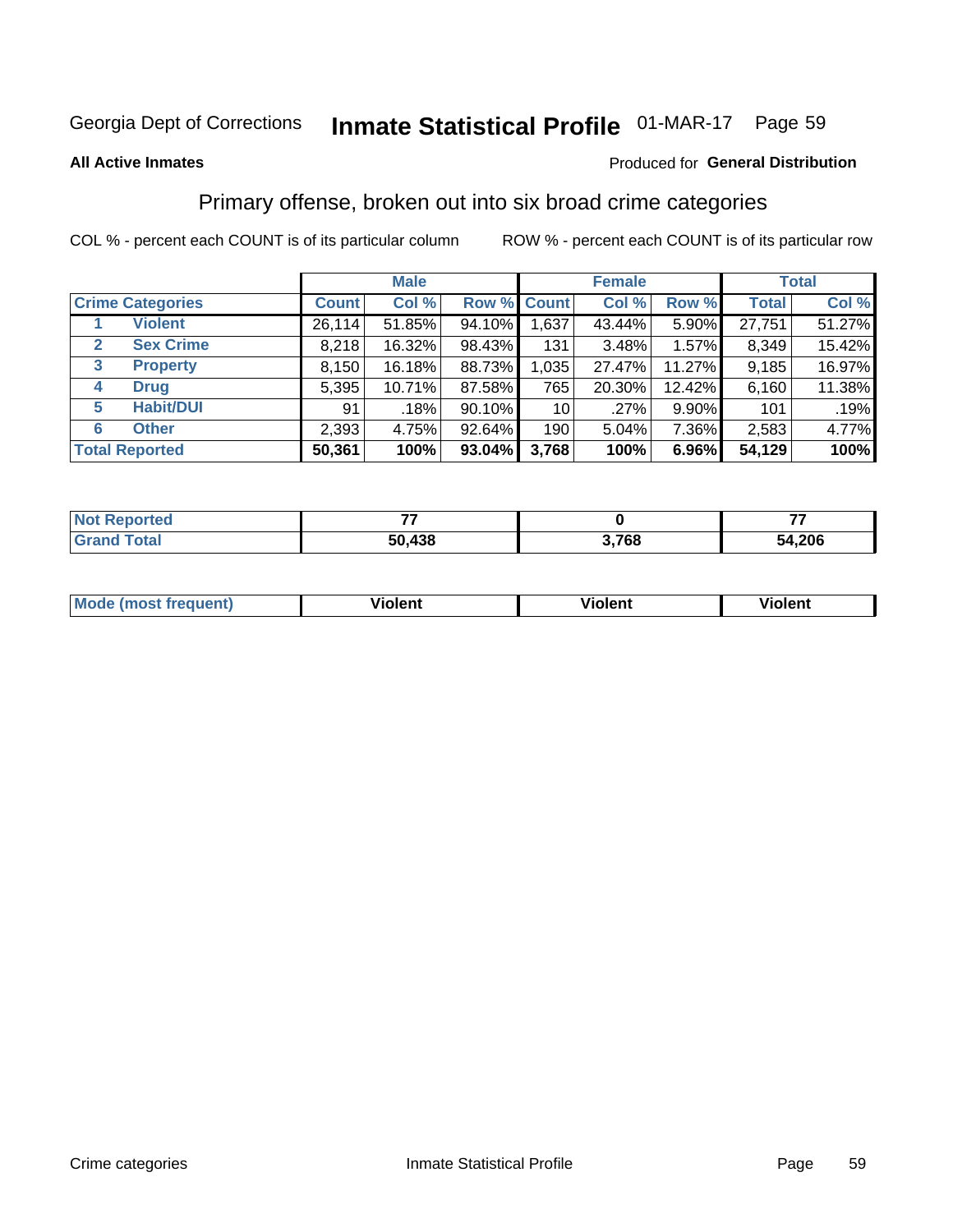# Inmate Statistical Profile 01-MAR-17 Page 60

**All Active Inmates** 

### Produced for General Distribution

# Primary offense, detailed offense code

COL % - percent each COUNT is of its particular column

|                                                                  |                           | <b>Male</b> |         |                 | <b>Female</b> |        |                           | <b>Total</b> |
|------------------------------------------------------------------|---------------------------|-------------|---------|-----------------|---------------|--------|---------------------------|--------------|
| <b>Primary Offense</b>                                           | <b>Count</b>              | Col %       | Row %   | <b>Count</b>    | Col %         | Row %  | <b>Total</b>              | Col %        |
| <b>Abuse Neglect Elder/Disab (2812)</b>                          | 43                        | .09%        | 62.32%  | $\overline{26}$ | .69%          | 37.68% | 69                        | .13%         |
| Agg Aslt W Intnt To Rape (2095)                                  | 68                        | .14%        | 100.00% |                 |               |        | 68                        | .13%         |
| <b>Agg Sex Battery Atmpt (2099)</b>                              | 1                         | .01%        | 50.00%  | 1               | .03%          | 50.00% | $\overline{2}$            | .01%         |
| <b>Aggrav Assault (1302)</b>                                     | 5,063                     | 10.05%      | 94.55%  | 292             | 7.75%         | 5.45%  | 5,355                     | 9.89%        |
| <b>Aggrav Assault Peace Ofcr</b>                                 | 311                       | .62%        | 95.11%  | 16              | .42%          | 4.89%  | 327                       | .60%         |
| (1314)                                                           |                           |             |         |                 |               |        |                           |              |
| <b>Aggrav Battery (1305)</b><br><b>Aggrav Battery Peace Ofcr</b> | 1,314                     | 2.61%       | 93.86%  | 86              | 2.28%         | 6.14%  | 1,400                     | 2.59%        |
| (1315)                                                           | 28                        | .06%        | 96.55%  | 1               | .03%          | 3.45%  | 29                        | .05%         |
| <b>Aggrav Ch Molest Atmpt (2096)</b>                             | 3                         | .01%        | 100.00% |                 |               |        | 3                         | .01%         |
| <b>Aggrav Child Molestation (2021)</b>                           | 1,239                     | 2.46%       | 98.49%  | 19              | .50%          | 1.51%  | 1,258                     | 2.32%        |
| <b>Aggrav Cruelty To Animals</b>                                 | 15                        | .03%        | 100.00% |                 |               |        | 15                        | .03%         |
| (2972)                                                           |                           |             |         |                 |               |        |                           |              |
| <b>Aggrav Sexual Battery (2009)</b>                              | 217                       | .43%        | 99.54%  | 1               | .03%          | .46%   | 218                       | .40%         |
| <b>Aggrav Sodomy (2003)</b>                                      | 202                       | .40%        | 98.06%  | 4               | .11%          | 1.94%  | 206                       | .38%         |
| <b>Aggrav Stalking (1321)</b>                                    | 296                       | .59%        | 97.05%  | 9               | .24%          | 2.95%  | 305                       | .56%         |
| <b>Aggravated Assault On 65+</b><br>(1304)                       | 4                         | .01%        | 66.67%  | $\overline{2}$  | .05%          | 33.33% | 6                         | .01%         |
| <b>Alter Id (1506)</b>                                           | 3                         | .01%        | 100.00% |                 |               |        | 3                         | .01%         |
| <b>Armed Robbery (1902)</b>                                      | 5,888                     | 11.69%      | 96.60%  | 207             | 5.49%         | 3.40%  | 6,095                     | 11.26%       |
| Arson 1st Degree (1401)                                          | 59                        | .12%        | 90.77%  | 6               | .16%          | 9.23%  | 65                        | .12%         |
| <b>Arson 2nd Degree (1402)</b>                                   | 8                         | .02%        | 88.89%  | 1               | .03%          | 11.11% | 9                         | .02%         |
| <b>Arson 3rd Degree (1403)</b>                                   | 3                         | .01%        | 75.00%  | 1               | .03%          | 25.00% | 4                         | .01%         |
| Arson Misc (1400)                                                | 3                         | .01%        | 100.00% |                 |               |        | 3                         | .01%         |
| Ass W/ Int Transmit Hiv (1313)                                   | 1                         | .01%        | 50.00%  | 1               | .03%          | 50.00% | $\overline{2}$            | .01%         |
| <b>Atmpt Aggrav Assault (1303)</b>                               | 6                         | .01%        | 85.71%  | 1               | .03%          | 14.29% | $\overline{7}$            | .01%         |
| <b>Atmpt Aggrav Sodomy (2093)</b>                                | 3                         | .01%        | 100.00% |                 |               |        | 3                         | .01%         |
| <b>Atmpt Armed Robbery (1992)</b>                                | 98                        | .19%        | 95.15%  | 5               | .13%          | 4.85%  | 103                       | .19%         |
| <b>Atmpt Burglary (1690)</b>                                     | 24                        | .05%        | 100.00% |                 |               |        | 24                        | .04%         |
| <b>Atmpt Child Molestation (2094)</b>                            | 35                        | .07%        | 100.00% |                 |               |        | 35                        | .06%         |
| <b>Atmpt Kidnap (1390)</b>                                       | 1                         | .01%        | 100.00% |                 |               |        | 1                         | .01%         |
| <b>Atmpt Murder (1190)</b>                                       | 91                        | .18%        | 92.86%  | 7               | .19%          | 7.14%  | 98                        | .18%         |
| Atmpt Rape (2091)                                                | $\overline{39}$           | .08%        | 97.50%  | $\overline{1}$  | .03%          | 2.50%  | $\overline{40}$           | .07%         |
| <b>Atmpt Robbery (1991)</b>                                      | 44                        | .09%        | 97.78%  | 1               | .03%          | 2.22%  | 45                        | .08%         |
| <b>Atmpt Sodomy (2092)</b>                                       | $\ensuremath{\mathsf{3}}$ | .01%        | 100.00% |                 |               |        | $\ensuremath{\mathsf{3}}$ | .01%         |
| <b>Atmpt Theft By Taking (1812)</b>                              | 3                         | .01%        | 100.00% |                 |               |        | 3                         | .01%         |
| <b>Atmpt Viol Substance Act (4090)</b>                           | 20                        | .04%        | 86.96%  | 3               | .08%          | 13.04% | 23                        | .04%         |
| <b>Att/Consprcy Commt C/S/Of</b><br>(4134)                       | 48                        | .10%        | 85.71%  | 8               | .21%          | 14.29% | 56                        | .10%         |
| <b>Bad Checks (1704)</b>                                         | $\overline{2}$            | .01%        | 100.00% |                 |               |        | $\overline{2}$            | .01%         |
|                                                                  |                           |             |         |                 |               |        |                           |              |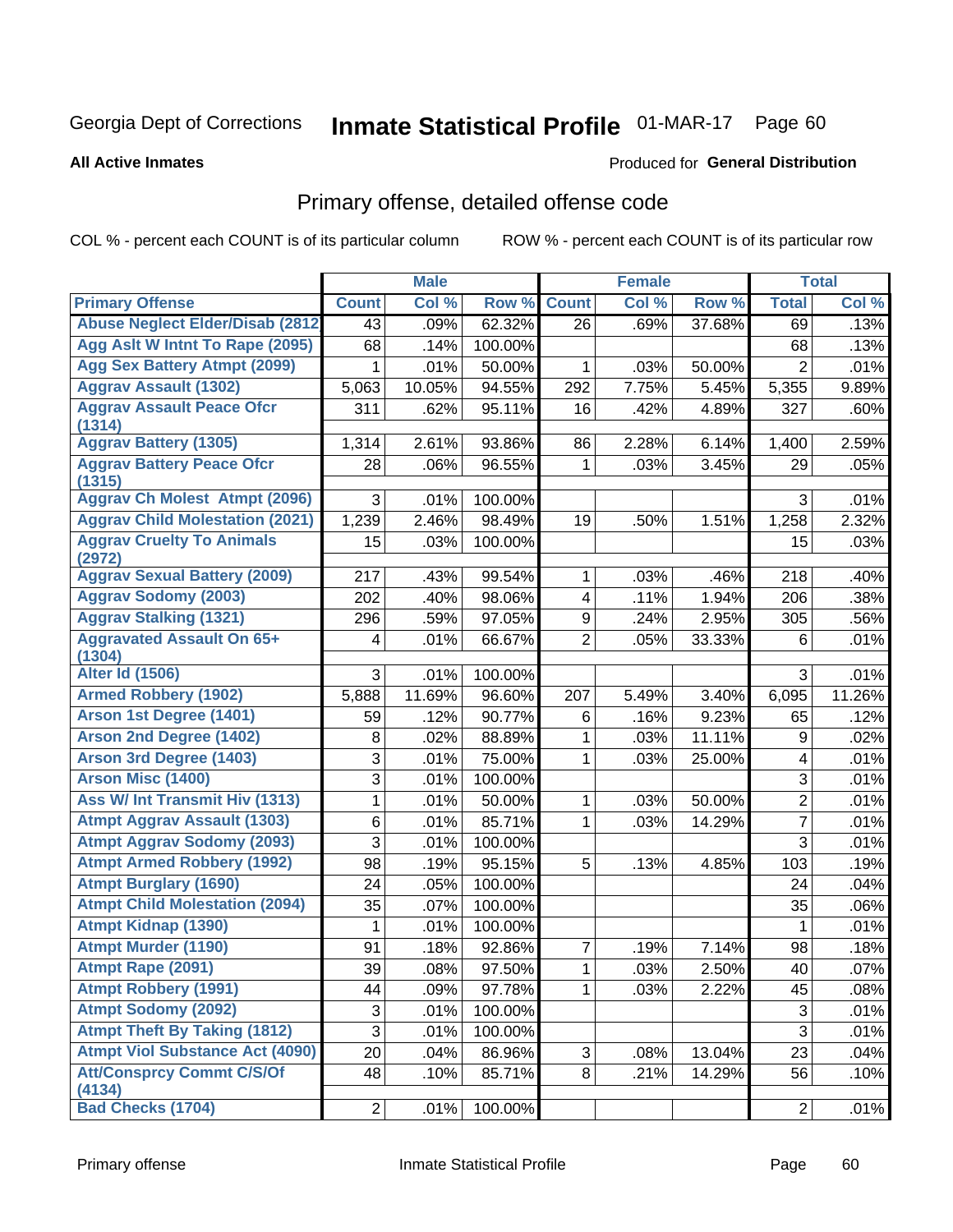# Inmate Statistical Profile 01-MAR-17 Page 61

**All Active Inmates** 

#### Produced for General Distribution

# Primary offense, detailed offense code

COL % - percent each COUNT is of its particular column

|                                            |                | <b>Male</b> |         |                         | <b>Female</b> |         |                         | <b>Total</b> |
|--------------------------------------------|----------------|-------------|---------|-------------------------|---------------|---------|-------------------------|--------------|
| <b>Primary Offense</b>                     | <b>Count</b>   | Col %       | Row %   | <b>Count</b>            | Col %         | Row %   | <b>Total</b>            | Col %        |
| <b>Bail Jumping (2511)</b>                 | 3              | .01%        | 60.00%  | $\overline{2}$          | .05%          | 40.00%  | 5                       | .01%         |
| <b>Bigamy (2007)</b>                       | 1              | .01%        | 100.00% |                         |               |         | 1                       | .01%         |
| <b>Bribery Govt Officer (2301)</b>         |                |             |         | 1                       | .03%          | 100.00% | 1                       | .01%         |
| Burg 1st Aft 6/30/12 (1611)                | 1,730          | 3.44%       | 93.06%  | 129                     | 3.42%         | 6.94%   | 1,859                   | 3.43%        |
| Burg 2nd Aft 6/30/12 (1612)                | 602            | 1.20%       | 94.80%  | 33                      | .88%          | 5.20%   | 635                     | 1.17%        |
| Burg Bef 7/1/12 (1601)                     | 2,900          | 5.76%       | 96.38%  | 109                     | 2.89%         | 3.62%   | 3,009                   | 5.56%        |
| <b>Carry Concealed Weapon (2901)</b>       | 1              | .01%        | 100.00% |                         |               |         | 1                       | .01%         |
| <b>Carry Weapon At School (2915)</b>       | $\overline{2}$ | .01%        | 66.67%  | 1                       | .03%          | 33.33%  | 3                       | .01%         |
| <b>Child Molestation (2019)</b>            | 2,590          | 5.14%       | 98.07%  | 51                      | 1.35%         | 1.93%   | 2,641                   | 4.88%        |
| <b>Chop Shop Violation (5003)</b>          | 2              | .01%        | 100.00% |                         |               |         | 2                       | .01%         |
| <b>Cnspire Traffic Cntrl Sub (4130)</b>    | 10             | .02%        | 90.91%  | 1                       | .03%          | 9.09%   | 11                      | .02%         |
| <b>Computer Pornography (1760)</b>         | 74             | .15%        | 98.67%  | $\mathbf{1}$            | .03%          | 1.33%   | 75                      | .14%         |
| <b>Computer Theft (1761)</b>               | 5              | .01%        | 55.56%  | 4                       | .11%          | 44.44%  | 9                       | .02%         |
| <b>Computer Trespass (1762)</b>            |                |             |         | 1                       | .03%          | 100.00% | 1                       | .01%         |
| <b>Conceal Death Of Another (1125)</b>     | 17             | .03%        | 68.00%  | 8                       | .21%          | 32.00%  | 25                      | .05%         |
| <b>Conspiracy (9901)</b>                   | 29             | .06%        | 78.38%  | 8                       | .21%          | 21.62%  | 37                      | .07%         |
| <b>Convsn Paymnts Real Propy</b><br>(1811) | 2              | .01%        | 100.00% |                         |               |         | 2                       | .01%         |
| <b>Convynce Handle Contrabnd</b><br>(5174) | 1              | .01%        | 100.00% |                         |               |         | 1                       | .01%         |
| Crmnl Atmpt (9905)                         | 1              | .01%        | 100.00% |                         |               |         | 1                       | .01%         |
| <b>Crmnl Damage 1st Degree (1501)</b>      | 32             | .06%        | 86.49%  | 5                       | .13%          | 13.51%  | 37                      | .07%         |
| <b>Crmnl Damage 2nd Degree</b><br>(1502)   | 72             | .14%        | 87.80%  | 10                      | .27%          | 12.20%  | 82                      | .15%         |
| <b>Crmnl Interfere Govt Prop (2613)</b>    | 10             | .02%        | 83.33%  | $\overline{2}$          | .05%          | 16.67%  | 12                      | .02%         |
| <b>Crmnl Trespassing (9912)</b>            | 1              | .01%        | 100.00% |                         |               |         | 1                       | .01%         |
| <b>Cruelty To Children (2801)</b>          | 282            | .56%        | 73.06%  | 104                     | 2.76%         | 26.94%  | 386                     | .71%         |
| <b>Cruelty To Elder Person (2811)</b>      | 19             | .04%        | 55.88%  | 15                      | .40%          | 44.12%  | 34                      | .06%         |
| <b>Defrauding State (2307)</b>             | 1              | .01%        | 100.00% |                         |               |         | 1                       | .01%         |
| Dogfighting (2718)                         | 1              | .01%        | 100.00% |                         |               |         | 1                       | .01%         |
| <b>Drvng Habtl Violator (5004)</b>         | 3              | .01%        | 75.00%  | 1                       | .03%          | 25.00%  | $\overline{\mathbf{4}}$ | .01%         |
| <b>Entering Vehicle (1880)</b>             | 113            | .22%        | 97.41%  | 3                       | .08%          | 2.59%   | 116                     | .21%         |
| <b>Entice Child Attempted (2090)</b>       | 4              | .01%        | 100.00% |                         |               |         | 4                       | .01%         |
| <b>Enticing Child-Indec Purp (2020)</b>    | 72             | .14%        | 93.51%  | 5 <sup>1</sup>          | .13%          | 6.49%   | 77                      | .14%         |
| <b>Escape (2501)</b>                       | 20             | .04%        | 83.33%  | $\overline{\mathbf{4}}$ | .11%          | 16.67%  | 24                      | .04%         |
| <b>False Certificates (2311)</b>           | 3              | .01%        | 100.00% |                         |               |         | 3                       | .01%         |
| <b>False Imprisonment (1308)</b>           | 193            | .38%        | 97.47%  | 5                       | .13%          | 2.53%   | 198                     | .37%         |
| <b>False Statements Govt (2408)</b>        | 26             | .05%        | 78.79%  | $\overline{7}$          | .19%          | 21.21%  | 33                      | .06%         |
| <b>False Swearing (2402)</b>               | 3              | .01%        | 100.00% |                         |               |         | 3                       | .01%         |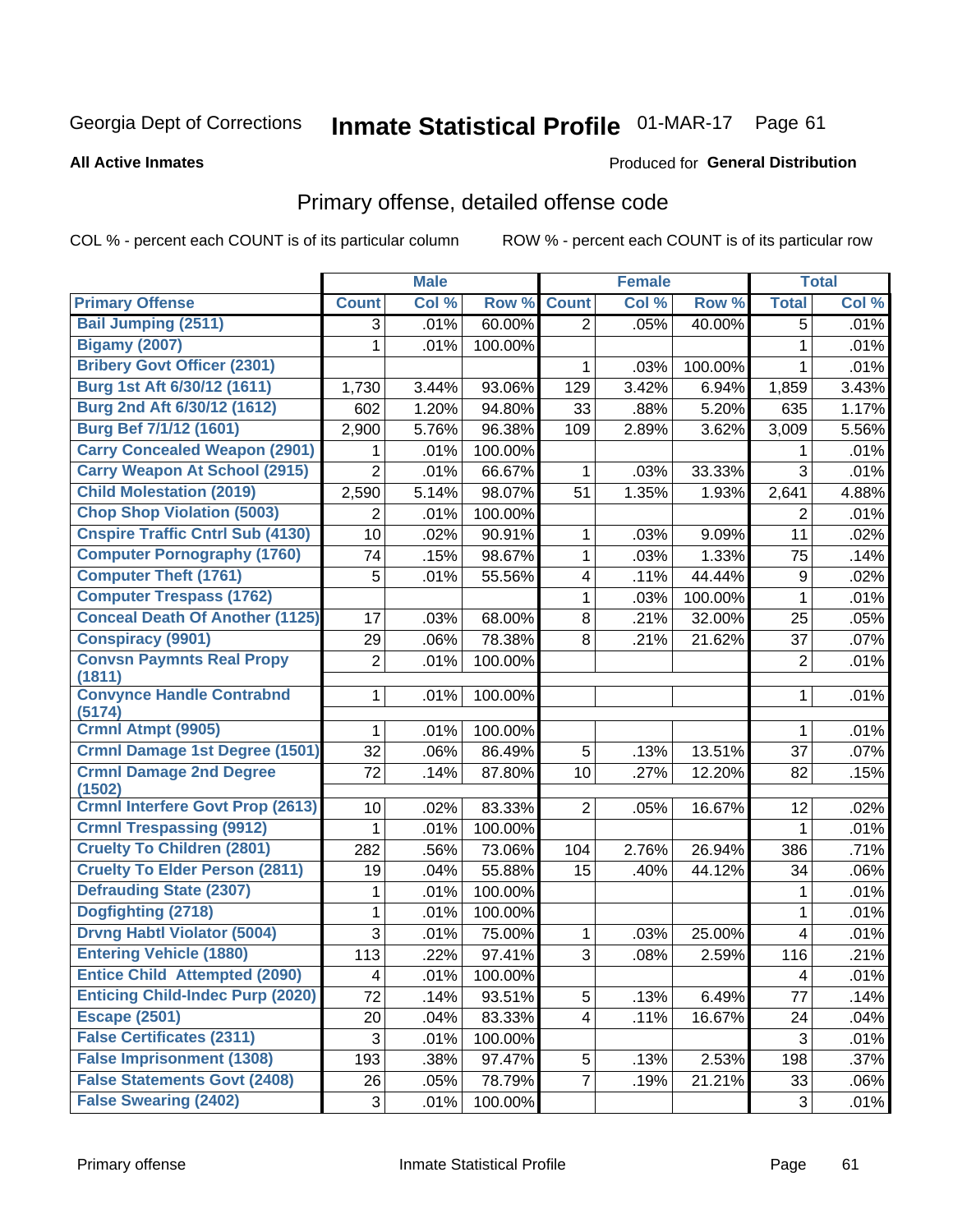# Inmate Statistical Profile 01-MAR-17 Page 62

#### **All Active Inmates**

### Produced for General Distribution

# Primary offense, detailed offense code

COL % - percent each COUNT is of its particular column

|                                            |                | <b>Male</b> |         |                | <b>Female</b> |         |                | <b>Total</b> |
|--------------------------------------------|----------------|-------------|---------|----------------|---------------|---------|----------------|--------------|
| <b>Primary Offense</b>                     | <b>Count</b>   | Col %       | Row %   | <b>Count</b>   | Col %         | Row %   | <b>Total</b>   | Col %        |
| <b>False Swearng Writtn Stmt</b>           |                |             |         | $\mathbf{1}$   | .03%          | 100.00% | $\mathbf 1$    | .01%         |
| (2205)                                     |                |             |         |                |               |         |                |              |
| <b>Family Violence Battery (1301)</b>      | 170            | .34%        | 97.70%  | 4              | .11%          | 2.30%   | 174            | .32%         |
| Feticide (1121)                            | 1              | .01%        | 100.00% |                |               |         | 1              | .01%         |
| <b>Feticide By Vehicle (1118)</b>          | 3              | .01%        | 100.00% |                |               |         | 3              | .01%         |
| <b>Financial Identity Fraud (1756)</b>     | 56             | .11%        | 58.95%  | 39             | 1.04%         | 41.05%  | 95             | .18%         |
| <b>Fleeing/Eluding Police (2316)</b>       | 393            | .78%        | 94.24%  | 24             | .64%          | 5.76%   | 417            | .77%         |
| Forg 1st Aft 6/30/12 (1711)                | 107            | .21%        | 73.79%  | 38             | 1.01%         | 26.21%  | 145            | .27%         |
| Forg 1st Bef 7/1/12 (1701)                 | 315            | .63%        | 70.63%  | 131            | 3.48%         | 29.37%  | 446            | .82%         |
| Forg 2nd Aft 6/30/12 (1712)                | 23             | .05%        | 69.70%  | 10             | .27%          | 30.30%  | 33             | .06%         |
| Forg 2nd Bef 7/1/12 (1702)                 | 12             | .02%        | 100.00% |                |               |         | 12             | .02%         |
| Forg 3rd Aft 6/30/12 (1713)                | 39             | .08%        | 60.00%  | 26             | .69%          | 40.00%  | 65             | .12%         |
| Forg 4th Aft 6/30/12 (1714)                | 9              | .02%        | 47.37%  | 10             | .27%          | 52.63%  | 19             | .04%         |
| <b>Forgery Credit Card (1752)</b>          | 6              | .01%        | 100.00% |                |               |         | 6              | .01%         |
| <b>Fraudulent Access Compute</b>           | 4              | .01%        | 80.00%  | 1              | .03%          | 20.00%  | 5              | .01%         |
| (1796)                                     |                |             |         |                |               |         |                |              |
| <b>Fraudulent Checks (1750)</b>            | 1              | .01%        | 25.00%  | 3              | .08%          | 75.00%  | 4              | .01%         |
| <b>Fraudulent Credit Card (1753)</b>       | 52             | .10%        | 65.00%  | 28             | .74%          | 35.00%  | 80             | .15%         |
| <b>Gang Participation (9914)</b>           | 28             | .06%        | 100.00% |                |               |         | 28             | .05%         |
| <b>Guard Line W/Weapon/Drugs</b><br>(2963) | 18             | .04%        | 66.67%  | 9              | .24%          | 33.33%  | 27             | .05%         |
| <b>Habit Traf Viol/Impaired (5005)</b>     | 6              | .01%        | 85.71%  | 1              | .03%          | 14.29%  | $\overline{7}$ | .01%         |
| <b>Habit Traf Viol/Other (5006)</b>        | 9              | .02%        | 100.00% |                |               |         | 9              | .02%         |
| <b>Harbor/Conceal Sex Offndr</b><br>(2027) |                |             |         | 1              | .03%          | 100.00% | 1              | .01%         |
| <b>Hijacking Motor Vehicle (1911)</b>      | 36             | .07%        | 97.30%  | 1              | .03%          | 2.70%   | 37             | .07%         |
| <b>Hindering Appreh Or Pun (2503)</b>      | 4              | .01%        | 66.67%  | 2              | .05%          | 33.33%  | 6              | .01%         |
| Hit-Run W/Injury/Fatality (5007)           | 25             | .05%        | 80.65%  | $6\phantom{a}$ | .16%          | 19.35%  | 31             | .06%         |
| Home Invasion 1st Degree (7007)            | 4              | .01%        | 100.00% |                |               |         | $\overline{4}$ | .01%         |
| <b>Homicide By Vessel (1124)</b>           | 52             | .10%        | 88.14%  | 7              | .19%          | 11.86%  | 59             | .11%         |
| <b>Illegal Attm To Obt Drugs (4011)</b>    | 1              | .01%        | 16.67%  | 5              | .13%          | 83.33%  | 6              | .01%         |
| <b>Impersonating Officer (2405)</b>        | 3              | .01%        | 75.00%  | 1              | .03%          | 25.00%  | 4              | .01%         |
| <b>Impersonation (2404)</b>                | $\mathbf{1}$   | .01%        | 100.00% |                |               |         | $\mathbf{1}$   | .01%         |
| <b>Incest (2006)</b>                       | 199            | .40%        | 99.50%  | 1              | .03%          | .50%    | 200            | .37%         |
| <b>Incest Atmpt (2098)</b>                 | 1              | .01%        | 100.00% |                |               |         | 1              | .01%         |
| <b>Inciting To Insurrection (2203)</b>     | $\overline{2}$ | .01%        | 100.00% |                |               |         | $\overline{2}$ | .01%         |
| <b>Influencing Witness (2313)</b>          | 8              | .02%        | 80.00%  | $\overline{2}$ | .05%          | 20.00%  | 10             | .02%         |
| <b>Injury By Vehicle (1318)</b>            | 91             | .18%        | 81.98%  | 20             | .53%          | 18.02%  | 111            | .21%         |
| <b>Insurrection (2202)</b>                 | 5              | .01%        | 100.00% |                |               |         | $\sqrt{5}$     | .01%         |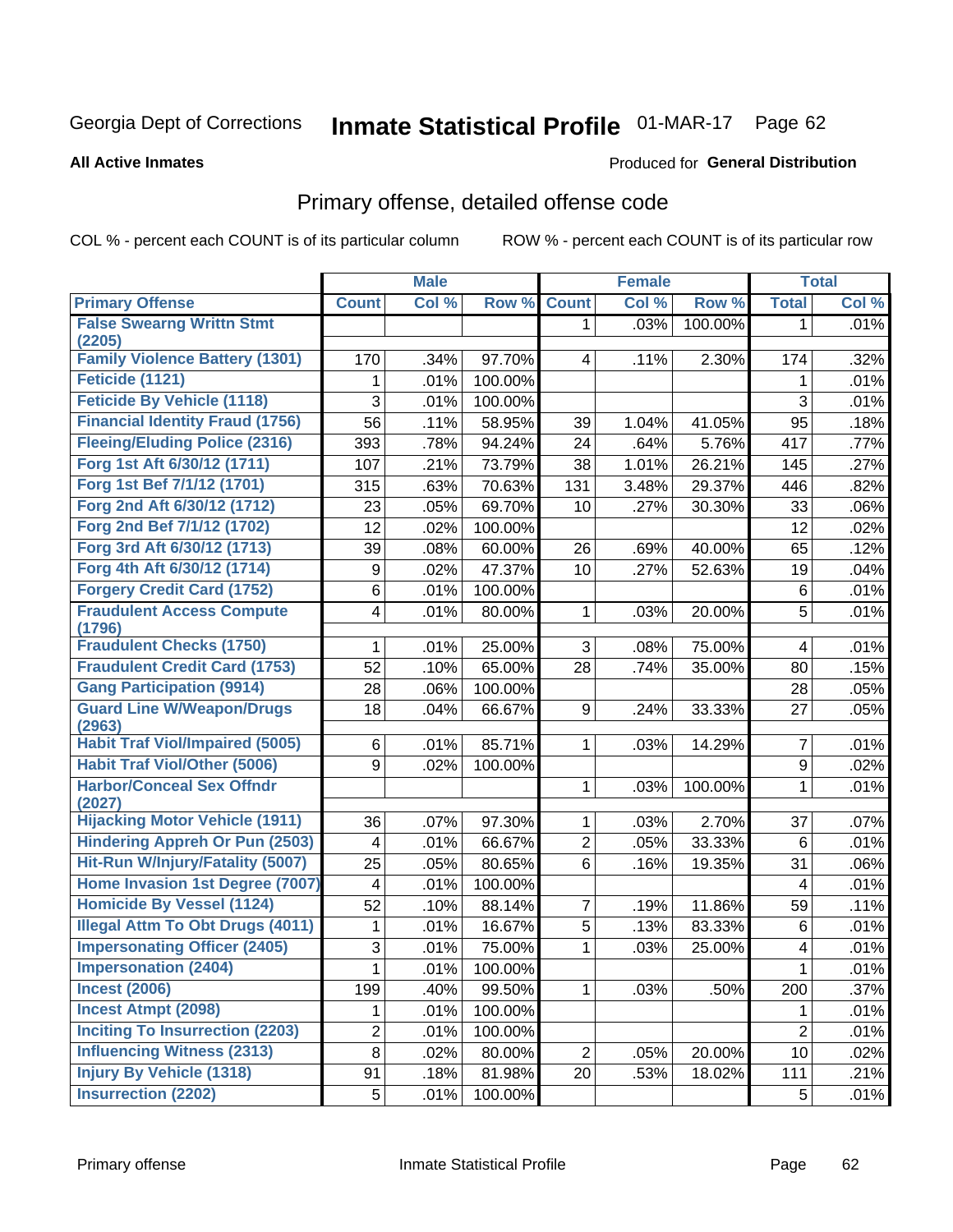# Inmate Statistical Profile 01-MAR-17 Page 63

#### **All Active Inmates**

### Produced for General Distribution

# Primary offense, detailed offense code

COL % - percent each COUNT is of its particular column

|                                            |                | <b>Male</b> |         |                | <b>Female</b> |        |                | <b>Total</b> |
|--------------------------------------------|----------------|-------------|---------|----------------|---------------|--------|----------------|--------------|
| <b>Primary Offense</b>                     | <b>Count</b>   | Col %       | Row %   | <b>Count</b>   | Col %         | Row %  | <b>Total</b>   | Col %        |
| <b>Interference With Custody (1312)</b>    | 8              | .02%        | 88.89%  | 1 <sup>1</sup> | .03%          | 11.11% | 9              | .02%         |
| <b>Involuntary Manslaughter (1103)</b>     | 171            | .34%        | 85.93%  | 28             | .74%          | 14.07% | 199            | .37%         |
| Kidnapping (1311)                          | 1,480          | 2.94%       | 97.43%  | 39             | 1.04%         | 2.57%  | 1,519          | 2.81%        |
| <b>Livestock Theft (1817)</b>              | 4              | .01%        | 100.00% |                |               |        | 4              | .01%         |
| <b>Lottery Violation (2730)</b>            | 1              | .01%        | 100.00% |                |               |        | 1              | .01%         |
| Manf Methamph 200-399 Gm<br>(4144)         | 12             | .02%        | 92.31%  | 1              | .03%          | 7.69%  | 13             | .02%         |
| Manf Methamph 28-199 Gm<br>(4143)          | 16             | .03%        | 72.73%  | 6              | .16%          | 27.27% | 22             | .04%         |
| <b>Manf Methamph Unspec Amt</b><br>(4147)  | 128            | .25%        | 92.09%  | 11             | .29%          | 7.91%  | 139            | .26%         |
| <b>Manufac Marijuana (7012)</b>            | 1              | .01%        | 100.00% |                |               |        | 1              | .01%         |
| <b>Manufact Meth Near Child (2803)</b>     | 14             | .03%        | 82.35%  | 3              | .08%          | 17.65% | 17             | .03%         |
| <b>Misc Assault/Battery (1300)</b>         | 12             | .02%        | 100.00% |                |               |        | 12             | .02%         |
| <b>Misc Correctionl Inst Off (6200)</b>    | 6              | .01%        | 100.00% |                |               |        | 6              | .01%         |
| <b>Misc Drugs Trafficking (4100)</b>       | 11             | .02%        | 100.00% |                |               |        | 11             | .02%         |
| <b>Misc Forgery (1700)</b>                 | 3              | .01%        | 75.00%  | 1              | .03%          | 25.00% | 4              | .01%         |
| <b>Misc Fraud (1799)</b>                   | 9              | .02%        | 64.29%  | 5              | .13%          | 35.71% | 14             | .03%         |
| <b>Misc Homicide Offense (1100)</b>        | 9              | .02%        | 90.00%  | $\mathbf{1}$   | .03%          | 10.00% | 10             | .02%         |
| <b>Misc Invasion Of Privacy (3000)</b>     | 8              | .02%        | 100.00% |                |               |        | 8              | .01%         |
| <b>Misc Public Order (2200)</b>            | 1              | .01%        | 100.00% |                |               |        | 1              | .01%         |
| <b>Misc Sexual Offense (2000)</b>          | 19             | .04%        | 90.48%  | $\overline{2}$ | .05%          | 9.52%  | 21             | .04%         |
| <b>Misc Weapon/Explosive Off</b><br>(2900) | 3              | .01%        | 100.00% |                |               |        | 3              | .01%         |
| <b>Murder (1101)</b>                       | 5,886          | 11.69%      | 93.85%  | 386            | 10.24%        | 6.15%  | 6,272          | 11.59%       |
| <b>Murder Conspire To Commit</b><br>(1191) | 9              | .02%        | 100.00% |                |               |        | 9              | .02%         |
| <b>Mutiny In Penal Inst (2507)</b>         | 5              | .01%        | 83.33%  | $\mathbf{1}$   | .03%          | 16.67% | 6              | .01%         |
| <b>Obstr Of Law Enf Officer (2314)</b>     | 420            | .83%        | 92.92%  | 32             | .85%          | 7.08%  | 452            | .84%         |
| <b>Pandering By Compulsion (2017)</b>      | $\overline{2}$ | .01%        | 100.00% |                |               |        | 2              | .01%         |
| Peeping Tom (3002)                         | 21             | .04%        | 100.00% |                |               |        | 21             | .04%         |
| Perjury (2401)                             | 5              | .01%        | 71.43%  | $\overline{c}$ | .05%          | 28.57% | $\overline{7}$ | .01%         |
| Pimping A Minor Under 18 (2016)            | 10             | .02%        | 76.92%  | $\overline{3}$ | .08%          | 23.08% | 13             | .02%         |
| Poss Alprazolam (7003)                     | 1              | .01%        | 100.00% |                |               |        | 1              | .01%         |
| <b>Poss Contraband Articles (5171)</b>     | 3              | .01%        | 100.00% |                |               |        | $\mathbf{3}$   | .01%         |
| <b>Poss Dep Stim Cntrf Drugs</b><br>(4007) | 78             | .15%        | 73.58%  | 28             | .74%          | 26.42% | 106            | .20%         |
| <b>Poss Drug Related Matri (4016)</b>      | 26             | .05%        | 81.25%  | 6              | .16%          | 18.75% | 32             | .06%         |
| Poss Ephedrine (4030)                      |                | .01%        | 33.33%  | $\overline{2}$ | .05%          | 66.67% | 3              | .01%         |
| Poss Firearm 1st Offender (2913)           | 107            | .21%        | 96.40%  | 4 <sup>1</sup> | .11%          | 3.60%  | 111            | .21%         |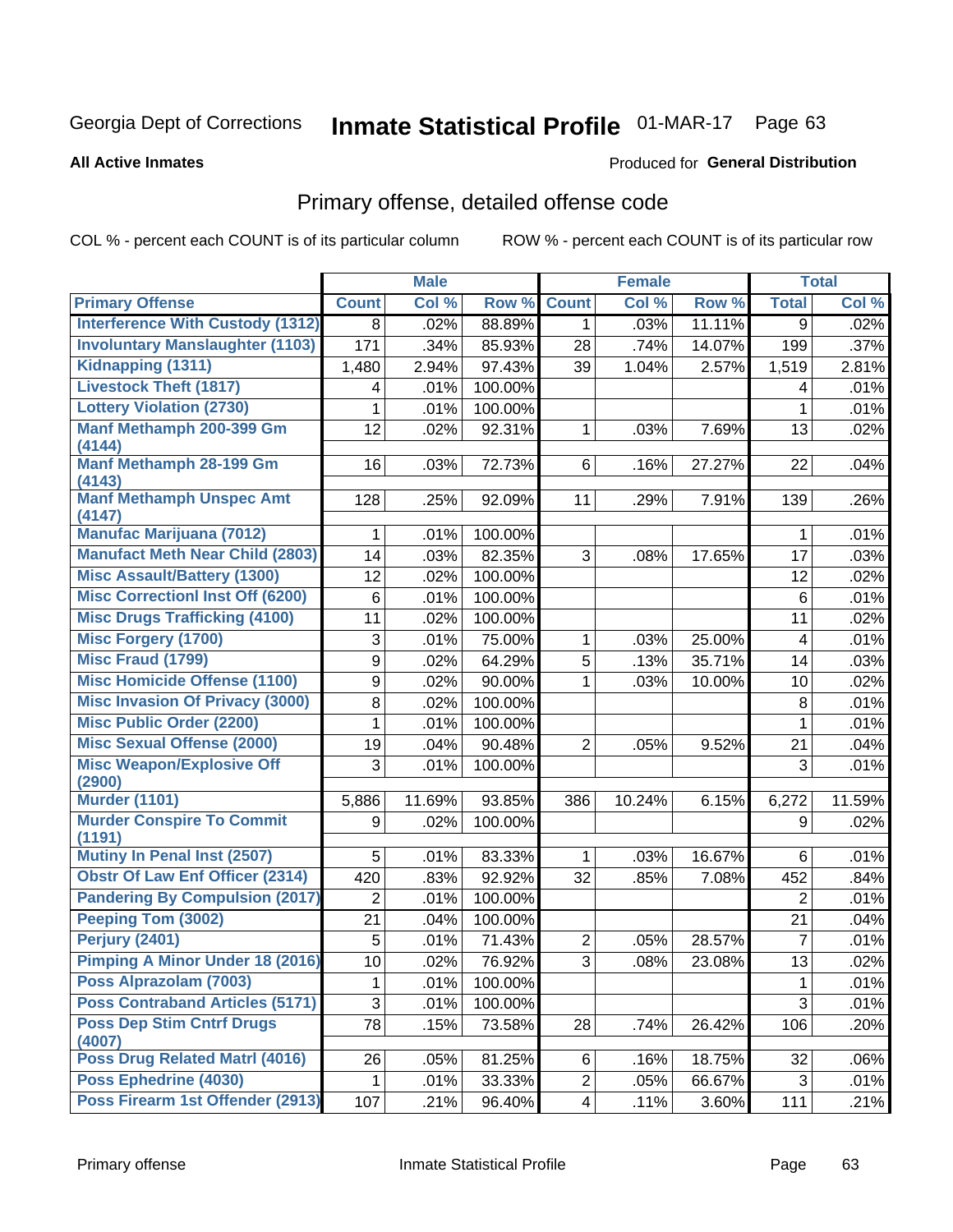# Inmate Statistical Profile 01-MAR-17 Page 64

#### **All Active Inmates**

#### Produced for General Distribution

# Primary offense, detailed offense code

COL % - percent each COUNT is of its particular column

|              | <b>Male</b>                                                                                                  |                                                                                                                                |                                                                                                                                                                   | <b>Female</b>                                                                                           |                                                                                                |                                                                                                               | <b>Total</b>                                                                                                                       |
|--------------|--------------------------------------------------------------------------------------------------------------|--------------------------------------------------------------------------------------------------------------------------------|-------------------------------------------------------------------------------------------------------------------------------------------------------------------|---------------------------------------------------------------------------------------------------------|------------------------------------------------------------------------------------------------|---------------------------------------------------------------------------------------------------------------|------------------------------------------------------------------------------------------------------------------------------------|
| <b>Count</b> | Col %                                                                                                        | Row %                                                                                                                          | <b>Count</b>                                                                                                                                                      | Col %                                                                                                   | Row %                                                                                          | <b>Total</b>                                                                                                  | Col %                                                                                                                              |
| 1,054        | 2.09%                                                                                                        | 96.52%                                                                                                                         | 38                                                                                                                                                                | 1.01%                                                                                                   | 3.48%                                                                                          | $\overline{1,092}$                                                                                            | 2.02%                                                                                                                              |
|              |                                                                                                              |                                                                                                                                |                                                                                                                                                                   |                                                                                                         |                                                                                                |                                                                                                               | .01%                                                                                                                               |
|              |                                                                                                              |                                                                                                                                |                                                                                                                                                                   |                                                                                                         |                                                                                                |                                                                                                               | .01%                                                                                                                               |
|              |                                                                                                              |                                                                                                                                |                                                                                                                                                                   |                                                                                                         |                                                                                                |                                                                                                               | .01%                                                                                                                               |
|              |                                                                                                              |                                                                                                                                |                                                                                                                                                                   |                                                                                                         |                                                                                                |                                                                                                               | 1.02%                                                                                                                              |
|              |                                                                                                              |                                                                                                                                |                                                                                                                                                                   |                                                                                                         |                                                                                                |                                                                                                               | .18%                                                                                                                               |
|              |                                                                                                              |                                                                                                                                |                                                                                                                                                                   |                                                                                                         |                                                                                                |                                                                                                               | .05%                                                                                                                               |
|              |                                                                                                              |                                                                                                                                |                                                                                                                                                                   |                                                                                                         |                                                                                                |                                                                                                               | .84%                                                                                                                               |
|              |                                                                                                              |                                                                                                                                |                                                                                                                                                                   |                                                                                                         |                                                                                                |                                                                                                               | 1.36%                                                                                                                              |
|              |                                                                                                              |                                                                                                                                |                                                                                                                                                                   |                                                                                                         |                                                                                                |                                                                                                               |                                                                                                                                    |
| 68           | .14%                                                                                                         | 95.77%                                                                                                                         | 3                                                                                                                                                                 | .08%                                                                                                    | 4.23%                                                                                          | 71                                                                                                            | .13%                                                                                                                               |
| 28           | .06%                                                                                                         | 100.00%                                                                                                                        |                                                                                                                                                                   |                                                                                                         |                                                                                                | 28                                                                                                            | .05%                                                                                                                               |
| 106          | .21%                                                                                                         | 89.83%                                                                                                                         | 12                                                                                                                                                                | .32%                                                                                                    | 10.17%                                                                                         | 118                                                                                                           | .22%                                                                                                                               |
| 333          | .66%                                                                                                         | 96.52%                                                                                                                         | 12                                                                                                                                                                | .32%                                                                                                    | 3.48%                                                                                          | 345                                                                                                           | .64%                                                                                                                               |
| 633          | 1.26%                                                                                                        | 93.78%                                                                                                                         | 42                                                                                                                                                                | 1.11%                                                                                                   | 6.22%                                                                                          | 675                                                                                                           | 1.25%                                                                                                                              |
| 412          | .82%                                                                                                         | 79.69%                                                                                                                         | 105                                                                                                                                                               | 2.79%                                                                                                   | 20.31%                                                                                         | 517                                                                                                           | .96%                                                                                                                               |
| 56           | .11%                                                                                                         | 88.89%                                                                                                                         | $\overline{7}$                                                                                                                                                    | .19%                                                                                                    | 11.11%                                                                                         | 63                                                                                                            | .12%                                                                                                                               |
|              |                                                                                                              |                                                                                                                                |                                                                                                                                                                   |                                                                                                         |                                                                                                |                                                                                                               |                                                                                                                                    |
|              |                                                                                                              |                                                                                                                                |                                                                                                                                                                   |                                                                                                         |                                                                                                |                                                                                                               | .01%                                                                                                                               |
|              |                                                                                                              |                                                                                                                                |                                                                                                                                                                   |                                                                                                         |                                                                                                |                                                                                                               | .22%                                                                                                                               |
|              |                                                                                                              |                                                                                                                                |                                                                                                                                                                   |                                                                                                         |                                                                                                |                                                                                                               | 3.29%                                                                                                                              |
|              |                                                                                                              |                                                                                                                                |                                                                                                                                                                   |                                                                                                         |                                                                                                |                                                                                                               | .02%                                                                                                                               |
| 1            | .01%                                                                                                         | 100.00%                                                                                                                        |                                                                                                                                                                   |                                                                                                         |                                                                                                | 1                                                                                                             | .01%                                                                                                                               |
| 1            | .01%                                                                                                         | 100.00%                                                                                                                        |                                                                                                                                                                   |                                                                                                         |                                                                                                | $\mathbf{1}$                                                                                                  | .01%                                                                                                                               |
|              |                                                                                                              |                                                                                                                                |                                                                                                                                                                   |                                                                                                         |                                                                                                |                                                                                                               | .01%                                                                                                                               |
|              |                                                                                                              |                                                                                                                                |                                                                                                                                                                   |                                                                                                         |                                                                                                |                                                                                                               |                                                                                                                                    |
| 1,378        | 2.74%                                                                                                        | 93.49%                                                                                                                         | 96                                                                                                                                                                | 2.55%                                                                                                   | 6.51%                                                                                          | 1,474                                                                                                         | 2.72%                                                                                                                              |
| 243          | .48%                                                                                                         | 96.05%                                                                                                                         | 10                                                                                                                                                                | .27%                                                                                                    | 3.95%                                                                                          | 253                                                                                                           | .47%                                                                                                                               |
| 275          | .55%                                                                                                         | 92.91%                                                                                                                         | 21                                                                                                                                                                | .56%                                                                                                    | 7.09%                                                                                          | 296                                                                                                           | .55%                                                                                                                               |
| 135          | .27%                                                                                                         | 93.10%                                                                                                                         | 10                                                                                                                                                                | .27%                                                                                                    | 6.90%                                                                                          | 145                                                                                                           | .27%                                                                                                                               |
|              |                                                                                                              |                                                                                                                                |                                                                                                                                                                   |                                                                                                         |                                                                                                |                                                                                                               | $.90\%$                                                                                                                            |
|              |                                                                                                              |                                                                                                                                |                                                                                                                                                                   |                                                                                                         |                                                                                                |                                                                                                               | .07%                                                                                                                               |
|              |                                                                                                              |                                                                                                                                |                                                                                                                                                                   |                                                                                                         |                                                                                                |                                                                                                               | .06%                                                                                                                               |
|              |                                                                                                              |                                                                                                                                |                                                                                                                                                                   |                                                                                                         |                                                                                                |                                                                                                               | .12%                                                                                                                               |
| 15           | .03%                                                                                                         |                                                                                                                                |                                                                                                                                                                   | .05%                                                                                                    |                                                                                                |                                                                                                               | .03%                                                                                                                               |
|              |                                                                                                              |                                                                                                                                |                                                                                                                                                                   |                                                                                                         |                                                                                                |                                                                                                               |                                                                                                                                    |
|              | 2<br>4<br>$\overline{3}$<br>432<br>71<br>27<br>414<br>703<br>1<br>82<br>1,774<br>11<br>458<br>36<br>29<br>53 | .01%<br>.01%<br>.01%<br>.86%<br>.14%<br>.05%<br>.82%<br>1.40%<br>.01%<br>.16%<br>3.52%<br>.02%<br>.91%<br>.07%<br>.06%<br>.11% | 100.00%<br>100.00%<br>100.00%<br>78.12%<br>72.45%<br>96.43%<br>91.19%<br>95.65%<br>100.00%<br>68.91%<br>99.50%<br>91.67%<br>94.24%<br>100.00%<br>90.63%<br>79.10% | 121<br>27<br>$\mathbf{1}$<br>40<br>32<br>37<br>9<br>1<br>1<br>28<br>3<br>14<br>$\overline{2}$<br>88.24% | 3.21%<br>.72%<br>.03%<br>1.06%<br>.85%<br>.98%<br>.24%<br>.03%<br>.03%<br>.74%<br>.08%<br>.37% | 21.88%<br>27.55%<br>3.57%<br>8.81%<br>4.35%<br>31.09%<br>.50%<br>8.33%<br>100.00%<br>5.76%<br>9.38%<br>20.90% | $\overline{2}$<br>4<br>3<br>553<br>98<br>28<br>454<br>735<br>1<br>119<br>1,783<br>12<br>1<br>486<br>36<br>32<br>67<br>11.76%<br>17 |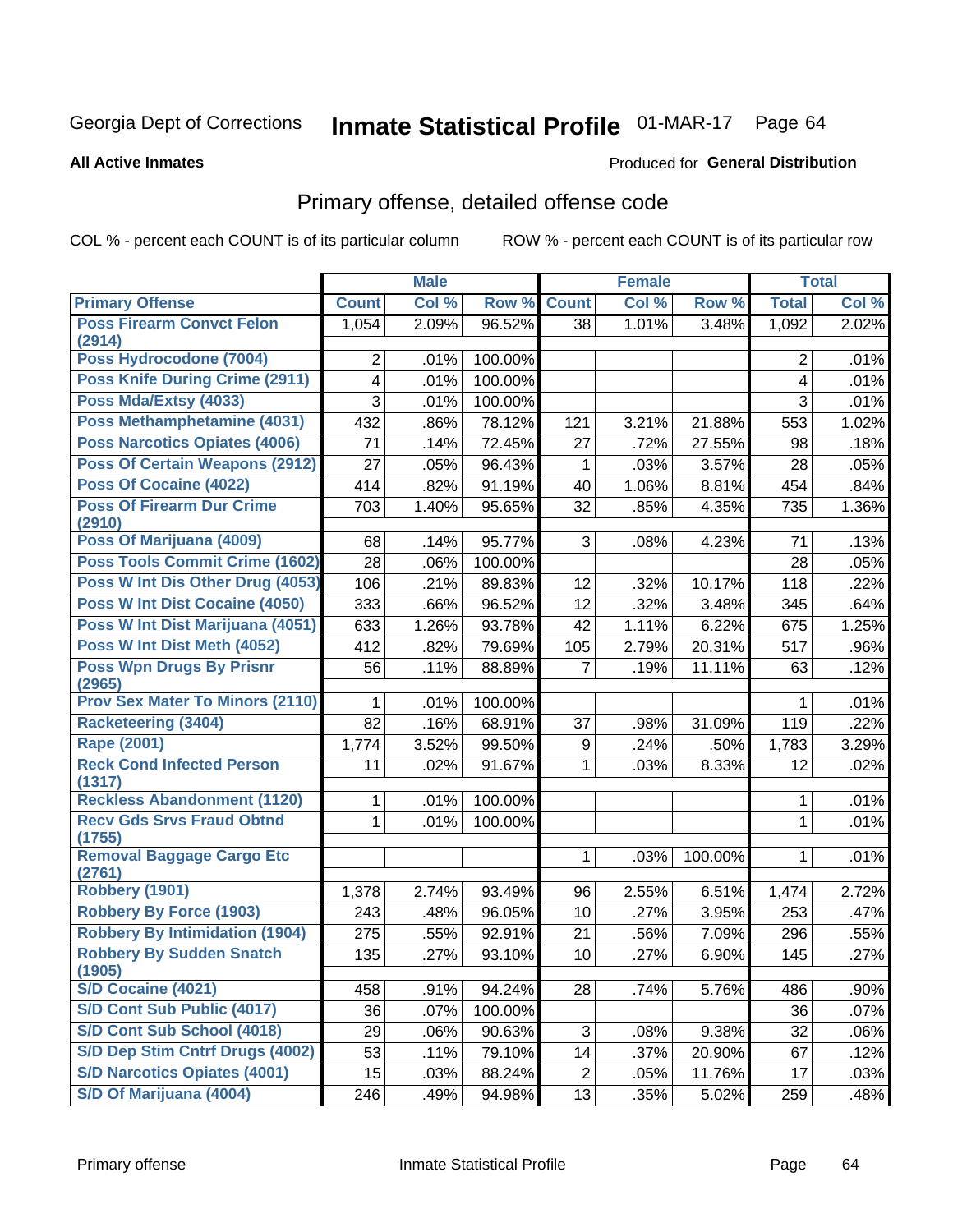# Inmate Statistical Profile 01-MAR-17 Page 65

Produced for General Distribution

#### **All Active Inmates**

# Primary offense, detailed offense code

COL % - percent each COUNT is of its particular column

|                                            |                | <b>Male</b> |         |                         | <b>Female</b> |         |                | <b>Total</b> |
|--------------------------------------------|----------------|-------------|---------|-------------------------|---------------|---------|----------------|--------------|
| <b>Primary Offense</b>                     | <b>Count</b>   | Col %       | Row %   | <b>Count</b>            | Col %         | Row %   | <b>Total</b>   | Col %        |
| Sale Mda/Extsy (4034)                      | 3              | .01%        | 100.00% |                         |               |         | 3              | .01%         |
| Sale Methamphetamine (4032)                | 231            | .46%        | 79.93%  | 58                      | 1.54%         | 20.07%  | 289            | .53%         |
| <b>Sex Exploitation Child (2843)</b>       | 185            | .37%        | 99.46%  | 1                       | .03%          | .54%    | 186            | .34%         |
| Sex Offender Fail Registr (2026)           | 465            | .92%        | 98.31%  | 8                       | .21%          | 1.69%   | 473            | .87%         |
| <b>Sex Offender Fail To Move (2028)</b>    | 4              | .01%        | 100.00% |                         |               |         | 4              | .01%         |
| Sexl/Asslt/Agn/Pers/Cstdy (2023)           | 14             | .03%        | 100.00% |                         |               |         | 14             | .03%         |
| <b>Sexual Aslt By Therapist (2024)</b>     |                |             |         | 1                       | .03%          | 100.00% | 1              | .01%         |
| <b>Sexual Battery (2011)</b>               | 182            | .36%        | 99.45%  | $\mathbf{1}$            | .03%          | .55%    | 183            | .34%         |
| <b>Simple Battery (1316)</b>               | 12             | .02%        | 100.00% |                         |               |         | 12             | .02%         |
| <b>Sodomy (2002)</b>                       | 13             | .03%        | 100.00% |                         |               |         | 13             | .02%         |
| <b>Solicit Sodomy From Minor</b>           | 5              | .01%        | 100.00% |                         |               |         | 5              | .01%         |
| (2025)                                     |                |             |         |                         |               |         |                |              |
| <b>Solicit/Accepting Bribe (2712)</b>      | $\overline{2}$ | .01%        | 100.00% |                         |               |         | 2              | .01%         |
| <b>Stalking (1320)</b>                     | $6\phantom{1}$ | .01%        | 100.00% |                         |               |         | 6              | .01%         |
| <b>Statutory Rape (2018)</b>               | 768            | 1.52%       | 97.34%  | 21                      | .56%          | 2.66%   | 789            | 1.46%        |
| <b>Statutory Rape Atmpt (2097)</b>         | 1              | .01%        | 100.00% |                         |               |         | 1              | .01%         |
| <b>Tampering With Evidence (2315)</b>      | 8              | .02%        | 66.67%  | $\overline{\mathbf{4}}$ | .11%          | 33.33%  | 12             | .02%         |
| <b>Terrorist Threats &amp; Acts (1307)</b> | 366            | .73%        | 95.81%  | 16                      | .42%          | 4.19%   | 382            | .71%         |
| <b>Theft Bring Prop In State (1815)</b>    | 6              | .01%        | 85.71%  | 1                       | .03%          | 14.29%  | $\overline{7}$ | .01%         |
| <b>Theft By Conversion (1808)</b>          | 14             | .03%        | 58.33%  | 10                      | .27%          | 41.67%  | 24             | .04%         |
| <b>Theft By Deception (1803)</b>           | 32             | .06%        | 78.05%  | 9                       | .24%          | 21.95%  | 41             | .08%         |
| <b>Theft By Extortion (1804)</b>           | 3              | .01%        | 100.00% |                         |               |         | 3              | .01%         |
| <b>Theft By Rec Stolen Prop (1806)</b>     | 534            | 1.06%       | 90.20%  | 58                      | 1.54%         | 9.80%   | 592            | 1.09%        |
| <b>Theft By Shoplifting (1821)</b>         | 419            | .83%        | 71.02%  | 171                     | 4.54%         | 28.98%  | 590            | 1.09%        |
| <b>Theft By Taking (1802)</b>              | 714            | 1.42%       | 83.31%  | 143                     | 3.80%         | 16.69%  | 857            | 1.58%        |
| <b>Theft Credit Card (1751)</b>            | 20             | .04%        | 76.92%  | 6                       | .16%          | 23.08%  | 26             | .05%         |
| <b>Theft Motorveh Or Part (1813)</b>       | 40             | .08%        | 97.56%  | 1                       | .03%          | 2.44%   | 41             | .08%         |
| <b>Theft Of Lost Property (1805)</b>       | 2              | .01%        | 50.00%  | $\overline{2}$          | .05%          | 50.00%  | 4              | .01%         |
| <b>Theft Of Services (1807)</b>            | 1              | .01%        | 50.00%  | 1                       | .03%          | 50.00%  | $\overline{2}$ | .01%         |
| <b>Theft Recv Prop Out State (1816)</b>    | $\overline{c}$ | .01%        | 100.00% |                         |               |         | $\overline{2}$ | .01%         |
| <b>Traf Amphtmine 200-399 Gm</b><br>(4127) | $\overline{2}$ | .01%        | 100.00% |                         |               |         | $\overline{2}$ | .01%         |
| <b>Traf Amphtmine 28-199 Gm</b><br>(4126)  | $\overline{4}$ | .01%        | 66.67%  | 2                       | .05%          | 33.33%  | 6              | .01%         |
| Traf Amphtmine 400+ Gm (4128)              | 4              | .01%        | 100.00% |                         |               |         | 4              | .01%         |
| <b>Traf Cocaine 201-400 Gm (4102)</b>      | 112            | .22%        | 97.39%  | 3                       | .08%          | 2.61%   | 115            | .21%         |
| <b>Traf Cocaine 401+ Gm (4103)</b>         | 99             | .20%        | 95.19%  | 5                       | .13%          | 4.81%   | 104            | .19%         |
| Traf Cocaine Less 200 Gm (4101)            | 276            | .55%        | 97.87%  | 6                       | .16%          | 2.13%   | 282            | .52%         |
| <b>Traf Marijna 10-2000 Lb (4121)</b>      | 71             | .14%        | 92.21%  | 6                       | .16%          | 7.79%   | 77             | .14%         |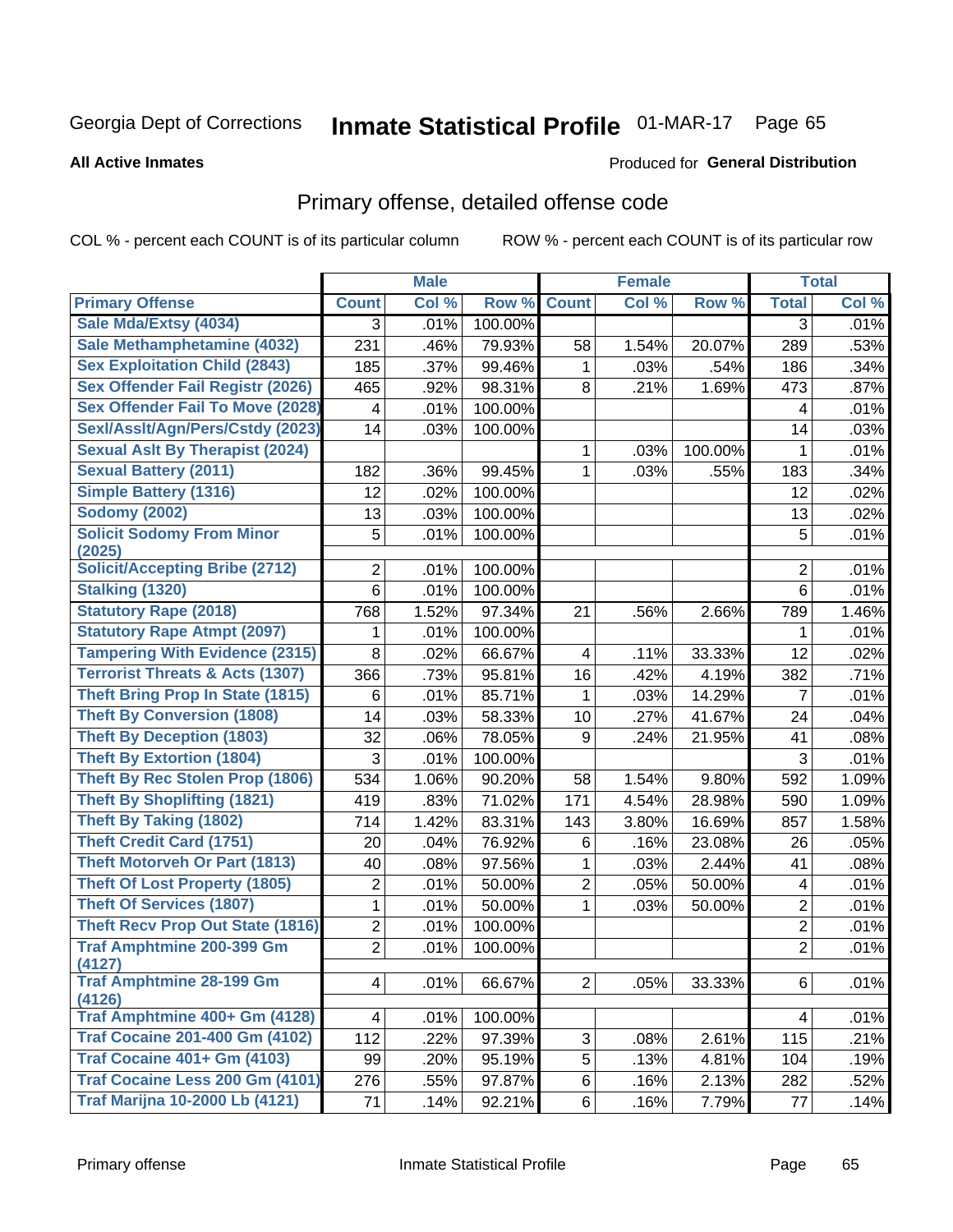# Inmate Statistical Profile 01-MAR-17 Page 66

**All Active Inmates** 

### Produced for General Distribution

# Primary offense, detailed offense code

COL % - percent each COUNT is of its particular column

|                                               |                | <b>Male</b> |         |                         | <b>Female</b> |        |                | <b>Total</b> |
|-----------------------------------------------|----------------|-------------|---------|-------------------------|---------------|--------|----------------|--------------|
| <b>Primary Offense</b>                        | <b>Count</b>   | Col %       | Row %   | <b>Count</b>            | Col %         | Row %  | <b>Total</b>   | Col %        |
| Traf Mda/Extsy 200-399gm                      | 4              | .01%        | 100.00% |                         |               |        | 4              | .01%         |
| (4151)                                        |                |             |         |                         |               |        |                |              |
| <b>Traf Mda/Extsy 28-199gm (4150)</b>         | 12             | .02%        | 85.71%  | $\overline{2}$          | .05%          | 14.29% | 14             | .03%         |
| Traf Mda/Extsy 400+Gm (4152)                  | $\mathbf 1$    | .01%        | 100.00% |                         |               |        | 1              | .01%         |
| Traf Methamph 200-399 Gm<br>(4141)            | 90             | .18%        | 86.54%  | 14                      | .37%          | 13.46% | 104            | .19%         |
| <b>Traf Methamph 28-199 Gm</b>                | 303            | .60%        | 78.70%  | 82                      | 2.18%         | 21.30% | 385            | .71%         |
| (4140)                                        |                |             |         |                         |               |        |                |              |
| Traf Methamph 400+ Gm (4142)                  | 64             | .13%        | 88.89%  | 8                       | .21%          | 11.11% | 72             | .13%         |
| <b>Traf Methamph Unspec Amt</b><br>(4146)     | 93             | .18%        | 78.81%  | 25                      | .66%          | 21.19% | 118            | .22%         |
| <b>Traf Methaqualone&lt; 400 Gm</b><br>(4124) | $\overline{2}$ | .01%        | 100.00% |                         |               |        | $\overline{2}$ | .01%         |
| <b>Traf Narcotic 15-28 Gm (4112)</b>          | 26             | .05%        | 96.30%  | 1                       | .03%          | 3.70%  | 27             | .05%         |
| Traf Narcotic 29+ Gm (4113)                   | 28             | .06%        | 96.55%  | 1                       | .03%          | 3.45%  | 29             | .05%         |
| <b>Traf Narcotic Less 14 Gm (4111)</b>        | 30             | .06%        | 93.75%  | $\overline{2}$          | .05%          | 6.25%  | 32             | .06%         |
| <b>Traffick Sexual Servitude (1331)</b>       | 10             | .02%        | 71.43%  | $\overline{\mathbf{4}}$ | .11%          | 28.57% | 14             | .03%         |
| <b>Unauth Dist Contrild Sub (4135)</b>        | 1              | .01%        | 100.00% |                         |               |        | 1              | .01%         |
| <b>Unauth Dist Recrd Devices</b><br>(9907)    | 3              | .01%        | 100.00% |                         |               |        | $\overline{3}$ | .01%         |
| <b>Unknown Offense (9999)</b>                 | 20             | .04%        | 95.24%  | 1                       | .03%          | 4.76%  | 21             | .04%         |
| Uniwfl Mfg/Del/Dist N-C S (4014)              | 13             | .03%        | 100.00% |                         |               |        | 13             | .02%         |
| <b>Use Comm Facity Vio C Sub</b><br>(4133)    | 8              | .02%        | 80.00%  | $\overline{2}$          | .05%          | 20.00% | 10             | .02%         |
| <b>Vehicular Homicide (1123)</b>              | 262            | .52%        | 81.11%  | 61                      | 1.62%         | 18.89% | 323            | .60%         |
| <b>Viol Dngrous Drgs Act (4013)</b>           | 231            | .46%        | 82.21%  | 50                      | 1.33%         | 17.79% | 281            | .52%         |
| Viol Ga Cntrl Sbst Act (4012)                 | 8              | .02%        | 80.00%  | $\overline{2}$          | .05%          | 20.00% | 10             | .02%         |
| <b>Viol Ga Securities Act (1800)</b>          | 1              | .01%        | 100.00% |                         |               |        | 1              | .01%         |
| <b>Viol Motor Vehicle Laws (5001)</b>         | 40             | .08%        | 95.24%  | $\overline{2}$          | .05%          | 4.76%  | 42             | .08%         |
| <b>Viol Oath Public Offcr (2302)</b>          | $\overline{2}$ | .01%        | 100.00% |                         |               |        | $\overline{2}$ | .01%         |
| <b>Violatn Othr States Law (8001)</b>         | 38             | .08%        | 80.85%  | 9                       | .24%          | 19.15% | 47             | .09%         |
| <b>Vol Manslaughter Of Fetus</b>              | $\overline{2}$ | .01%        | 100.00% |                         |               |        | $\overline{2}$ | .01%         |
| (1119)                                        |                |             |         |                         |               |        |                |              |
| <b>Voluntary Manslaughter (1102)</b>          | 1,087          | 2.16%       | 88.66%  | 139                     | 3.69%         | 11.34% | 1,226          | 2.26%        |
| <b>Abandonment Of Dep Child (11)</b>          | 4              | .01%        | 100.00% |                         |               |        | 4              | .01%         |
| <b>Agg Assault With Firearm (27)</b>          | 1              | .01%        | 100.00% |                         |               |        | 1              | .01%         |
| <b>Assault &amp; Battery (21)</b>             | 7              | .01%        | 100.00% |                         |               |        | $\overline{7}$ | .01%         |
| <b>Bad Checks (52)</b>                        | $\overline{2}$ | .01%        | 66.67%  | 1                       | .03%          | 33.33% | 3              | .01%         |
| <b>Burglary (45)</b>                          | 5              | .01%        | 100.00% |                         |               |        | 5              | .01%         |
| <b>Cheating &amp; Swindling (51)</b>          | 1              | .01%        | 100.00% |                         |               |        | 1              | .01%         |
| <b>Cpwl &amp; Concealed Weapon (93)</b>       | 5              | .01%        | 100.00% |                         |               |        | 5              | .01%         |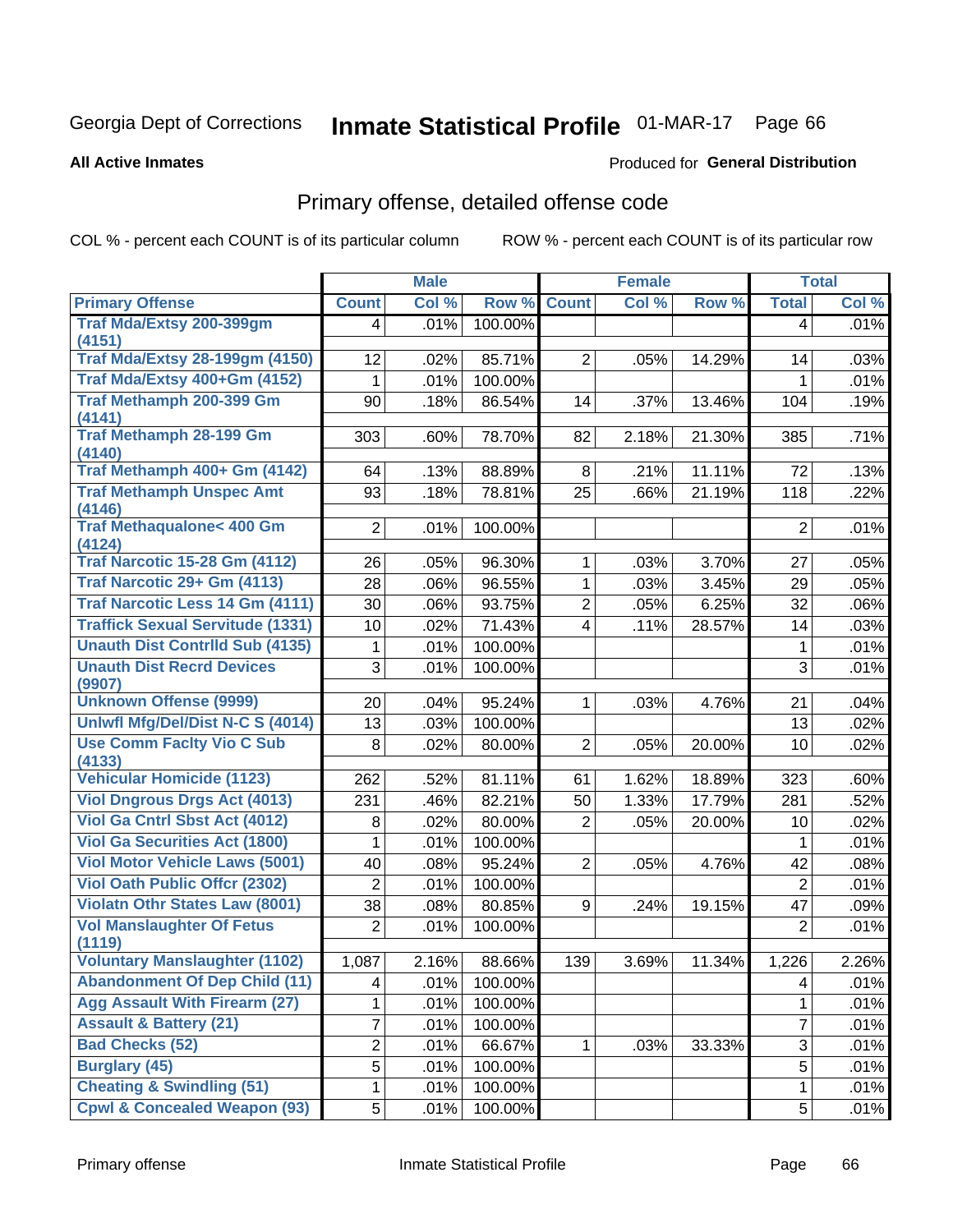# Inmate Statistical Profile 01-MAR-17 Page 67

**All Active Inmates** 

### Produced for General Distribution

# Primary offense, detailed offense code

COL % - percent each COUNT is of its particular column

|                                       |                | <b>Male</b> |         |              | <b>Female</b> |         |                | <b>Total</b> |
|---------------------------------------|----------------|-------------|---------|--------------|---------------|---------|----------------|--------------|
| <b>Primary Offense</b>                | <b>Count</b>   | Col %       | Row %   | <b>Count</b> | Col %         | Row %   | <b>Total</b>   | Col %        |
| <b>Crmnl Attempt (98)</b>             | 2              | .01%        | 100.00% |              |               |         | $\overline{2}$ | $.01\%$      |
| <b>Dui (72)</b>                       | 8              | .02%        | 100.00% |              |               |         | 8              | .01%         |
| Escape (92)                           | 3              | .01%        | 100.00% |              |               |         | 3              | .01%         |
| Forgery (55)                          | 3              | .01%        | 100.00% |              |               |         | 3              | .01%         |
| <b>Misc Misdemeanor (500)</b>         | 3              | .01%        | 100.00% |              |               |         | 3              | .01%         |
| <b>Other Misdemeanor (99)</b>         | 10             | .02%        | 100.00% |              |               |         | 10             | .02%         |
| <b>Poss Ntp Whiskey (64)</b>          | 2              | .01%        | 100.00% |              |               |         | 2              | .01%         |
| <b>Prostitution (81)</b>              |                |             |         | 1            | .03%          | 100.00% |                | .01%         |
| <b>Public Drunkenness (61)</b>        | $\overline{2}$ | .01%        | 100.00% |              |               |         | 2              | .01%         |
| <b>Public Indecency (83)</b>          | 4              | .01%        | 100.00% |              |               |         | 4              | .01%         |
| <b>Shoplifting (94)</b>               |                | .01%        | 100.00% |              |               |         |                | .01%         |
| <b>Simple Assault (24)</b>            |                | .01%        | 100.00% |              |               |         |                | .01%         |
| <b>Simple Battery (25)</b>            |                | .01%        | 100.00% |              |               |         | 1              | .01%         |
| Theft By Taking - Larceny (41)        | 22             | .04%        | 100.00% |              |               |         | 22             | .04%         |
| <b>Viol Dangerous Drugs Act (167)</b> |                | .01%        | 100.00% |              |               |         |                | .01%         |
| <b>Viol Motor Veh Law (71)</b>        | 3              | .01%        | 100.00% |              |               |         | 3              | .01%         |
| <b>Wife Beating (28)</b>              | 2              | .01%        | 100.00% |              |               |         | $\overline{2}$ | .01%         |
| <b>Total Rported</b>                  | 50,361         | 101%        | 93.04%  | 3,768        | 100%          | 6.96%   | 54,129         | 101%         |

| <b>Not</b><br><b>Reported</b> | --     |       | --    |
|-------------------------------|--------|-------|-------|
| <b>Total</b>                  | 50,438 | 3,768 | 4,206 |

| <b>Mode (most frequent)</b> | 1902 Armed Robbery | 1101 Murder | 1101 Murder |
|-----------------------------|--------------------|-------------|-------------|
|-----------------------------|--------------------|-------------|-------------|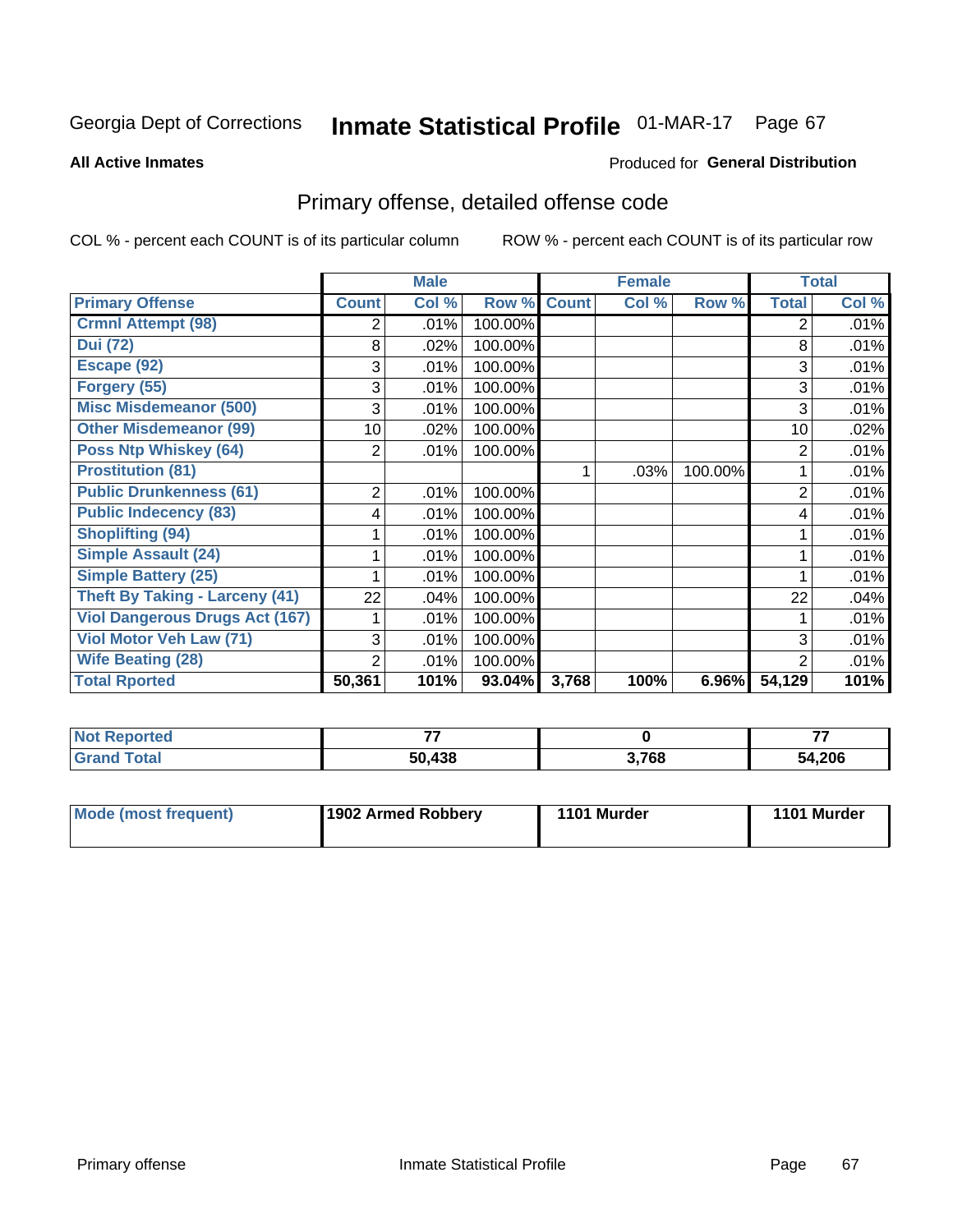# Inmate Statistical Profile 01-MAR-17 Page 68

**All Active Inmates** 

#### Produced for General Distribution

# County of conviction of primary offense

COL % - percent each COUNT is of its particular column

|     |                             |              | <b>Male</b> |         |                         | <b>Female</b> |        |              | <b>Total</b> |
|-----|-----------------------------|--------------|-------------|---------|-------------------------|---------------|--------|--------------|--------------|
|     | <b>County of Conviction</b> | <b>Count</b> | Col %       | Row %   | <b>Count</b>            | Col %         | Row %  | <b>Total</b> | Col %        |
| 000 | <b>Unknown</b>              | 185          | .37%        | 94.87%  | 10                      | .27%          | 5.13%  | 195          | .36%         |
| 001 | <b>Appling County</b>       | 103          | .20%        | 97.17%  | 3                       | .08%          | 2.83%  | 106          | .20%         |
| 002 | <b>Atkinson County</b>      | 50           | .10%        | 92.59%  | 4                       | .11%          | 7.41%  | 54           | .10%         |
| 003 | <b>Bacon County</b>         | 71           | .14%        | 89.87%  | 8                       | .21%          | 10.13% | 79           | .15%         |
| 004 | <b>Baker County</b>         | 9            | .02%        | 100.00% |                         |               |        | 9            | .02%         |
| 005 | <b>Baldwin County</b>       | 286          | .57%        | 92.86%  | 22                      | .58%          | 7.14%  | 308          | .57%         |
| 006 | <b>Banks County</b>         | 55           | .11%        | 93.22%  | $\overline{\mathbf{4}}$ | .11%          | 6.78%  | 59           | .11%         |
| 007 | <b>Barrow County</b>        | 281          | .56%        | 89.49%  | 33                      | .88%          | 10.51% | 314          | .58%         |
| 008 | <b>Bartow County</b>        | 665          | 1.32%       | 87.27%  | 97                      | 2.57%         | 12.73% | 762          | 1.41%        |
| 009 | <b>Ben Hill County</b>      | 267          | .53%        | 93.03%  | 20                      | .53%          | 6.97%  | 287          | .53%         |
| 010 | <b>Berrien County</b>       | 89           | .18%        | 98.89%  | 1                       | .03%          | 1.11%  | 90           | .17%         |
| 011 | <b>Bibb County</b>          | 1,151        | 2.28%       | 93.05%  | 86                      | 2.28%         | 6.95%  | 1,237        | 2.28%        |
| 012 | <b>Bleckley County</b>      | 67           | .13%        | 93.06%  | 5                       | .13%          | 6.94%  | 72           | .13%         |
| 013 | <b>Brantley County</b>      | 52           | .10%        | 86.67%  | 8                       | .21%          | 13.33% | 60           | .11%         |
| 014 | <b>Brooks County</b>        | 62           | .12%        | 95.38%  | 3                       | .08%          | 4.62%  | 65           | .12%         |
| 015 | <b>Bryan County</b>         | 72           | .14%        | 97.30%  | $\overline{2}$          | .05%          | 2.70%  | 74           | .14%         |
| 016 | <b>Bulloch County</b>       | 544          | 1.08%       | 94.12%  | 34                      | .90%          | 5.88%  | 578          | 1.07%        |
| 017 | <b>Burke County</b>         | 204          | .40%        | 96.68%  | $\overline{7}$          | .19%          | 3.32%  | 211          | .39%         |
| 018 | <b>Butts County</b>         | 100          | .20%        | 96.15%  | 4                       | .11%          | 3.85%  | 104          | .19%         |
| 019 | <b>Calhoun County</b>       | 28           | .06%        | 96.55%  | 1                       | .03%          | 3.45%  | 29           | .05%         |
| 020 | <b>Camden County</b>        | 184          | .36%        | 95.83%  | 8                       | .21%          | 4.17%  | 192          | .35%         |
| 021 | <b>Candler County</b>       | 111          | .22%        | 92.50%  | 9                       | .24%          | 7.50%  | 120          | .22%         |
| 022 | <b>Carroll County</b>       | 601          | 1.19%       | 92.89%  | 46                      | 1.22%         | 7.11%  | 647          | 1.19%        |
| 023 | <b>Catoosa County</b>       | 363          | .72%        | 90.30%  | 39                      | 1.04%         | 9.70%  | 402          | .74%         |
| 024 | <b>Charlton County</b>      | 59           | .12%        | 92.19%  | 5                       | .13%          | 7.81%  | 64           | .12%         |
| 025 | <b>Chatham County</b>       | 1,965        | 3.90%       | 95.90%  | 84                      | 2.23%         | 4.10%  | 2,049        | 3.78%        |
| 026 | <b>Chattahoochee County</b> | 28           | .06%        | 96.55%  | 1                       | .03%          | 3.45%  | 29           | .05%         |
| 027 | <b>Chattooga County</b>     | 256          | .51%        | 89.51%  | 30                      | .80%          | 10.49% | 286          | .53%         |
| 028 | <b>Cherokee County</b>      | 521          | 1.03%       | 88.46%  | 68                      | 1.80%         | 11.54% | 589          | 1.09%        |
| 029 | <b>Clarke County</b>        | 541          | 1.07%       | 94.09%  | 34                      | .90%          | 5.91%  | 575          | 1.06%        |
| 030 | <b>Clay County</b>          | 20           | .04%        | 80.00%  | 5                       | .13%          | 20.00% | 25           | .05%         |
| 031 | <b>Clayton County</b>       | 1,471        | 2.92%       | 94.42%  | 87                      | 2.31%         | 5.58%  | 1,558        | 2.87%        |
| 032 | <b>Clinch County</b>        | 46           | .09%        | 95.83%  | $\overline{2}$          | .05%          | 4.17%  | 48           | .09%         |
| 033 | <b>Cobb County</b>          | 2,487        | 4.93%       | 91.43%  | 233                     | 6.18%         | 8.57%  | 2,720        | 5.02%        |
| 034 | <b>Coffee County</b>        | 250          | .50%        | 92.94%  | 19                      | .50%          | 7.06%  | 269          | .50%         |
| 035 | <b>Colquitt County</b>      | 209          | .41%        | 96.31%  | 8                       | .21%          | 3.69%  | 217          | .40%         |
| 036 | <b>Columbia County</b>      | 410          | .81%        | 89.72%  | 47                      | 1.25%         | 10.28% | 457          | .84%         |
| 037 | <b>Cook County</b>          | 116          | .23%        | 95.08%  | 6                       | .16%          | 4.92%  | 122          | .23%         |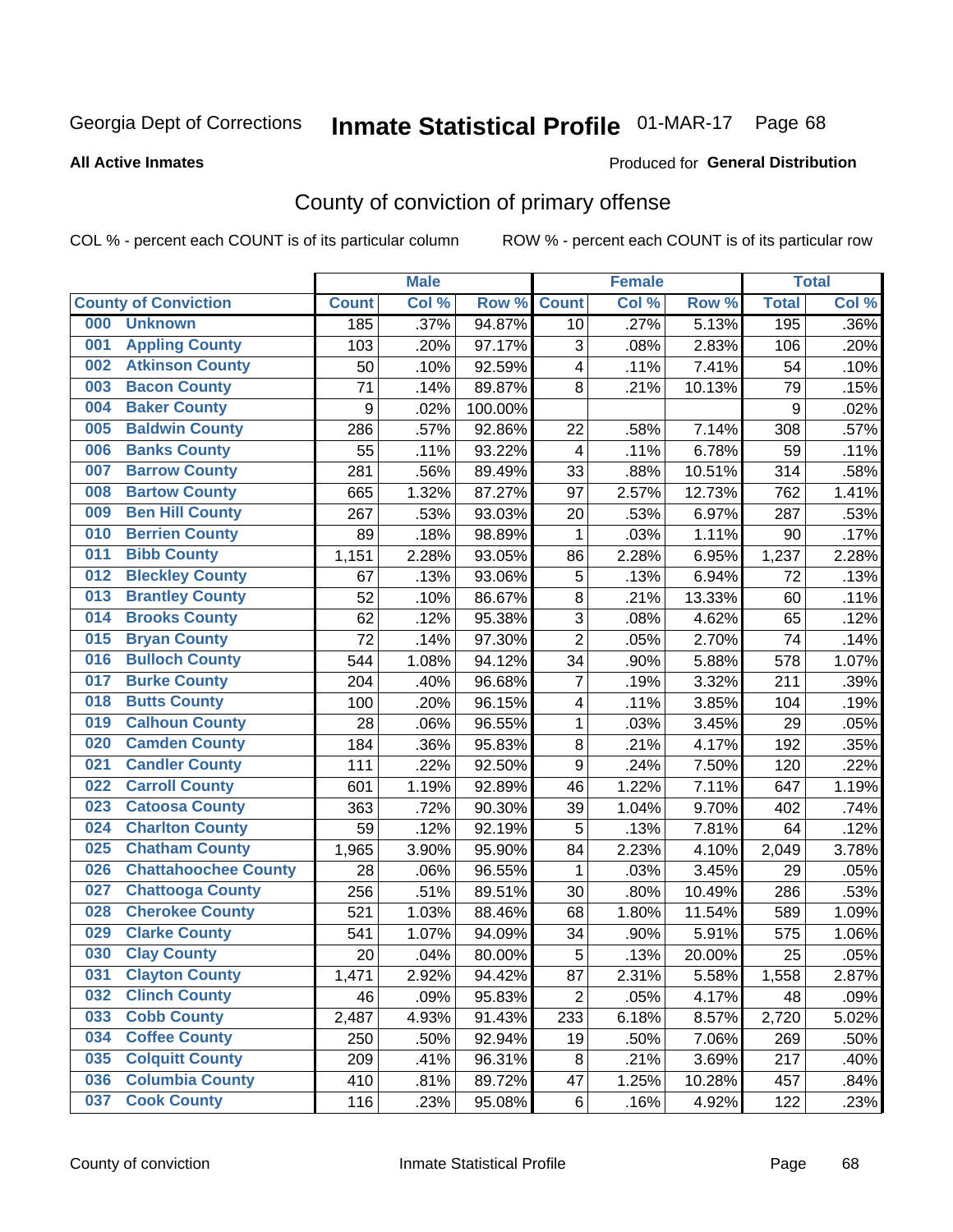# Inmate Statistical Profile 01-MAR-17 Page 69

**Produced for General Distribution** 

#### **All Active Inmates**

## County of conviction of primary offense

COL % - percent each COUNT is of its particular column

|     |                             |              | <b>Male</b> |         |                | <b>Female</b> |        |              | <b>Total</b> |
|-----|-----------------------------|--------------|-------------|---------|----------------|---------------|--------|--------------|--------------|
|     | <b>County of Conviction</b> | <b>Count</b> | Col %       | Row %   | <b>Count</b>   | Col %         | Row %  | <b>Total</b> | Col %        |
| 038 | <b>Coweta County</b>        | 619          | 1.23%       | 93.65%  | 42             | 1.11%         | 6.35%  | 661          | 1.22%        |
| 039 | <b>Crawford County</b>      | 22           | .04%        | 95.65%  | 1              | .03%          | 4.35%  | 23           | .04%         |
| 040 | <b>Crisp County</b>         | 284          | .56%        | 93.11%  | 21             | .56%          | 6.89%  | 305          | .56%         |
| 041 | <b>Dade County</b>          | 99           | .20%        | 92.52%  | 8              | .21%          | 7.48%  | 107          | .20%         |
| 042 | <b>Dawson County</b>        | 107          | .21%        | 86.99%  | 16             | .42%          | 13.01% | 123          | .23%         |
| 043 | <b>Decatur County</b>       | 228          | .45%        | 96.61%  | $\,8\,$        | .21%          | 3.39%  | 236          | .44%         |
| 044 | <b>Dekalb County</b>        | 3,112        | 6.17%       | 95.26%  | 155            | 4.11%         | 4.74%  | 3,267        | 6.03%        |
| 045 | <b>Dodge County</b>         | 165          | .33%        | 92.70%  | 13             | .35%          | 7.30%  | 178          | .33%         |
| 046 | <b>Dooly County</b>         | 101          | .20%        | 92.66%  | 8              | .21%          | 7.34%  | 109          | .20%         |
| 047 | <b>Dougherty County</b>     | 957          | 1.90%       | 94.75%  | 53             | 1.41%         | 5.25%  | 1,010        | 1.86%        |
| 048 | <b>Douglas County</b>       | 1,092        | 2.17%       | 90.55%  | 114            | 3.03%         | 9.45%  | 1,206        | 2.22%        |
| 049 | <b>Early County</b>         | 95           | .19%        | 93.14%  | $\overline{7}$ | .19%          | 6.86%  | 102          | .19%         |
| 050 | <b>Echols County</b>        | 8            | .02%        | 100.00% |                |               |        | 8            | .01%         |
| 051 | <b>Effingham County</b>     | 239          | .47%        | 92.64%  | 19             | .50%          | 7.36%  | 258          | .48%         |
| 052 | <b>Elbert County</b>        | 144          | .29%        | 93.51%  | 10             | .27%          | 6.49%  | 154          | .28%         |
| 053 | <b>Emanuel County</b>       | 164          | .33%        | 91.11%  | 16             | .42%          | 8.89%  | 180          | .33%         |
| 054 | <b>Evans County</b>         | 76           | .15%        | 90.48%  | $\,8\,$        | .21%          | 9.52%  | 84           | .15%         |
| 055 | <b>Fannin County</b>        | 87           | .17%        | 85.29%  | 15             | .40%          | 14.71% | 102          | .19%         |
| 056 | <b>Fayette County</b>       | 339          | .67%        | 88.98%  | 42             | 1.11%         | 11.02% | 381          | .70%         |
| 057 | <b>Floyd County</b>         | 883          | 1.75%       | 90.10%  | 97             | 2.57%         | 9.90%  | 980          | 1.81%        |
| 058 | <b>Forsyth County</b>       | 392          | .78%        | 91.59%  | 36             | .96%          | 8.41%  | 428          | .79%         |
| 059 | <b>Franklin County</b>      | 163          | .32%        | 90.56%  | 17             | .45%          | 9.44%  | 180          | .33%         |
| 060 | <b>Fulton County</b>        | 5,148        | 10.21%      | 96.10%  | 209            | 5.55%         | 3.90%  | 5,357        | 9.88%        |
| 061 | <b>Gilmer County</b>        | 93           | .18%        | 89.42%  | 11             | .29%          | 10.58% | 104          | .19%         |
| 062 | <b>Glascock County</b>      | 8            | .02%        | 100.00% |                |               |        | 8            | .01%         |
| 063 | <b>Glynn County</b>         | 544          | 1.08%       | 93.96%  | 35             | .93%          | 6.04%  | 579          | 1.07%        |
| 064 | <b>Gordon County</b>        | 390          | .77%        | 87.44%  | 56             | 1.49%         | 12.56% | 446          | .82%         |
| 065 | <b>Grady County</b>         | 156          | .31%        | 96.30%  | 6              | .16%          | 3.70%  | 162          | .30%         |
| 066 | <b>Greene County</b>        | 125          | .25%        | 96.15%  | 5              | .13%          | 3.85%  | 130          | .24%         |
| 067 | <b>Gwinnett County</b>      | 2,541        | 5.04%       | 92.97%  | 192            | 5.10%         | 7.03%  | 2,733        | 5.04%        |
| 068 | <b>Habersham County</b>     | 99           | .20%        | 96.12%  | 4              | .11%          | 3.88%  | 103          | .19%         |
| 069 | <b>Hall County</b>          | 734          | 1.46%       | 91.98%  | 64             | 1.70%         | 8.02%  | 798          | 1.47%        |
| 070 | <b>Hancock County</b>       | 32           | .06%        | 94.12%  | $\overline{2}$ | .05%          | 5.88%  | 34           | .06%         |
| 071 | <b>Haralson County</b>      | 134          | .27%        | 93.71%  | 9              | .24%          | 6.29%  | 143          | .26%         |
| 072 | <b>Harris County</b>        | 118          | .23%        | 92.91%  | 9              | .24%          | 7.09%  | 127          | .23%         |
| 073 | <b>Hart County</b>          | 153          | .30%        | 92.17%  | 13             | .35%          | 7.83%  | 166          | .31%         |
| 074 | <b>Heard County</b>         | 56           | .11%        | 90.32%  | 6              | .16%          | 9.68%  | 62           | .11%         |
| 075 | <b>Henry County</b>         | 533          | 1.06%       | 89.43%  | 63             | 1.67%         | 10.57% | 596          | 1.10%        |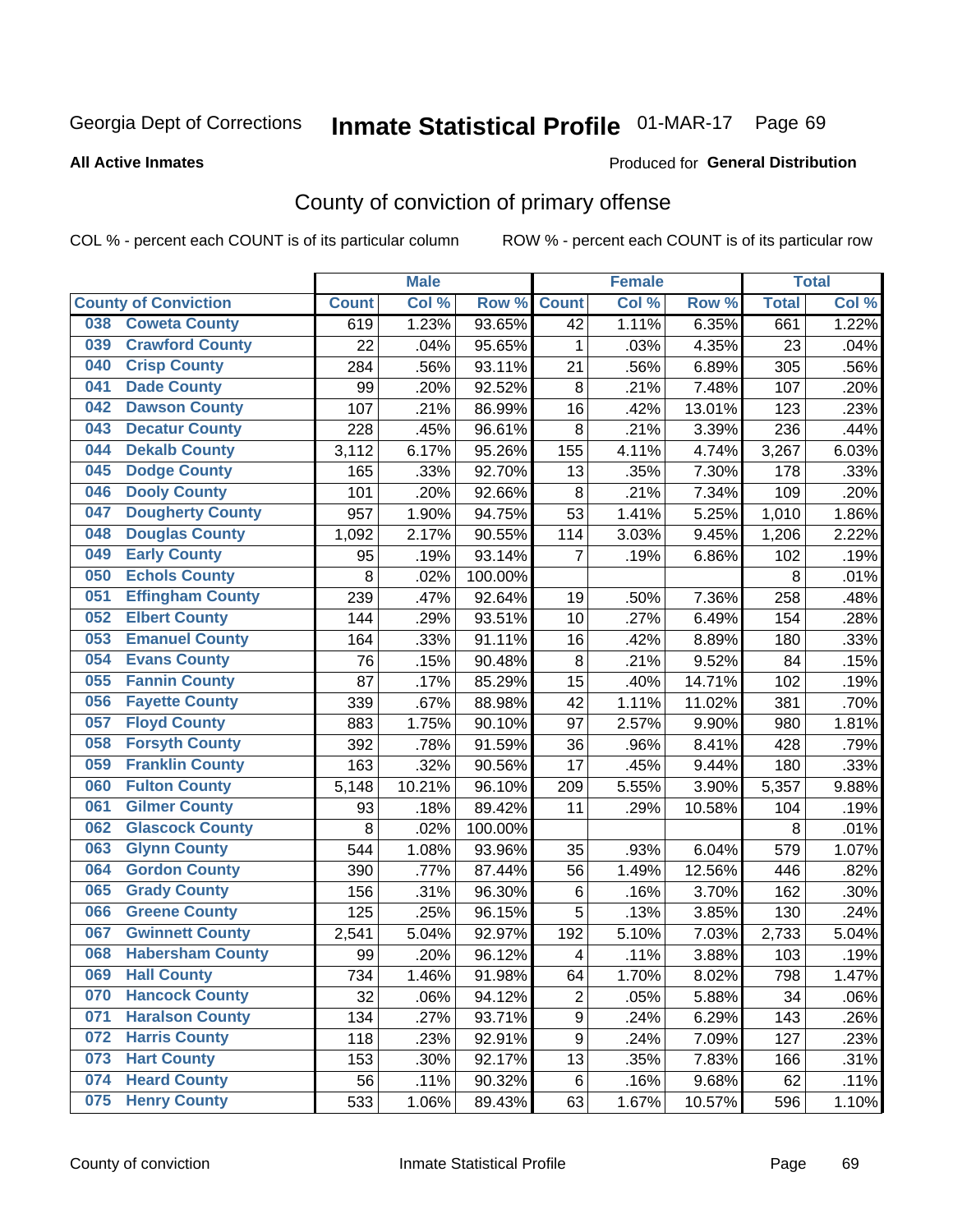# Inmate Statistical Profile 01-MAR-17 Page 70

#### **All Active Inmates**

#### Produced for General Distribution

# County of conviction of primary offense

COL % - percent each COUNT is of its particular column

|     |                             |              | <b>Male</b> |         |                  | <b>Female</b> |        |              | <b>Total</b> |
|-----|-----------------------------|--------------|-------------|---------|------------------|---------------|--------|--------------|--------------|
|     | <b>County of Conviction</b> | <b>Count</b> | Col %       | Row %   | <b>Count</b>     | Col %         | Row %  | <b>Total</b> | Col %        |
| 076 | <b>Houston County</b>       | 632          | 1.25%       | 92.53%  | 51               | 1.35%         | 7.47%  | 683          | 1.26%        |
| 077 | <b>Irwin County</b>         | 81           | .16%        | 98.78%  | 1                | .03%          | 1.22%  | 82           | .15%         |
| 078 | <b>Jackson County</b>       | 248          | .49%        | 92.88%  | 19               | .50%          | 7.12%  | 267          | .49%         |
| 079 | <b>Jasper County</b>        | 54           | .11%        | 91.53%  | 5                | .13%          | 8.47%  | 59           | .11%         |
| 080 | <b>Jeff Davis County</b>    | 86           | .17%        | 93.48%  | 6                | .16%          | 6.52%  | 92           | .17%         |
| 081 | <b>Jefferson County</b>     | 152          | .30%        | 98.70%  | $\overline{2}$   | .05%          | 1.30%  | 154          | .28%         |
| 082 | <b>Jenkins County</b>       | 87           | .17%        | 95.60%  | 4                | .11%          | 4.40%  | 91           | .17%         |
| 083 | <b>Johnson County</b>       | 39           | .08%        | 95.12%  | $\overline{2}$   | .05%          | 4.88%  | 41           | .08%         |
| 084 | <b>Jones County</b>         | 198          | .39%        | 89.59%  | 23               | .61%          | 10.41% | 221          | .41%         |
| 085 | <b>Lamar County</b>         | 75           | .15%        | 93.75%  | 5                | .13%          | 6.25%  | 80           | .15%         |
| 086 | <b>Lanier County</b>        | 40           | .08%        | 97.56%  | $\mathbf{1}$     | .03%          | 2.44%  | 41           | .08%         |
| 087 | <b>Laurens County</b>       | 245          | .49%        | 93.16%  | 18               | .48%          | 6.84%  | 263          | .49%         |
| 088 | <b>Lee County</b>           | 76           | .15%        | 91.57%  | $\overline{7}$   | .19%          | 8.43%  | 83           | .15%         |
| 089 | <b>Liberty County</b>       | 243          | .48%        | 93.46%  | 17               | .45%          | 6.54%  | 260          | .48%         |
| 090 | <b>Lincoln County</b>       | 31           | .06%        | 96.88%  | $\mathbf 1$      | .03%          | 3.13%  | 32           | .06%         |
| 091 | <b>Long County</b>          | 69           | .14%        | 92.00%  | 6                | .16%          | 8.00%  | 75           | .14%         |
| 092 | <b>Lowndes County</b>       | 518          | 1.03%       | 96.46%  | 19               | .50%          | 3.54%  | 537          | .99%         |
| 093 | <b>Lumpkin County</b>       | 80           | .16%        | 89.89%  | $\boldsymbol{9}$ | .24%          | 10.11% | 89           | .16%         |
| 094 | <b>Macon County</b>         | 57           | .11%        | 100.00% |                  |               |        | 57           | .11%         |
| 095 | <b>Madison County</b>       | 119          | .24%        | 87.50%  | 17               | .45%          | 12.50% | 136          | .25%         |
| 096 | <b>Marion County</b>        | 22           | .04%        | 88.00%  | 3                | .08%          | 12.00% | 25           | .05%         |
| 097 | <b>Mcduffie County</b>      | 208          | .41%        | 94.98%  | 11               | .29%          | 5.02%  | 219          | .40%         |
| 098 | <b>Mcintosh County</b>      | 49           | .10%        | 96.08%  | $\overline{2}$   | .05%          | 3.92%  | 51           | .09%         |
| 099 | <b>Meriwether County</b>    | 183          | .36%        | 90.59%  | 19               | .50%          | 9.41%  | 202          | .37%         |
| 100 | <b>Miller County</b>        | 32           | .06%        | 94.12%  | $\overline{2}$   | .05%          | 5.88%  | 34           | .06%         |
| 101 | <b>Mitchell County</b>      | 151          | .30%        | 92.64%  | 12               | .32%          | 7.36%  | 163          | .30%         |
| 102 | <b>Monroe County</b>        | 129          | .26%        | 90.85%  | 13               | .35%          | 9.15%  | 142          | .26%         |
| 103 | <b>Montgomery County</b>    | 32           | .06%        | 88.89%  | $\overline{4}$   | .11%          | 11.11% | 36           | .07%         |
| 104 | <b>Morgan County</b>        | 140          | .28%        | 90.91%  | 14               | .37%          | 9.09%  | 154          | .28%         |
| 105 | <b>Murray County</b>        | 181          | .36%        | 92.35%  | 15               | .40%          | 7.65%  | 196          | .36%         |
| 106 | <b>Muscogee County</b>      | 1,188        | 2.36%       | 94.59%  | 68               | 1.80%         | 5.41%  | 1,256        | 2.32%        |
| 107 | <b>Newton County</b>        | 708          | 1.40%       | 91.59%  | 65               | 1.73%         | 8.41%  | 773          | 1.43%        |
| 108 | <b>Oconee County</b>        | 54           | .11%        | 94.74%  | 3                | .08%          | 5.26%  | 57           | .11%         |
| 109 | <b>Oglethorpe County</b>    | 64           | .13%        | 92.75%  | 5                | .13%          | 7.25%  | 69           | .13%         |
| 110 | <b>Paulding County</b>      | 239          | .47%        | 93.00%  | 18               | .48%          | 7.00%  | 257          | .47%         |
| 111 | <b>Peach County</b>         | 101          | .20%        | 91.82%  | 9                | .24%          | 8.18%  | 110          | .20%         |
| 112 | <b>Pickens County</b>       | 89           | .18%        | 89.00%  | 11               | .29%          | 11.00% | 100          | .18%         |
| 113 | <b>Pierce County</b>        | 114          | .23%        | 92.68%  | 9                | .24%          | 7.32%  | 123          | .23%         |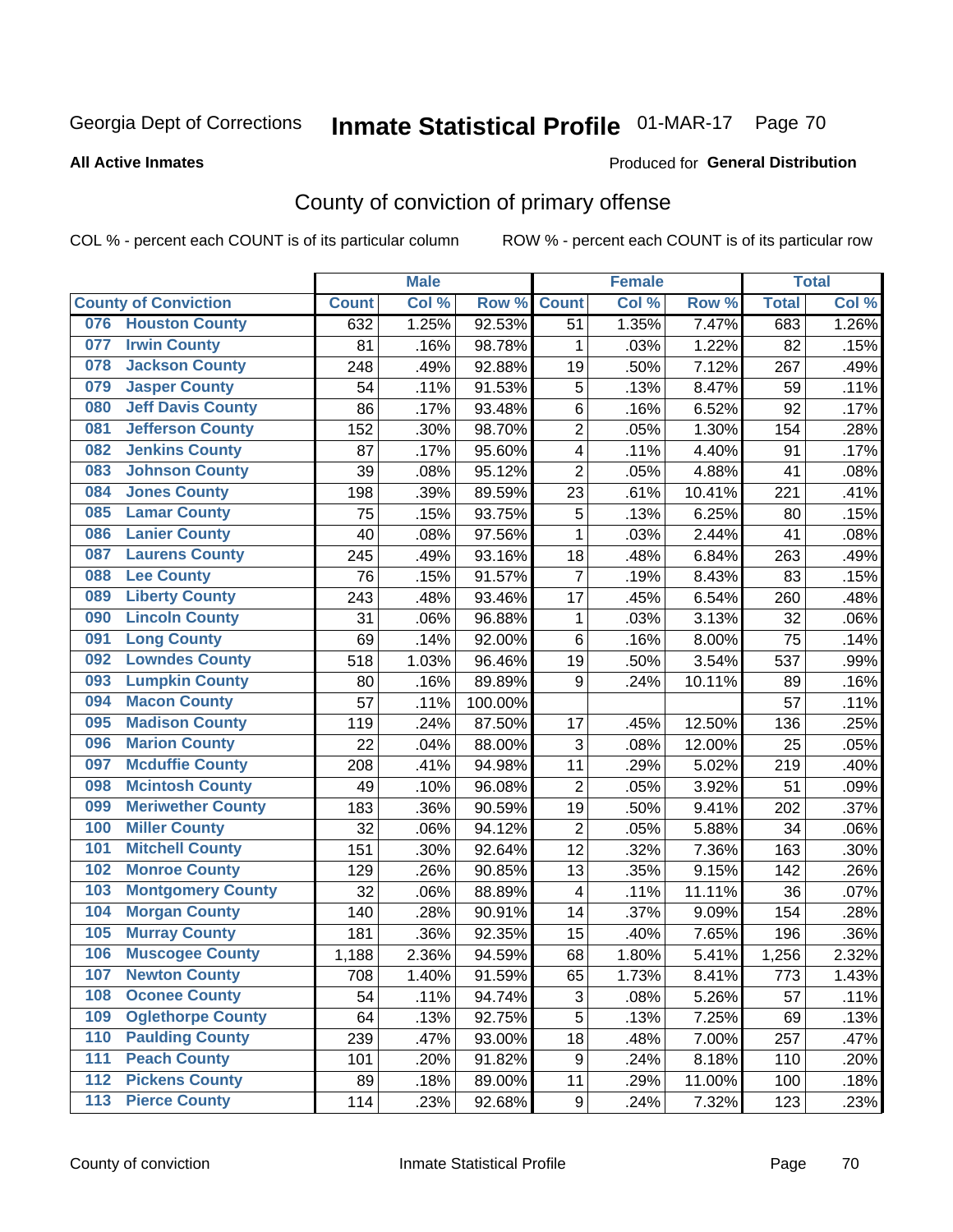# Inmate Statistical Profile 01-MAR-17 Page 71

**Produced for General Distribution** 

#### **All Active Inmates**

# County of conviction of primary offense

COL % - percent each COUNT is of its particular column

|                                          |              | <b>Male</b> |         |                | <b>Female</b> |        |                 | <b>Total</b> |
|------------------------------------------|--------------|-------------|---------|----------------|---------------|--------|-----------------|--------------|
| <b>County of Conviction</b>              | <b>Count</b> | Col %       | Row %   | <b>Count</b>   | Col %         | Row %  | <b>Total</b>    | Col %        |
| <b>Pike County</b><br>114                | 40           | .08%        | 90.91%  | $\overline{4}$ | .11%          | 9.09%  | $\overline{44}$ | .08%         |
| <b>Polk County</b><br>$\overline{115}$   | 190          | .38%        | 92.68%  | 15             | .40%          | 7.32%  | 205             | .38%         |
| <b>Pulaski County</b><br>116             | 51           | .10%        | 92.73%  | 4              | .11%          | 7.27%  | 55              | .10%         |
| <b>Putnam County</b><br>117              | 150          | .30%        | 91.46%  | 14             | .37%          | 8.54%  | 164             | .30%         |
| <b>Quitman County</b><br>118             | 11           | .02%        | 100.00% |                |               |        | 11              | .02%         |
| <b>Rabun County</b><br>119               | 57           | .11%        | 89.06%  | $\overline{7}$ | .19%          | 10.94% | 64              | .12%         |
| <b>Randolph County</b><br>120            | 68           | .13%        | 94.44%  | 4              | .11%          | 5.56%  | 72              | .13%         |
| <b>Richmond County</b><br>121            | 2,007        | 3.98%       | 93.61%  | 137            | 3.64%         | 6.39%  | 2,144           | 3.96%        |
| <b>Rockdale County</b><br>122            | 467          | .93%        | 92.48%  | 38             | 1.01%         | 7.52%  | 505             | .93%         |
| <b>Schley County</b><br>123              | 12           | .02%        | 100.00% |                |               |        | 12              | .02%         |
| <b>Screven County</b><br>124             | 134          | .27%        | 97.81%  | 3              | .08%          | 2.19%  | 137             | .25%         |
| <b>Seminole County</b><br>125            | 74           | .15%        | 86.05%  | 12             | .32%          | 13.95% | 86              | .16%         |
| <b>Spalding County</b><br>126            | 461          | .91%        | 93.32%  | 33             | .88%          | 6.68%  | 494             | .91%         |
| <b>Stephens County</b><br>127            | 159          | .32%        | 90.86%  | 16             | .42%          | 9.14%  | 175             | .32%         |
| <b>Stewart County</b><br>128             | 35           | .07%        | 97.22%  | 1              | .03%          | 2.78%  | 36              | .07%         |
| <b>Sumter County</b><br>129              | 186          | .37%        | 95.38%  | 9              | .24%          | 4.62%  | 195             | .36%         |
| <b>Talbot County</b><br>130              | 41           | .08%        | 93.18%  | 3              | .08%          | 6.82%  | 44              | .08%         |
| <b>Taliaferro County</b><br>131          | 17           | .03%        | 94.44%  | 1              | .03%          | 5.56%  | 18              | .03%         |
| <b>Tattnall County</b><br>132            | 178          | .35%        | 90.36%  | 19             | .50%          | 9.64%  | 197             | .36%         |
| <b>Taylor County</b><br>133              | 73           | .14%        | 94.81%  | 4              | .11%          | 5.19%  | 77              | .14%         |
| <b>Telfair County</b><br>134             | 106          | .21%        | 92.17%  | 9              | .24%          | 7.83%  | 115             | .21%         |
| <b>Terrell County</b><br>135             | 90           | .18%        | 94.74%  | 5              | .13%          | 5.26%  | 95              | .18%         |
| <b>Thomas County</b><br>136              | 220          | .44%        | 94.42%  | 13             | .35%          | 5.58%  | 233             | .43%         |
| <b>Tift County</b><br>137                | 360          | .71%        | 93.75%  | 24             | .64%          | 6.25%  | 384             | .71%         |
| <b>Toombs County</b><br>138              | 323          | .64%        | 90.99%  | 32             | .85%          | 9.01%  | 355             | .65%         |
| <b>Towns County</b><br>139               | 43           | .09%        | 72.88%  | 16             | .42%          | 27.12% | 59              | .11%         |
| <b>Treutlen County</b><br>140            | 71           | .14%        | 93.42%  | 5              | .13%          | 6.58%  | 76              | .14%         |
| <b>Troup County</b><br>141               | 607          | 1.20%       | 92.81%  | 47             | 1.25%         | 7.19%  | 654             | 1.21%        |
| <b>Turner County</b><br>142              | 67           | .13%        | 97.10%  | $\overline{2}$ | .05%          | 2.90%  | 69              | .13%         |
| <b>Twiggs County</b><br>$\overline{143}$ | 56           | .11%        | 94.92%  | $\overline{3}$ | .08%          | 5.08%  | 59              | .11%         |
| <b>Union County</b><br>144               | 85           | .17%        | 92.39%  | $\overline{7}$ | .19%          | 7.61%  | 92              | .17%         |
| 145<br><b>Upson County</b>               | 171          | .34%        | 91.94%  | 15             | .40%          | 8.06%  | 186             | .34%         |
| <b>Walker County</b><br>146              | 437          | .87%        | 89.55%  | 51             | 1.35%         | 10.45% | 488             | .90%         |
| <b>Walton County</b><br>147              | 536          | 1.06%       | 92.25%  | 45             | 1.19%         | 7.75%  | 581             | 1.07%        |
| <b>Ware County</b><br>148                | 387          | .77%        | 90.63%  | 40             | 1.06%         | 9.37%  | 427             | .79%         |
| <b>Warren County</b><br>149              | 33           | .07%        | 97.06%  | 1              | .03%          | 2.94%  | 34              | .06%         |
| <b>Washington County</b><br>150          | 182          | .36%        | 91.46%  | 17             | .45%          | 8.54%  | 199             | .37%         |
| <b>Wayne County</b><br>151               | 141          | .28%        | 91.56%  | 13             | .35%          | 8.44%  | 154             | .28%         |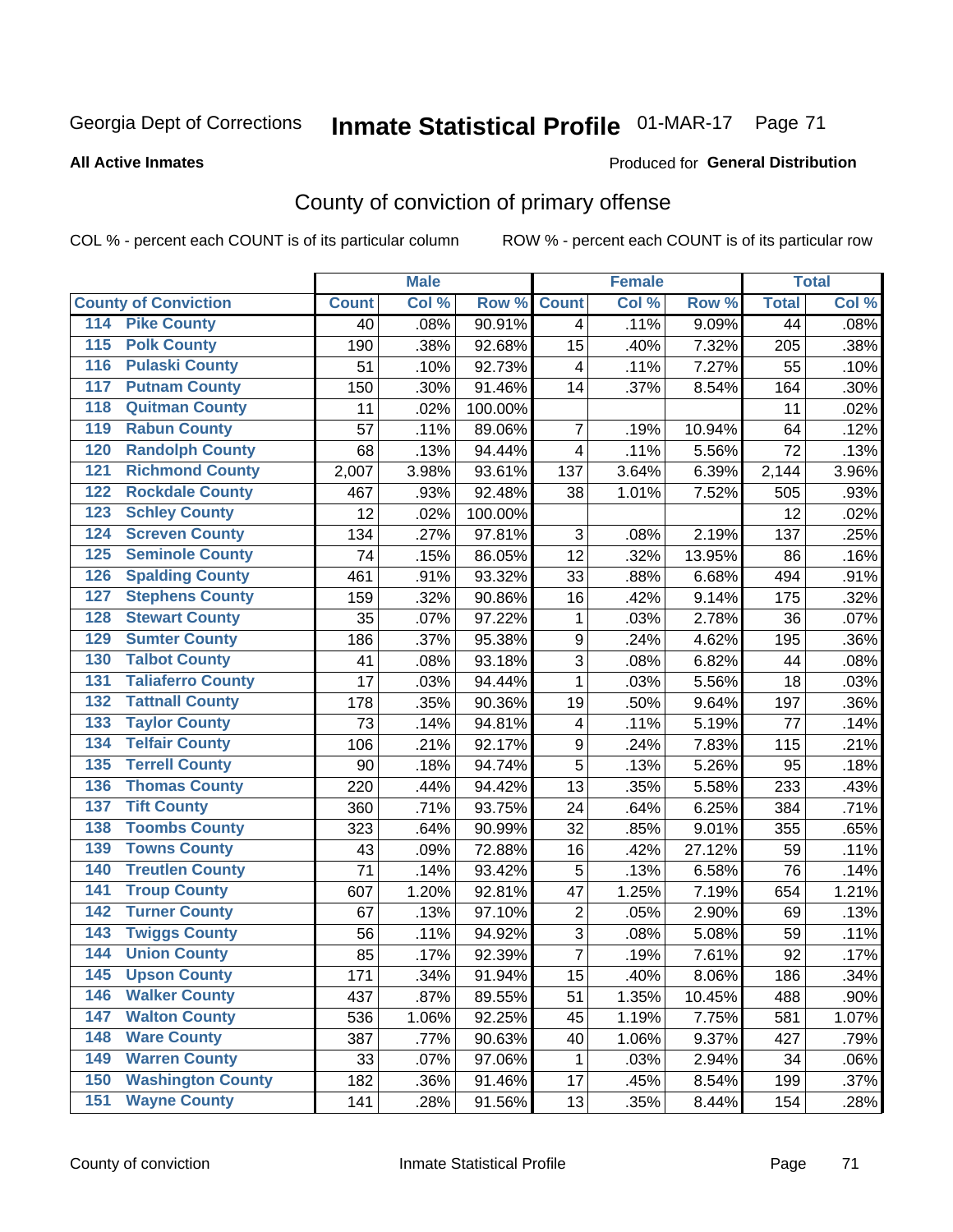# Inmate Statistical Profile 01-MAR-17 Page 72

**All Active Inmates** 

### Produced for General Distribution

# County of conviction of primary offense

COL % - percent each COUNT is of its particular column

|                                |              | <b>Male</b> |         |                | <b>Female</b> |        |              | <b>Total</b> |
|--------------------------------|--------------|-------------|---------|----------------|---------------|--------|--------------|--------------|
| <b>County of Conviction</b>    | <b>Count</b> | Col %       |         | Row % Count    | Col %         | Row %  | <b>Total</b> | Col %        |
| <b>Webster County</b><br>152   | 4            | $.01\%$     | 100.00% |                |               |        | 4            | .01%         |
| <b>Wheeler County</b><br>153   | 20           | .04%        | 90.91%  | $\overline{2}$ | .05%          | 9.09%  | 22           | .04%         |
| <b>White County</b><br>154     | 104          | .21%        | 85.25%  | 18             | .48%          | 14.75% | 122          | .23%         |
| <b>Whitfield County</b><br>155 | 666          | 1.32%       | 87.52%  | 95             | 2.52%         | 12.48% | 761          | 1.40%        |
| <b>Wilcox County</b><br>156    | 42           | $.08\%$     | 97.67%  |                | .03%          | 2.33%  | 43           | .08%         |
| <b>Wilkes County</b><br>157    | 67           | .13%        | 95.71%  | 3              | $.08\%$       | 4.29%  | 70           | .13%         |
| <b>Wilkinson County</b><br>158 | 49           | .10%        | 100.00% |                |               |        | 49           | .09%         |
| <b>Worth County</b><br>159     | 126          | .25%        | 91.97%  | 11             | .29%          | 8.03%  | 137          | .25%         |
| <b>Troup County Ci</b><br>447  |              | $.01\%$     | 100.00% |                |               |        |              | .01%         |
| <b>Total Rported</b>           | 50,438       | 100%        | 93.05%  | 3,768          | 100%          | 6.95%  | 54,206       | 100%         |

| <b>Not Reported</b> |        |       |        |
|---------------------|--------|-------|--------|
| <b>Grand Total</b>  | 50,438 | 3,768 | 54,206 |

|  | <b>Mode (most frequent)</b> | <b>Fulton County</b> | <b>Cobb County</b> | <b>Fulton County</b> |
|--|-----------------------------|----------------------|--------------------|----------------------|
|--|-----------------------------|----------------------|--------------------|----------------------|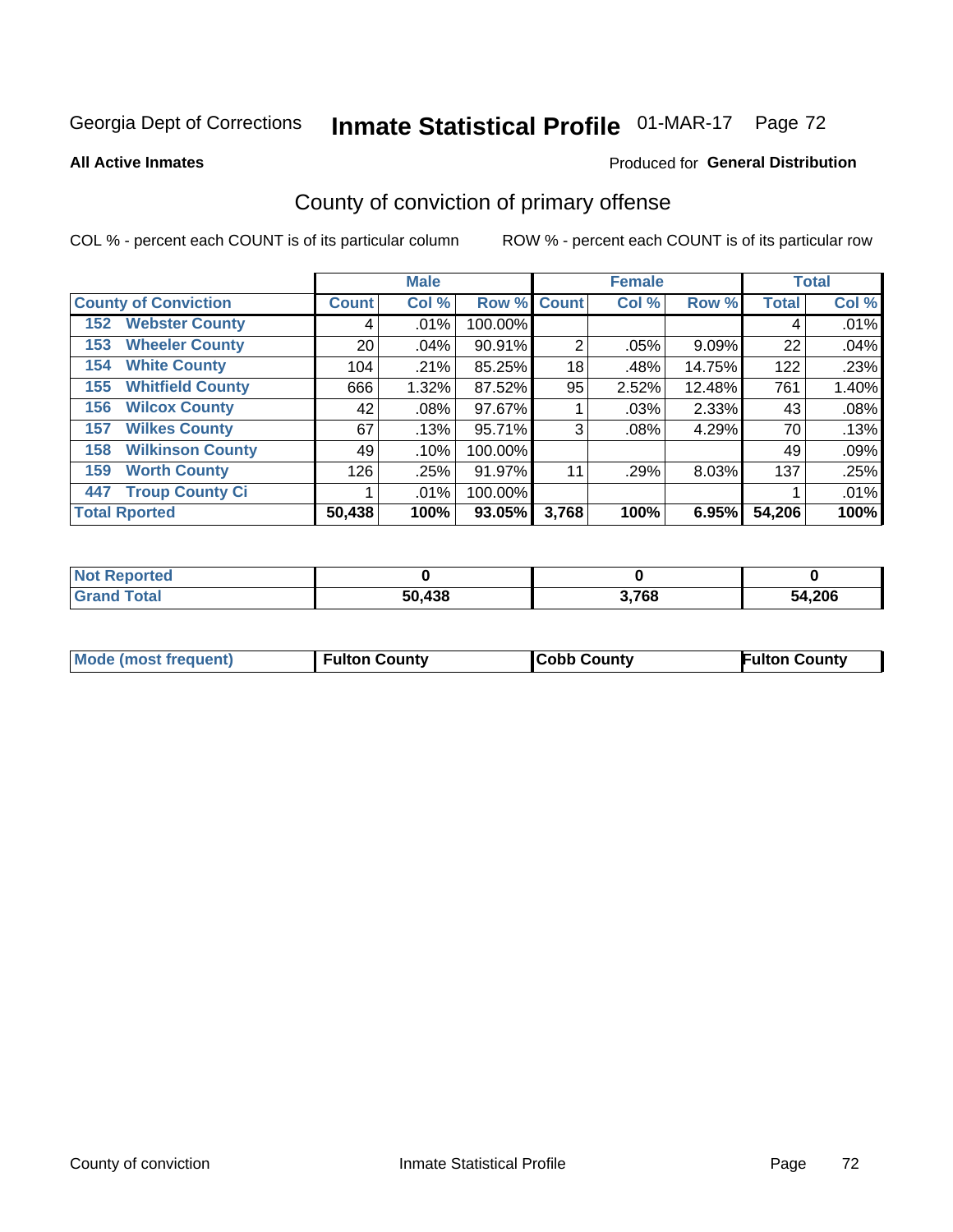# Georgia Dept of Corrections **All Active Inmates**

# Inmate Statistical Profile 01-MAR-17 Page 73

Produced for General Distribution

# Circuit of conviction of primary offense

COL % - percent each COUNT is of its particular column ROW % - percent each COUNT is of its particular row

|                         |                                 |              | <b>Male</b> |           |                 | <b>Female</b> |        |                    | <b>Total</b> |
|-------------------------|---------------------------------|--------------|-------------|-----------|-----------------|---------------|--------|--------------------|--------------|
|                         | <b>Circuit of Conviction</b>    | <b>Count</b> | Col %       | Row %     | <b>Count</b>    | Col %         | Row %  | <b>Total</b>       | Col%         |
| $\overline{1}$          | <b>Alapaha Circuit</b>          | 341          | .68%        | 96.06%    | $\overline{14}$ | .37%          | 3.94%  | 355                | .66%         |
| $\overline{2}$          | <b>Alcovy Circuit</b>           | 1,244        | 2.48%       | 91.88%    | 110             | 2.93%         | 8.12%  | 1,354              | 2.51%        |
| $\overline{\mathbf{3}}$ | <b>Atlanta Circuit</b>          | 5,148        | 10.24%      | 96.10%    | 209             | 5.56%         | 3.90%  | 5,357              | 9.92%        |
| 4                       | <b>Atlantic Circuit</b>         | 687          | 1.37%       | 92.71%    | 54              | 1.44%         | 7.29%  | 741                | 1.37%        |
| 5                       | <b>Augusta Circuit</b>          | 2,621        | 5.22%       | 93.21%    | 191             | 5.08%         | 6.79%  | 2,812              | 5.21%        |
| $6\phantom{a}$          | <b>Blue Ridge Circuit</b>       | 521          | 1.04%       | 88.46%    | 68              | 1.81%         | 11.54% | 589                | 1.09%        |
| 7                       | <b>Brunswick Circuit</b>        | 1,058        | 2.11%       | 94.21%    | 65              | 1.73%         | 5.79%  | 1,123              | 2.08%        |
| 8                       | <b>Chattahoochee Circuit</b>    | 1,470        | 2.93%       | 94.35%    | 88              | 2.34%         | 5.65%  | 1,558              | 2.88%        |
| $\overline{9}$          | <b>Cherokee Circuit</b>         | 1,055        | 2.10%       | 87.33%    | 153             | 4.07%         | 12.67% | 1,208              | 2.24%        |
| 10                      | <b>Clayton Circuit</b>          | 1,471        | 2.93%       | 94.42%    | 87              | 2.32%         | 5.58%  | 1,558              | 2.88%        |
| 11                      | <b>Cobb Circuit</b>             | 2,487        | 4.95%       | 91.43%    | 233             | 6.20%         | 8.57%  | 2,720              | 5.04%        |
| 12                      | <b>Conasauga Circuit</b>        | 847          | 1.69%       | 88.51%    | 110             | 2.93%         | 11.49% | 957                | 1.77%        |
| 13                      | <b>Cordele Circuit</b>          | 694          | 1.38%       | 93.28%    | 50              | 1.33%         | 6.72%  | 744                | 1.38%        |
| 14                      | <b>Coweta Circuit</b>           | 2,066        | 4.11%       | 92.81%    | 160             | 4.26%         | 7.19%  | 2,226              | 4.12%        |
| 15                      | <b>Dougherty Circuit</b>        | 957          | 1.90%       | 94.75%    | 53              | 1.41%         | 5.25%  | 1,010              | 1.87%        |
| 16                      | <b>Dublin Circuit</b>           | 411          | .82%        | 93.62%    | 28              | .75%          | 6.38%  | 439                | .81%         |
| 17                      | <b>Eastern Circuit</b>          | 1,965        | 3.91%       | 95.90%    | 84              | 2.24%         | 4.10%  | $\overline{2,}049$ | 3.79%        |
| 18                      | <b>Flint Circuit</b>            | 533          | 1.06%       | 89.43%    | 63              | 1.68%         | 10.57% | 596                | 1.10%        |
| 19                      | <b>Griffin Circuit</b>          | 1,011        | 2.01%       | 91.49%    | 94              | 2.50%         | 8.51%  | 1,105              | 2.05%        |
| 20                      | <b>Gwinnett Circuit</b>         | 2,541        | 5.06%       | 92.97%    | 192             | 5.11%         | 7.03%  | 2,733              | 5.06%        |
| $\overline{21}$         | <b>Houston Circuit</b>          | 632          | 1.26%       | 92.53%    | 51              | 1.36%         | 7.47%  | 683                | 1.26%        |
| $\overline{22}$         | <b>Lookout Mountain Circuit</b> | 1,155        | 2.30%       | 90.02%    | 128             | 3.41%         | 9.98%  | 1,283              | 2.38%        |
| 23                      | <b>Macon Circuit</b>            | 1,274        | 2.54%       | 92.99%    | 96              | 2.55%         | 7.01%  | 1,370              | 2.54%        |
| $\overline{24}$         | <b>Middle Circuit</b>           | 932          | 1.85%       | 92.46%    | 76              | 2.02%         | 7.54%  | 1,008              | 1.87%        |
| 25                      | <b>Mountain Circuit</b>         | 315          | .63%        | 92.11%    | 27              | .72%          | 7.89%  | 342                | .63%         |
| 26                      | <b>Northeastern Circuit</b>     | 841          | 1.67%       | 91.31%    | 80              | 2.13%         | 8.69%  | 921                | 1.71%        |
| $\overline{27}$         | <b>Northern Circuit</b>         | 643          | 1.28%       | $91.21\%$ | 62              | 1.65%         | 8.79%  | 705                | 1.31%        |
| 28                      | <b>Ocmulgee Circuit</b>         | 1,034        | 2.06%       | 92.40%    | 85              | 2.26%         | 7.60%  | 1,119              | 2.07%        |
| 29                      | <b>Oconee Circuit</b>           | 441          | .88%        | 92.26%    | 37              | .98%          | 7.74%  | 478                | .89%         |
| 30                      | <b>Ogeechee Circuit</b>         | 1,004        | 2.00%       | 94.36%    | 60              | 1.60%         | 5.64%  | 1,064              | 1.97%        |
| $\overline{31}$         | <b>Pataula Circuit</b>          | 390          | .78%        | 91.76%    | 35              | .93%          | 8.24%  | 425                | .79%         |
| 32                      | <b>Piedmont Circuit</b>         | 584          | 1.16%       | 91.25%    | 56              | 1.49%         | 8.75%  | 640                | 1.18%        |
| 33                      | <b>Rome Circuit</b>             | 883          | 1.76%       | 90.10%    | 97              | 2.58%         | 9.90%  | 980                | 1.81%        |
| 34                      | <b>South Georgia Circuit</b>    | 572          | 1.14%       | 95.49%    | 27              | .72%          | 4.51%  | 599                | 1.11%        |
| 35                      | <b>Southern Circuit</b>         | 1,017        | 2.02%       | 95.94%    | 43              | 1.14%         | 4.06%  | 1,060              | 1.96%        |
| 36                      | <b>Southwestern Circuit</b>     | 370          | .74%        | 95.61%    | 17              | .45%          | 4.39%  | 387                | .72%         |
| 37                      | <b>Stone Mountain Circuit</b>   | 3,112        | 6.19%       | 95.26%    | 155             | 4.12%         | 4.74%  | 3,267              | 6.05%        |
| 38                      | <b>Tallapoosa Circuit</b>       | 324          | .64%        | 93.10%    | 24              | .64%          | 6.90%  | 348                | .64%         |
| 39                      | <b>Tifton Circuit</b>           | 634          | 1.26%       | 94.35%    | 38              | 1.01%         | 5.65%  | 672                | 1.24%        |
| 40                      | <b>Toombs Circuit</b>           | 364          | .72%        | 95.54%    | 17              | .45%          | 4.46%  | 381                | .71%         |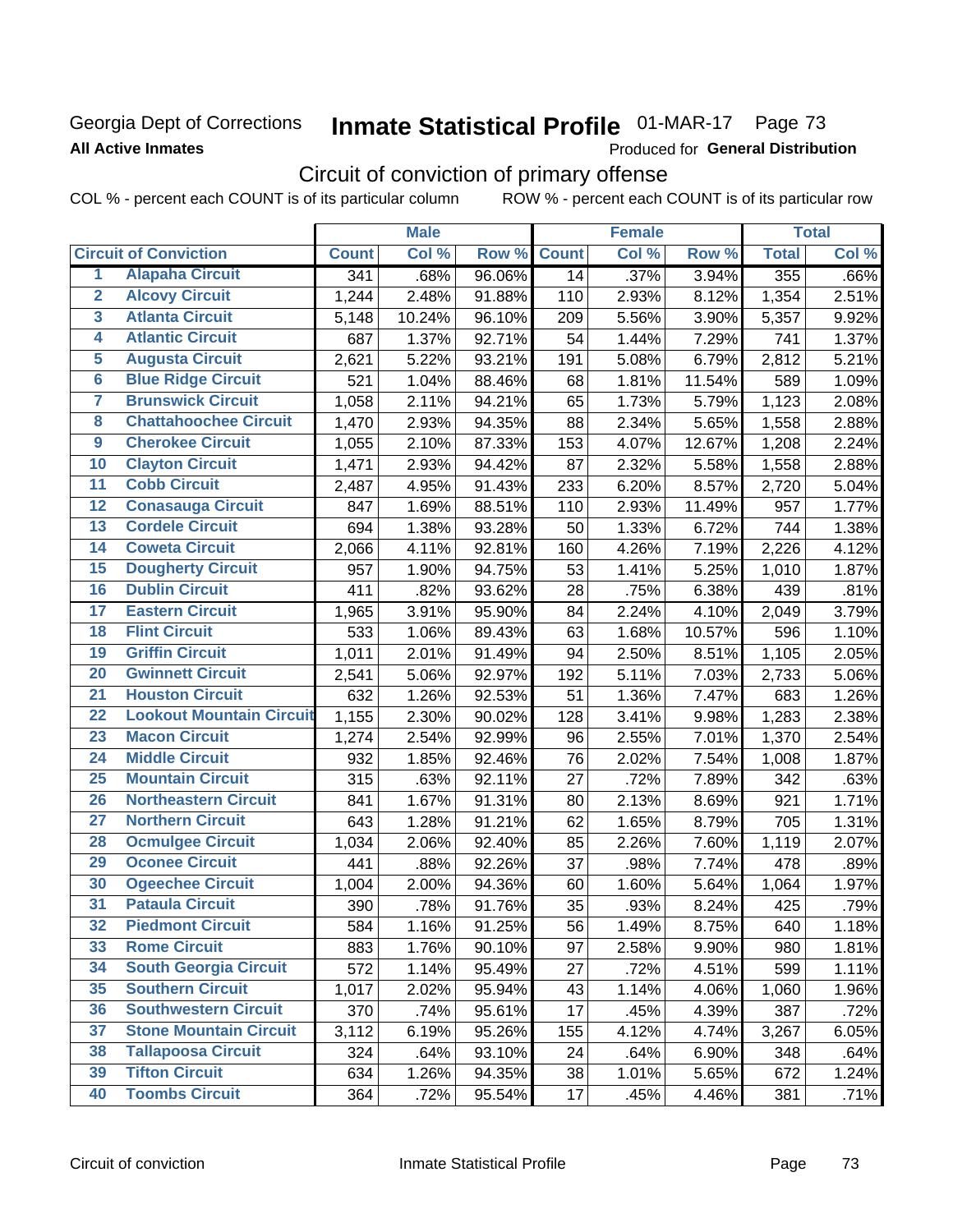# Georgia Dept of Corrections **All Active Inmates**

# Inmate Statistical Profile 01-MAR-17 Page 74

Produced for General Distribution

# Circuit of conviction of primary offense

COL % - percent each COUNT is of its particular column ROW % - percent each COUNT is of its particular row

|    |                                  |              | <b>Male</b> |        |              | <b>Female</b> |        |              | <b>Total</b> |
|----|----------------------------------|--------------|-------------|--------|--------------|---------------|--------|--------------|--------------|
|    | <b>Circuit of Conviction</b>     | <b>Count</b> | Col %       | Row %  | <b>Count</b> | Col %         | Row %  | <b>Total</b> | Col %        |
| 41 | <b>Waycross Circuit</b>          | 933          | 1.86%       | 91.29% | 89           | 2.37%         | 8.71%  | 1,022        | 1.89%        |
| 42 | <b>Western Circuit</b>           | 595          | 1.18%       | 94.15% | 37           | .98%          | 5.85%  | 632          | 1.17%        |
| 43 | <b>Rockdale Circuit</b>          | 467          | .93%        | 92.48% | 38           | 1.01%         | 7.52%  | 505          | $.94\%$      |
| 44 | <b>Douglas Circuit</b>           | 1,092        | 2.17%       | 90.55% | 114          | 3.03%         | 9.45%  | 1,206        | 2.23%        |
| 45 | <b>Appalachian Circuit</b>       | 269          | .54%        | 87.91% | 37           | .98%          | 12.09% | 306          | $.57\%$      |
| 46 | <b>Enotah Circuit</b>            | 312          | .62%        | 86.19% | 50           | 1.33%         | 13.81% | 362          | $.67\%$      |
| 47 | <b>Bell-Forsyth J.C.</b>         | 392          | .78%        | 91.59% | 36           | .96%          | 8.41%  | 428          | .79%         |
| 48 | <b>Towaliga Judicial Circuit</b> | 304          | $.60\%$     | 93.25% | 22           | .59%          | 6.75%  | 326          | .60%         |
| 49 | <b>Paulding Circuit</b>          | 239          | .48%        | 93.00% | 18           | .48%          | 7.00%  | 257          | .48%         |
|    | <b>Total Rported</b>             | 50,252       | 100%        | 93.04% | 3,758        | 100%          | 6.96%  | 54,010       | 100%         |
|    |                                  |              |             |        |              |               |        |              |              |

| <b>Not Reported</b>         | 186     | 10    | 196            |
|-----------------------------|---------|-------|----------------|
| <b>Grand Total</b>          | 50,438  | 3,768 | 54,206         |
|                             |         |       |                |
| <b>Mode (most frequent)</b> | Atlanta | Cobb  | <b>Atlanta</b> |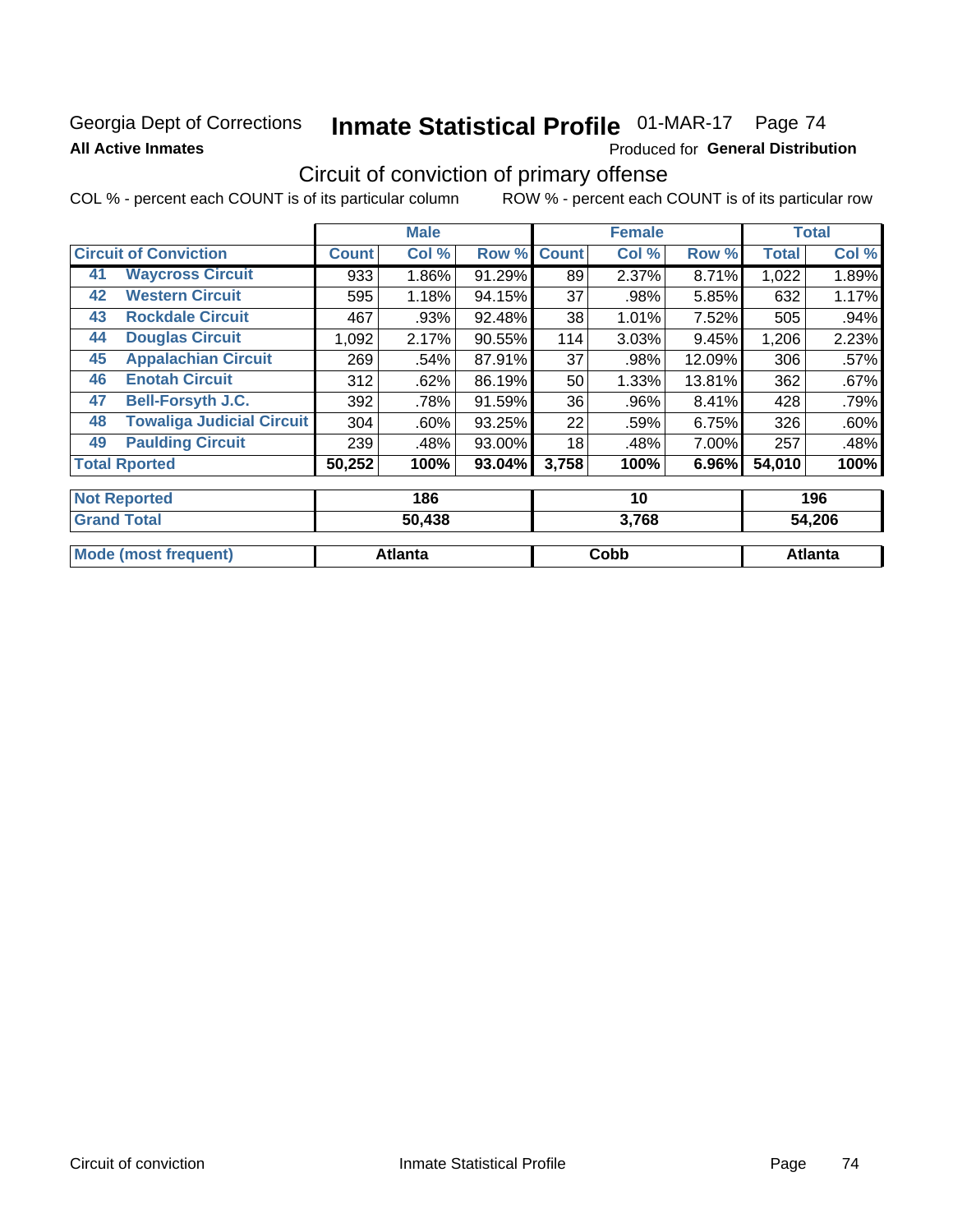### **All Active Inmates**

#### Produced for **General Distribution**

## Years served (jail + prison) in this incarceration

COL % - percent each COUNT is of its particular column ROW % - percent each COUNT is of its particular row

|                              |              | <b>Male</b> |         |                | <b>Female</b> |       |              | <b>Total</b> |
|------------------------------|--------------|-------------|---------|----------------|---------------|-------|--------------|--------------|
| <b>Years Served</b>          | <b>Count</b> | Col %       | Row %   | <b>Count</b>   | Col %         | Row % | <b>Total</b> | Col %        |
| Less than one year           | 9,364        | 18.59%      | 90.99%  | 927            | 24.61%        | 9.01% | 10,291       | 19.01%       |
| 1 to 1.99 years              | 7,566        | 15.02%      | 91.21%  | 729            | 19.35%        | 8.79% | 8,295        | 15.32%       |
| 2 to 2.99 years              | 5,424        | 10.77%      | 91.76%  | 487            | 12.93%        | 8.24% | 5,911        | 10.92%       |
| $3$ to $3.99$ years          | 4,107        | 8.15%       | 92.06%  | 354            | 9.40%         | 7.94% | 4,461        | 8.24%        |
| $\overline{4}$ to 4.99 years | 3,464        | 6.88%       | 92.45%  | 283            | 7.51%         | 7.55% | 3,747        | 6.92%        |
| $\overline{5}$ to 5.99 years | 2,980        | 5.92%       | 93.42%  | 210            | 5.57%         | 6.58% | 3,190        | 5.89%        |
| $6$ to $6.99$ years          | 2,175        | 4.32%       | 94.24%  | 133            | 3.53%         | 5.76% | 2,308        | 4.26%        |
| 7 to 7.99 years              | 2,016        | 4.00%       | 94.69%  | 113            | 3.00%         | 5.31% | 2,129        | 3.93%        |
| 8 to 8.99 years              | 1,550        | 3.08%       | 95.38%  | 75             | 1.99%         | 4.62% | 1,625        | 3.00%        |
| 9 to 9.99 years              | 1,706        | 3.39%       | 95.68%  | 77             | 2.04%         | 4.32% | 1,783        | 3.29%        |
| 10 to 10.99 years            | 1,125        | 2.23%       | 94.94%  | 60             | 1.59%         | 5.06% | 1,185        | 2.19%        |
| 11 to 11.99 years            | 908          | 1.80%       | 95.08%  | 47             | 1.25%         | 4.92% | 955          | 1.76%        |
| 12 to 12.99 years            | 724          | 1.44%       | 95.89%  | 31             | 0.82%         | 4.11% | 755          | 1.39%        |
| 13 to 13.99 years            | 717          | 1.42%       | 95.47%  | 34             | 0.90%         | 4.53% | 751          | 1.39%        |
| 14 to 14.99 years            | 676          | 1.34%       | 95.89%  | 29             | 0.77%         | 4.11% | 705          | 1.30%        |
| 15 to 15.99 years            | 551          | 1.09%       | 96.16%  | 22             | 0.58%         | 3.84% | 573          | 1.06%        |
| 16 to 16.99 years            | 522          | 1.04%       | 97.03%  | 16             | 0.42%         | 2.97% | 538          | 0.99%        |
| 17 to 17.99 years            | 508          | 1.01%       | 94.95%  | 27             | 0.72%         | 5.05% | 535          | 0.99%        |
| 18 to 18.99 years            | 456          | 0.91%       | 95.40%  | 22             | 0.58%         | 4.60% | 478          | 0.88%        |
| 19 to 19.99 years            | 509          | 1.01%       | 97.51%  | 13             | 0.35%         | 2.49% | 522          | 0.96%        |
| 20 to 20.99 years            | 407          | 0.81%       | 97.60%  | 10             | 0.27%         | 2.40% | 417          | 0.77%        |
| 21 to 21.99 years            | 368          | 0.73%       | 96.59%  | 13             | 0.35%         | 3.41% | 381          | 0.70%        |
| 22 to 22.99 years            | 346          | 0.69%       | 97.74%  | 8              | 0.21%         | 2.26% | 354          | 0.65%        |
| 23 to 23.99 years            | 304          | 0.60%       | 96.51%  | 11             | 0.29%         | 3.49% | 315          | 0.58%        |
| 24 to 24.99 years            | 240          | 0.48%       | 97.56%  | $\,6$          | 0.16%         | 2.44% | 246          | 0.45%        |
| 25 to 25.99 years            | 231          | 0.46%       | 96.25%  | 9              | 0.24%         | 3.75% | 240          | 0.44%        |
| 26 to 26.99 years            | 171          | 0.34%       | 96.61%  | 6              | 0.16%         | 3.39% | 177          | 0.33%        |
| 27 to 27.99 years            | 132          | 0.26%       | 97.78%  | 3              | 0.08%         | 2.22% | 135          | 0.25%        |
| 28 to 28.99 years            | 145          | 0.29%       | 100.00% |                |               |       | 145          | 0.27%        |
| 29 to 29.99 years            | 128          | 0.25%       | 98.46%  | $\overline{2}$ | 0.05%         | 1.54% | 130          | 0.24%        |
| Thirty + years               | 851          | 1.69%       | 98.84%  | 10             | 0.27%         | 1.16% | 861          | 1.59%        |
| <b>Total Reported</b>        | 50,371       | 100%        | 93.04%  | 3,767          | 100%          | 6.96% | 54,138       | 100%         |

| <b>Not Reported</b>     | 67                 |                    | 68            |
|-------------------------|--------------------|--------------------|---------------|
| <b>Grand Total</b>      | 50,438             | 3,768              | 54,206        |
| Mean<br>(average)       | 6.53               | 4.14               | 6.37          |
| Median (middle)         | 3.69               | 2.45               | 3.55          |
| Mode<br>(most frequent) | Less than one year | Less than one year | Less than one |

**year**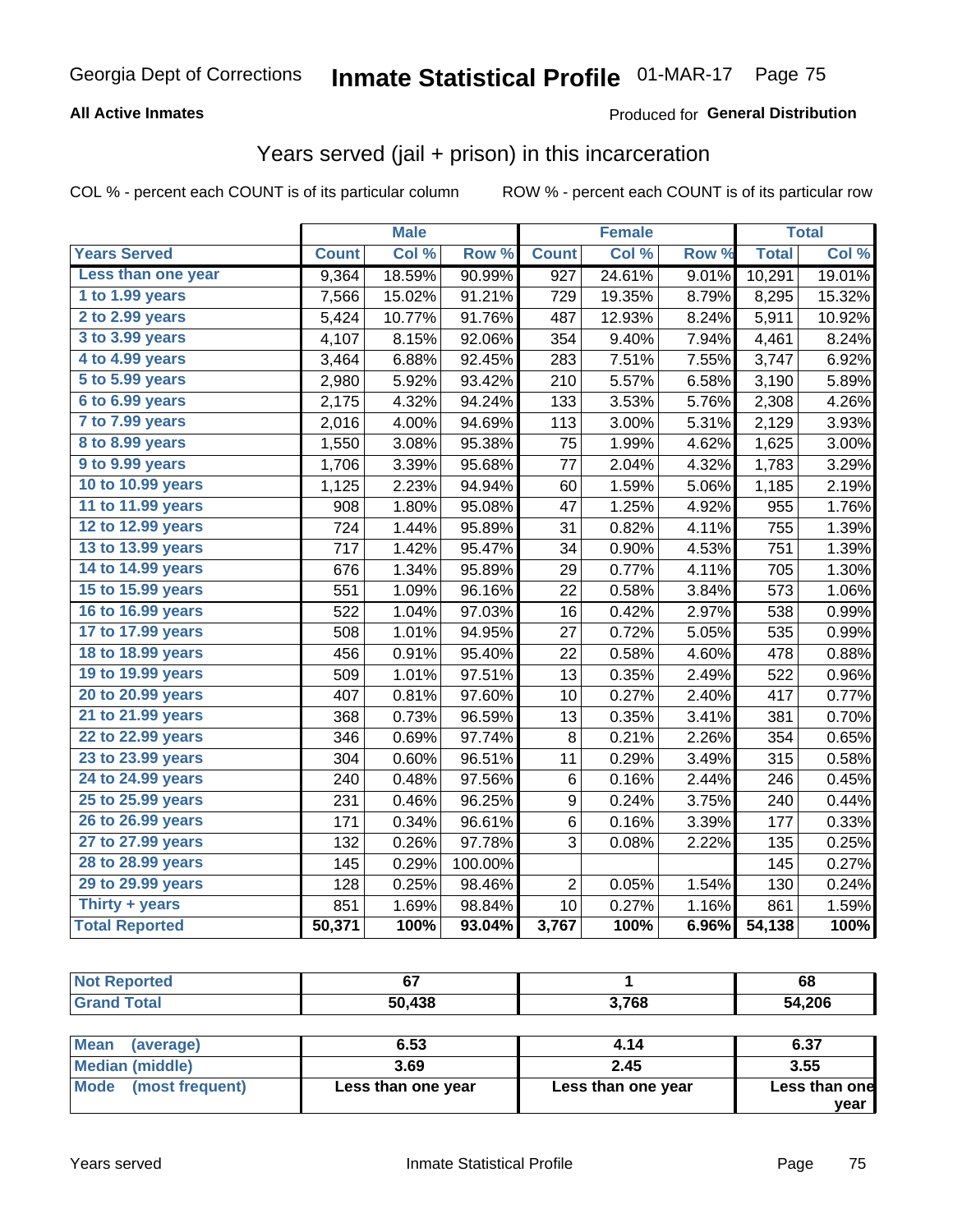#### **All Active Inmates**

Produced for **General Distribution**

## Results of most recent HIV tests

|                         | <b>Male</b>  |        |         | <b>Female</b> |           |          | Total  |        |
|-------------------------|--------------|--------|---------|---------------|-----------|----------|--------|--------|
| <b>HIV Test Results</b> | <b>Count</b> | Col %  | Row %I  | <b>Count</b>  | Col %     | Row %    | Total  | Col %  |
| <b>Positive</b>         | 674          | 1.48%  | 92.84%  | 52            | 1.46%     | 7.16%    | 726    | 1.48%  |
| <b>Negative</b>         | 44,794       | 98.51% | 92.76%  | 3,498         | $98.54\%$ | 7.24%    | 48,292 | 98.51% |
| Indeterminate           | ົ            | 0.01%  | 100.00% |               |           |          |        | 0.01%  |
| <b>Total Reported</b>   | 45,471       | 100%   | 92.76%  | 3,550         | 100%      | $7.24\%$ | 49,021 | 100%   |

| <b>Not Reported</b> | 4,967  | <b>O40</b><br>2 I O | 5,185  |
|---------------------|--------|---------------------|--------|
| Total<br>Gran       | 50,438 | 3,768               | 54,206 |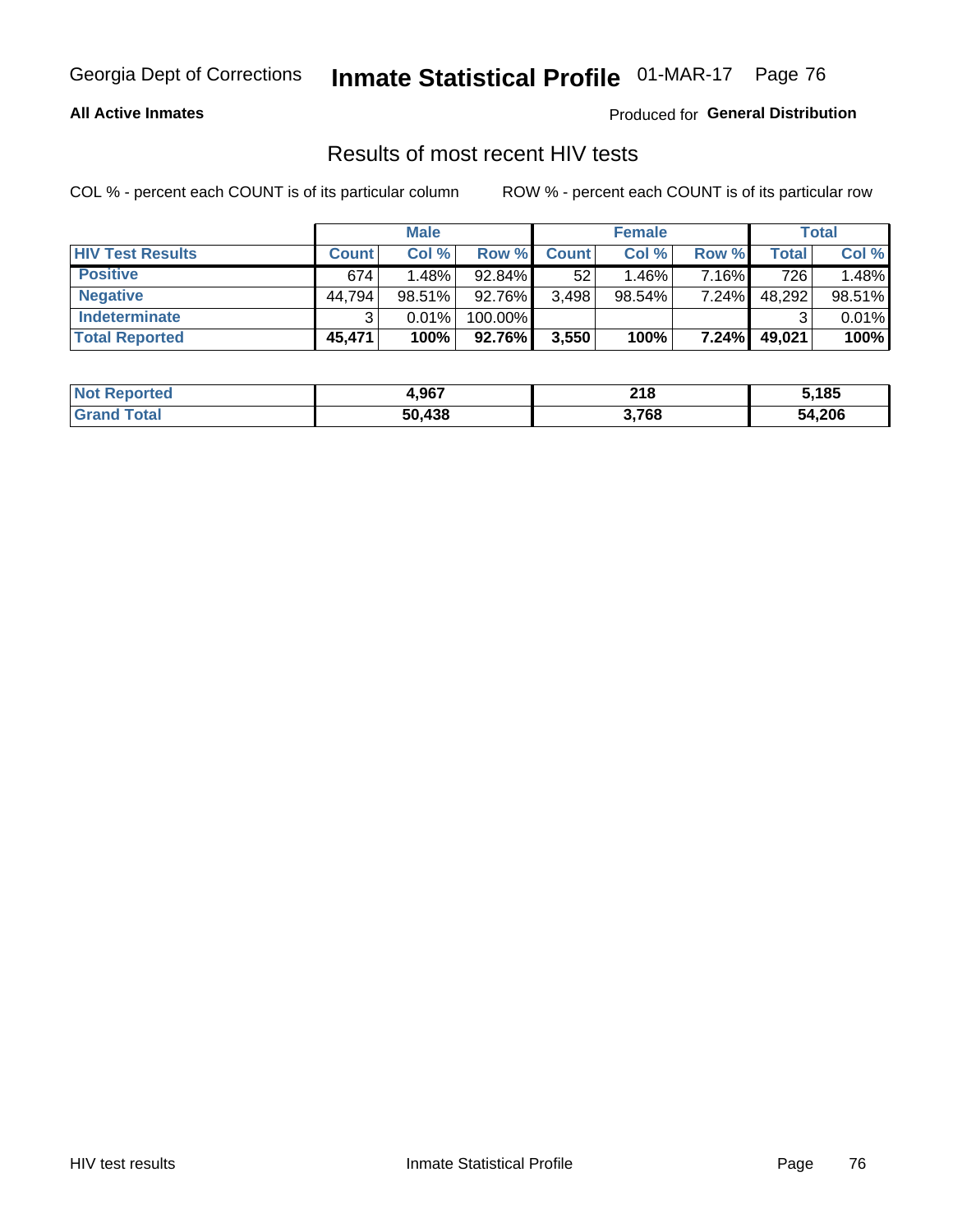#### **All Active Inmates**

#### Produced for **General Distribution**

### Results of most recent tuberculosis test

|                                  | <b>Male</b>  |          | <b>Female</b> |              |           | Total        |              |        |
|----------------------------------|--------------|----------|---------------|--------------|-----------|--------------|--------------|--------|
| <b>Tuberculosis Test Results</b> | <b>Count</b> | Col%     | Row %         | <b>Count</b> | Col %     | Row %        | <b>Total</b> | Col %  |
| <b>Positive on current test</b>  | .085         | 14.93%   | 97.33%        | 194          | 5.35%     | $2.67\%$     | 7,279        | 14.25% |
| <b>Positive on previous test</b> | ົ            | $0.01\%$ | 100.00%       |              |           |              |              | 0.01%  |
| <b>Negative</b>                  | 40,360       | 85.06%   | 92.16%        | 3.434        | $94.65\%$ | $7.84\%$     | 43,794       | 85.74% |
| <b>Total Reported</b>            | 47,447       | 100%     | $92.90\%$     | 3,628        | 100%      | <b>7.10%</b> | 51,075       | 100%   |

| <b>Not Reported</b> | 2.991  | 140   | 3,131  |
|---------------------|--------|-------|--------|
| <b>Grand Total</b>  | 50,438 | 3,768 | 54,206 |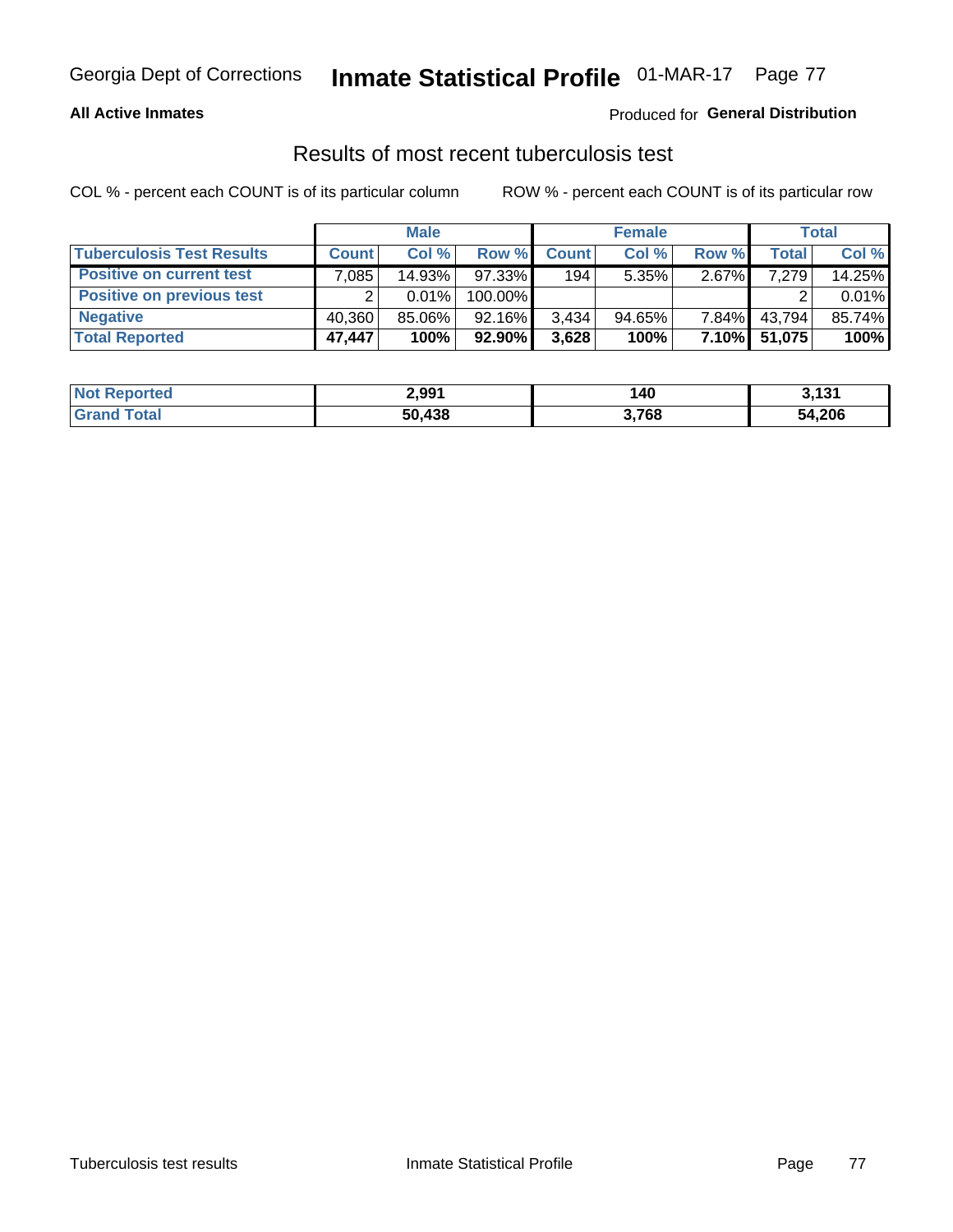#### **All Active Inmates**

Produced for **General Distribution**

### Results of most recent syphilis test

|                                 | <b>Male</b>  |           |        | <b>Female</b> |           |          | Total   |        |
|---------------------------------|--------------|-----------|--------|---------------|-----------|----------|---------|--------|
| <b>Syphilis Test Results</b>    | <b>Count</b> | Col%      | Row %  | <b>Count</b>  | Col %     | Row %    | Total I | Col %  |
| <b>Positive on current test</b> | 208          | $1.37\%$  | 94.98% |               | $1.92\%$  | $5.02\%$ | 219     | 1.39%  |
| <b>Negative</b>                 | 14.997       | $98.63\%$ | 96.39% | 562           | $98.08\%$ | $3.61\%$ | 15,559  | 98.61% |
| <b>Total Reported</b>           | 15,205       | 100%      | 96.37% | 573           | 100%      | 3.63%    | 15,778  | 100%   |

| <b>Not Reported</b> | 35,233 | 3,195 | 38,428 |
|---------------------|--------|-------|--------|
| <b>Grand Total</b>  | 50,438 | 3,768 | 54,206 |